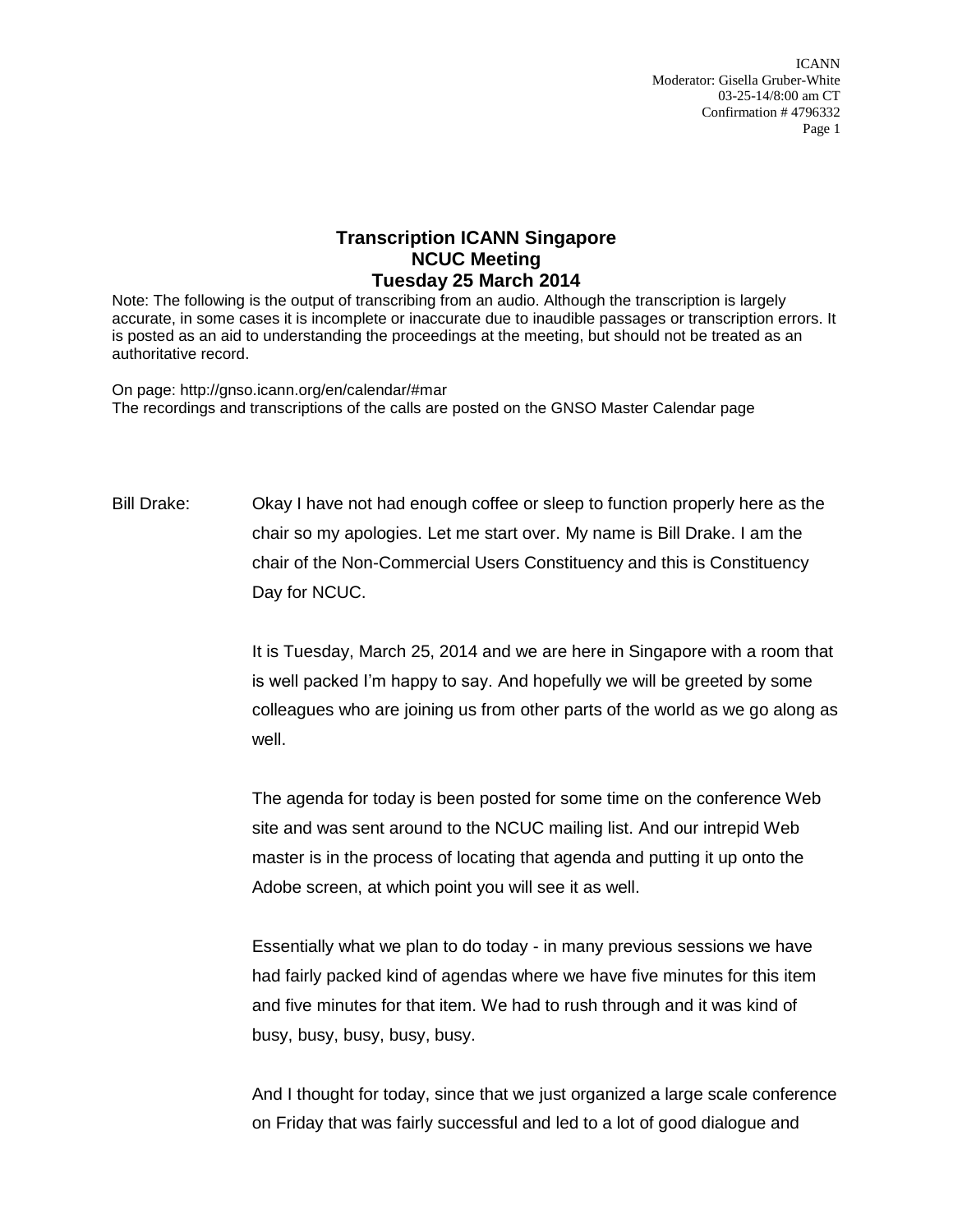which will feed into the upcoming NETMundial conference that we'll have in Sao Paulo next month I thought it would be good to try to have some more unprogrammed open space to try to take stock of that conference and lessons that we've learned from it.

So we have some fairly open dialogue space today, which is good. Often we have many different visitors with different agendas. Today we limit ourselves to only two, but they are doozies as we say in America. That's to say they are fairly prominent and of the moment people.

The Assistant Secretary of Commerce for the U.S. Department of Commerce, Larry Strickling, who of course made the recent announcement with regard to the IANA function and the pulling back of the United States, the intention of the United States to pull back from its role vis-à-vis the IANA function, and also Fiona Alexander, who is his chief brain and runs the international office at the NTIA, the National Telecommunications Information Administration.

They're good people. They'll come by and hang out with us for a half hour at 11:00 to talk about their views about what happened and what goes on next. And we can exchange with them our thoughts about how we feel that transition might be best managed as well.

So that's the essence of the program. When it finally opens up in Adobe you'll see the rest. To get going, why don't we start with participant introduction because that often takes a few minutes. And we have a number of people here who are not our usual suspects, which is fantastic. We're really happy to have non-usual suspects here.

So if people could go around the room and introduce themselves just briefly and say - and I do mean briefly because otherwise it turns into an hour thing, so like a minute - who you are, your institution, your engagement with ICANN, your interest in NCUC or role with NCUC. That would be really fantastic. Why don't we start with the gentlemen over here on the right hand corner?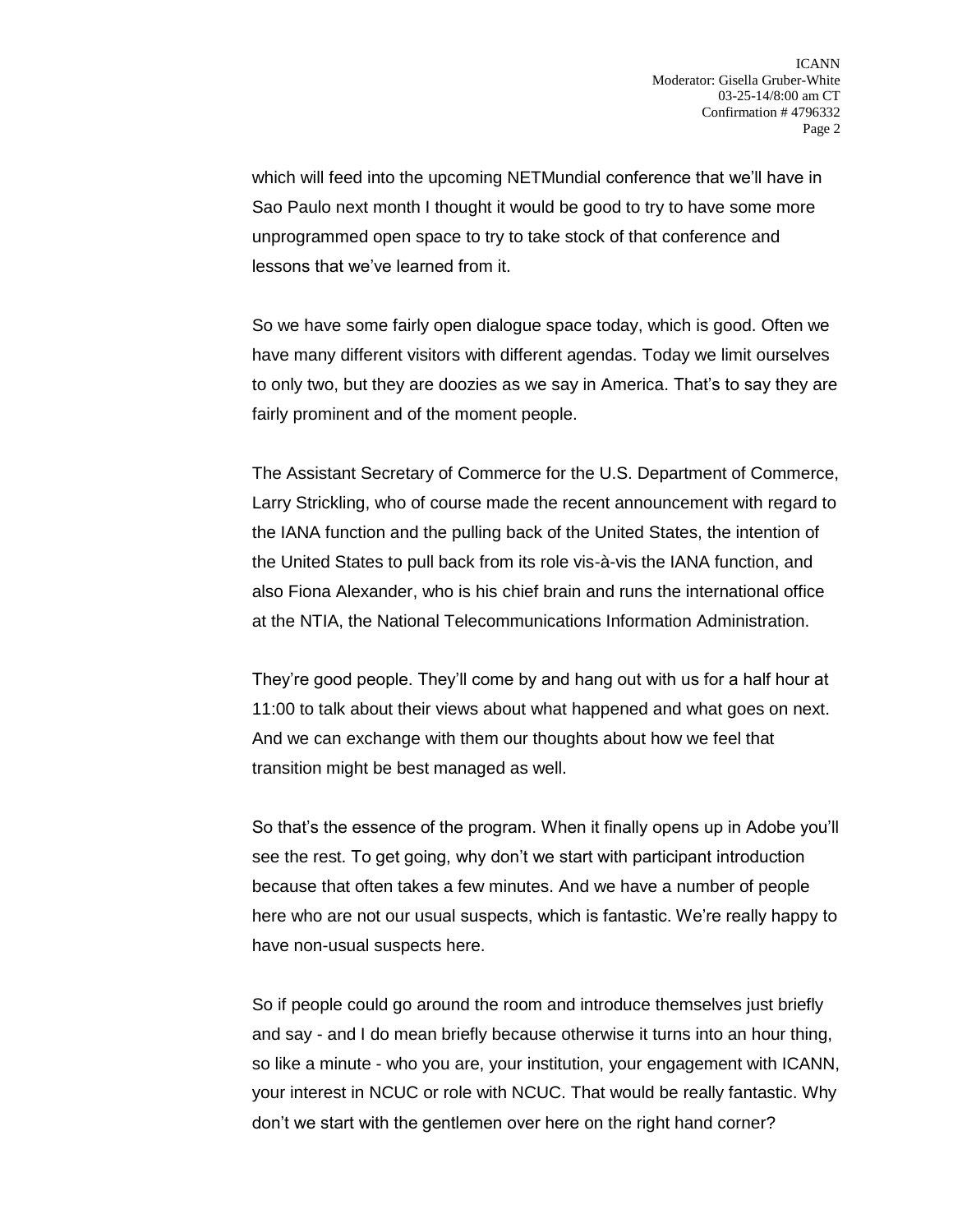ICANN Moderator: Gisella Gruber-White 03-25-14/8:00 am CT Confirmation # 4796332 Page 3

Pranesh Prakash: Good morning everyone. My name is Pranesh Prakash. I'm Policy Director of the Centre for Internet and Society and I'm a Resident Fellow with the Yale Information Society Project. And it's quite early morning yet for me. And I am also a member of the NCUC Executive Committee.

Carlos Alfonso: Hi there, good morning. I'm Carlos Alfonso. It looks like I'm the only Carlos Alfonso in this room right now. The situation probably is going to change as the day progresses.

> I'm the Director of the Institute for Technology and Society based in Rio de Janeiro. And currently here at the NCUC I am part of the Executive Committee. Been around in NCUC for a while and doing a bunch of things like governance and other things.

- Flávio Wagner: Good morning everybody. My name is Flávio Wagner. I am professor for computer science in a university in South Brazil and a member of the board of the Brazilian Internet Steering Committee. And currently I am serving on the Executive Multi-Stakeholder Committee of NETMundial and also an NCUC member.
- Joao Carlos Rebello Caribe: Morning. My name is Joao Carlos Rebello Caribe. I'm from Brazil too. I'm an (activist), (graduate activist), and I represent the Movimento Mega in Brazil. That's a movement for actions on Internet freedom. That's it.
- Magely Pazello: I am Magely Pazello. I'm also from Brazil. I am a senior researcher in the Institute in Ibase, an NGO in Brazil, and also an NCSG representative in the GNSO council.
- Stefania Milan: Stefania Milan based in the Netherlands, academic and member of the Executive Committee of -- I never remember the name - of NCUC, exactly. And I am also the one who coughs in the background.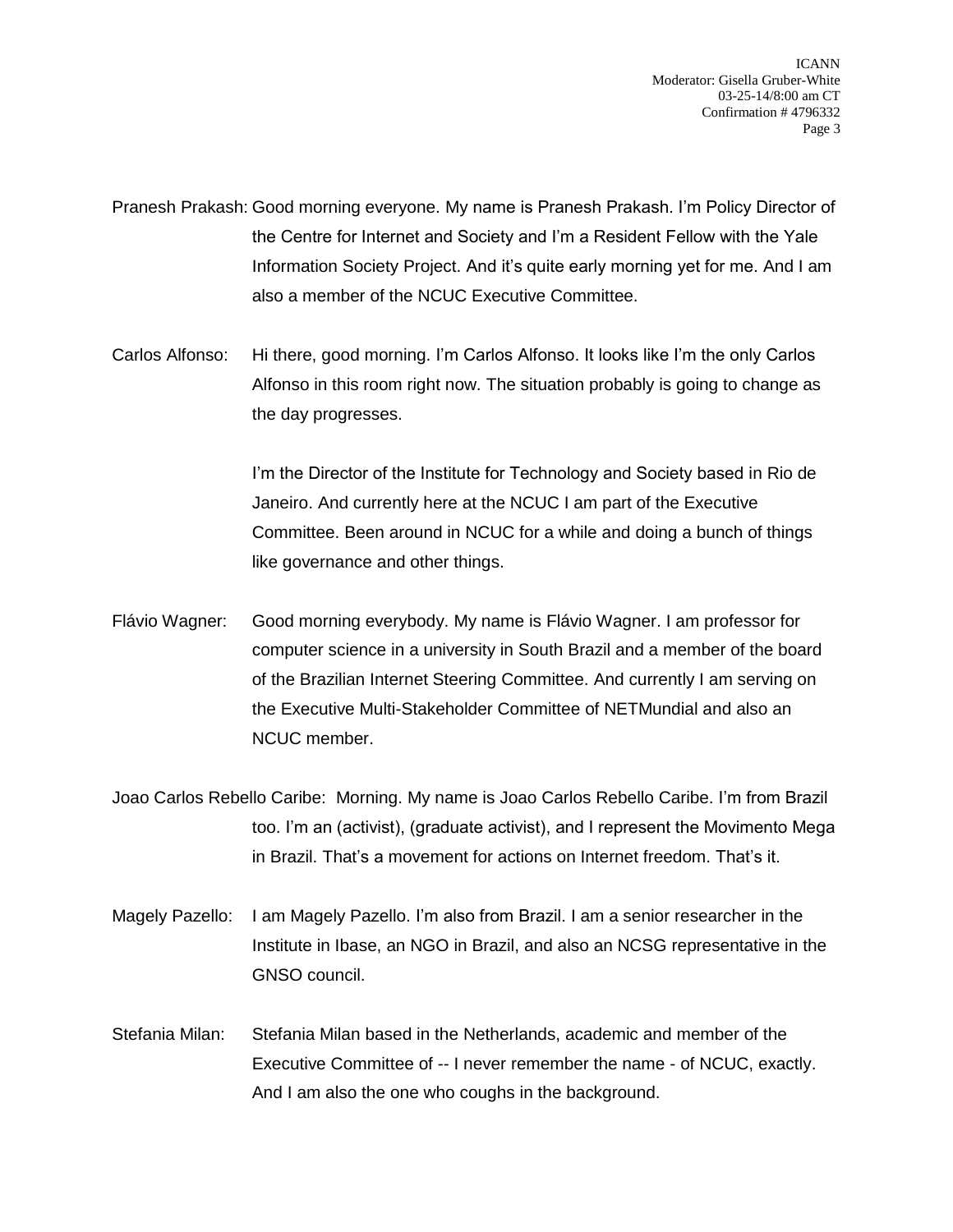Benjamin Akinmoyeje: Hello, my name is Benjamin Akinmoyeje. I'm an ICTD enthusiast, and I've been a few months NCUC member. I'm from Nigeria.

- Walid Al-Saqaf: I'm Walid Al-Saqaf. This place reminds me of a déjà vu moment I had last year in Beijing with the same meeting here that started, kicked off my membership at the NCUC and I look forward to more. I am based in Sweden though I come from Yemen.
- (Anam Miam): This is (Anam Miam) from Jordan. I'm project (officiate) for IET projects. I'm second time fellow, ICANN fellow, and a fellow member.
- Woman: Hi I'm (unintelligible) and I'm a second time fellow, and I have no institutional affiliation.
- (Buli Ana): I'm (Buli Ana) from Pakistan. I'm a second time fellow as well and I'm here at NCUC because it's my hope to participate in ICANN as a start as an individual. Thank you.
- Bill Drake: I'm not letting (Farsad) get away with it. She used to run the internet governance forum, so she's not just like a floating person. But anyway okay.
- Ephraim Kenyanito: Hello I'm Ephraim Kenyanito from Kenya. And I'm a first time fellow ICANN and I'm here with NCUC because of my background in regular research with non-profit institutions like AXIS and Transparency. So I'm very glad to be here. And I'm also an author with Global Voices Online. Thank you.
- (Jung): Good morning. My name is (Jung) from Korea and I'm working in the Civil Society of Korea). And since the year 2000 I have been a member of the (non-commissioned and commissioned) constituency except for one time ICANN meeting which was held in Seoul. For last six or seven years I have never been in ICANN meeting and I came back again.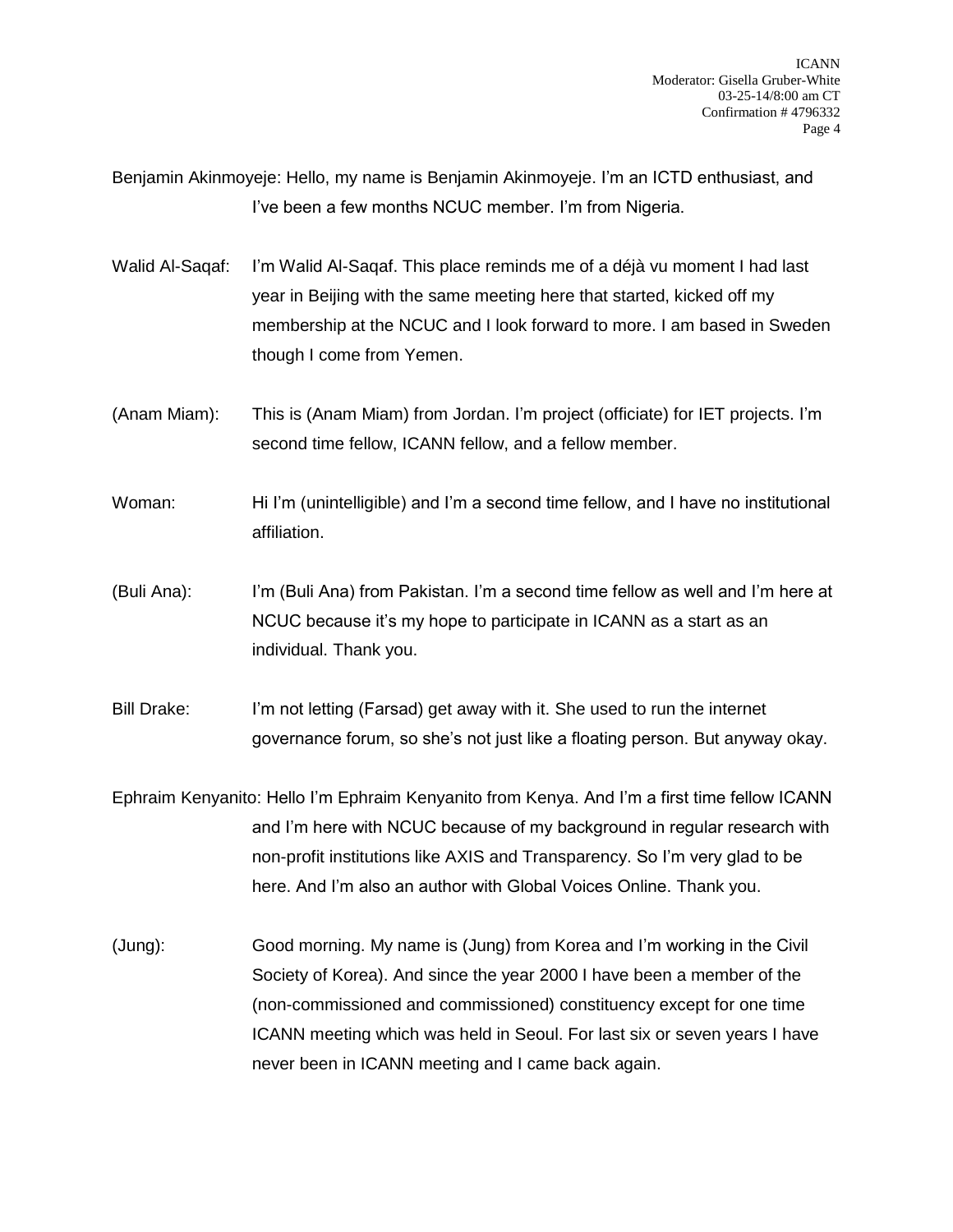So once I was very active but now not so active and just an observer. So as an observer, I'm participant this year. Thank you and glad to meet you.

(Louise Nascat): Good morning. My name is (Louise Nascat) and I'm from the Telecommunications and Radio Communications regulator in (unintelligible) in the South Pacific. I'm here to basically learn about the civil society issues and how Internet governance.

> So my role also is manager technical and Internet governance. I'm here to find out what the civil society is experiencing in terms of Internet governance or how it affected into the regulator aspects. Thank you.

(Pascal de Gamos): Morning, my name is (Pascal del Gamos). This is my second meeting with NCUC. The first was online one month ago I think. Okay. I'm a computer engineer. Thank you.

Man: (Unintelligible).

David Cake: My name is David Cake. I am currently one of the NCSG counsellors on the GNSO Council and I represent Electronic Frontiers Australia.

Bill Drake: I'm Bill Drake. I teach global Internet governance at the University of Zurich. I'm the chair of NCUC. I'm also on the board of directors of EURALO in the At-Large Structures and I'm involved in various other things.

> I'm on the steering committee of the 1Net collaboration. I'm on the Multi-Stakeholder Advisory Group or the MAG. And I'm one of the advisors to the high level panel that Fadi's running on global Internet governance.

(Mary Lemesiel): Hello good morning. My name is (Mary Lemesiel). I'm a researcher and coordinator of the Center for Technology and Society of Sao Paulo Vargas Foundation in Brazil. I'm actually now a member of the NCSC Policy Committee and a member of the Cross-Community Working Group on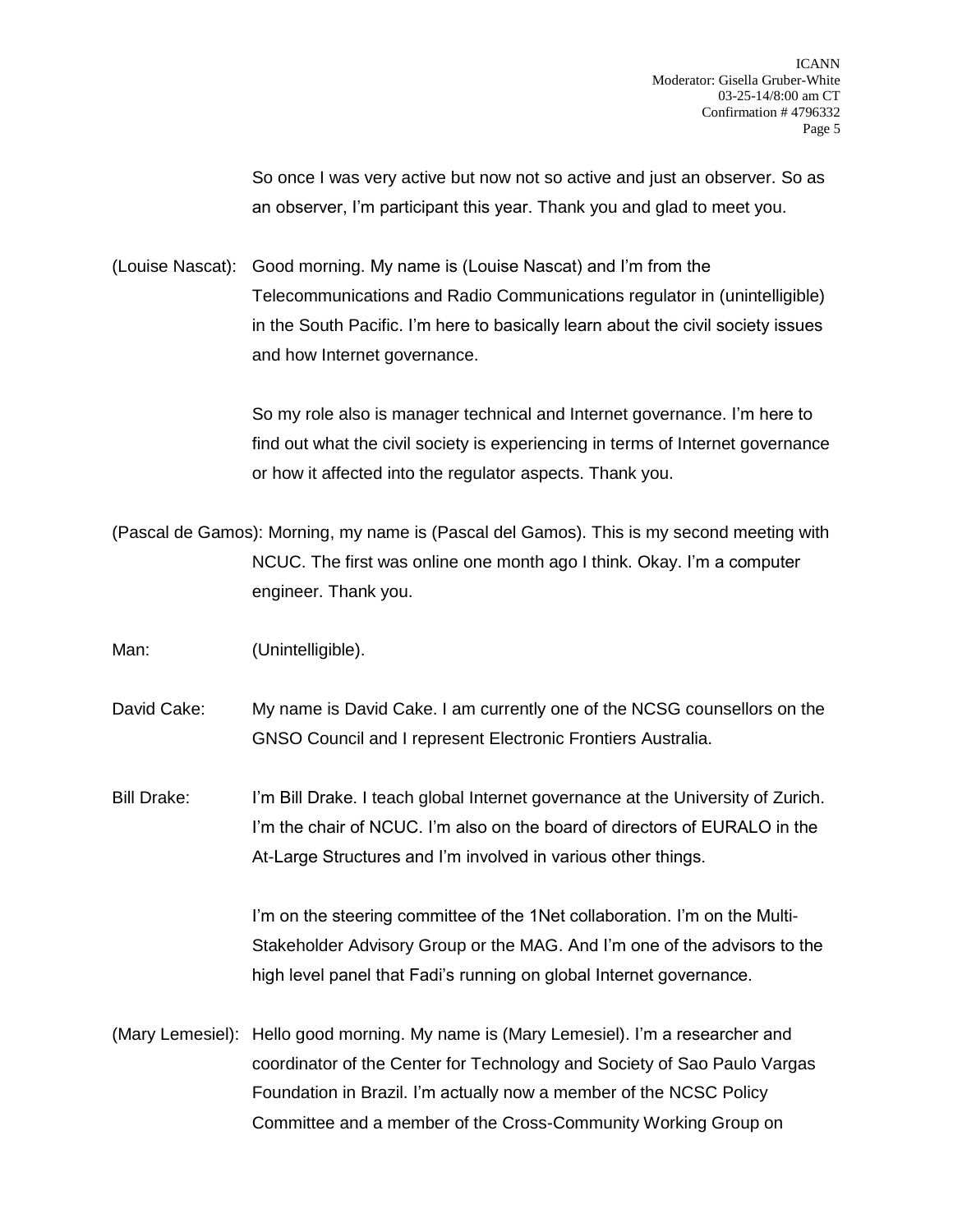Internet Governance. And I'm also on the executive committee at (unintelligible) in Brazil.

Grace Githaiga: Hi everyone. My name is Grace Githaiga from the Kenya ICT Action Network. I am a new member of the executive council of NCUC representing Africa. And I'm delighted to see my colleagues from Africa. And I will just add too that we need to be very active, participate. Let's not complain. Let's be there and part of the decision-making processes.

Brenden Kuerbis: Good morning. I'm Brenden Kuerbis. I'm with the Internet Governance Project at Syracuse University. I'm a former NCUC Executive Committee member and I'm the current appointee to the ICANN Nominating Committee for NCUC.

Rafik Dammak: Hello Rafik Dammak, the Non-Commercial Stakeholder Group chair and member of NCUC.

Kathy Kleinman: Hi I'm Kathy Kleinman. I'm one of the founders of the Non-Commercial Users Constituency. And it's amazing to see so many people here from so many places. Back in the old days we could have fit around one of the very small tables. So this is fantastic.

> I'm an attorney in the United States representing free speech, fair use, and privacy. And I'm on the Proxy Privacy Accreditation Working Group working on privacy issues right now. Thank you.

Amr Elsadr: Hi I'm Amr Elsadr from Egypt but I am currently a graduate student studying telemedicine and e-medicine in Arctic University of Norway. I am an NCUC and NCSG member and I am currently serving as an NCSG representative to the GNSO Council.

Stephanie Perrin: Hi my name is Stephanie Perrin. I'm a relatively new member to the NCUC. I became active in ICANN because I was drafted for the Expert Working Group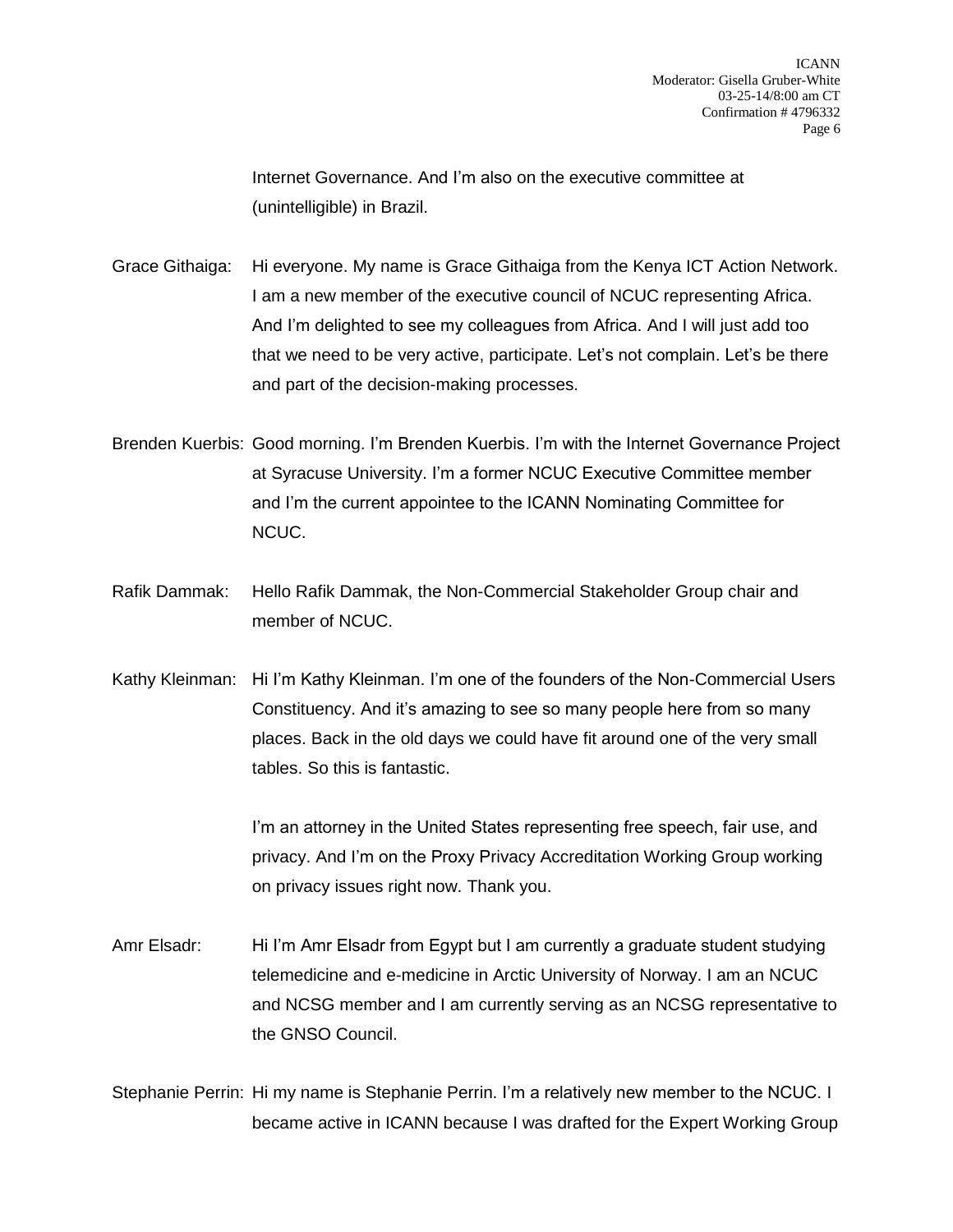on Directory Services. And so I serve on that committee still. And I am a member of the HLMC Committee that will be meeting in Sao Paulo. So if anyone has contacts of Internet governance I'd love to talk to you.

And I recently retired from the federal government of Canada after 35 years working largely in Telecommunications and IT matters, mostly privacy. So that's my focus and I'm a Ph.D. student at the University of Toronto.

- Milton Mueller: We're going to skip to me. I'm Milton Mueller. I'm with Kathy one of the founders of NCUC and former chair and currently on the Executive Committee of the Non-Commercial Stakeholders Group. With me here today are five students from the Net Mission Project. And this is a very sharp bunch so they have to follow me around and see what happens in ICANN. So I'll let them introduce themselves individually if we have time.
- (Jung Cho Li): My name is (Jung Cho Li) and I'm from South Korea. And I'm majoring in technology management and computer science. And actually it's my first time to visit here about ICANN so I want to hear a lot of experience from you guys. Thank you.
- (Roxanne): Hi my name is (Roxanne) and I'm a student from the University of Waterloo and I'm currently on exchange here in Singapore. I major in computer engineering. And I appreciate being on this table right now and just being a part of this conference. Thanks guys.
- Eiichiro Okuyama: Good morning everyone. My name is Eiichiro Okuyama. I'm an undergraduate student at Keio University and a research member at Keio International Projects for the Internet Society. Yes I'd like to take this opportunity to listen to your all discussion and hope to take something back to Japan. Thank you.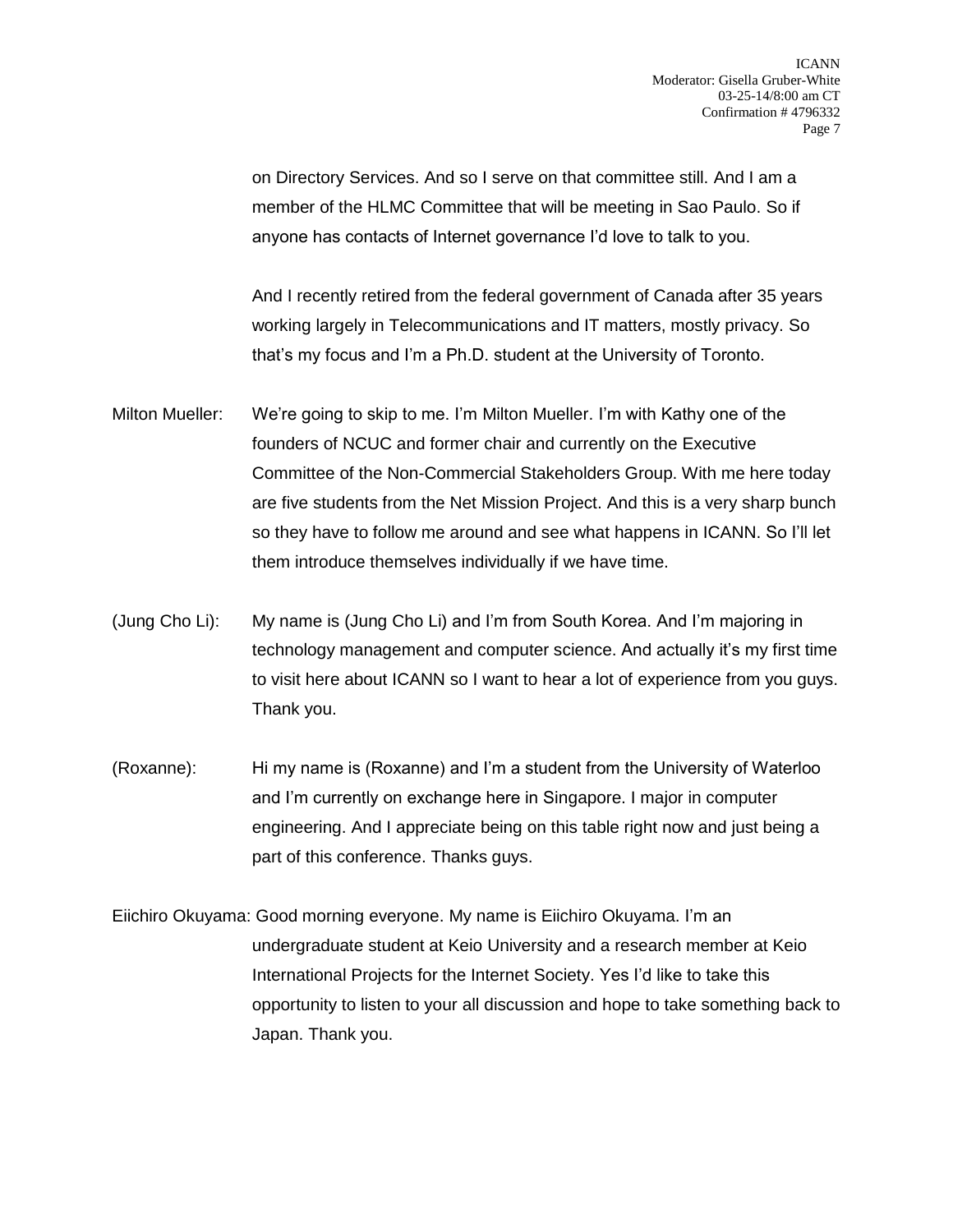- (Ruby): Hello everyone. I'm (Ruby) and one of the (unintelligible). And we are holding the next (intelligible) at ICANN to elect the youth to get into the discussion in ICANN. So thank you. (Unintelligible). Thank you. Thank you, you guys.
- (Charmaine): Hi everyone. I'm (Charmaine) from Hong Kong as well. Thank you Milton for taking us to this meeting. I will have to learn from you all and would like to invite you to maybe attend our (unintelligible) report meeting on Thursday at 10:00 to 12:30 at (unintelligible). But today I would like to learn from all of you. Thank you.

Bill Drake: Fantastic. How about the people behind us and around the edges? Could we have some introductions? We have members here. Would you just come on up and grab the mic and... Oh we have a roving mic. Even better.

- (Joanne Avaron): Hello group, morning everyone. I'm (Joanne Avaron). I'm a researcher at the Center for Technology and Society Fundação Getúlio Vargas. I'm also part of (ONET) Steering Committee and for the NETMundial in Brazil.
- (Neil Sanuver): Hi I'm (Neil Sanuver). I'm the acting head of Digital at Article 9C, and I'm also active in the Netherlands with Bits of Freedom and a new time member to this posse and I'm very happy and grateful to be here.
- (Averwal): Hi I'm (Averwal) from Taiwan working at the Research Institute. And this is first time being there and (unintelligible). Thank you.
- (Valentina Pulza): Hi my name is (Valentina Pulza) I'm from the Association for Technology and Internet in Bucharest, Romania. And I'm a first time fellow in Singapore.
- (Zarq Al-Zaid): Hello good morning everybody. This is (Zarq al-Zaid) from Pakistan. I'm the head of market research (unintelligible) Telecommunications Council and first time ICANN fellow this time. Thank you.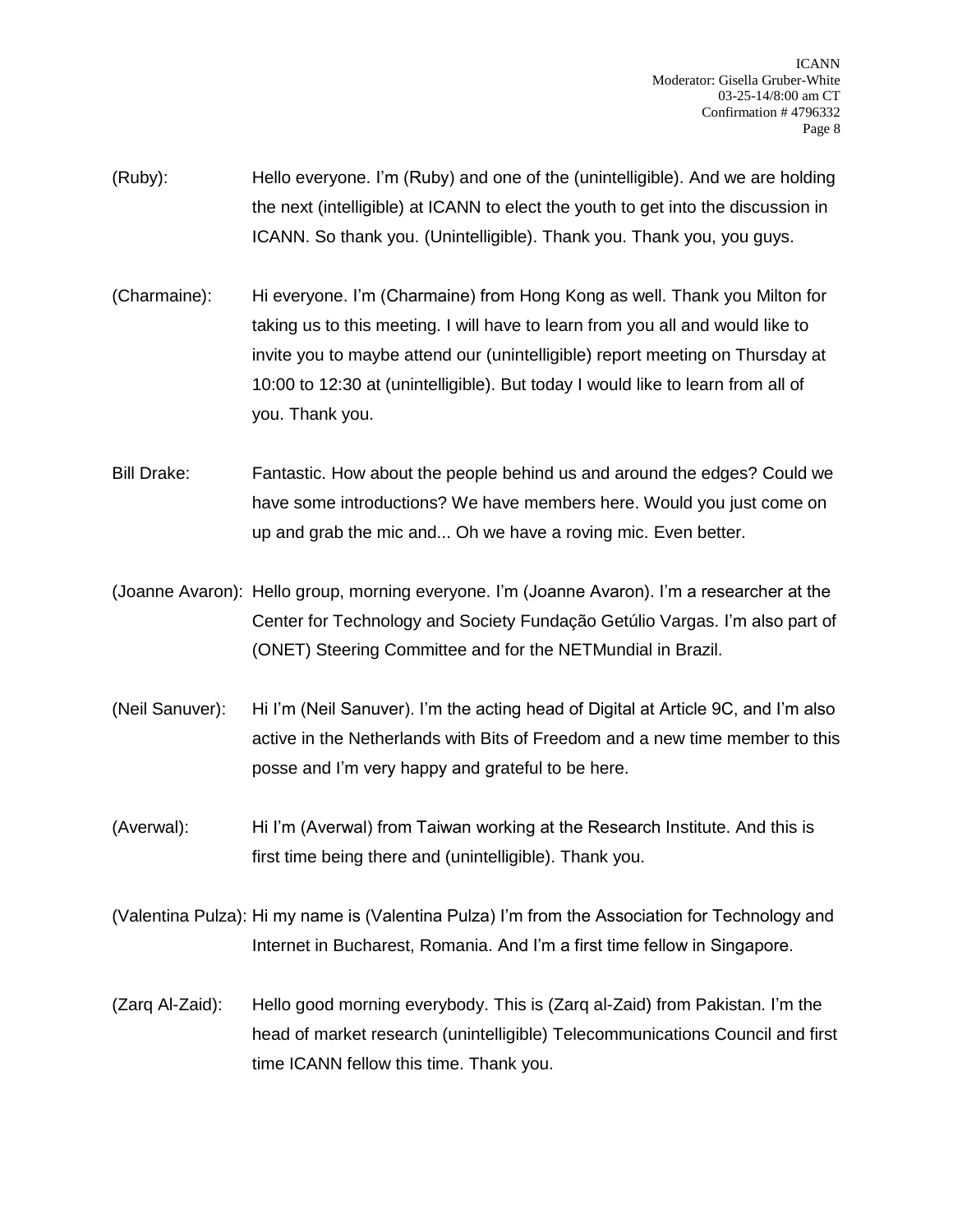John Berard: My name is John Berard. I'm a GNSO counsellor from the Commercial and Business Users Constituency and a first time visitor to the NCUC meeting.

Rob Hoggarth: Good morning. I'm Rob Hoggarth from the ICANN staff.

Man: Good morning everyone. I'm (unintelligible) from Beijing Internet Institute. I'm a newcomer to ICANN meeting and I hope to learn something from here. I always heard the NCUC is an interesting committee to attend. So that's why I'm here.

(Hannah Nduti): Hello everyone. I'm (Hannah Nduti) from Tunisia. I'm an assistant professor of computer science and I'm a first time fellow in the ICANN.

Woman: Morning everyone. My name is (unintelligible) from Morocco and I'm an atlarge member and I'm a newcomer, first time fellow in Singapore.

Glen de Saint Gery: Thank you and I'm Glen de Saint Gery the GNSO Secretariat.

- Bill Drake: Glen is, for people who are new to the world, the GNSO, the den mother for all of us, who makes everything happen. And we have a new person who's coming in - two? And oh we have some others over here, okay.
- (Shil): Okay good morning. My name is (Shil) from Nigeria. I work with (unintelligible) University of (Yukatin) Nigeria and I'm an NCUC applicant because I haven't got a response yet on my application. So...

Man: (Unintelligible).

(Shil): Two weeks ago. So I don't understand the process and application and so good to be here. I am a newcomer to ICANN, so (unintelligible) fellow.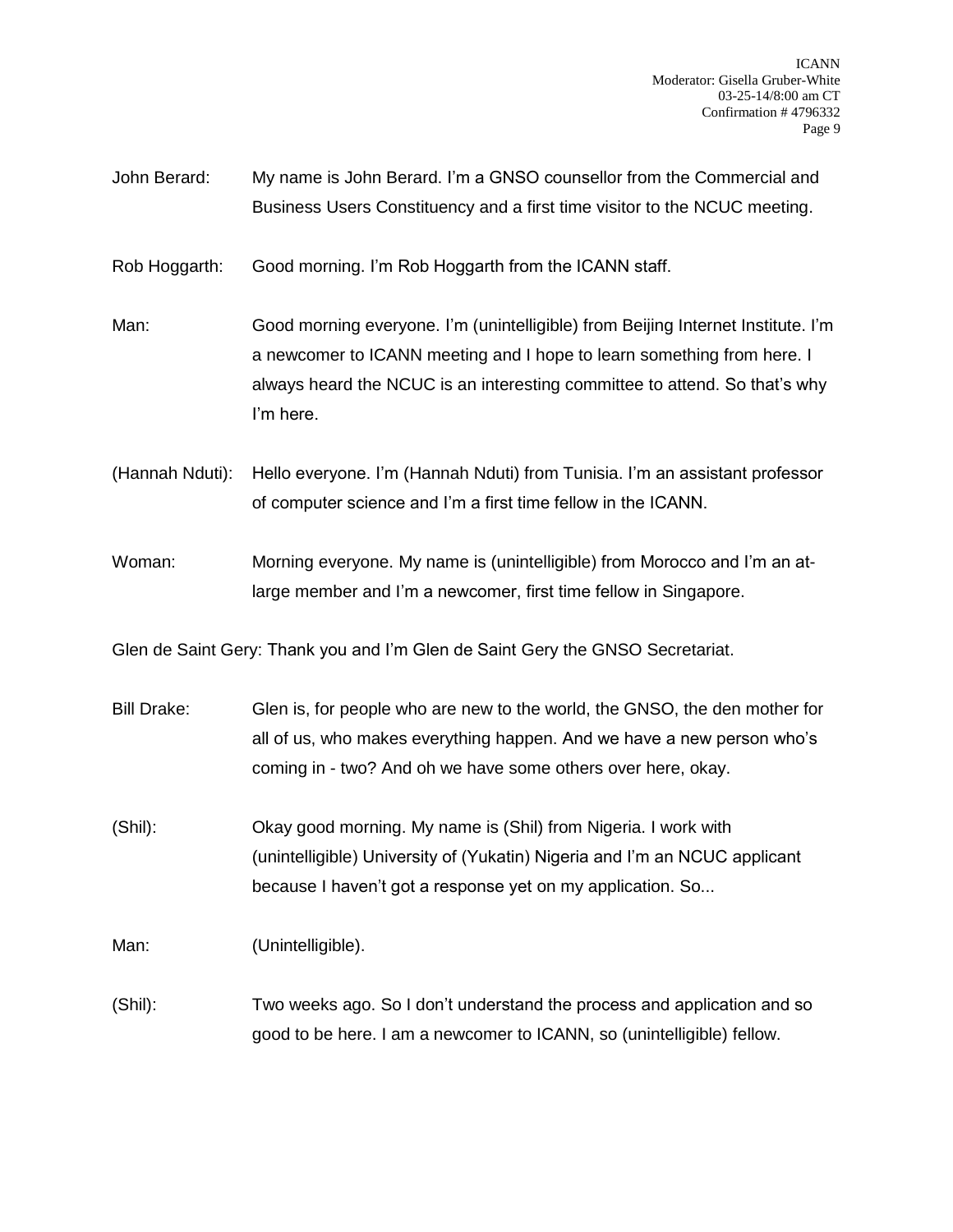(Carroll Douglas): Hello good morning. My name is (Carroll Douglas) from Trinidad and Tobago. This is my second time to ICANN as a fellow. I'm quite interested and excited to be here.

> Some of the issues that are being discussed are very near and dear to me. So I look forward to a very interesting conversation/discussion today. And of course I too hopefully will join sooner than later NCUC.

(Shakeh Lahamad): Good morning everyone. My name is (Shakeh Lahamad). I am from Pakistan. I am second time fellow. I am here to know more about NCUC. Thank you.

Bill Drake: Okay then. Well a very warm welcome to you all. I cannot tell you as somebody who's been involved in it, ICANN for a while, how gratifying it is to go to a meeting and realize that as a U.S. citizen I'm such a distinct minority. It's actually, it's really extraordinary and it's a real testament to the development of NCUC and the ways in which we have been pressing on issues that I think are of broad interest to the global community.

> The proposed agenda that I submitted to the mailing list some time ago and did not receive any disagreements we can amend now if anybody has any thoughts just briefly. We are 15 minutes behind, but we'll get caught up, it's okay.

Let's just start with a brief overview from the Executive Committee. Our meeting on Saturday we met all day. And then to talk mostly about, as I said in kind of more open and unstructured way - not entirely - about the conference that we just had and what we learned from it and what the takeaways are, how it might affect our further engagements in global Internet governance issues beyond simple management of domain names and so on.

There is obviously quite a lot going on at this particular moment catalyzed by the NETMundial Conference and all of the various doings that have been put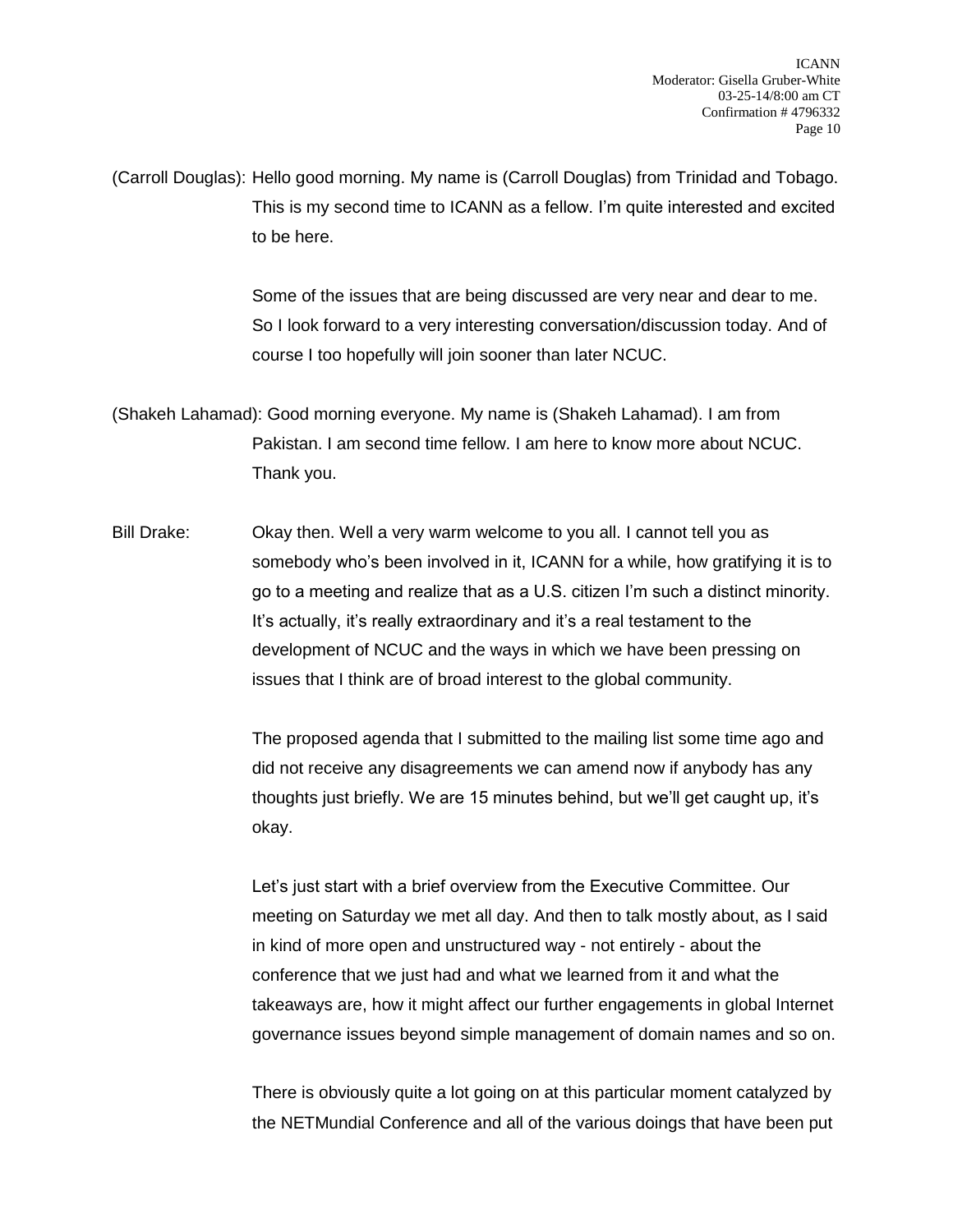off in light of that from expert committee that Fadi Chehadé has initiated to the new Multi-Stakeholder Collaborative mechanism of 1Net and on and on and on.

So we want to think a bit I think together about how we want to work in that space, to what extent do we want to engage, how do we want to engage. So I thought we could do that until the coffee break. And then after the break, as I say, we have Larry Strickling and Fiona Alexander.

And then I thought we could conclude with a little bit less than an hour of sort of operational matters related to constituency, some planning issues coming up for the next year, our work cycle, some proposed meetings that we may participate in, some things that are priorities for us to try to tackle together, and then there's any other business.

And there's one item there already. Brenden wanted to mention something about the Non Com, the Nominating Committee. Are there any other amendments to the agenda that anybody would like to suggest - additions, so on and so forth? No. Okay then. So let's go straight to the beginning. Yes Kathy?

- Kathy Kleinman: Kathy. Before the deputy Secretary of Commerce of the United States and his assistant come in, are we going to prepare kind of our thoughts or concerns? Will we be doing any preparation together before that meeting?
- Bill Drake: Sure if you'd like. That certainly fits entirely with what is our engagement with IG issues and so on. Again, he is not here to discuss the full range of U.S. domestic policies or things like that.

We're very much focused in this case on the IANA contract and the move he has made and what that means. But anything's fair game. And I don't know if people know Larry, but he's from Chicago like me. He's very open.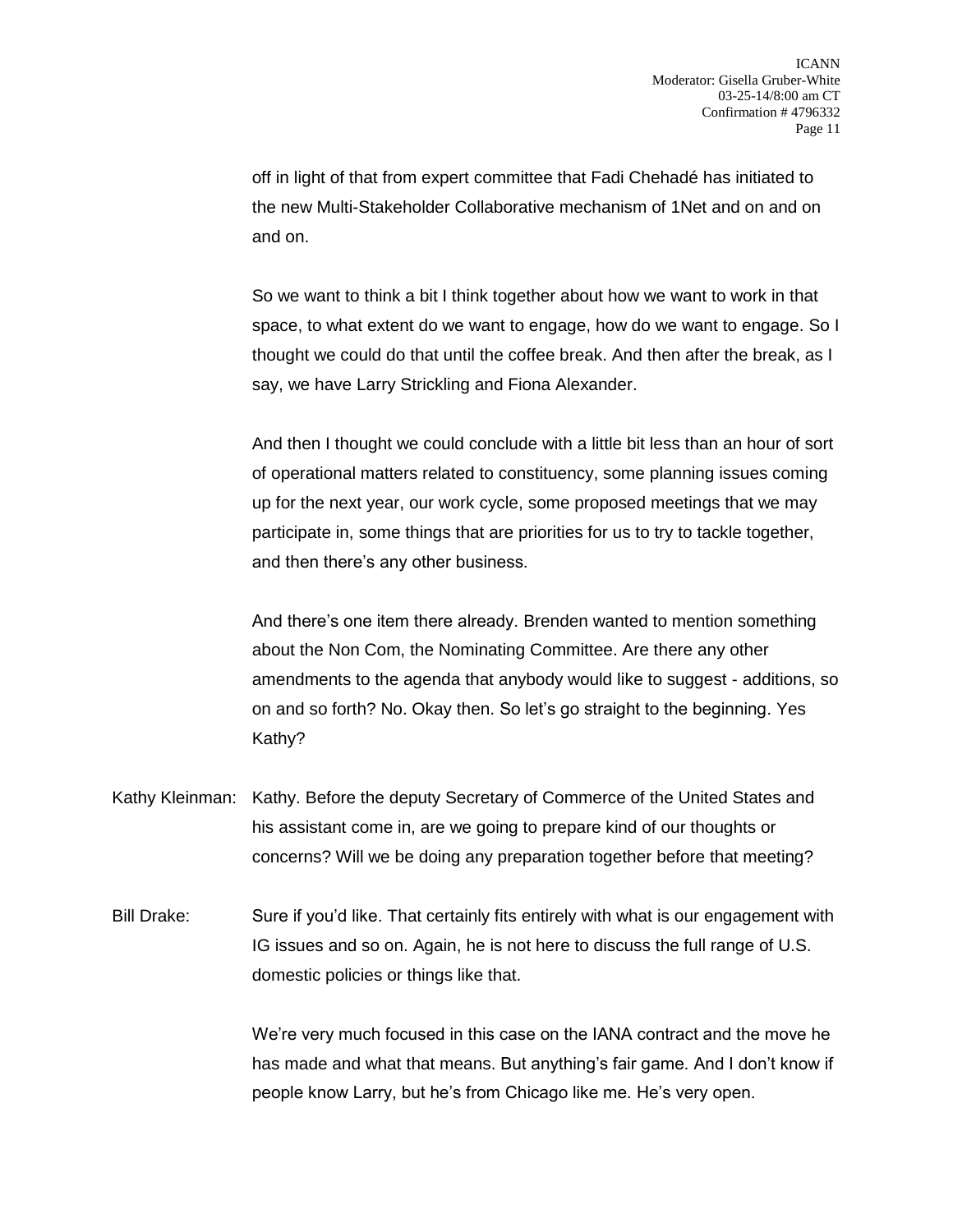He's from the South side, which is the wrong side of town. He's a White Sox fan and I'm a Cubs fan and so these are two entirely different baseball worlds. But otherwise he's very open and I'm sure he'll take any kind of questions addressed to him forthrightly.

Kathy Kleinman: Great, thank you.

- Bill Drake: Sure.
- Kathy Kleinman: Didn't know you guys were so close.
- Bill Drake: Yes. And okay, so why don't we hear just a little bit about what we did on Saturday from the Executive Committee members if they could perhaps just give a couple minutes of update to the rest of the membership and points that are relevant to know, some main takeaways that they might have about either the group in general - it's a new group.

We have an election every year. These folks were just elected with 150 whatever-it-was votes in December. And we're trying to pull together a cohesive group that will engage in a lot of work together over the next year and so anything that they may have about that process or the specific things that we approved in the formal one-hour meeting that we held as well.

Who's going to do that for us, Carlos? Is that you? Go ahead. Tell us about it.

Carlos Alfonso: So I have (unintelligible) over it. So we have a new executive committee for those who are in the room and are not familiar with that. Let me just go through our executive committee as it stands now with Grace being our representative from Africa, Pranesh, our representative from Asia, Stefania, our coughing representative from Europe.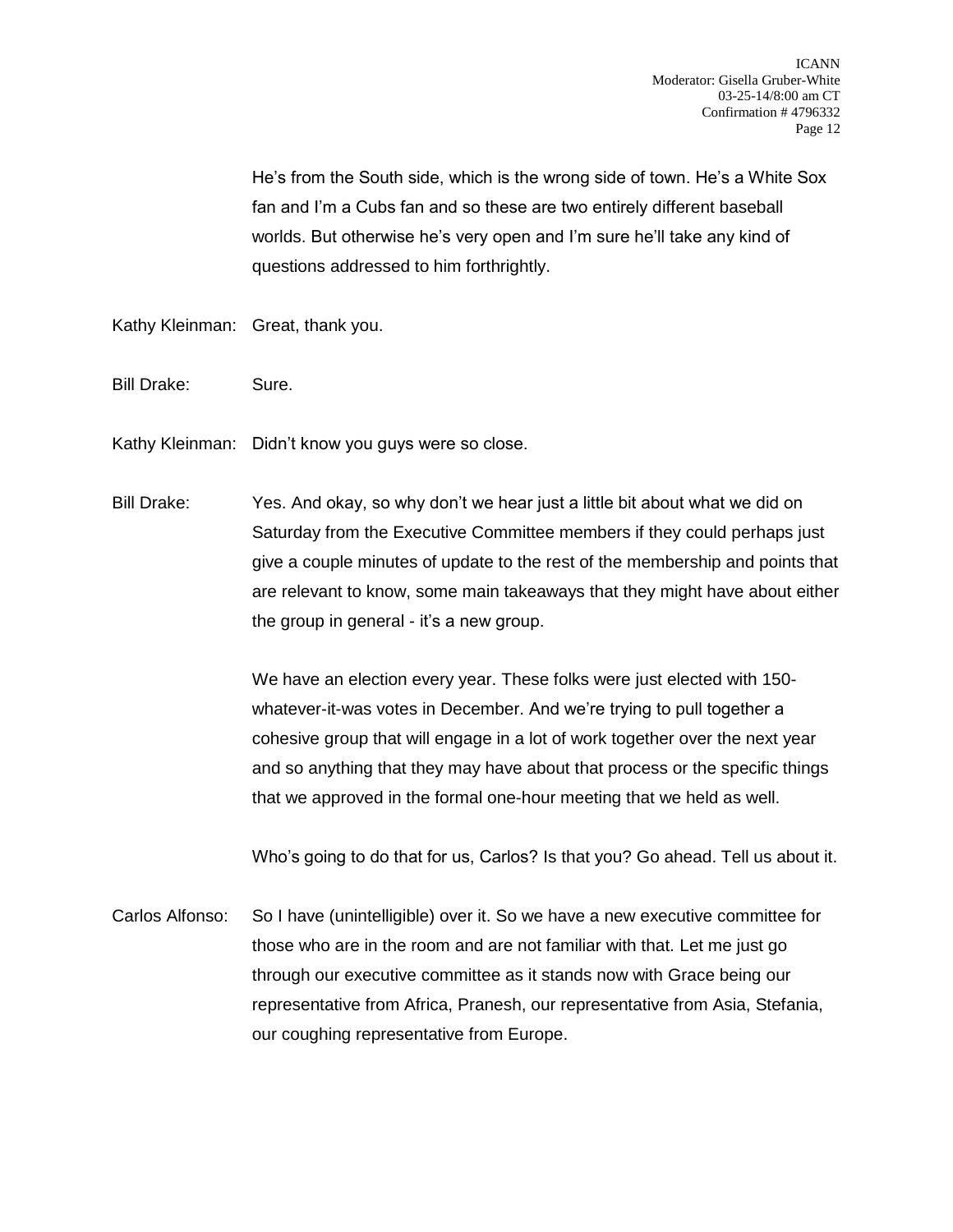Unfortunately, Roy Balleste is not here in this meeting, our representative from North America, and myself from Latin America, South America - sorry. And of course Bill Drake.

So we met on Saturday when we had like this whole day to do a retreat on the issues of the Executive Committee. This was our first face to face meeting of the Executive Committee, and we have been done for the last two months sort of a division of labor on the activities of the Executive Committee for this year.

Secondly, a couple of issues that we have in front of us such as the improvement of our Web site, inreach, outreach, and a couple of other issues. We spent the first time of our meeting going through some general GNSO operations overviews since a couple of our new Executive Committee members are somewhat new to the whole ICANN structure and functioning.

So we had (Rob Rodox) with us to talk about GNSO activities and to explain to us the wonders of PDP and other acronyms that are so dear to GNSO activities. We spent a good amount of time dealing with some the strategic and organizational procedures, especially dealing with our events that we conducted on Friday.

Let me take this time just to make an announcement, sort of announcement and sort of invitation. One of the activities of the Executive Committee for this year is the revision of our by-laws. So this revision of our by-laws, this is long overdue.

So this is an activity that it seemed like every two years it happens to be in front of us and we try to come up with a good wording that everyone end up agreeing in the wording of our by-laws. But we are not putting it forward.

So this year, that will be definitely something for us to work on. I will be leading this by-law revision throughout the year, so this is me inviting you all,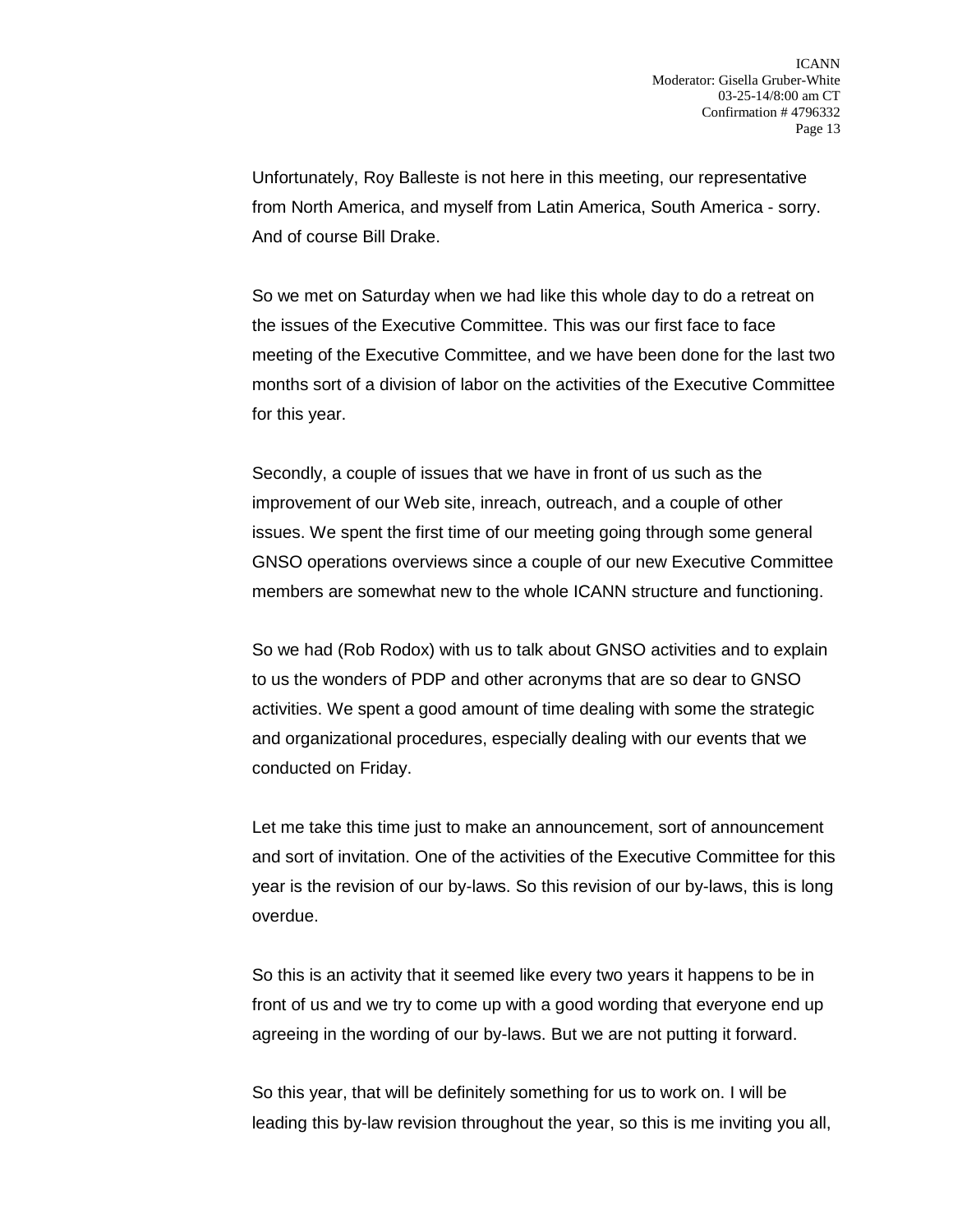especially those who have little practice or some sort of willing to torture yourself with craftsmith of wording of this by-law for I would say the next two or three months.

We are conducting those activities, and this is a formal invitation for you all to join us to see if - because if you look here on the time that they asking us to have the by-laws approved, we will have to come up with the wording in the next three months, or three or four months.

So that means that we will have a discussion about that in London and try to put it forward for an approval by the end of the year. So that will be one of our goals, and this is an invitation to all of us.

So not sure if the other Executive Committee members would like to add something on our agenda and the activities that we conducted on Saturday. Any of you? Pranesh?

Pranesh Prakash: I'll just add a few words about the Executive Committee official meeting. The parts without Robin and general discussions about (unintelligible) going about ICANN itself, which is what we had, because many of us are actually newcomers to ICANN.

> Apart from the discussions on by-laws we also had discussions around internal working methods, on division of labor within the Executive Committee, about financial requests and how we're going to go forward on that, about how we're going to arrange finances from ICANN for different activities and the opportunities that lie ahead for that, about the (CROP) funding program and lastly approval of budgetary expenses within the EC as well and updates on that.

Anything else to add Grace or Stefania or Bill?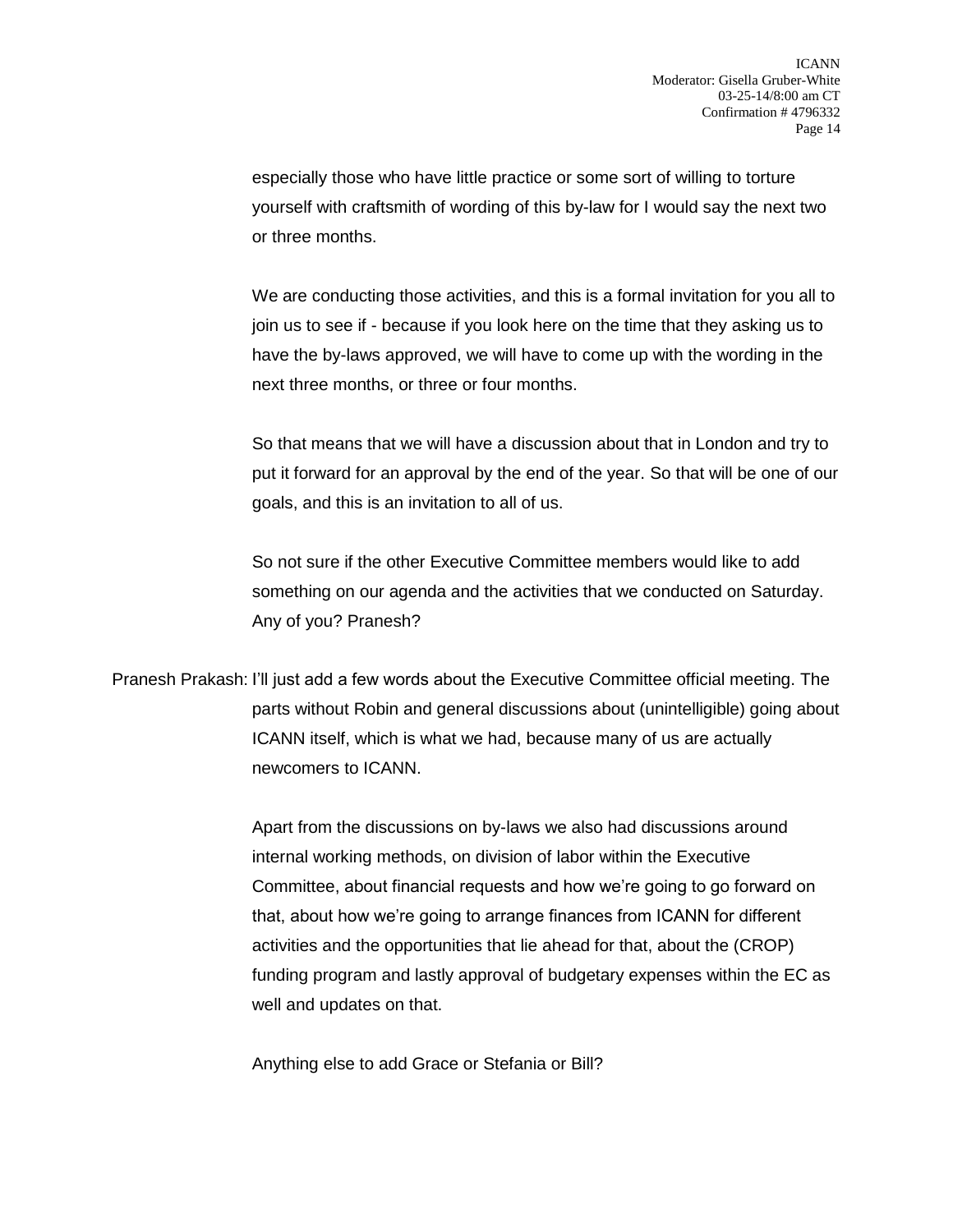Grace Githaiga: We also were concerned for example, the East Indies has over 300 members, but in terms of communication online, we hardly have people responding or discussing issues with. And we were concerned at why the lack of participation by the over 300 members and would be interested in just finding out what your concerns are and why you are not participating and what ways you think you can participate effectively because we don't get to mix face to face.

> And therefore we have to embrace the forms of communication that are available to us. So again it's something that we'd be interested in hearing from you. But if you also don't want to read it like in a loud voice you can talk to any of us so that then we know how to move from there. Thank you.

- Bill Drake: We definitely want to encourage participation and we want to be able to develop groupings that are so appropriate to particular interests of members. And we need the members to take a lead in doing that, but we can facilitate and we very much hope that that can happen. Just - yes?
- Carlos Alfonso: Just a point of order. I believe this is being recorded, right? If so you should probably all announce our - we should all announce our names before speaking.
- Bill Drake: That would be good form. And I'm given to bad form. I'm Bill Drake. I just made that comment. Okay anything else? Yes sir?
- Amr Elsadr: This is Amr, and just to add to what Grace just said, I think this would be a great initiative for the NCUC Executive Committee to take on. And if I'm not mistaken there was a Google doc that I believe Bill and Rafik had worked on a little over a year ago on an NCUC inreach plan.

If you guys could pick up where it was left off at that time, I think that would be a great thing, just increase our membership engagements, especially in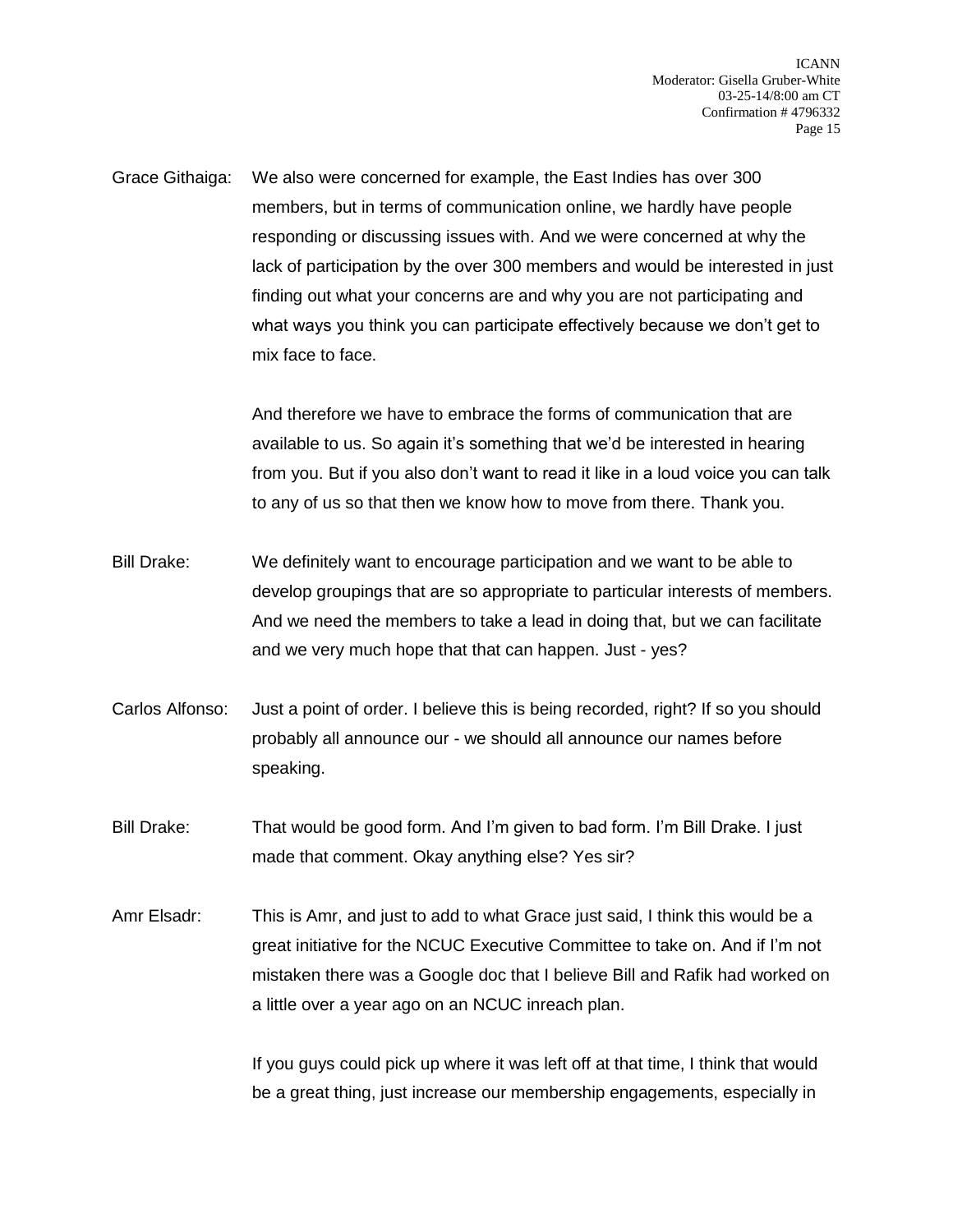the area of policy development in the GNSO. And yeah that would be great, and I'd be willing to work with you guys to help that. Thanks.

Bill Drake: That's a good - you know, one of the ongoing problems - I'll come to you in a second, Steph - this is Bill. One of the ongoing problems that we have is that our membership has been growing quite robustly and becoming more diverse, and at the same time we have a challenge of connecting people.

> One they join the group, they get out to the list serve, but helping them to find others with shared interests and then find ways to get engaged in either working groups or participating in public comment periods or doing other kinds of activities that feed into the policy process is a bit challenging.

> And we really need some folks who are willing to put some time and energy into inreach. We don't need - we're growing so rapidly that I don't think outreach is our biggest concern. It's coming. Inreach is something that we've got a problem with, with making use of people that we've got and getting them fully engaged.

> And we'd hoped to have a membership affairs team that would be a bridge between the Executive Committee and the regular membership that would play a role in helping to try to do that. And we've just not been able to find somebody who wanted to play the role of facilitator and put the time into - we have a list serve. We've got people signed up from last year who joined a group. And the group has never been active.

> And so that's just one of those things that's just sitting there. But we definitely need a mechanism, and I would think that that member's team is a way to do that. And so I would encourage anybody to think about whether that might be something they'd be willing to spend an hour or two a week on, and if so to talk to me offline and see if we could reach some agreement about that.

Okay, Stephanie and then Stefania, yes.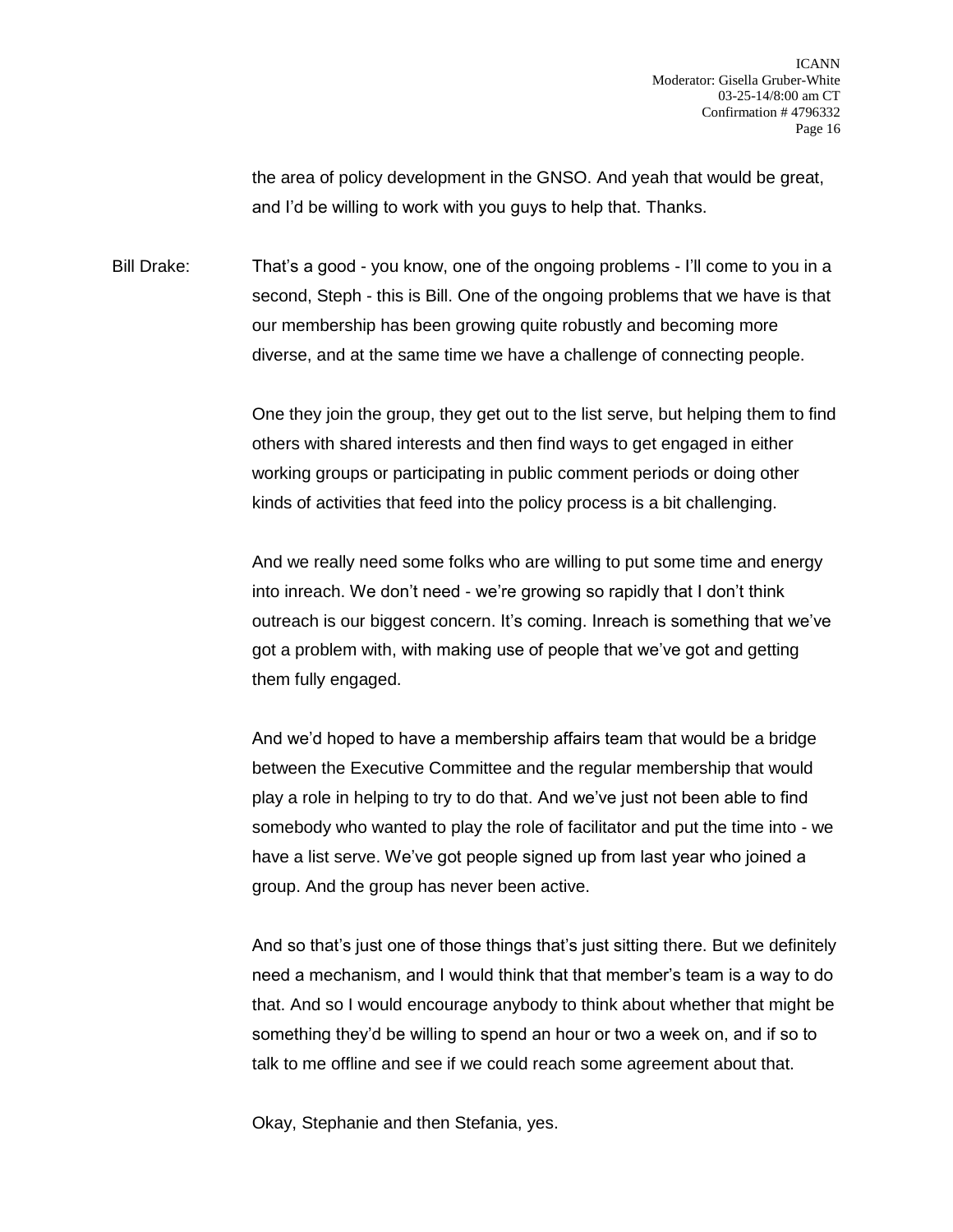ICANN Moderator: Gisella Gruber-White 03-25-14/8:00 am CT Confirmation # 4796332 Page 17

Stephanie Perrin: It's Stephanie Perrin. I have a whole lot of thoughts on this and that was my question. Who do we talk to about this - you? You're a busy guy, Bill.

Bill Drake: Inter alia.

Stephanie Perrin: Inter alia, okay.

Bill Drake: Yes.

Stefania Milan: It is just to develop further what's been said. If you go to the Web site and the participators and entry for working teams, there are I believe - I was trying to open it - like five mailing lists or six. And you see some names. These names are maybe a little bit outdated but in any case there is room for everyone to get engaged.

> So just go sign up. If you go to each of these working things, you see "join the mailing list." Just click on that, insert your e-mail address, and there you are and your name will appear on the Web site more or less automatically.

And there's, as Carlos said, the most urgent is perhaps the by-laws. The reason there are many which are a bit dormant between events. But yeah, maybe that's a way for engaging in something which is not extremely time consuming. There's very little traffic and most of it's mailing lists, not on the policy and (unintelligible). But yes, everyone is welcome to participate.

Bill Drake: Okay. And again as I said, not to blame the technology, but our previous Web site had a Ning, was a Ning that had an option to create little social networks around particular issues.

> So somebody could say I want to form an interest group on development and then six people would join and they could start their communications on. We've lost that. And we want to try to find a way to rebuild that capability.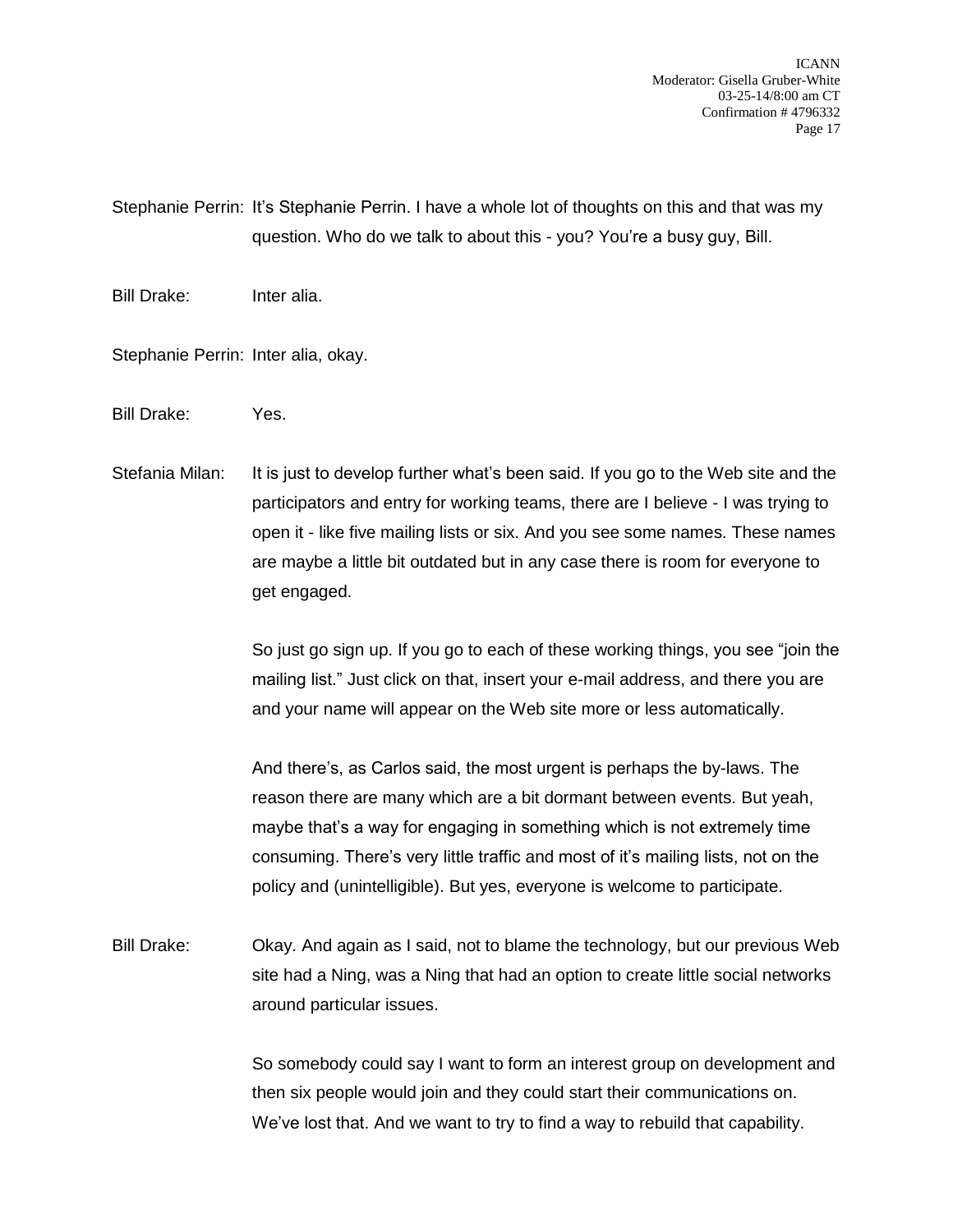Certainly one thing is that we've got all these members. We should - unless people want to be private and they can always opt out - when we have like URLs on people pointing to home pages, we can at least provide links so people can see who each other is.

And maybe we could find some way for folks to indicate particular interest areas that they have on our member Web site so that folks could find each other more effectively. That would be a good initiative for a members team to take on. Pranesh.

Pranesh Prakash: Hi this is Pranesh Prakash. I just want you to know that one way forward for those of you who ever used IETF's, Jabber servers or any other Jabber servers is from Jabber that allows you also to create ad hoc chat rooms that anyone else can join.

> And anyone can create those. You don't need one administrator to be for mailing lists, etcetera. You need someone to actually have the admin password to create a new mailing list, etcetera.

So we right now have a Jabber server running on NCUC.org. It's right now still in the testing phase. And I'd welcome those few who want to help test it to approach me so that I could provide you an account.

And eventually what I hope to do is provide everyone with an - if there is actually a desire to take this forward, provide everyone first name dot last name at NCUC dot org account to access this so that they can actually have a functioning chat server.

Man: I would love to work with you on that to ensure that all communications within NCUC and the (unintelligible) clients are open and transparent for all members. I find it quite important.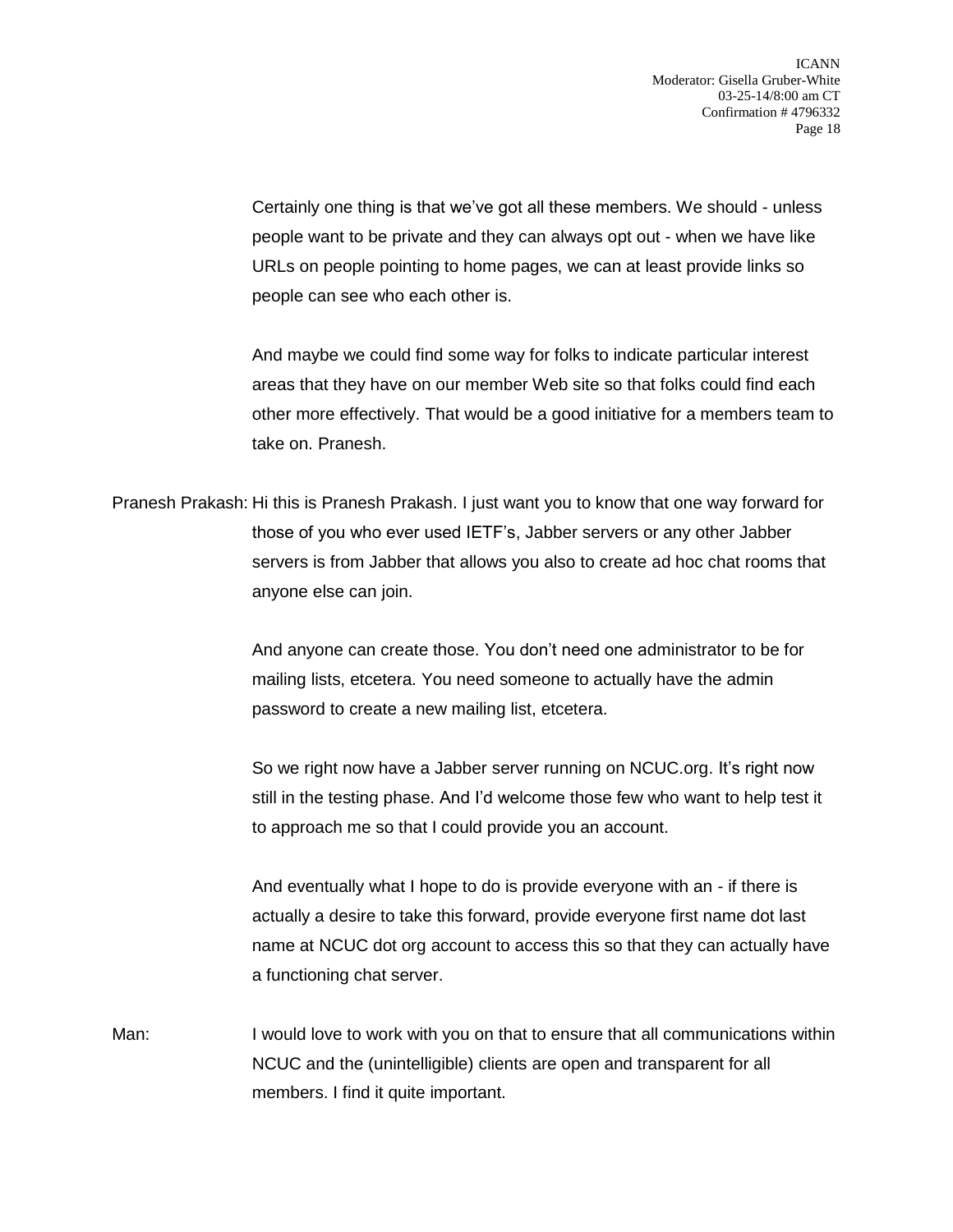(Neal Sanuver): (Neal Sanuver) from Article 9C, Bill.

Pranesh Prakash: This is Pranesh and...

Man: A new member to NCUC who spoke at our conference the other day.

Pranesh Prakash: Excellent. This is Pranesh, and the one of - I had a point which I very conveniently have forgotten.

Bill Drake: I find that works for me in all kinds of settings. All right, any other last points on this, or shall we move to a substantive discussion of the event?

Pranesh Prakash: Last point on this - this is Pranesh - if needed, login can be established on these chat rooms as well so that automatically logs of the chat rooms can be published and depending on which chat rooms you want public and which ones you want private.

Bill Drake: Fantastic. So once that gets scaled up, that seems like that could be a real possibility for helping people find each other and engage in kind of spontaneous dialogues on a number of different issues, so this is good.

> Okay, so turning then to our next item, number 3, reflections on the NCUC conference. How many of - can I just see a show of hands? And I'm going to guess that it's fewer than I would expect, but how many people were here on Friday for the conference that we organized?

Man: (Unintelligible).

Bill Drake: Well no because I think a lot of people didn't come in early. So I think we're like at a half maybe. So just to overview a little bit what we did there, can you call up, David, the Web site for the conference?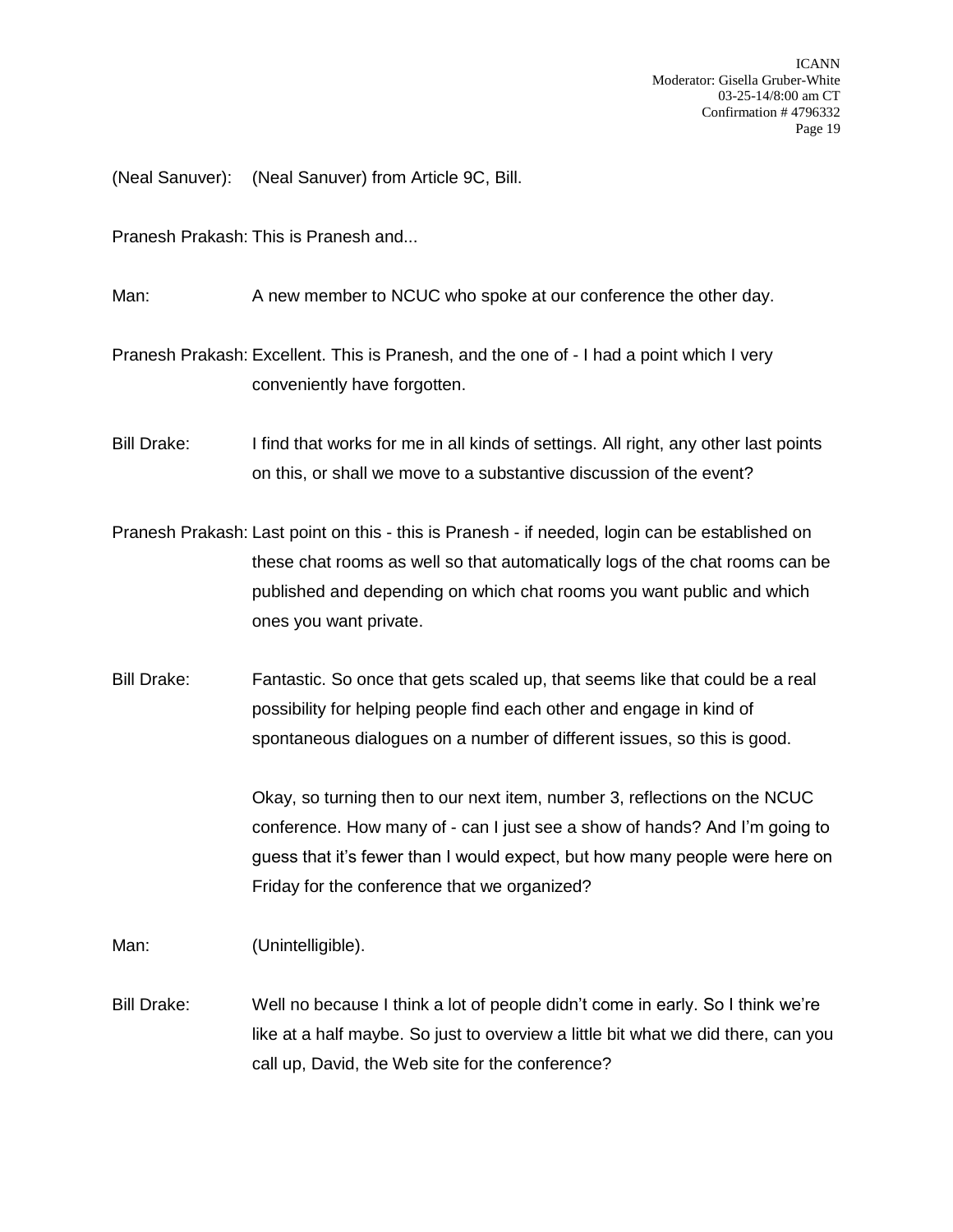The purpose of the conference, when I applied for the budgetary support back in March to organize an NCUC conference, this was simply an extension of what we've done previously. We organized conferences at the Toronto meeting and also the San Francisco meeting and for a couple of workshops.

But the Beijing meeting, all was an effort of trying to promote dialogue on our sorts of issues with different parts of the community. And in this particular case, the idea when we started to do something sort of more similar, perhaps focusing more on global Internet governance issues.

As it turned out in subsequent period, Fadi Chehadé decided to throw 100 things up in the air. Internet governance become a hot topic across the ICANN sphere. And suddenly we had this NETMundial meeting which nobody knew what it was going to be about and what its agenda was going to be.

And a lot of people in the private sector were quite worried about it and asking questions. What's the purpose of this? What's going to go on? Blah, blah, blah, blah, blah, blah, blah.

And so I thought it would be useful - we thought it would be useful - to have a discussion where we sort of look forward to the agenda of the conference and help the community walk through what are the main topics that will be on the table and to facilitate some cross-community dialogues on areas of agreement and disagreement on the substantive topics at hand.

If you view the program - and so we had four main sessions, a sort of setup session that was intended to sort of get the juices going and bring on to the table a number of these different initiatives that have been made in recent years, these presidential committees that have been convened by Fadi Chehadé, the 1Net steering group, the Cross-Community Working Group on IG.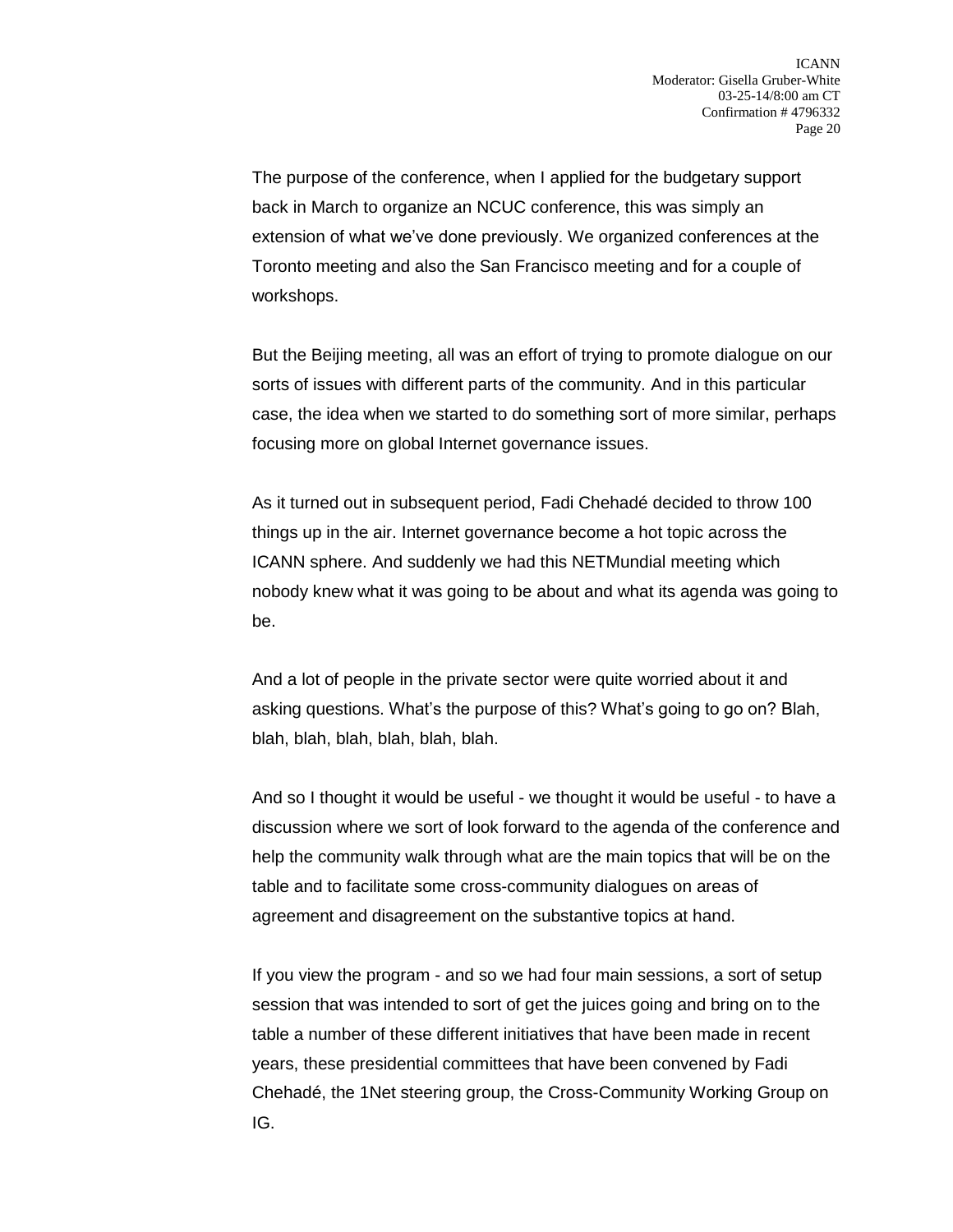All of these have been putting forward ideas about Internet governance and the relationship between ICANN and the IG world. So just to get that framing out there and to hear voices from different parts of the community about that was the main point there.

Then we went into sessions on each of the three big topics that have been proposed for the NETMundial conference which again is 23, 24 in Sao Paulo, Brazil, co-sponsored by the CGI.br and the 1Net committee, and the 1Net Steering Committee apparently.

And so we did a session about principles and the notion that there had been these 25 principles have been adopted, 25 or more, statements or principles have been adopted over the past two years by various inter-governmental organizations and non-governmental organizations on how to govern global Internet.

And there's a desire, I think, for this meeting in Brazil to come out with a joint statement, a multi-stakeholder declaration of principles. So we wanted to talk a little bit about what kind of principles, procedural principles, substantive principles and so on.

Then we had another session - David could you rotate it please - then we had another session on globalization of ICANN and the IANA function. And that was pretty much taken over by the recent announcement of the IANA changes from Larry Strickling, as you might guess, but it was a very interesting discussion about what kind of way path could we follow going forward to institutionalize the IANA function on a better basis, whether it should be internal or external to the ICANN nexus and so on and so forth.

And then finally the last panel, which was about one of the themes that has been running through the past decade of negotiations in the United Nations, and which will undoubtedly be a subject of some concern of the NETMundial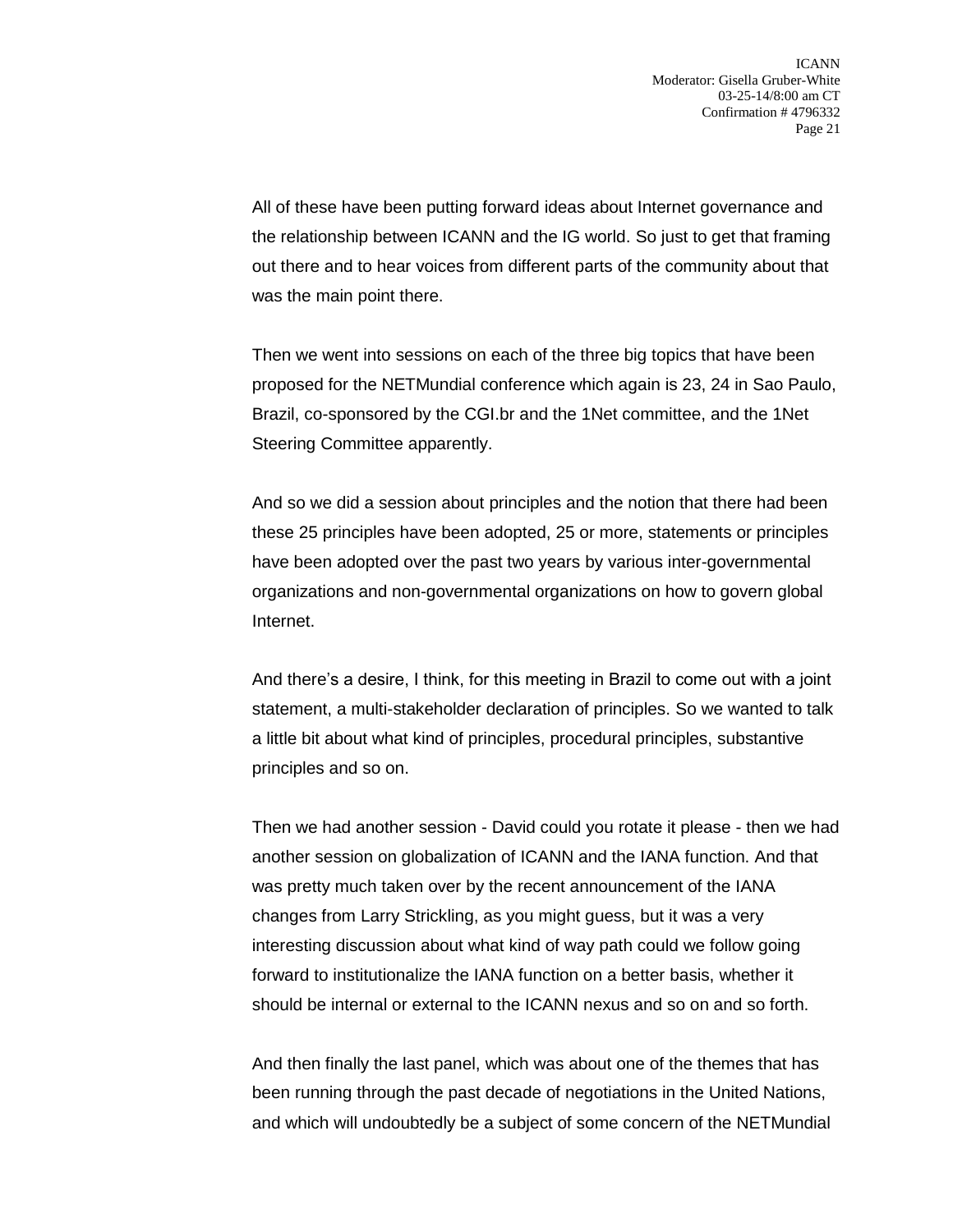and is a concern I think of the Brazilians, is the question or whether or not there should be some sort of new institutional mechanism or home for discussion of Internet public policy issues and for dealing with policy questions in the Internet tapestry.

The view is that we have an ecosystem that is missing from key components, that there are a lot of issues that are so called orphan issues that don't fit within the institution aegis of any of the given existing decision-making bodies.

There's a desire on the part of many countries, particularly from the G7 Summit in China to have some sort of a space in the U.N. setting. This is of course controversial and divisive and hard to reach agreements on.

There's a second set of questions of well if we can't do that can we strengthen the Internet governance forum, which is a truly multi-stakeholder body, and encourage developing country participation there through some innovative steps and so on? And there have been some suggestions from the Internet Society and others along those lines.

And then finally there was this notion that's been floating in the wings quite a lot and I guess has come up in the Working Group on Enhanced Cooperation as well, that there should be some sort of new mechanism, a light information, knowledge sharing expertise sharing mechanism, which wouldn't necessarily meet all the demands quite obviously of governments that want to be able to sit and talk and make decisions with other governments but would serve to help to direct governments that have trouble facing particular problems to sources of expertise, to correct institutions and so on and so forth, that would serve sort of as a clearinghouse, something like that.

And there have been a number of different ideas about that, and I know that this is something that Fadi Chehadé's in particular very interested in seeing happen. So those are the three issues that we talked about there. And then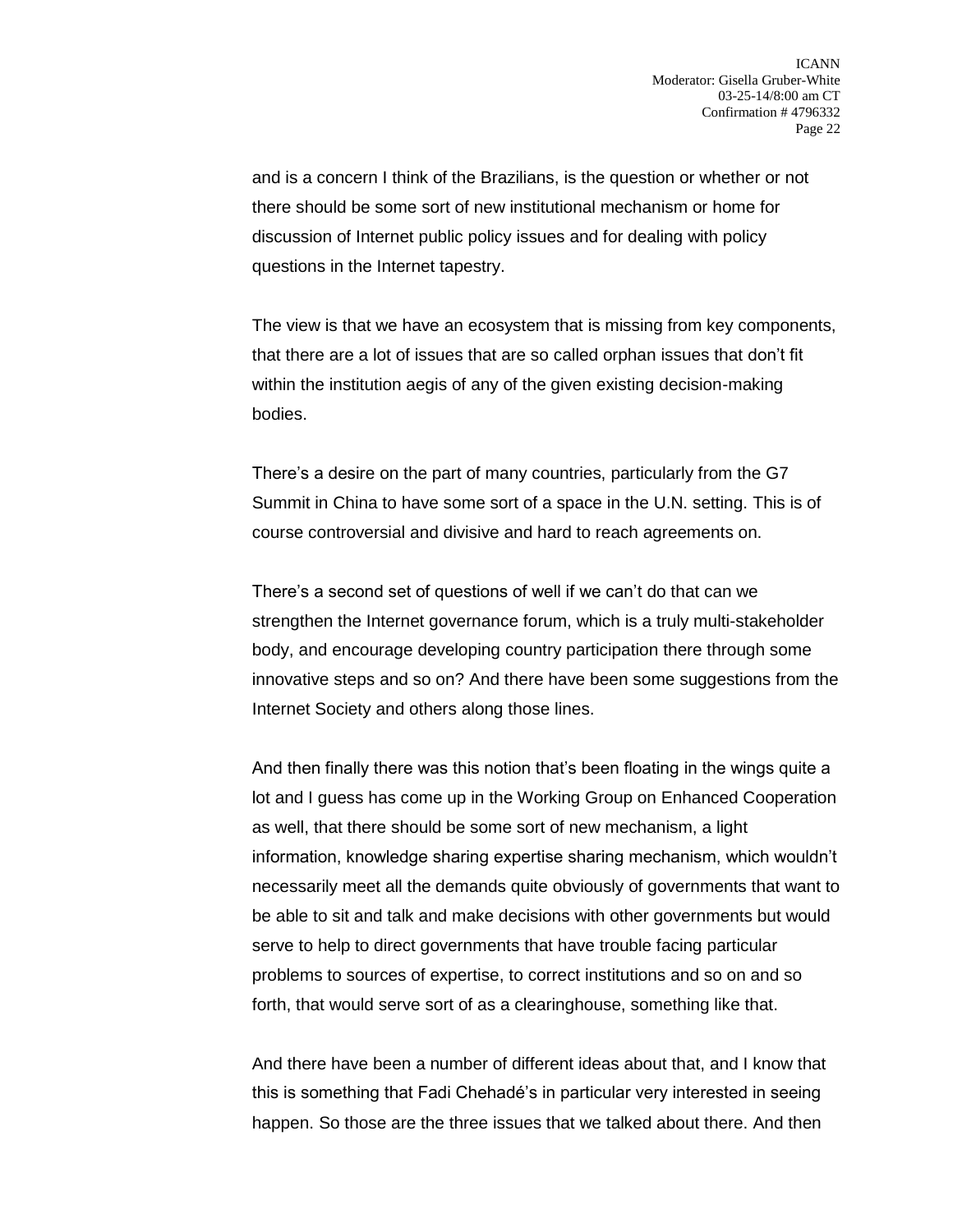we had Larry Strickling give a keynote and then closing from some of our colleagues.

So that's the overview of events but I should say also we spent a bunch of time at the end. If you haven't looked at this Web site, at the end of each session description - this is all on the main NCUC.org Web site - at the end of each session description, there's a link to a set of further materials you could look at - NETMundial, inputs that were written on the different topics as well as other relevant materials.

So it was I think a fairly structured way of trying to promote a dialogue around some of these topics. So enough of me. What did people think of the meeting? How did it work? Yes sir.

Milton Mueller: It was...

Bill Drake: Who are you?

Milton Mueller: I'm Milton Mueller at Syracuse University. And I think the common take was that all the panels didn't deal with ICANN stuff, everybody started talking about ICANN.

> So for example, your attempt - if you could roll up the agenda - your attempt to deal with the broader landscape, you know, makes a lot of sense to kind of scholars like you and me who have broad overview of understanding of the landscape. But I don't think your panelists delivered.

> And the only reason I'm saying that is not to criticize the conference because the programming and the intention was perfect. But I think the issue, the question to ask is how do we get people in ICANN to look at what they're doing here in this broader context and what is the broader context?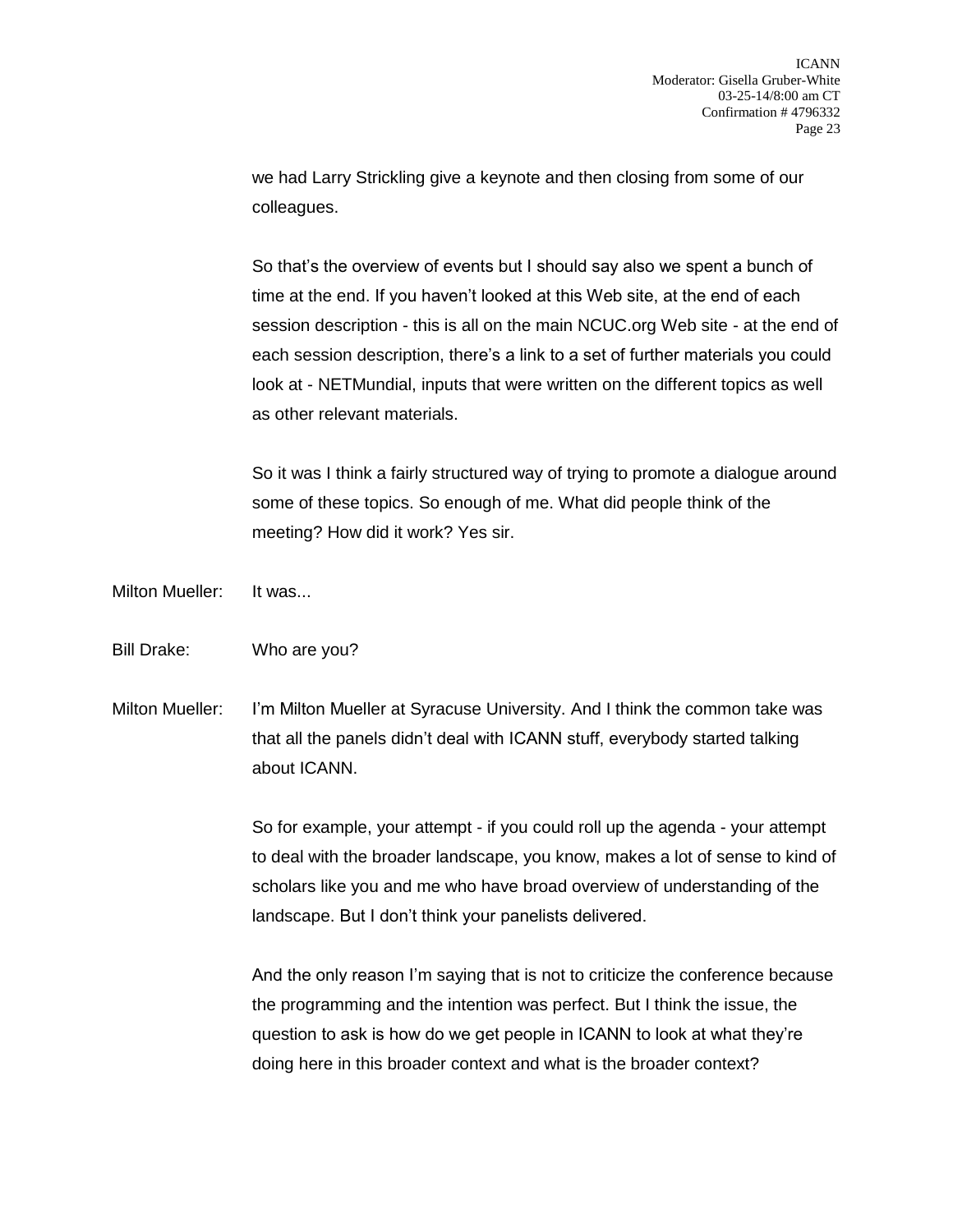How does ICAAN intersect with it? And what is the tail and what is the dog, you know? I think I'd like to have that discussion with you guys.

Woman: First of all I'd like to thank and congratulate everybody that participated in the organizational seminar. And people have no idea how it can be heavy to organize something like this, especially Bill, our chair. So many thanks to you, Bill.

> I think it was a very, very valuable initiative to organize the seminar. I always had the feeling - I've been following Internet governance for seven, eight years, and I always had the feeling that community in ICANN usually looks very much inwards.

> And NETMundial and the announcement and even though it's not (in revelation) gave us the opportunity to make this community think about as Milton said what is the role of ICANN in this broader context? And I think that the meeting helped them to understand that.

> And even though issues were not touched upon very complete in terms of what is ICANN's role, I think that there was a very good mapping and setting the scene of what are the key issues, what are the main proposals on the table, and I think that it is an opportunity for people to get more informed and move forward.

> And I think that ICANN does have a very important role to play, responding to Milton's questions, for several reasons because it is part of the ecosystem and it manages a critical resource but also because the model that is developed here and the way that the multi-stakeholder model has been structured in terms of procedure in my opinion is something that is really important to have in other spaces as well.

> It's nice to have Internet governance, but some procedure needs to be put in place, even to protect the interests of those that have less resources to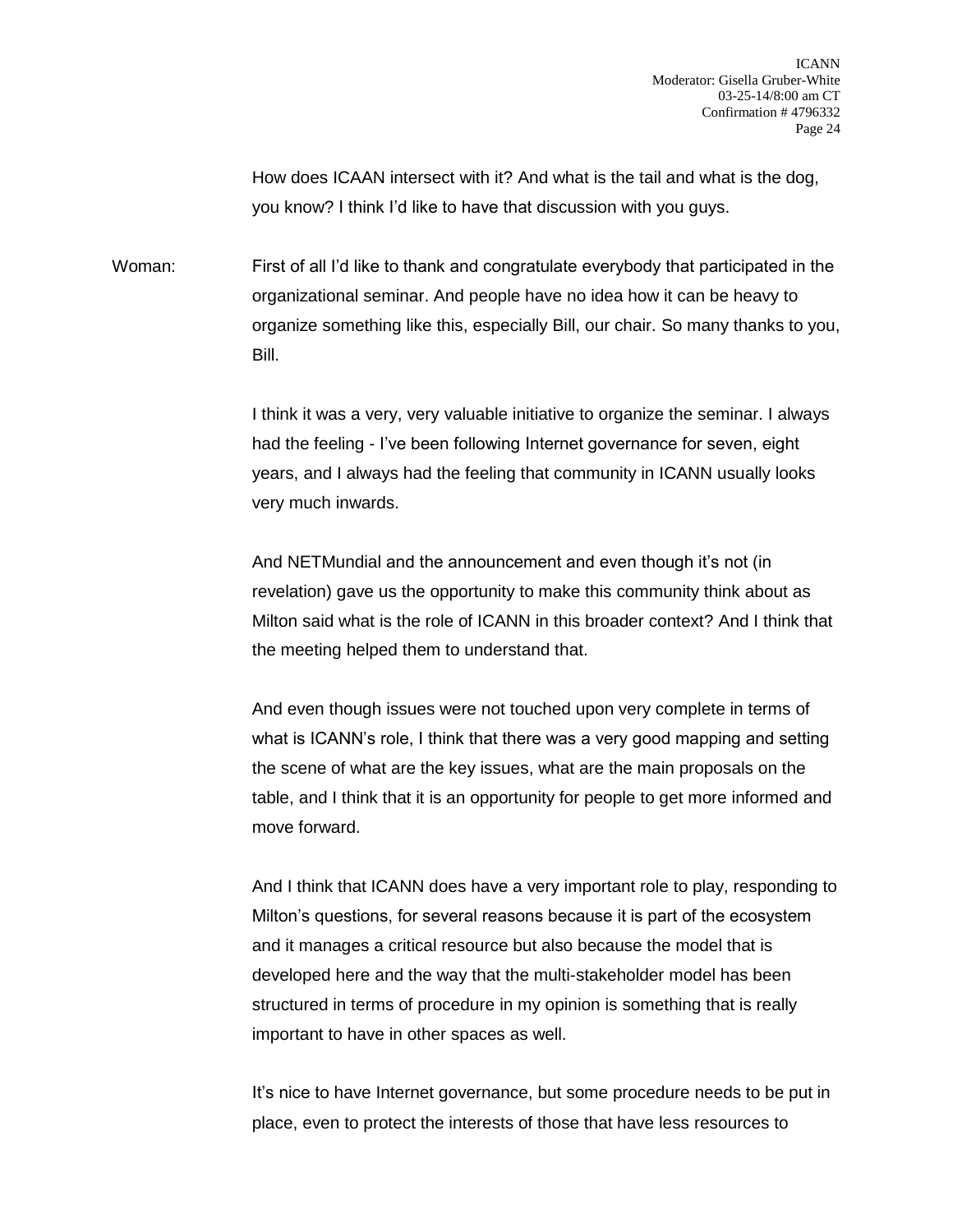participate and the financial resources, human resources. And I think that ICANN has done that fairly well. So it's an example as well to the broader ecosystem.

And I think it was very positive to discuss here and even to realize that even though I can perform the very, very, very important function for the Internet to run and work, this is a small part of policy issues that concern the Internet. So make people understand that. I think that was a very important point of the seminar as well.

And I think that even in the corridors, people are much more open to discuss broader Internet governance politics. And this is a (unintelligible).

Kathy Kleinman: Kathy Kleinman. I wasn't at the conference had been at the predecessors but apparently this one was an enormous success. When I hit the ground, that's all anybody was talking about. So congratulations Bill and all of the conference organizers and session organizers.

> I know huge amounts of time must have been spent and dedicated, and the timing couldn't have been better and thank you. And it was standing room only. That's what I heard.

- Bill Drake: (Unintelligible). We had a room for 150, and it was basically full the entire day, from 10:00, which was kind of unique. And I'm sure Larry Strickling contributed to that. Nevertheless, that they were there was a good thing. Avri.
- Avri Doria: Thank you. Avri speaking, Avri Doria speaking. I'm not going to sort of repeat what everyone said about it being good. It was good, however, I've got to bring up one thing that I think is a problem with these kinds of conferences. And I think it's wonderful that everybody was there at the end. And I actually stayed beyond Larry for the final three, so it wasn't just Larry.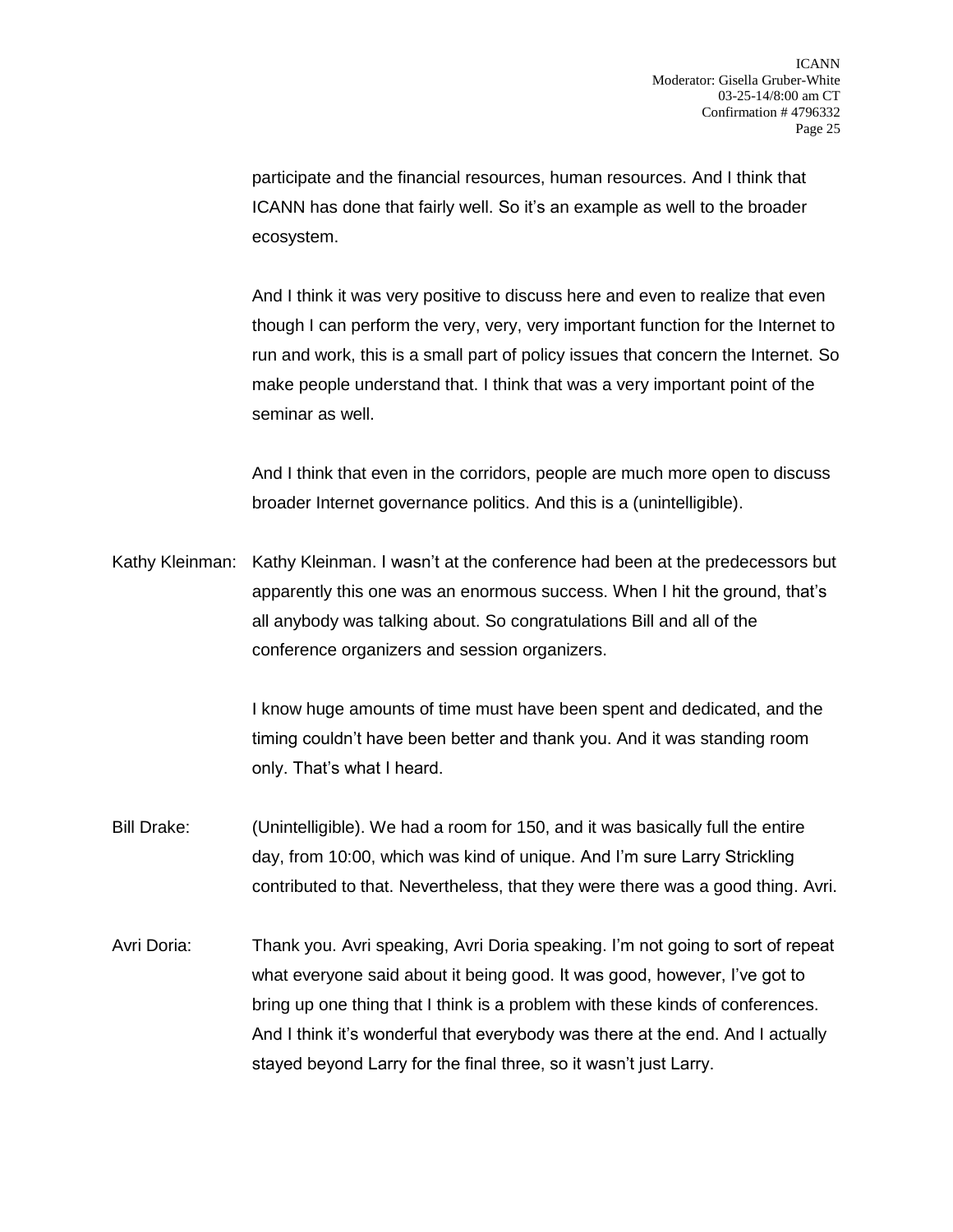I think that there was way too much talking of people sitting in the front. I think panels were too big. I think that we need to think about having a few panels that distribute information is a good thing. But I really think that when we look at next year's we have to come up with a few sessions that are just more dynamic, that actually pull people in.

And I don't mean splitting into groups and going off and doing stuff, but there are ways of making less panel, looking at other things, looking at one where there's an actual debate, looking at one where you're actually getting people to discuss with each other in the house.

And so I just want to sort of put that on the list that yes this was a good panel conference. However I think that next time we should look at doing something that isn't just panels.

Bill Drake: Okay.

(Neal Sanuver): (Neal S.) Article 9C. I would like to build on what is being said by Milton and Avri is that indeed a lot of broad topics were discussed that I missed during other parts of ICANN up to now, but a lot of the panels were indeed people delivering their statements and not really reacting to each other or the room.

> It would indeed be a great addition if it could be real debates where real new ideas were formed and not people restating their own positions that they've already had for a certain time.

Bill Drake: As you might guess, I have answers to all of these, but I'm going to wait. Pranesh.

Pranesh Prakash: Pranesh Prakash. Just one point to add. I thought the questions laid out were absolutely fantastic. And I think some of the panels worked really well in addressing those questions. Some of the other panels didn't work as well in terms of actually pointedly providing answers to those questions.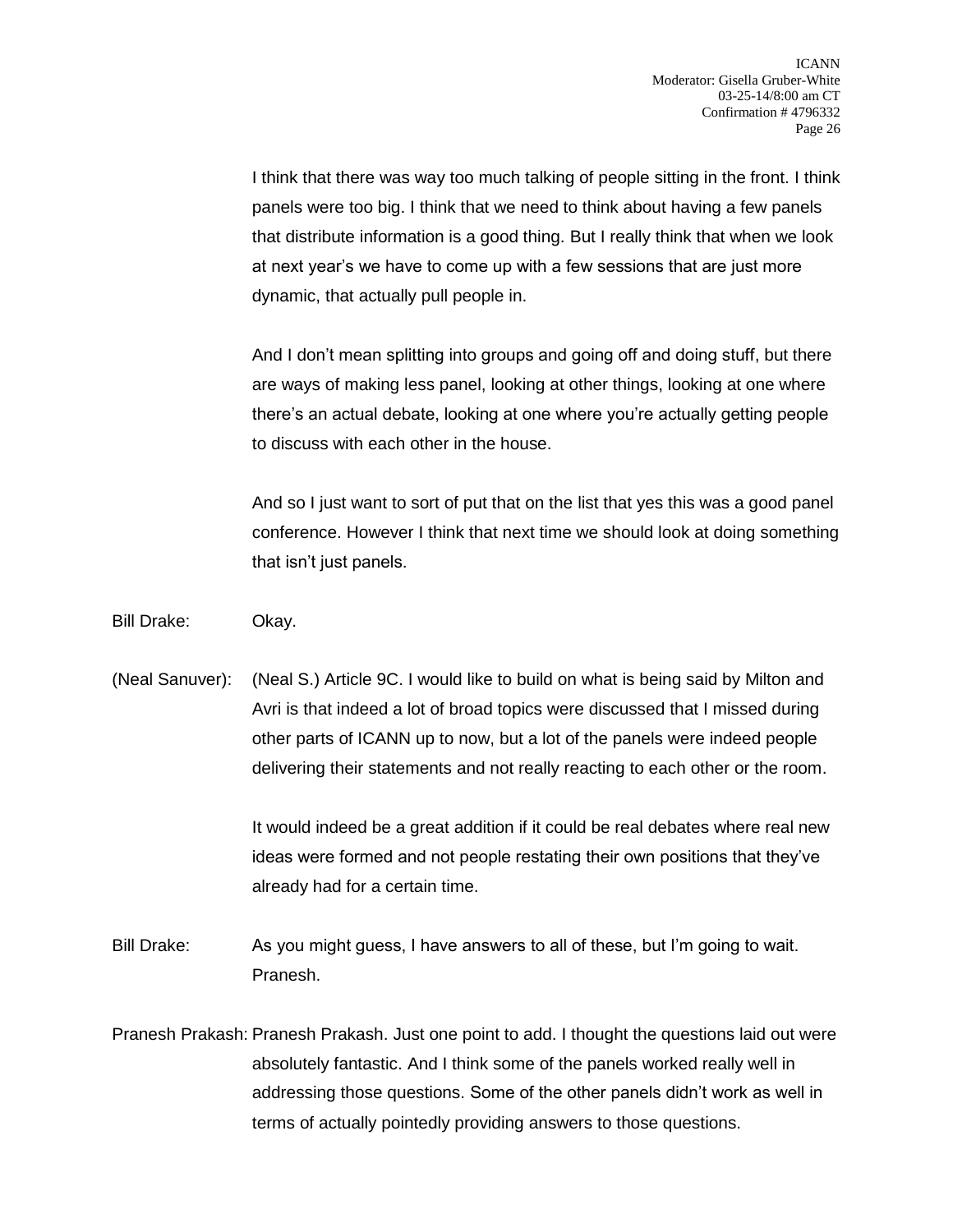And so perhaps next time moderators could not just pointedly provide these questions to the panelists in advance, which of course they did this time -- not just put them up on the board - but while asking them, while introducing them, specifically ask them to respond to the particular questions as well. And hopefully that will egg them to provide more specific responses.

(Malco): Hi this is (Malco) I forgot. I think that something really useful was the background resources that were put online. People referred to it a lot. And this is something that if we manage to keep those background resources updated, and I think Roy's working on a library of NCUC or something, could be useful to the community and also to show what community members are producing.

> So I think it was very positive and just to remind everybody that the session is online. So if you were not here, if you missed it, you can watch how it went.

Bill Drake: Indeed it was - ICANN was very good at providing all of the logistical support we asked for. We did it with Adobe Connect and phone grids and it was also YouTube sent out by one of our members, (Jolie), and it's been videotaped and it's all up there so people can consult it later.

> Other suggestions on the operational considerations and lessons learned, things that we might do differently, better, next time and so on and so forth? Things we did right, things we did wrong, any thoughts? Milton.

Milton Mueller: Yes I think my last comments were meant to open a discussion but let be more pointed this time and say that I think the session that worked the best was the one that was most directly related to ICANN and attempting to influence the course ICANN takes.

> And I think that the panels on the broader landscape were not successful and that in the future the lesson that I learned would be that we should use these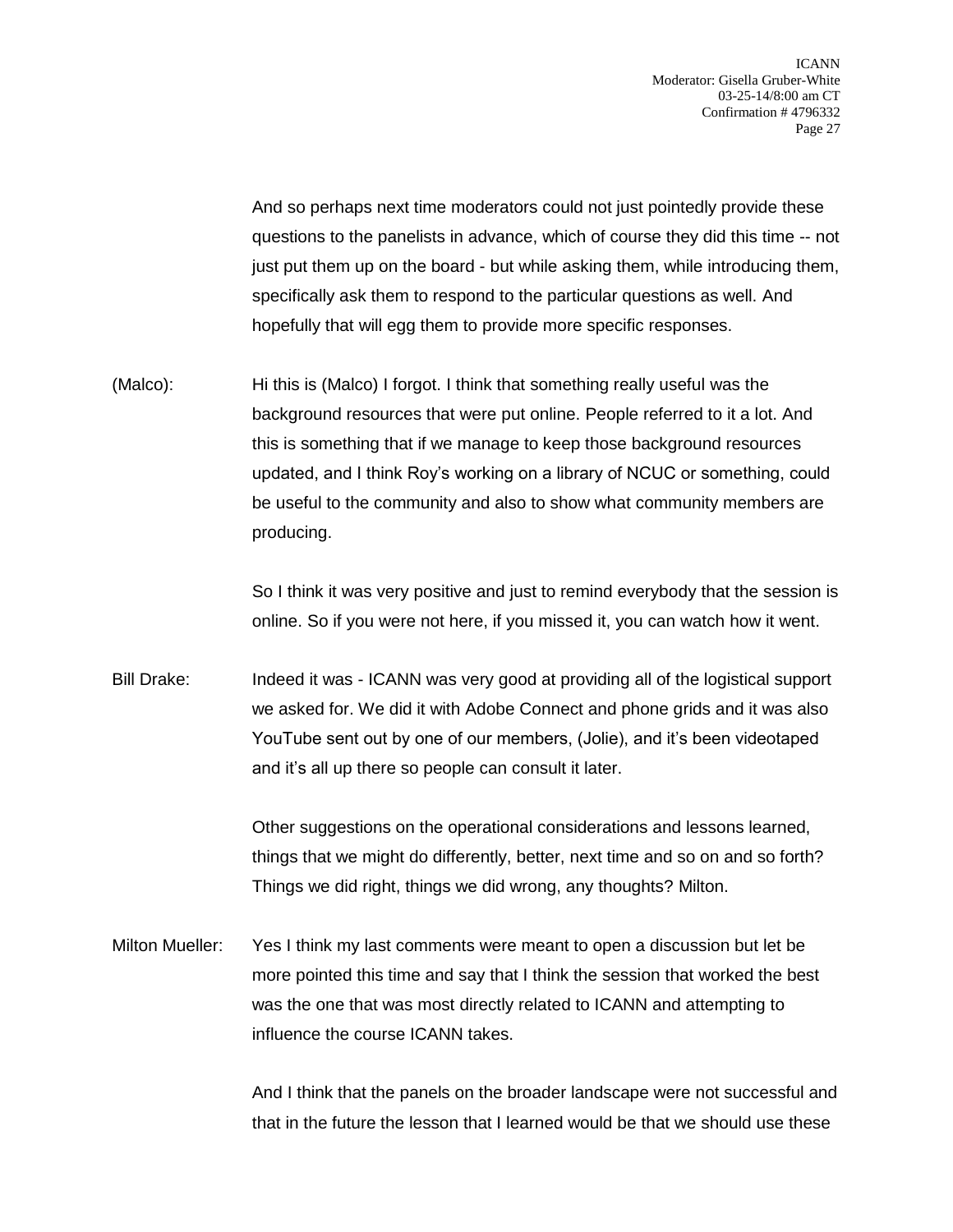conferences to try to influence things that are happening in ICANN, that ICANN does. And we will have the most success when we are much more closely focused on ICANN policy issues.

Bill Drake: Okay. Other thoughts, anyone? Okay can I use my chair position to respond? Just a few points.

> And I think the first point you made, Milton, is really what this is all about in a way. It is true, you know for those of us who worked - and I look around this room and I know many of you have been involved in both the ICANN sphere and the U.N. Internet governance debates.

> And we're all kind of plugged into the two different worlds and think about how they intersect and so on. But the fact of the matter is you find out over and over that there are lots of people who live in the one and don't live in the other.

And there are a lot of people in the United Nations type discussions of IG, who go to WSIS meetings, go to U.N. Commission on Science and Technology and Development meetings, go to IGF meetings, who really don't know what's happening in ICANN and its internal operations and so on, its organizational culture, etcetera, and hence therefore make sweeping statements about ICANN which often insiders seem a little bit odd.

Conversely, there are lots of people in ICANN who just couldn't give a rat's patootie about Internet governance generally. They're here for domain name business. They sell domain names. They make a lot of money. They don't see what they do as being Internet governance. They're very focused on their immediate environment. And you could understand that.

The idea of the meeting was A, to say there's this big thing coming up that everybody's been freaking out about. Let's talk about what it is, which is the Sao Paulo meeting. But then B, within that context, let's also foster dialogue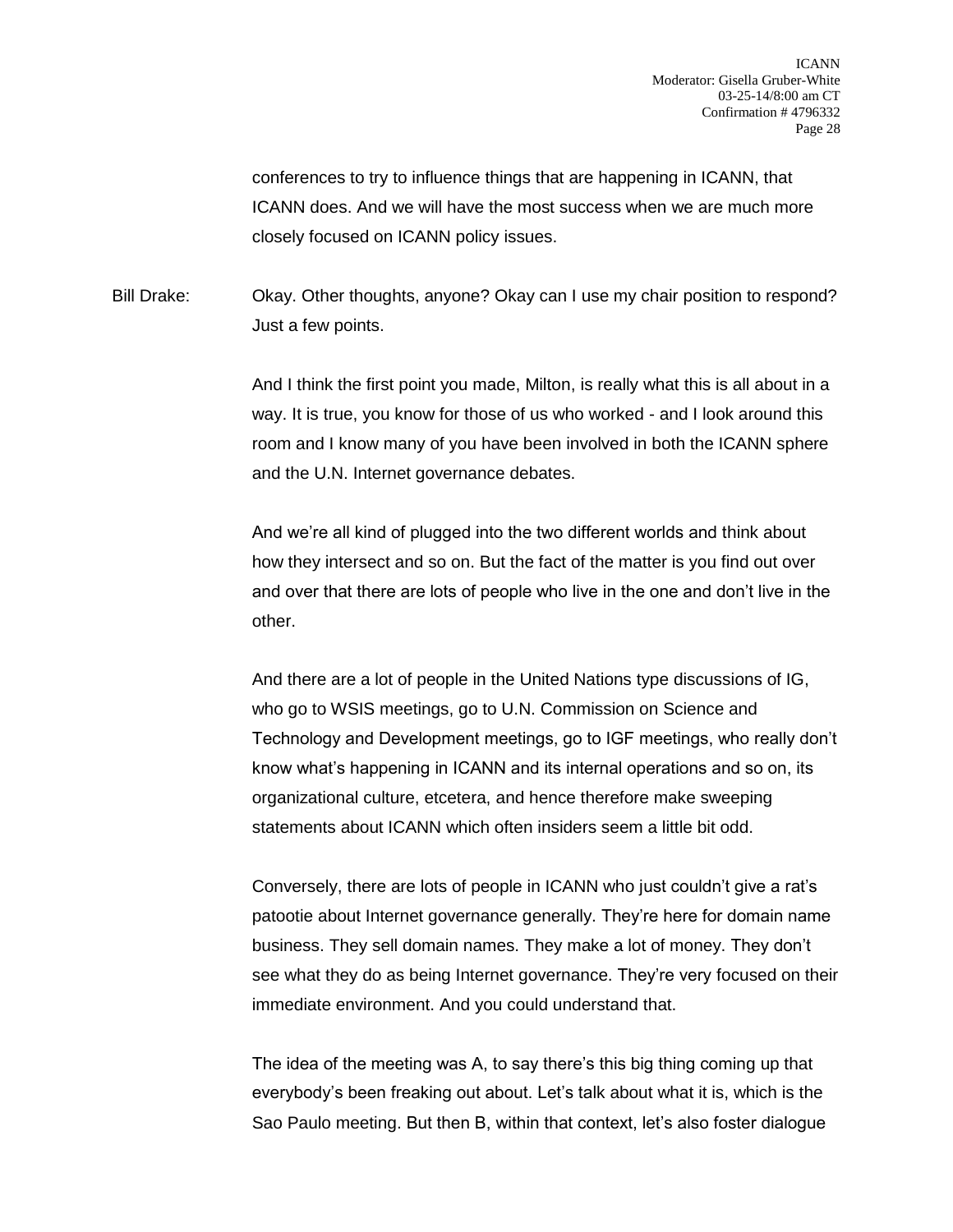and maybe some cross-fertilization and grow to mutual understanding and get people who are very ICANN centric to at least be exposed to some of the stuff that other people are engaged in.

And I know that when I was on the GNSO Council for four years and I would try and raise issues of development or developing country interests or things like this, people would stare at me like what the Hell are you talking about, like this is so outside the boundaries of what we're doing here at the GNSO Council.

And so I think it's an important thing to try to do that even if the uptake on it isn't always well. I would disagree with you Milton when you say the sessions, that the panelists didn't deliver. I think the panelists delivered by and large.

I think that the audience didn't hear it as well perhaps, although I'm not as pessimistic as you because I did have conversations with people after the fact like (unintelligible) where indeed people who are totally focused on domain names were talking to me about what's happening in the U.N. and what is this push and why is that about? What are they trying to do? And why should anybody care about principles and things like that? People were asking me.

So I think the process of collective learning is a slow incremental and uneven one. But I think that there was some cross-fertilization there. But certainly no question, when we set this thing up, we didn't imagine that Larry Strickling was going to announce the INIA changes the week prior.

So of course all the ICANN people came in and all they wanted to talk about was IANA, IANA, IANA, and everything else was just kind of tertiary to them. That was inherited in the process and so I think that that's kind of just the way it went.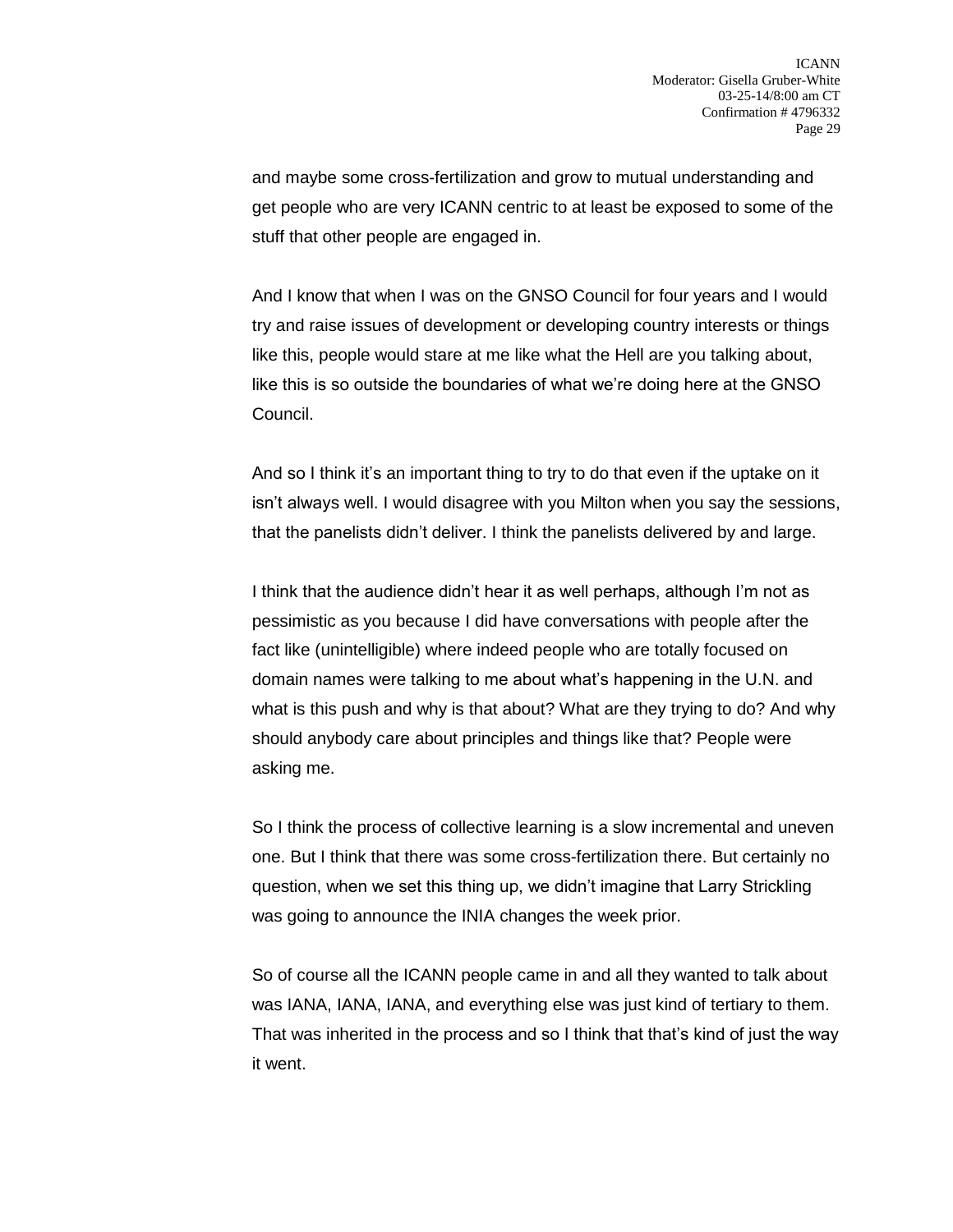The too many panelists issue, that was a function of simply trying to make this a real - NCUC hasn't always had the warmest and closest relations with all parts of the constituencies in ICANN. And I made a real effort to try to reach out.

I invited intellectual property constituency. I invited the business constituency. I invited the registrars, the ANSO, the (RSAC), the (ALAC), the (GAC), every part of the ecosystem to participate, and some speakers.

And people either said yes I really want to or goofed around for a long time and then said yes please add me. So I ended up with panels of six when I would have rather had panels of five.

I also sent to all of the moderators the detailed - I'm the master of very long, boring e-mails - and I sent the detailed suggestion saying why don't you do like three to five minute opening statements and then go to an interactive discussion where you get the panelists talking to each other. And I posed those questions as a baseline of something that you could default to in looking for something then to talk to about.

Well, at the end of the day, no matter how many times you ask moderators to do that, panelists come in and give a ten minute talk in their three-minute time allocation. And you can lunge across the table and tell them to shut the hell up, you're not doing what we asked you to do, but it's not always convenient to do that.

So we did end up with some people who went on, and that was unfortunate. And I would only hope that in the future, we go with fewer people, make it much more clear, much more up front, that there's got to be a dialogue oriented discussion, and so on. So I take all those points as I think those are things to learn from.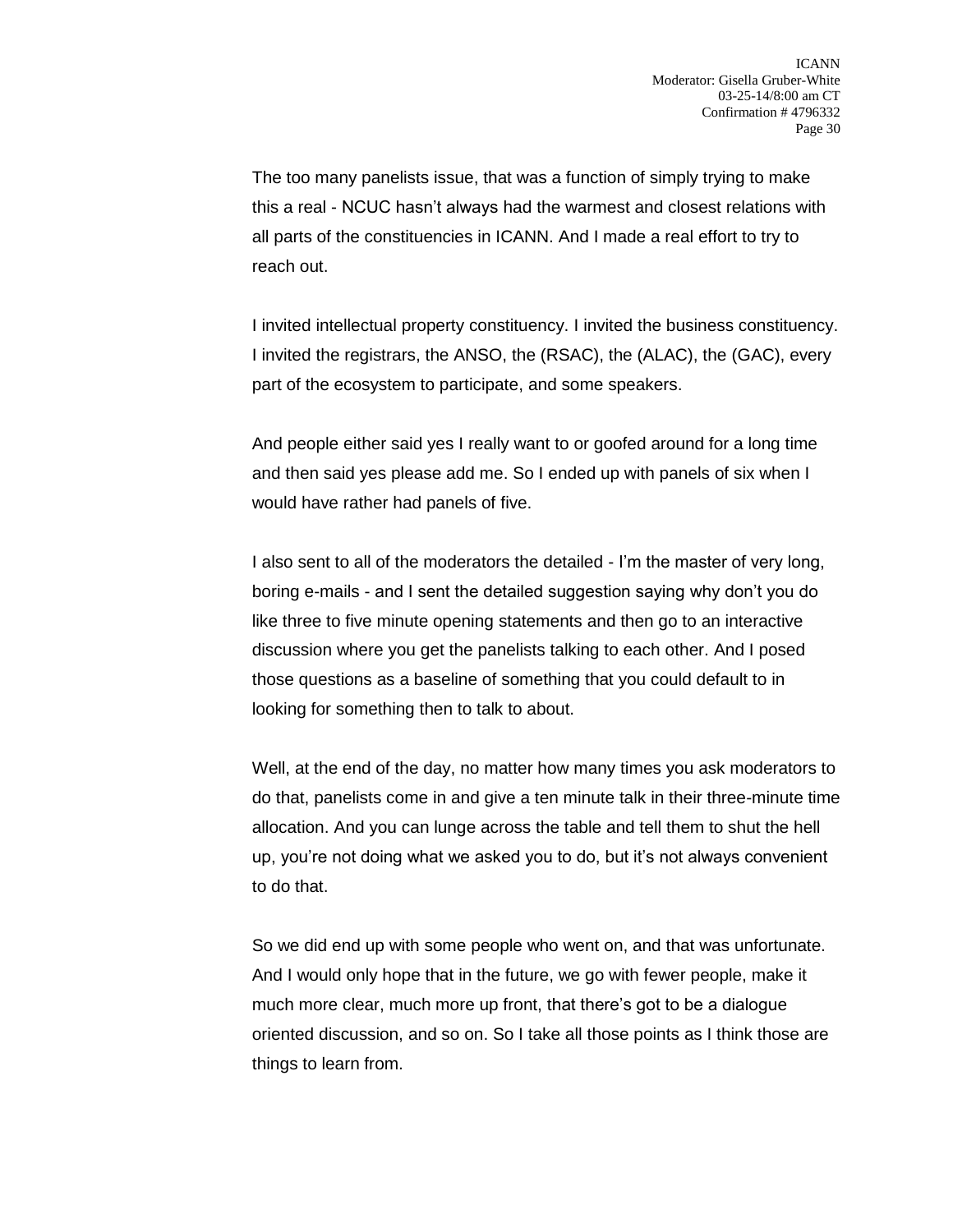And the last point about Milton said we should focus on ICANN stuff. I guess you know if you want to really appeal first and foremost to an ICANN audience, you talk about ICANN stuff.

But I guess my question is - and I throw this back to you Milton - this part of ICANN, we're the part of ICANN that has always been very human rights oriented, civil liberties oriented, public interest - I don't like that term - but public interested oriented with a lot of academics and so on.

If we don't raise those issues and push people who are here for the money - who are all about domain names and making money - if we don't push them to engage with that space, are we doing a disservice? Would we be missing something?

We could get a - definitely we could get a bigger event by just doing ICANN, ICANN, ICANN. No question. The question is do we have a social responsibility to try?

Milton Mueller: No, no, you're creating a false dichotomy. It's not that we don't do important broader human rights issues. It's just that they need to intersect with ICANN's agenda. So for example, the Expert Working Group on Directory Services raises all kinds of issues about privacy and freedom of expression, but it's something that ICANN actually does.

> So my statement simply we use those conferences to try to shape and influence a discourse around policy issues that are actually live in ICANN. I actually think you made a very good case for some kind of broader perspective because yes your typical ICANN domain name domainer will not really buy into a human rights argument unless they're aware of some of the broader issues.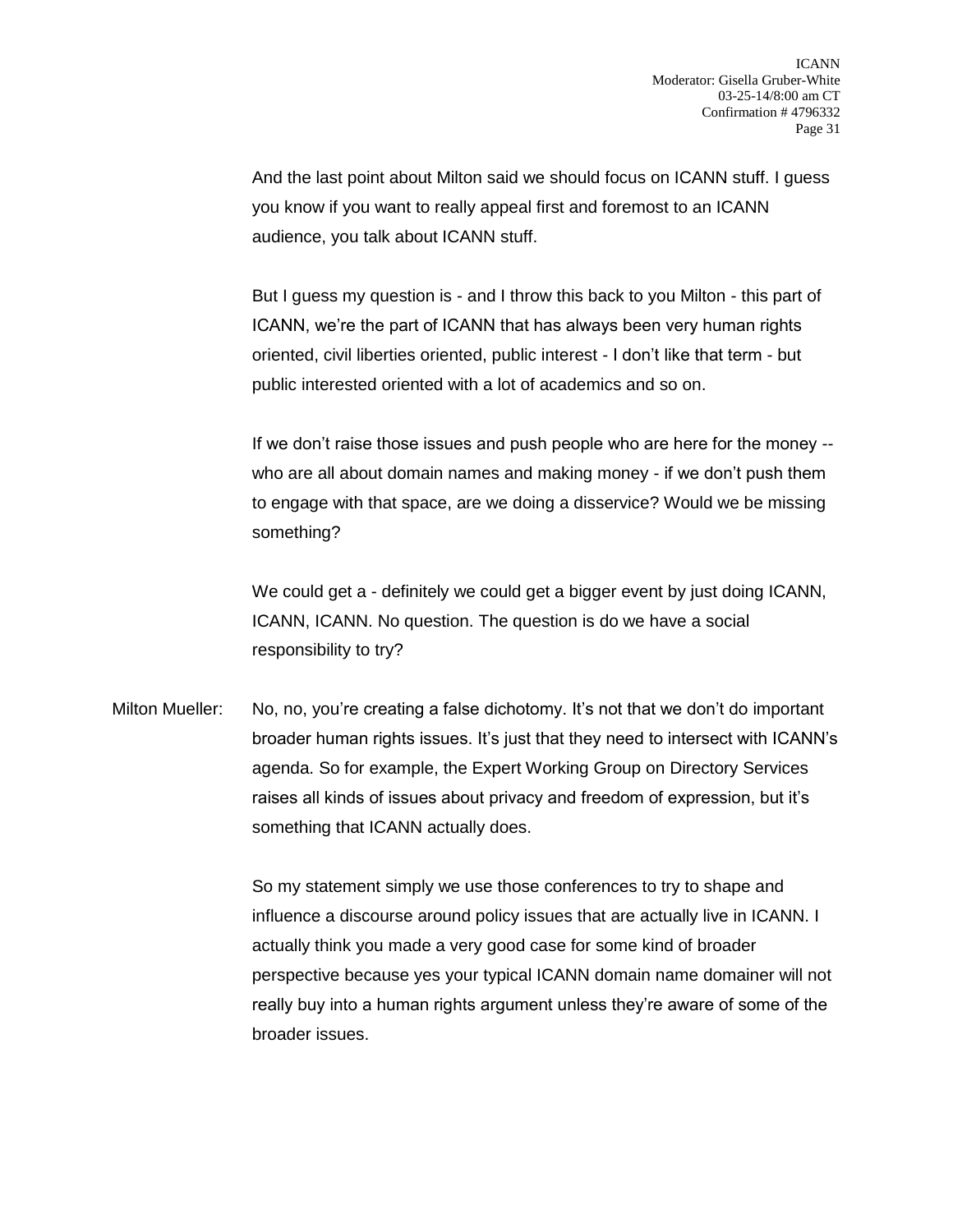So I'm not saying we should never touch on that stuff. But I think in terms of actually accomplishing something with these panels, we need to have kind of an output or a bottom line that relates to ICANN's policies.

Bill Drake: Yes, I take your point. This meeting of course was focused on the NETMundial, which is not all about ICANN. And so that's inherent in the proposition this time. But going forward it's something to take into consideration.

> I raised a second question -- assessing points of substantive consensus and disagreement within NCUC in the wider community. Do people detect from the dialogue that we had that we are moving? Is there anything that we can leverage?

Do we see in the expressions that came from different parties, both within NCUC or other stakeholder groups areas of commonality that we might be able to work on on some of these issues, for example on the IANA stuff, for example on any of the other matters?

Or are we all just completely all over the place? Is there any kind of takeaway in terms of emerging areas of consensus or was it just too dissolute for that? Any thoughts? You were a panel chairman. Did you have any thoughts?

Were there areas of agreement and disagreement that you noticed that might be useful to think about going forward?

Rafik Dammak: Okay I guess from the panel - this is Rafik speaking - I guess from the panel that I moderated in the morning, which was featured to talk about IANA as an - as I explained to panelists that it's not about it. But I guess we may move towards some agreement in several parts.

> Even sometimes those kind of discussion, like when one of the panelists, he really talk about the Congress of Versailles and so on. But I think we can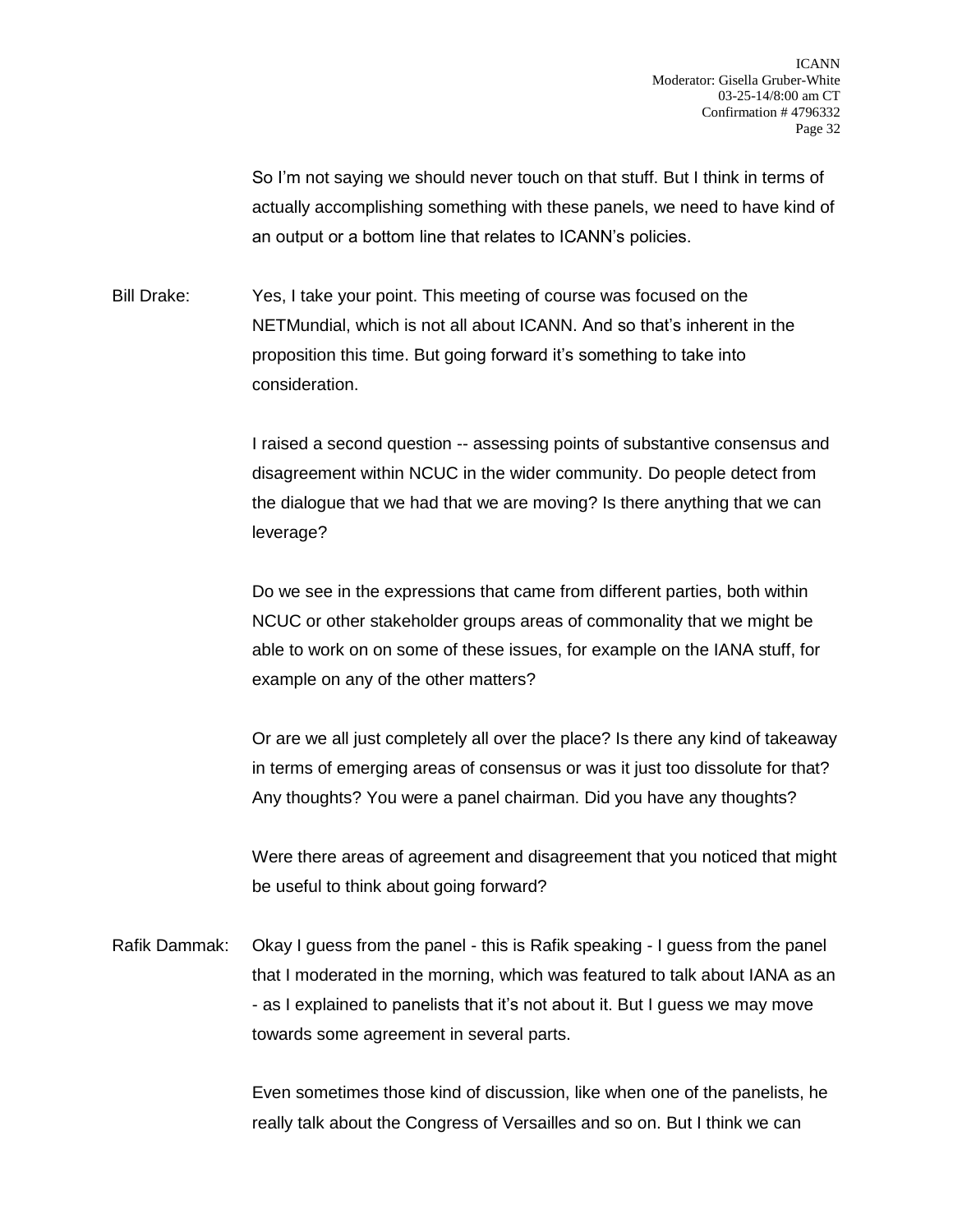move for some common ground, and that's the thing that we may have to work on it in the next months and weeks and that's kind of the crosscommunique work that we need to focus.

I don't think that there's so much agreement in the important matters. And so we should keep continue working on that. It's not necessarily through conference but maybe in other, in different way maybe kind of informal meetings and so on.

- Bill Drake: There's a lot more people here that weren't at the meeting than I was expecting, so perhaps it'll be a little bit difficult to press this point too far. But yes did you have a suggestion? (Marialias).
- (Marialias): This is (Marialias) speaking. One thing that I have noticed on the first panel I think is that there is a very strong reaction in the community. I'm feeling that the bottom up process has been somehow trumped by some initiatives, by the board and (unintelligible). And people seem to be particularly uncomfortable with how the high level panels and the strategic panels were set up - what are the goals, what are the results.

And I think that this is something we could definitely work on. My concern is not only that it trumps the bottom up process in a way but also that a lot of money and resources were invested in these initiatives and I'm not sure if the results in the community are going to pay off everything that was invested. And even about the quality of the document...

If you think - I did not read them all. I read two of them -- one that called my attention more was about the role of ICANN and internet governance.

And to me it was a little strange to notice that for instance the text about Briggs had two pages. So in two pages you explain everything about Briggs.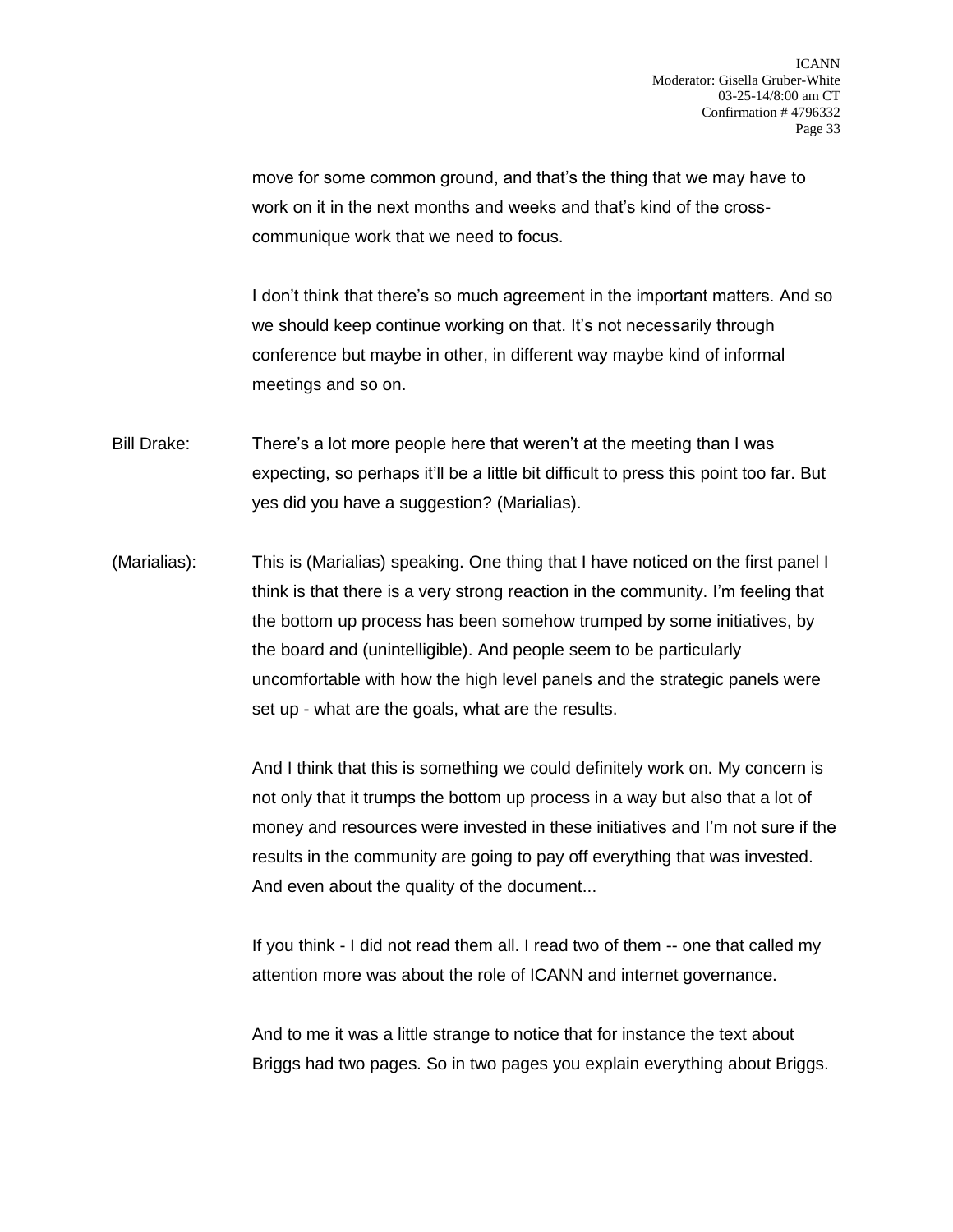Briggs are put all on the same area like Brazil and China are the same internet governance. If you spend one year dealing with that you understand that it's not the case.

And the position of countries were treated like very recklessly. Like the position of China comes from something that was read in the China Daily.

So the China Daily published it so they come to the conclusions that this is the position of China. And this is something that is going to inform the community.

So even another point to say how seminars like this that we make an effort to reach out and to bring more people to the discussion it's very important. And I think that this was something that I really took off.

And I think that many people are now engaged on the IANA transition. And it seems that in our community that there is more broad agreement that a transition should take place and be supportive of that.

Man: Anyone else on this? Okay then I have a reply.

I have very strong feelings about this and I recognize them to be minority feelings. In a lot of discussions and a lot of context I find myself talking to a lot of American business people telling me how horrible it is that ICANN's becoming very top down and not bottom up enough.

And I think for a lot of them that is a game of trying to undermine (Fadi) and the leadership because they don't like globalization and they want to push back against that. And so they're using this whole attack (Fadi) thing to say way out in front you're doing things that are not supported by the community.

We don't want to let it go to IANA. We're very comfortable because we're Washington, DC lobbyists who make our money scaring people into believing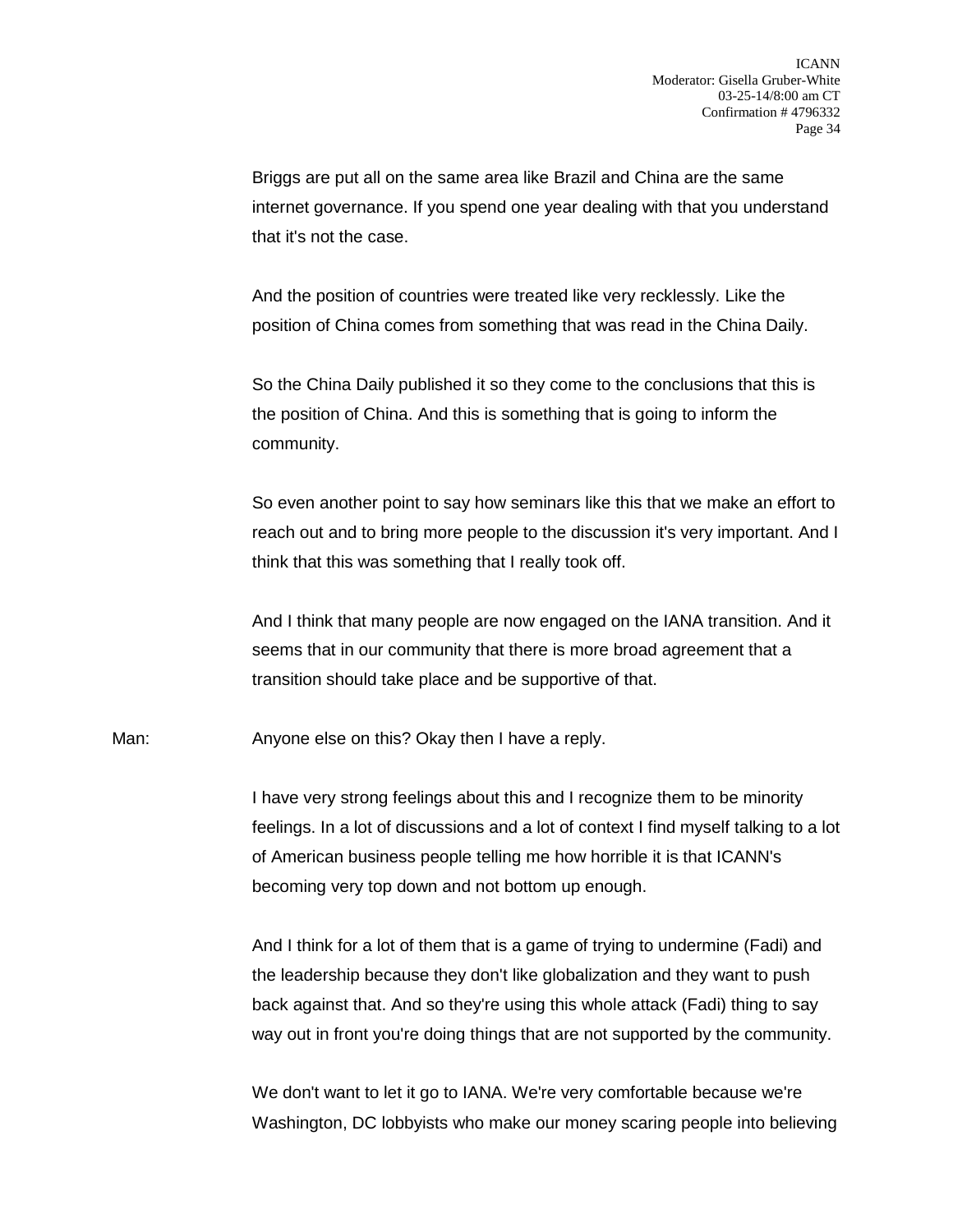that they have to cling closely to us and we can go up to Capitol Hill and make things happen etcetera, etcetera, etcetera.

So for them there's a certain amount of I don't want to say hypocrisy in those claims. But they have mixed answers.

And at the same time I will also admit readily that the way the strategy panels were launched and so on was pretty ham handed and could have been done a lot better. And that their outcome is fairly uneven.

A suggestion -- there is now a public comment period opening up. We have a whole bunch of members who are highly verbal writing oriented kinds of people.

Why don't we write come replies to these public - to these things? I don't personally view that strategy panels as a massive threat to the bottom up process particularly in the GNSO when I was - we had a meeting in the GNSO the other day an somebody who was behind me I think - he left from the business community made a big point about how we need to examine the CEO now because it's so inappropriate.

He's doing this - we need to have an immediate group grope and assess him. And I got up and I said can you outline some ways in which the convening of these panels have undermined the bottom up GNSO process?

And I got nothing. Fact of the matter is most of what they're recommending is not directly related to the GNSO process or the bottom up process or so on.

But nevertheless they could have been handled differently. And fine.

So we might want to consider making some joint statements. Coming to a view about these things and making some joint statements about them.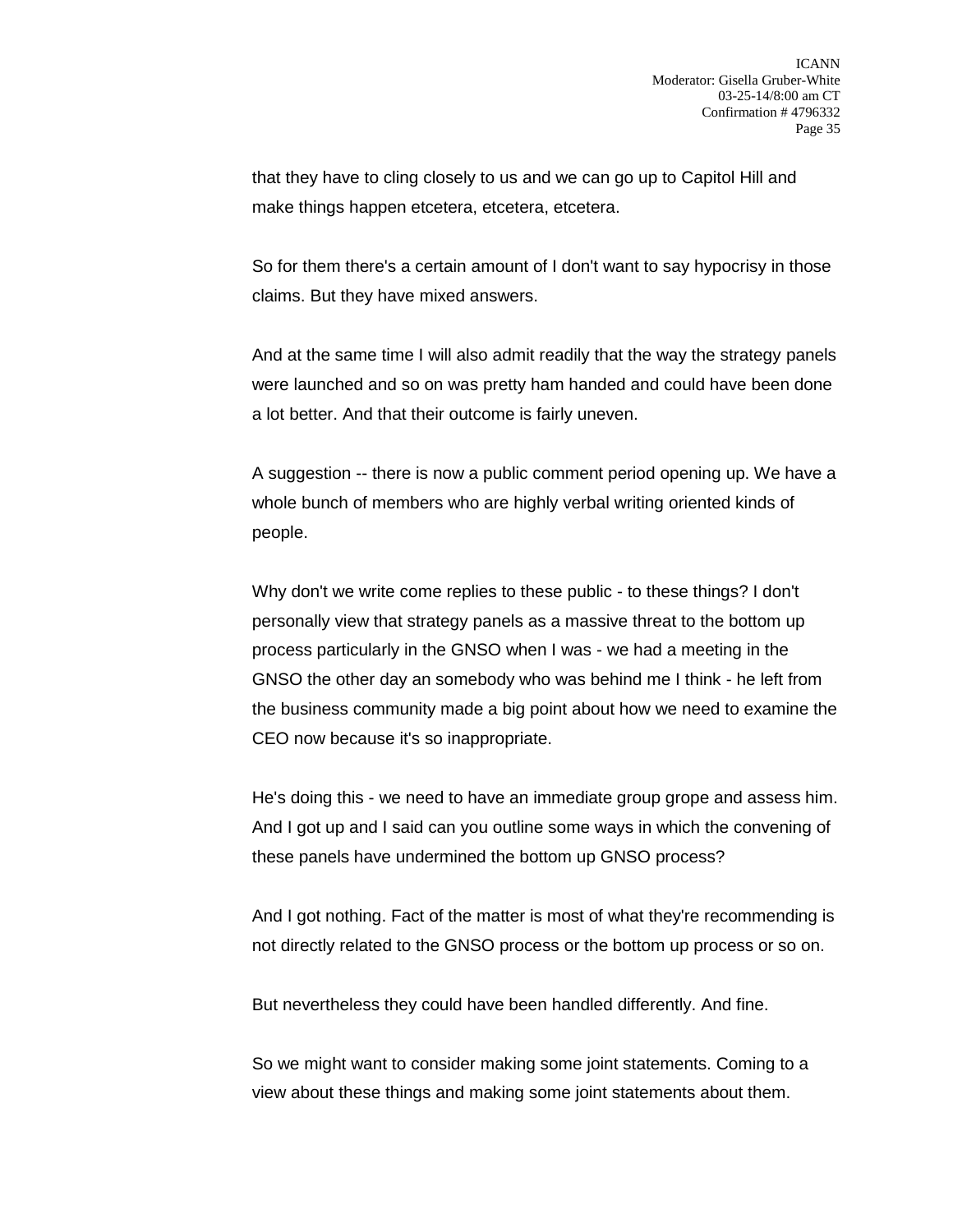That would be entirely useful. ICANN is looking for feedback.

Exactly - despite the fact that we've got 300 and something members and fairly active in doing stuff we don't participate in public comments a lot. And it's a pity.

You don't have to write a lot. You can write two paragraphs.

But you get it on the table. And then when the staff writes a summary of something they have to say range of views were expressed, the people at NCUC said they thought that such and such, etcetera.

You can write them as individuals who are affiliated with NCUC or you can try to come to an NCUC joint position and do it that way. But I think we can intervene, you know, any - that (Fadi) would appreciate that would be construction, that would help to say here's some issues to think about the way you did it.

And here's some takeaways that you might consider going forward to make this process more effective. Yeah.

Woman: So in the ancient past -- and I realize it was a long time ago -- we might have taken - just to suggest to follow-up because I think it's very important that we engage in written comment. And there are just so many people here -- there are decimally we have the talent around the table.

> But in the past what we've done is schedule time during the NCUC meeting with people briefing what the issue was that was on the table, what some of the pivotal issues for the noncommercial users constituency were. And maybe what some of the controversial issues were so we could debate it.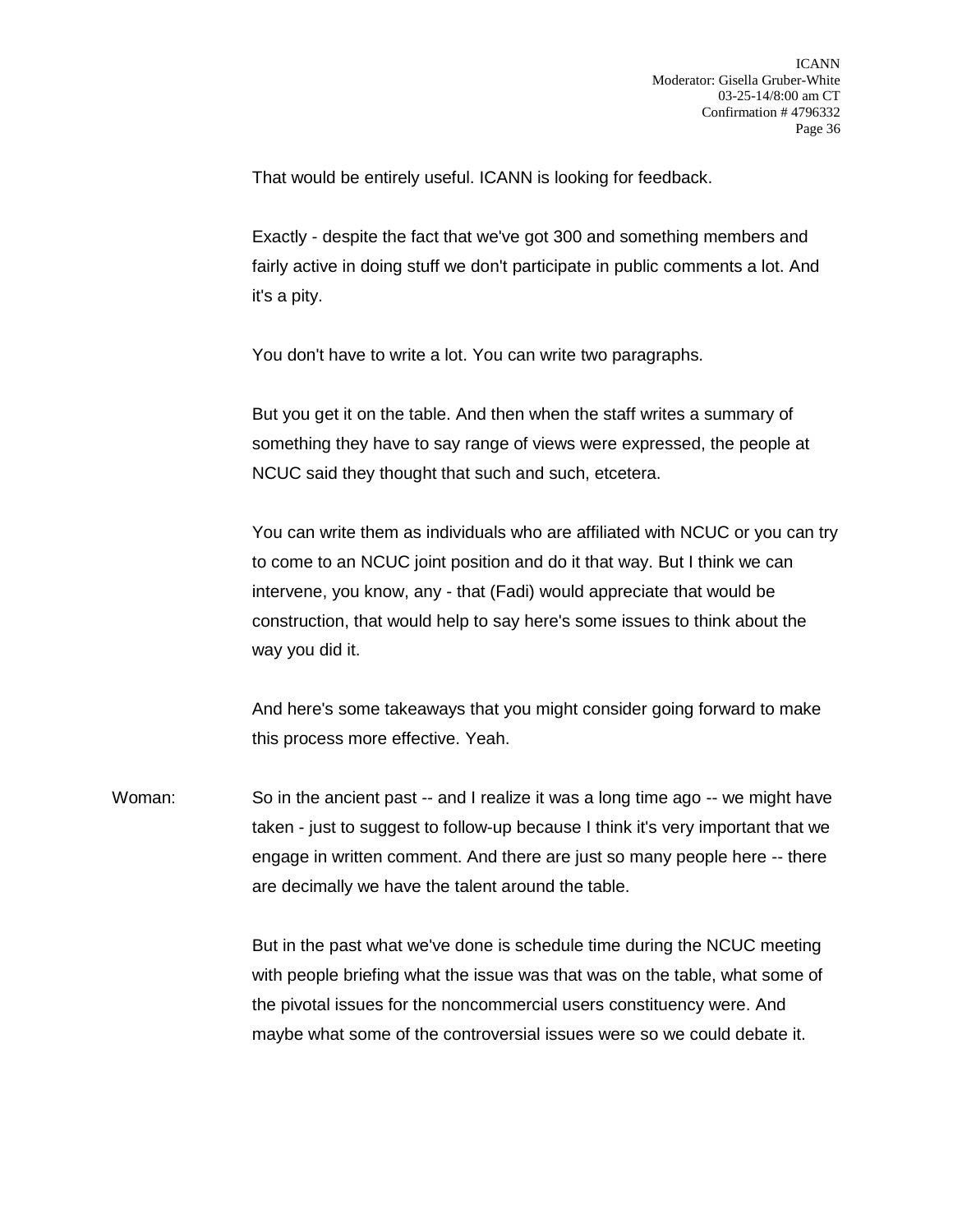And that gave whoever was writing the comments a basis for going forward with writing the comments. And they would wind up with a small group around them to help edit.

So for future meetings we might think about that. Because that's a way of launching comments much more quickly.

- Man: When does the public comment period close on the strategy panels?
- Man: (unintelligible)
- Man: Mid...
- Man: (unintelligible)
- Man: April. So we would have to move quickly to put some stuff on the table there. But we could have some kind of synthetic discussion in London where we drew on some of our main observations. Yes?
- Woman: And let me share an observation to start with as we look at some of the results of these panels. One thing that I was seeing and I was only reading parts of them was a lot of talk about global engagement but not necessarily balance.

And whenever I don't see the word balance -- I like checks and balances. I like multi stakeholder.

I like balance. So if other people as you're reading through the results of some of these strategy panels and new panels could look at that and see whether you have the same questions.

In the old days there used to be a talk -- we'll just put the right people on the right panels and we'll come up with the right decision. But I - the multi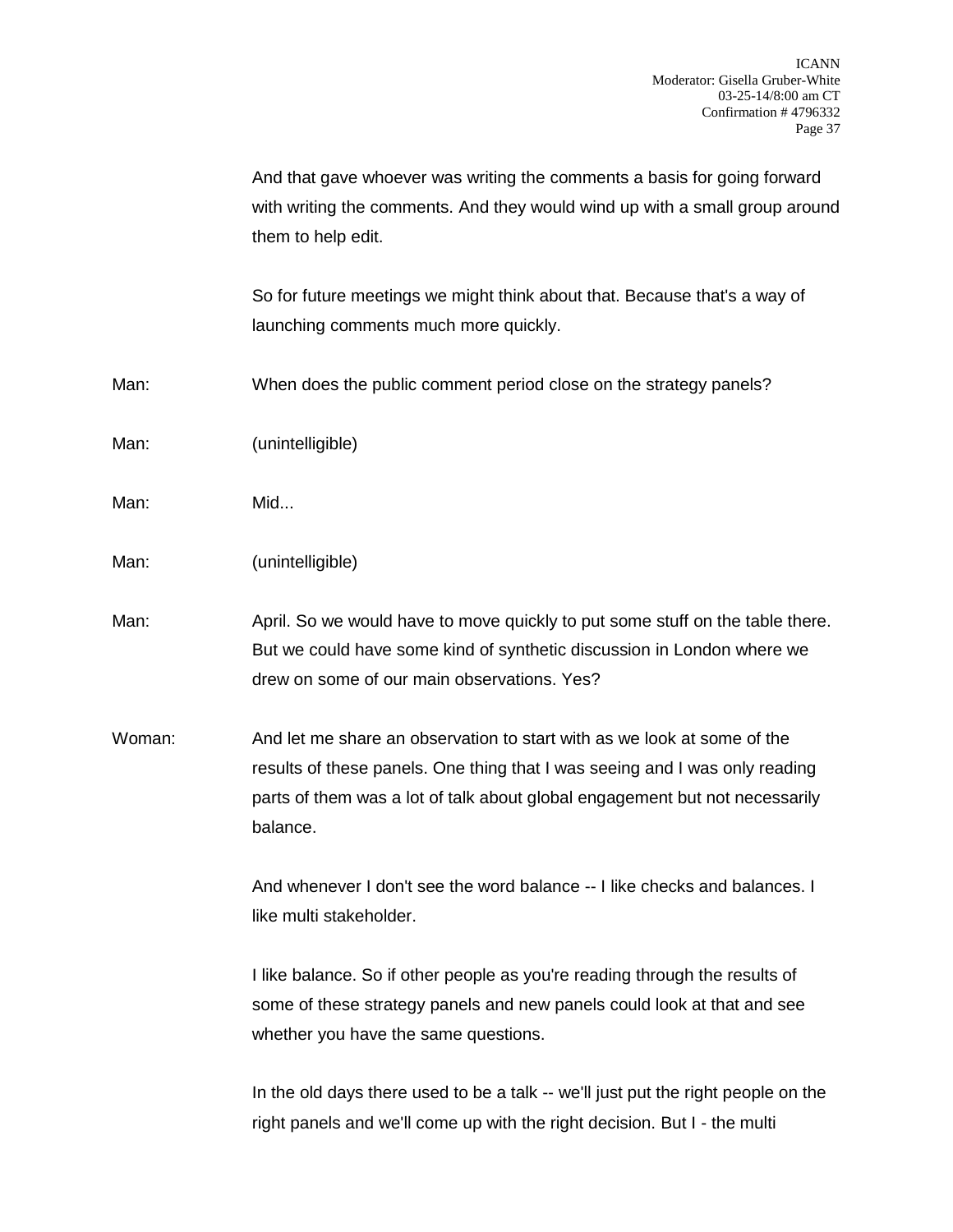stakeholder model to me is about balance -- that you have people coming in with one interest like intellectual property.

You have people coming in with noncommercial interests. And together we work out policies because we balance.

WE argue. So the intellectual property people argue trademark.

And we argue fair use. And together we balance.

If you only have one side and not the other you will not get the balance. So if other people could read through that and see that - if I'm right or if I'm wrong or if you share the concern let me know because that could be (unintelligible) that we write comments on.

Man: So then maybe one thing we could do in a way of using this technology with the jabber and the ability to create ad hoc groups -- maybe we could identify a few people who would want to review each of these reports.

> You know, if three people wanted to read a report on X and devise, you know, just like two page comments. And three people wrote one on Y and we could put those together and get those out there into the public comment period and then use that as a basis for fostering some discussion amongst ourselves that would be a really good thing to do.

And taking into point that account the precise desire for balance that you're talking about. Rafik?

Rafik Dammak: I guess because we tried to do more policy at the level of NCUC we've (unintelligible) of NCUC members. And last - I think yeah this month we replied to three public comments.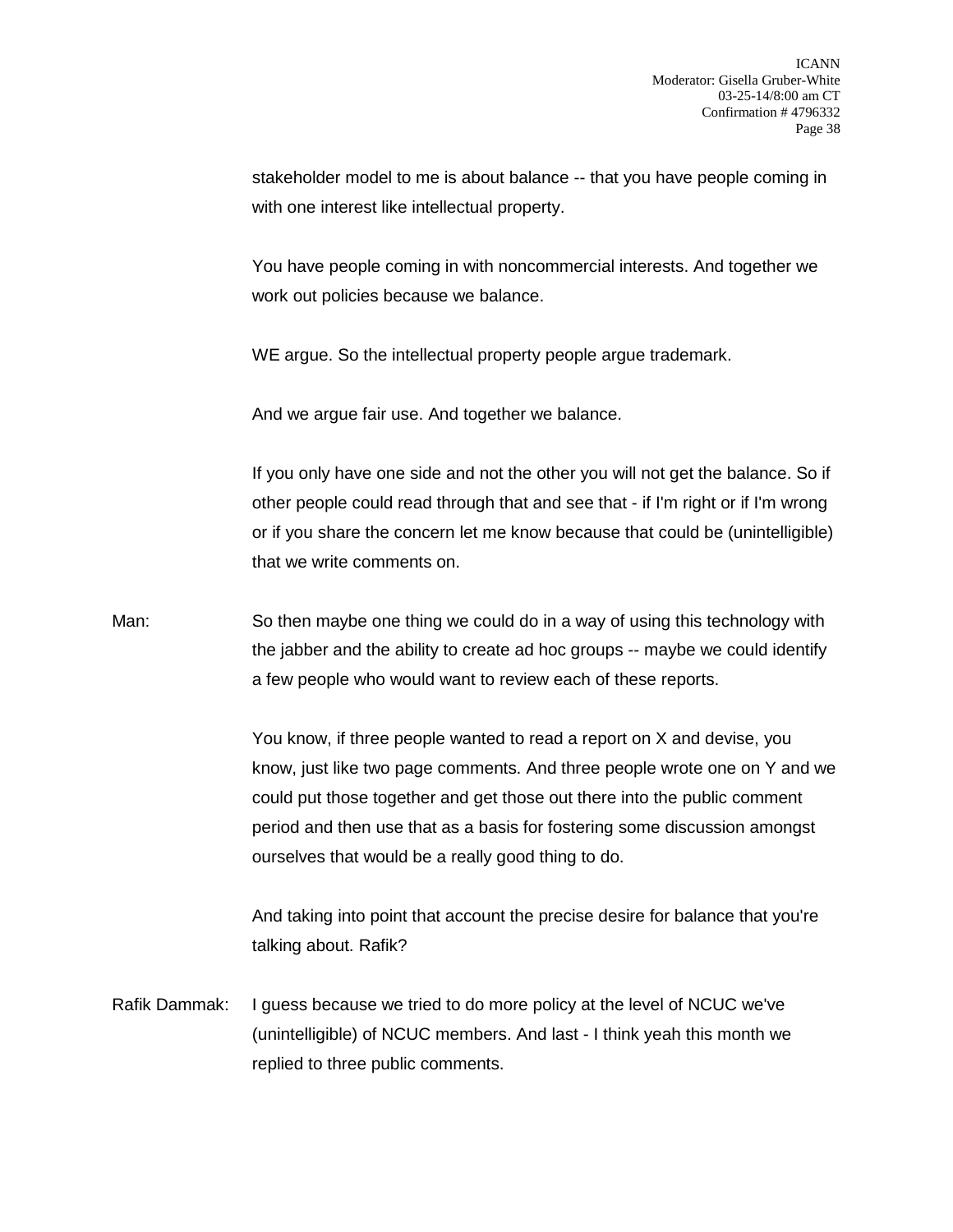So we tried to improve. And about the strategy panel we have it's the end of (unintelligible).

So I think we have that. Again back to how we can improve the process - what we - I'm trying now is try to - for each - I mean public comment to list this in the wiki -- it is better to have someone to follow-up.

I mean it's not (unintelligible) BC chair or something. I mean to help a little for each public comment.

And Brenden suggested another tool. So maybe he can talk about a little - that we can put as a proposal the comment and we can get the votes of members.

It can be much more easy just to have discussion and maybe. So to have everything in the same place and people can vote and so we can see what kind of support.

Maybe Brenden can expand a little bit about this.

Brenden Kuerbis: I think you're referring to the liquid democracy tool? Yeah right.

So there are several experiments going on out there to use platforms to help develop amongst a large group of people. So there's basically two phases to it.

There's a collaboration phase where a position or proposal is developed. And then it goes into a kind of support gaming phase where we can take advantage of ideas like allegating one's support of a particular position to another group.

And basically scaling up the support for a particular proposal. So in short we're experimenting with some of these tools.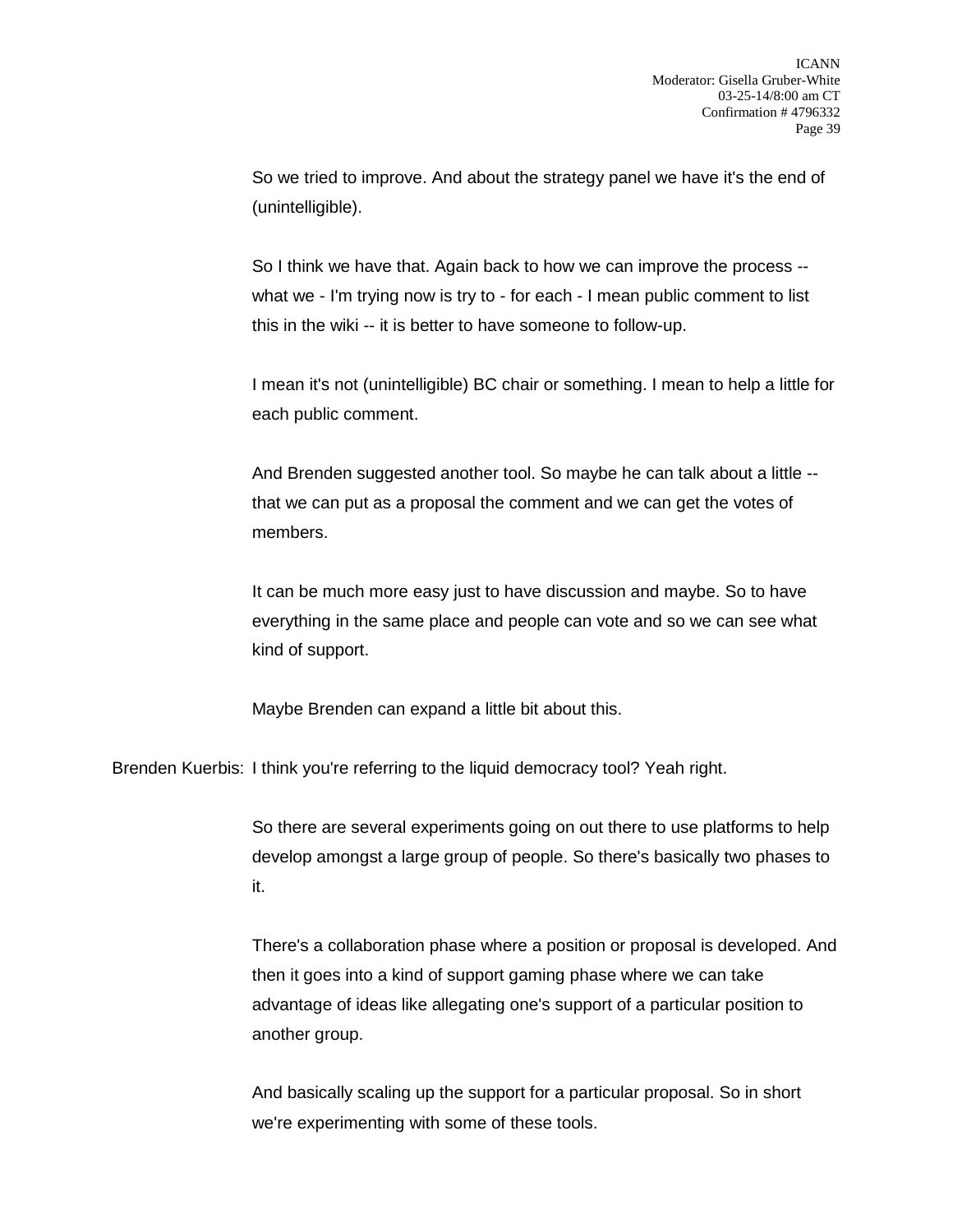ICANN Moderator: Gisella Gruber-White 03-25-14/8:00 am CT Confirmation # 4796332 Page 40

And if anyone's interested in doing that, helping look at them, evaluate them just contact me and we can go forward.

Man: Great. Thank you. (Stephie)?

(Stephie): just a short comment that a reality check on these platforms which are very, very useful. But a platform as you know very well doesn't make a community.

> So those people that are going to volunteer to take on board specific topic and draft something for the public comment period should read ideally also take charge on (unintelligible) the discussion. Really going, you know, knock on people - doors and try to have them contributing a specific timeframe.

> I did try similar process exactly within governance principles. And it was very difficult conversation going.

So whoever takes those possibilities should take the whole package ideally.

Man: Okay thanks. All right let me move briefly to the next agenda item four. And we don't need to spend - obviously we're not going to spend the kind of time that originally envisioned but that's okay.

> That - could we put the agenda back on the - (David) on the - just to ask going forward, I mean recognizing that not everybody was at the meeting but given what we have heard about ways we could do it better and what we've seen there and so on. How do we want to think about taking forward NCUC's engagement in the space?

There are a number of different things going on right now with regards to internet governance that are beyond the typical GNSO and - but which definitely tie into ICANN and its role in the ecosystem and which I think appeal to a number of us. There is the cross community working group.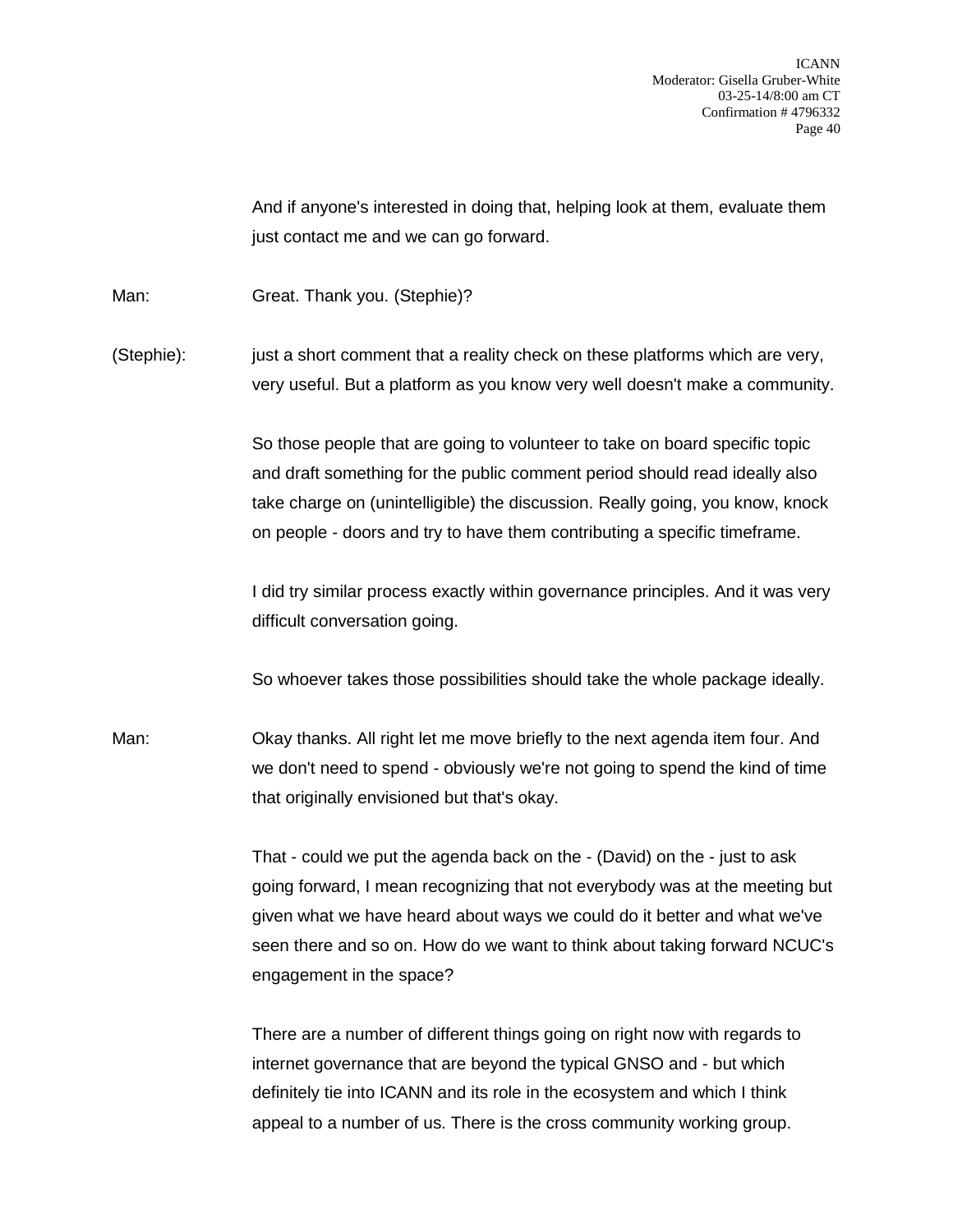And there is - Avri just made a horrible face. Which Rafik is (unintelligible) so you two could take it outside later.

Which submitted an input to the net mondial and was the first effort on the part of the ICANN community to come together and try in a very short compressed time to say something reasonably jointly about broader internet governance issues. And one question is do we want to continue to engage in that more?

We have four representatives there now on that group. Do we view that as something that we want to put time into.

There's the One Net initiative. The One Net initiative is - a lot of people run down the One Net initiative and say that it's garbage and the listserv is full of cranky trolls and junk like that.

And that's undoubtedly true. It's also true that you're seeing debate between people who would never have talked before.

And collective learning is taking place. I Mean I think it's undoubtable.

You've got like hard core techie guys talking to really radical, you know, anti U.S. kind of guys. And they're sorting through some things.

And I think that's potentially useful. We are having a steering committee meeting on Friday to try to figure out really what the hell our objective is with One Net.

But it's an open question whether NCUC - NCUC has always been very focused purely within the ICANN space. And then there are these other selfsociety coalitions that are working on the broader IT stuff -- the internet governance coalition caucus.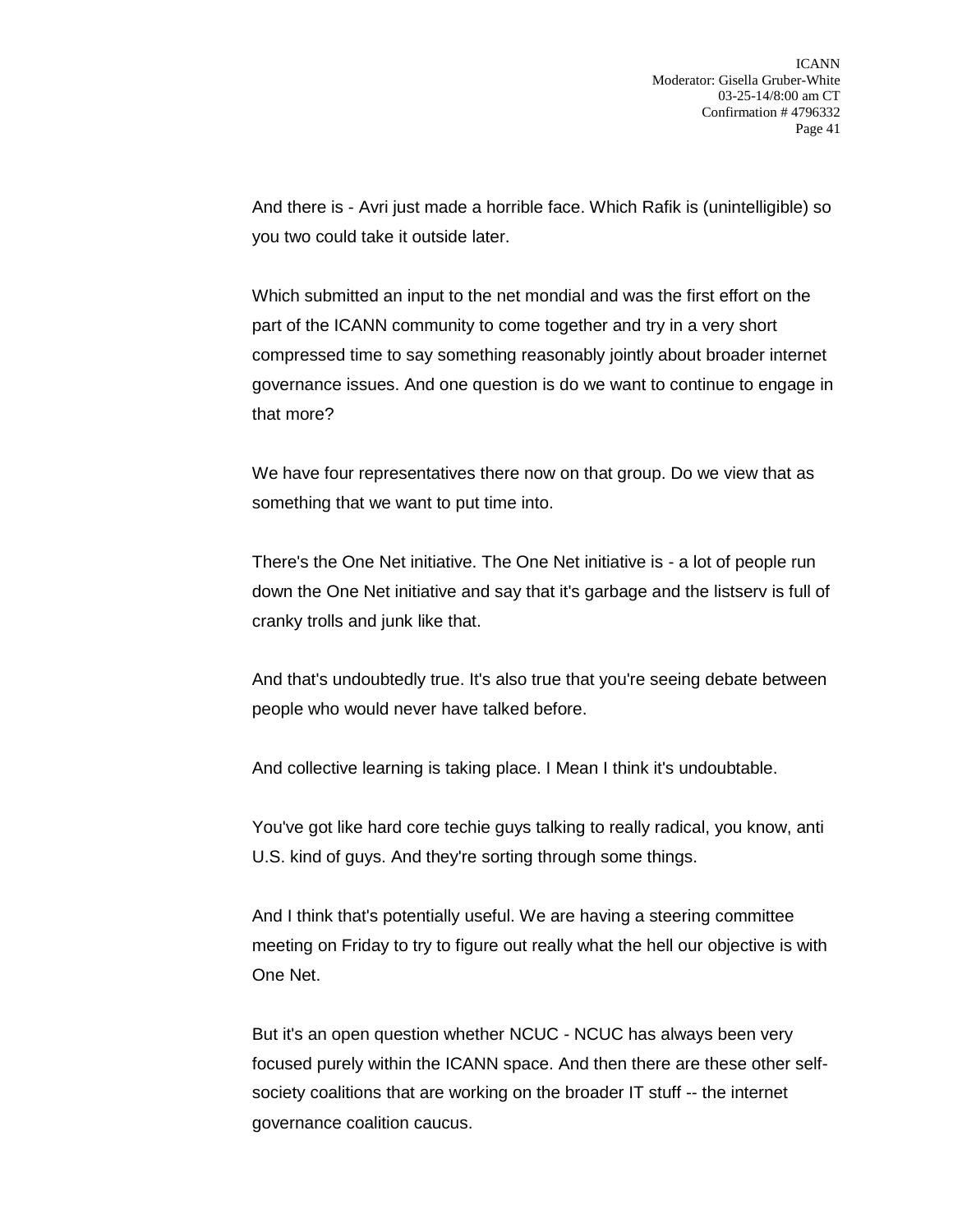There's the best bits network. There's various types of groupings out there.

We have not sought to play a role in that larger space. And I don't know whether we have the (unintelligible) to do so.

But the question is that larger space is impinging more and more on what we do here. And do we want to think more about how we might interface with it.

Whether in net mundial, the IGF or other settings going forward. We do workshops at IGF every year.

They've been quite successful. And they attracted a number of new members last time.

And we hope to do it again this time. But do people have any thoughts about this/

How to leverage that linkages between NCUC, an organization born and bred internal to ICANN, into wider internet governance world. How do we want to engage it?

Is there anything there for us? Should we stay very locally tightly focused just on the GNSO stuff?

Or should we try to be involved in some of these other things too? Do we have any thoughts about any of these matters?

(Walid)?

(Walid Zackoff): It's (Walid Zackoff). I've come to ICANN through the fellowship program which is also important.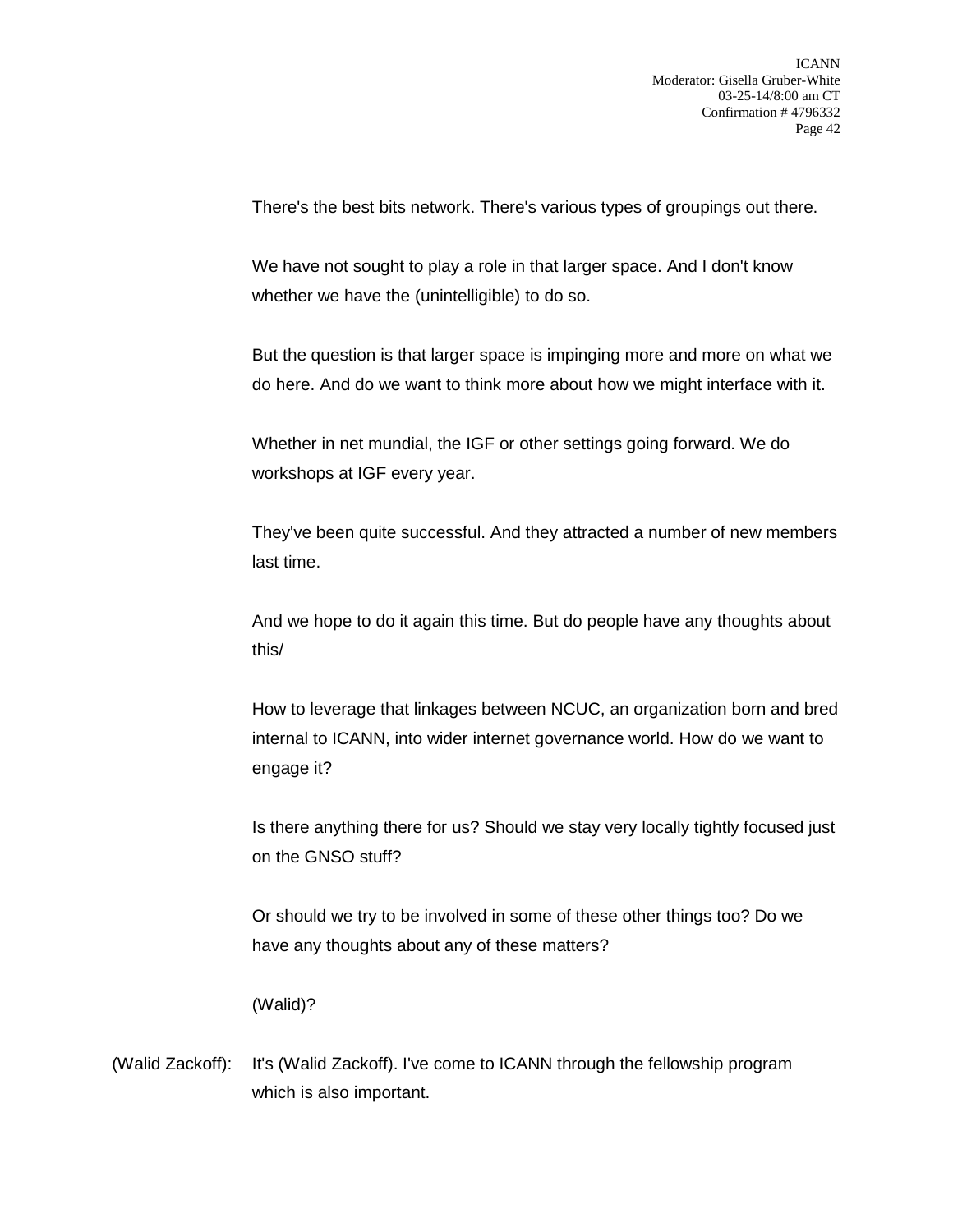And many of those fellows are actually connected to those organizations. I'm a member of the dynamic coalition of the freedom expression of the IGF, an internet society.

So there are many aspects in which we can communicate as a common bridge to those organizations and from those organizations. I did mention a year ago that this is a deficiency in NCUC that it lacks this coordination with those elements.

So I'll do - embolden its position. Particular that the brochure has a very wide mandate and it includes human rights.

And when you look into the real action there is not much about it honestly speaking. So there needs to be a way in which we can leverage that support.

And I am ready for my part to help in connecting you.

Man: So much going on with rights con, with the meeting in Estonia, so many things going on around internet issues that have a governance component where we could be bringing some real understanding of, you know, ICANN from the inside into that other environment.

> But again it's a bandwidth issue and so on and so forth. Any other thoughts about this? Carlos?

Carlos Alfonso: Interesting the title of our topic -- no implication for any (unintelligible) engagement from IGI think we should put here justifications for any COC engagement on IG. Because the noncommercial users constituency is composed of entities mostly that are fighting for (unintelligible) rights throughout the world.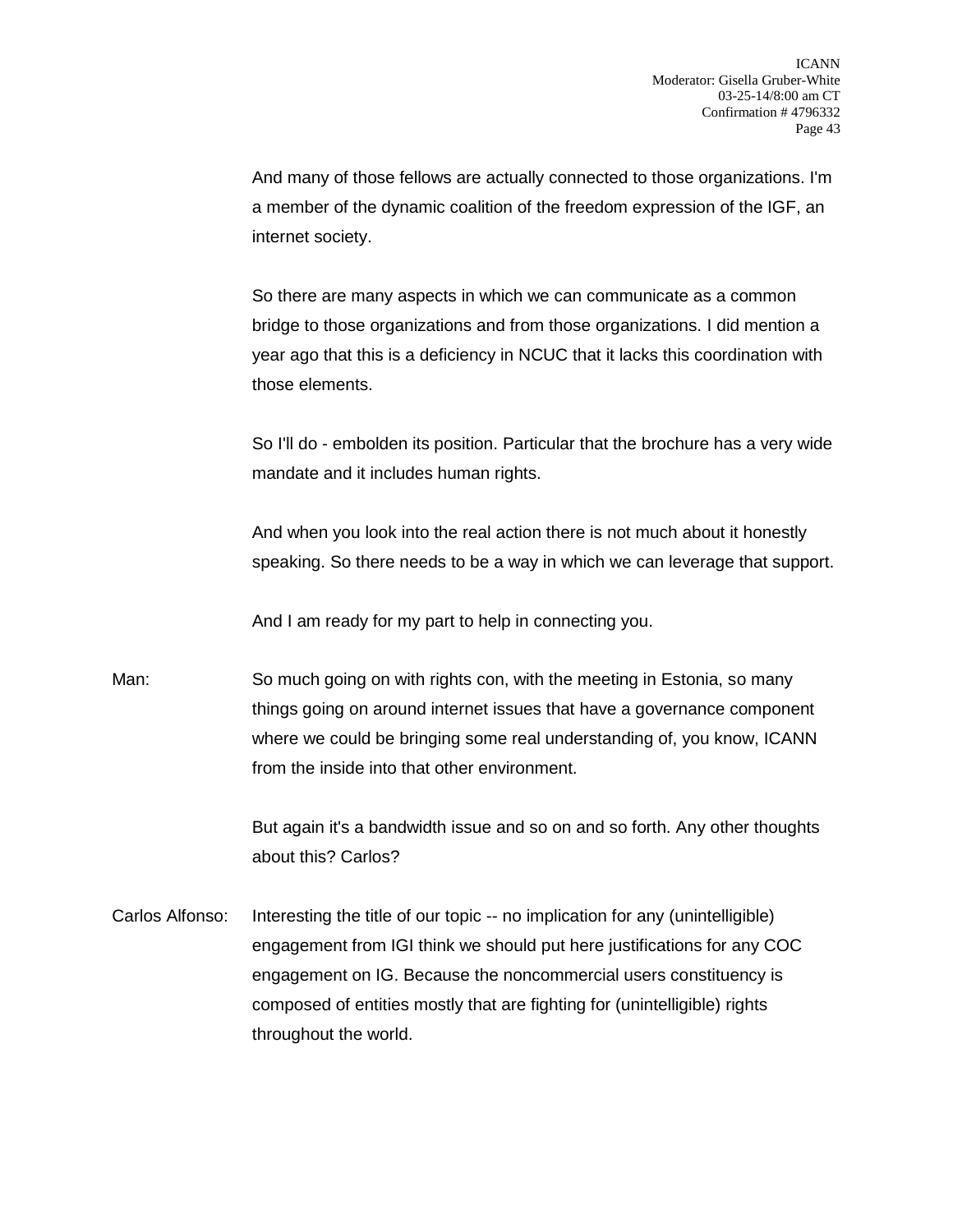And fighting for social justice and similar social development issues. And everything to do with us to tackling issues of internet governance as a whole regarding rights based issues and the other issues.

So not only restrict ourselves to the domain of domain names. No and the implications of the domain names or any other issue.

So I think it's everything to do with us going to broader internet governance issues with our vision (unintelligible) inside the organizations mostly, no?

Man: Other thoughts from (unintelligible) or no I see new people. Yes?

Woman: Hi. Sorry (unintelligible) ICANN fellow. So when I look at this brochure you have you - the name is the noncommercial users constituency.

> I would say a noncommercial concerns constituency. Because you may be from the private sector but you may have some noncommercial concerns.

And especially from the part of the world where I'm from civil society's not that strong. And sometimes they are actually classified as private sector.

So if you restrict this to civil society which I see that you have this like to the road to the civil society. If you restrict it to civil society it will - you are not going to be able to cover as much as you can.

Like different regions. And also I have another comment on the regional division that you have and you have Asia.

What does that cover? That covers Iran and Japan and couple of other countries.

Yeah so this - yeah.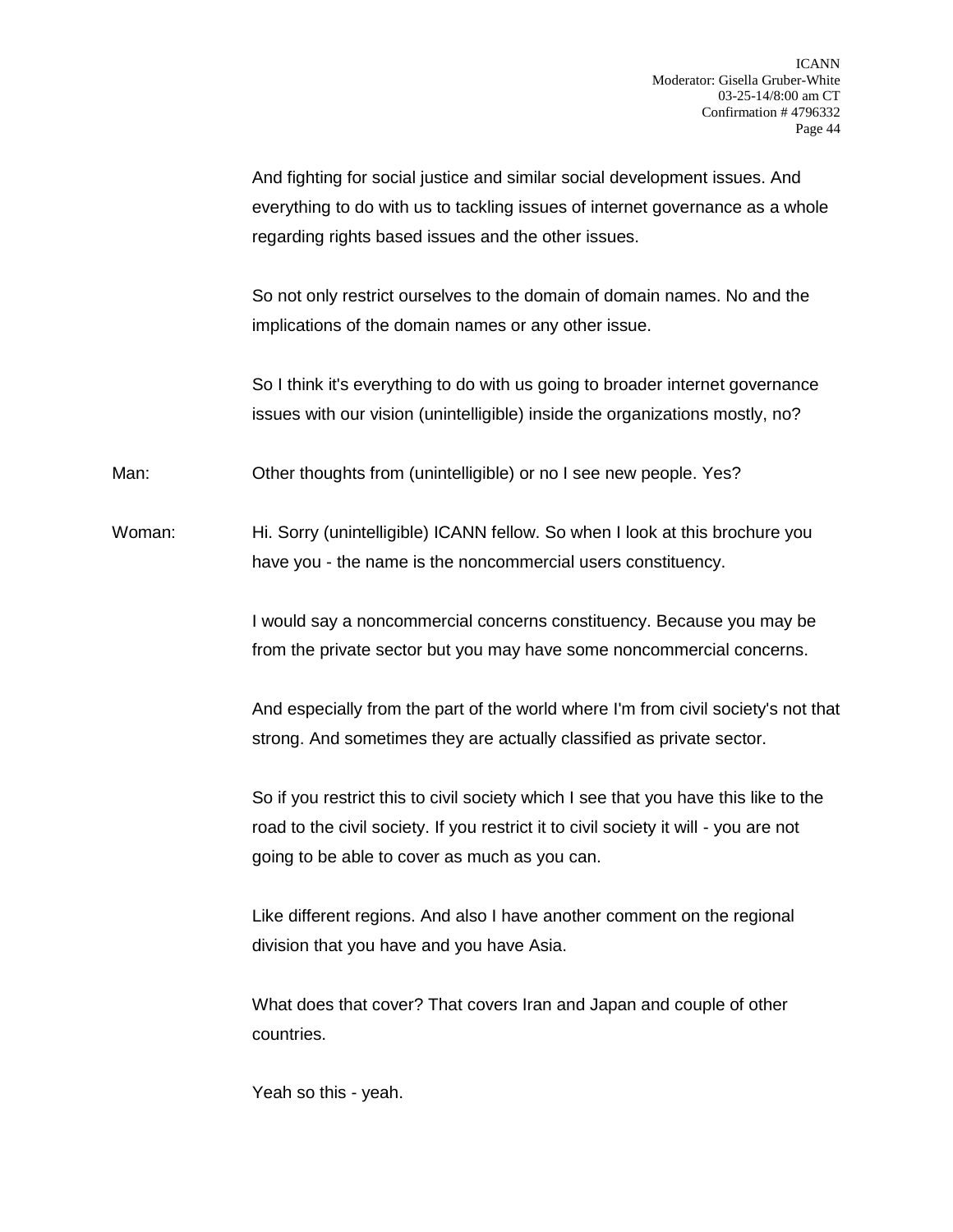Man: The regional divisions are set by ICANN.

Woman: Yeah so that's what they use at the UN as well. So it's Asia-Pacific I guess.

It's even wider than what...

- Man: I'm (unintelligible) from the UN.
- Woman: Yes that's right.
- Man: That's quite a category.
- Woman: WE are other.
- Man: Yeah. But the ICANN has set for regional for you know, it's an ICANN policy that we don't get to change what the regions re.

Woman: Maybe you can have focus groups on like different...

Man: (Tarzana) I take your point. It does say in the brochure and what we've tried to do while civil society is kind of our bedrock we say we're for protecting noncommercial users and uses.

> And the uses -- we have lots of members who work for the private sector, who work for government but who have concerns with maintaining a net that's not completely commercial. And so maybe we could emphasize that more, make that more direct as an outreach point.

> And I think that's a good one. Okay I know we're probably all desperate to take a coffee break.

> And that's fine. Larry Strickling and Fiona will be arriving in 15 minutes and we should definitely be here on time for them.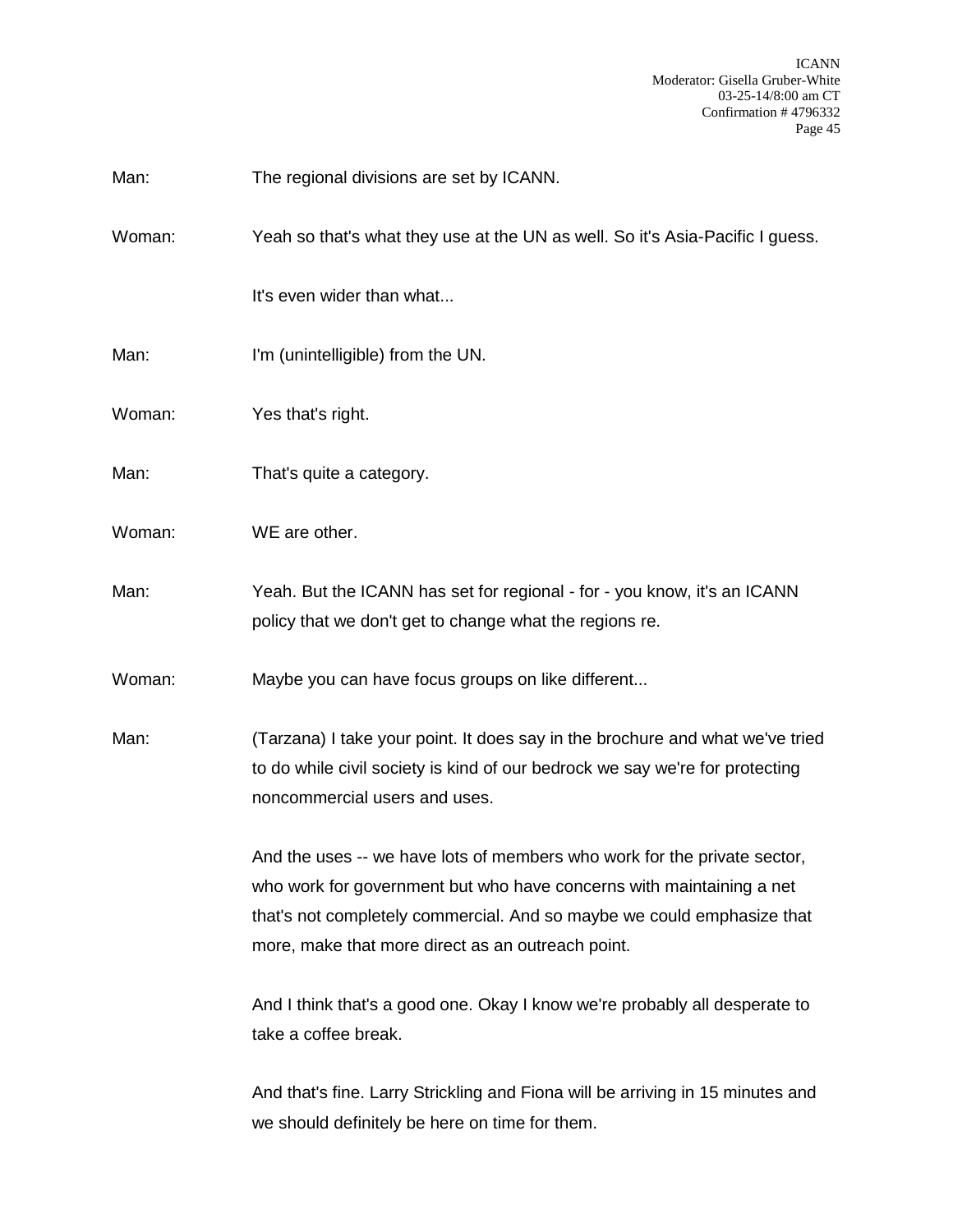It'd be not good to have the Assistant Secretary of Commerce walk in and the room is half empty. There should be coffee like right outside.

Kathy had asked whether we needed to really prepare first. I think in terms of preparing I think we could probably wing it is my guess.

If we can make - I think we all know how to talk with Larry. But let's do try to be back in our seats at 11:00 sharp so that he's not here alone, okay?

## [Break]

Bill Drake: Okay folks let's get ourselves reconvened. We'll get started in a second.

So there's (unintelligible) as well. Adobe has to be reloaded.

They told us that they had a coffee break but they didn't tell us where it was. And it wasn't outside our door so we had to all - there was a no coffee so we had to run to the other side of the building.

That's why everybody is kind of coming back in a little bit asynchronous manner. But we'll get there.

How long are you staying?

Man: WE go back tomorrow morning.

Bill Drake: And when do you imagine there'll be hearings?

Man: Next Wednesday and Thursday. They're already scheduled.

Bill Drake: Under who's (unintelligible).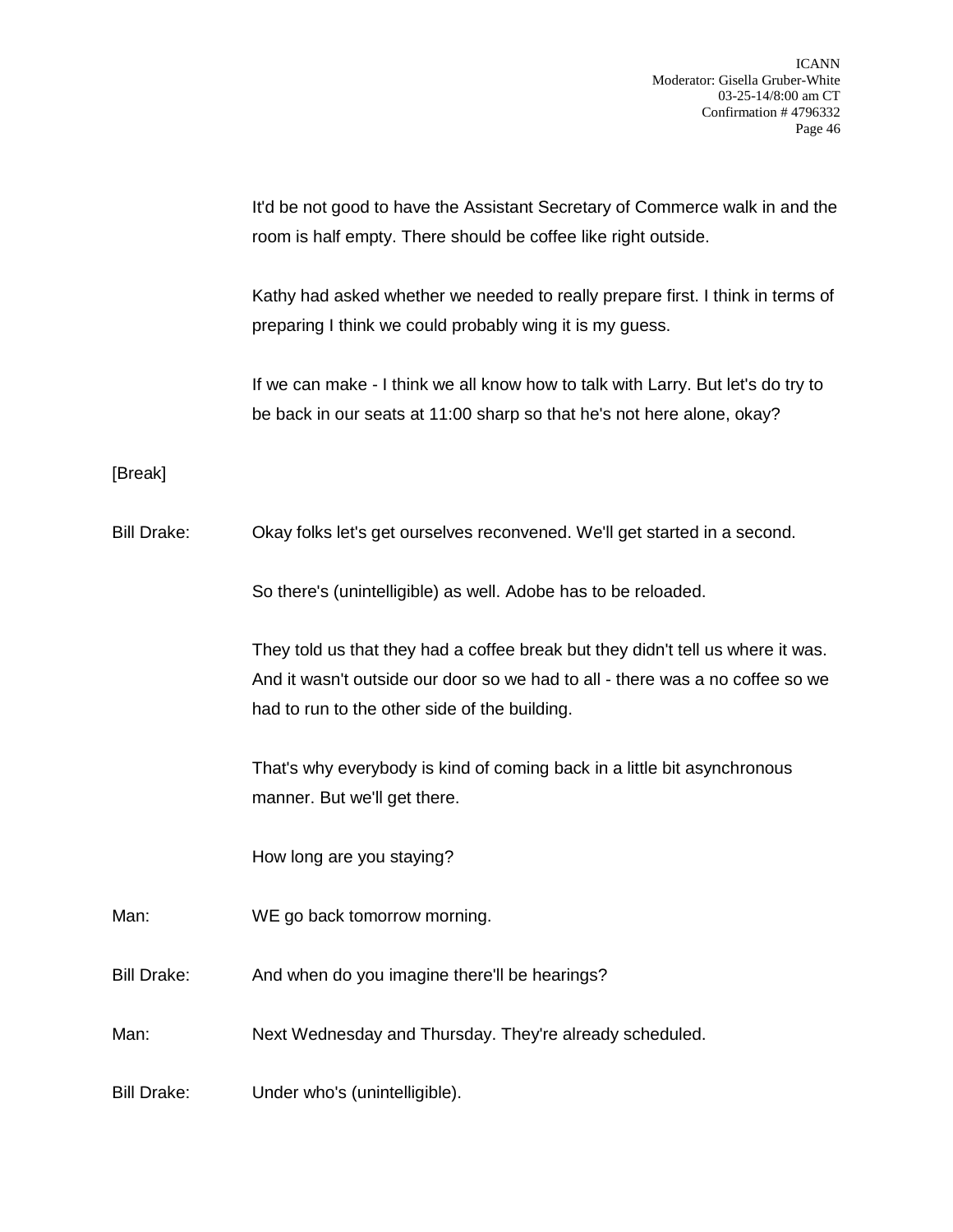ICANN Moderator: Gisella Gruber-White 03-25-14/8:00 am CT Confirmation # 4796332 Page 47

Man: House Energy and Commerce on Wednesday, House Judiciary on Thursday.

Bill Drake: Point that out so that they know how to weigh in.

Man: I know all the republican (unintelligible).

Bill Drake: Well you know, good to know. All right ladies and gentlemen we're going to get started.

Is the remote participation on? Ready to go?

Okay we are back at the NCUC constituency day meeting. I'm Bill Drake, I'm the chair of the NCUC.

And we are delighted to welcome to our midst for the next half hour two people who have been much in the news here at Singapore and beyond in recent days, Larry Strickling who is the assistant Secretary of Commerce and Head of the NCIA who made some very important announcements just recently about the U.S. being prepared to assess - begin a process of transitioning control over the IANA functions that have long been held. Those parts of the IANA functions that have long been subject to U.S. authority.

And with him is Fiona Alexander. Fiona is the head of office of International Affairs.

She is the person who's most directly involved on a day to day basis with a lot of the international institutional and related issues pertaining to these kinds of issues. WE thought we could just ask Larry and Fiona to just offer a few quick thoughts, start us off about where they see things after having been here for four days now.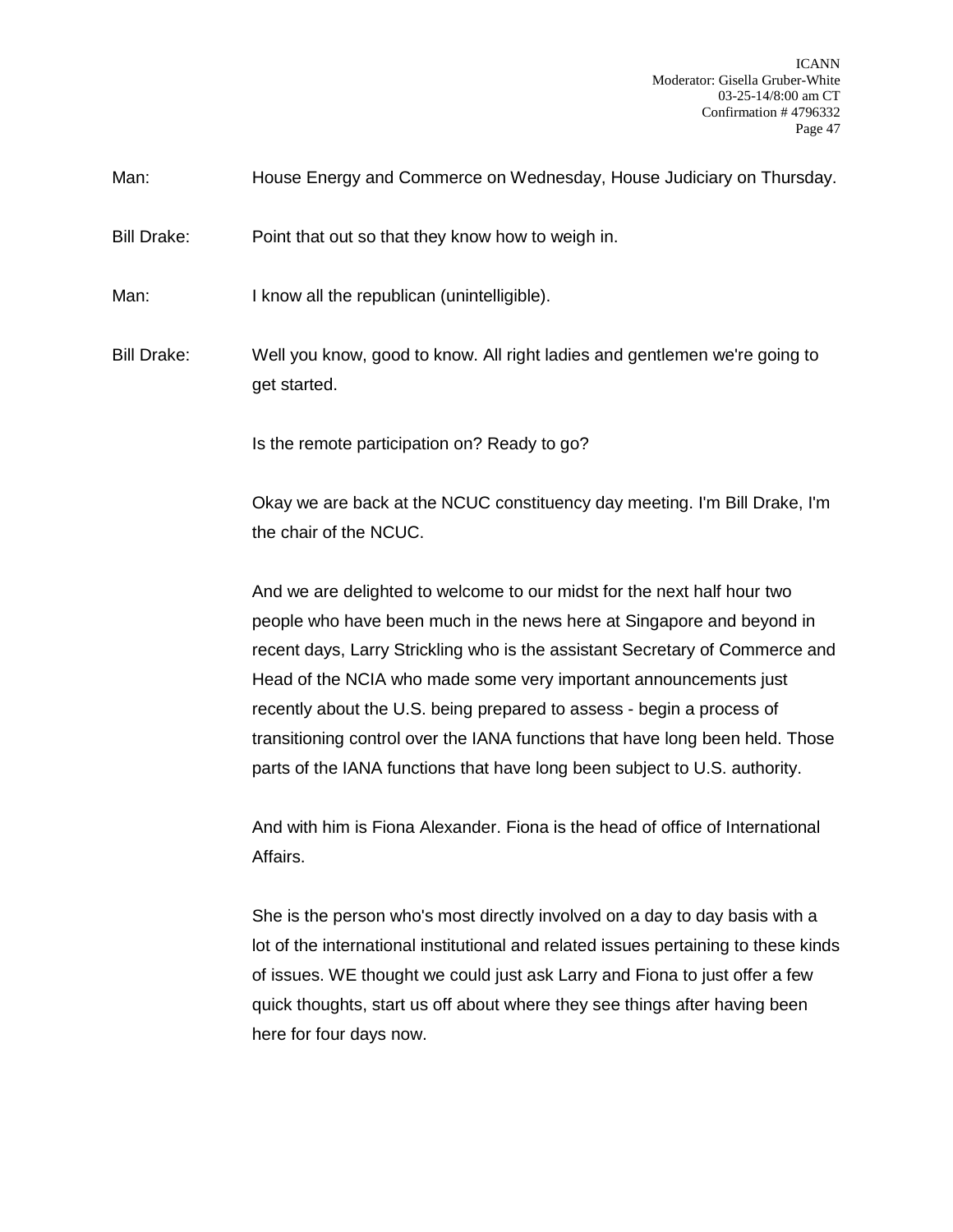And obviously gotten quite a lot of earfuls from a lot of different directions about their announcement. I'm sure that they've got some observations about the status of the ICANN community's "preparedness" to move forward on this.

But then we want to also talk about ways in which I would think NCUC and other sole society (unintelligible) support, the globalization initiative can be helpful to that effort. And way - other kinds of synergies that might be possible.

So open Q&A after a few minutes. They've go6t a half hour.

So without further ado Larry you want to start off?

Larry Strickling: Yeah.

Bill Drake: Okay great. Thank you very much and welcome.

Larry Strickling: Well thank you Bill and thanks to the constituency for inviting us to stop by today. I am glad to see many of you who we also saw on Friday at the very successful conference that Bill ran on Friday.

> And I'll try not to go over in the first set of remarks too much of what we covered at the front end then. But Bill reminds me that not all of you maybe were here on Friday and are as familiar with our proposal as others.

So I probably ought to do a little level set here. Although I'm not going to refer it - refer to it as the 3M proposal as I did on Friday which is the Make Milton Merry proposal.

But he's gotten enough air time I think from us on this. But I thought maybe you'd like to Tweet that one too.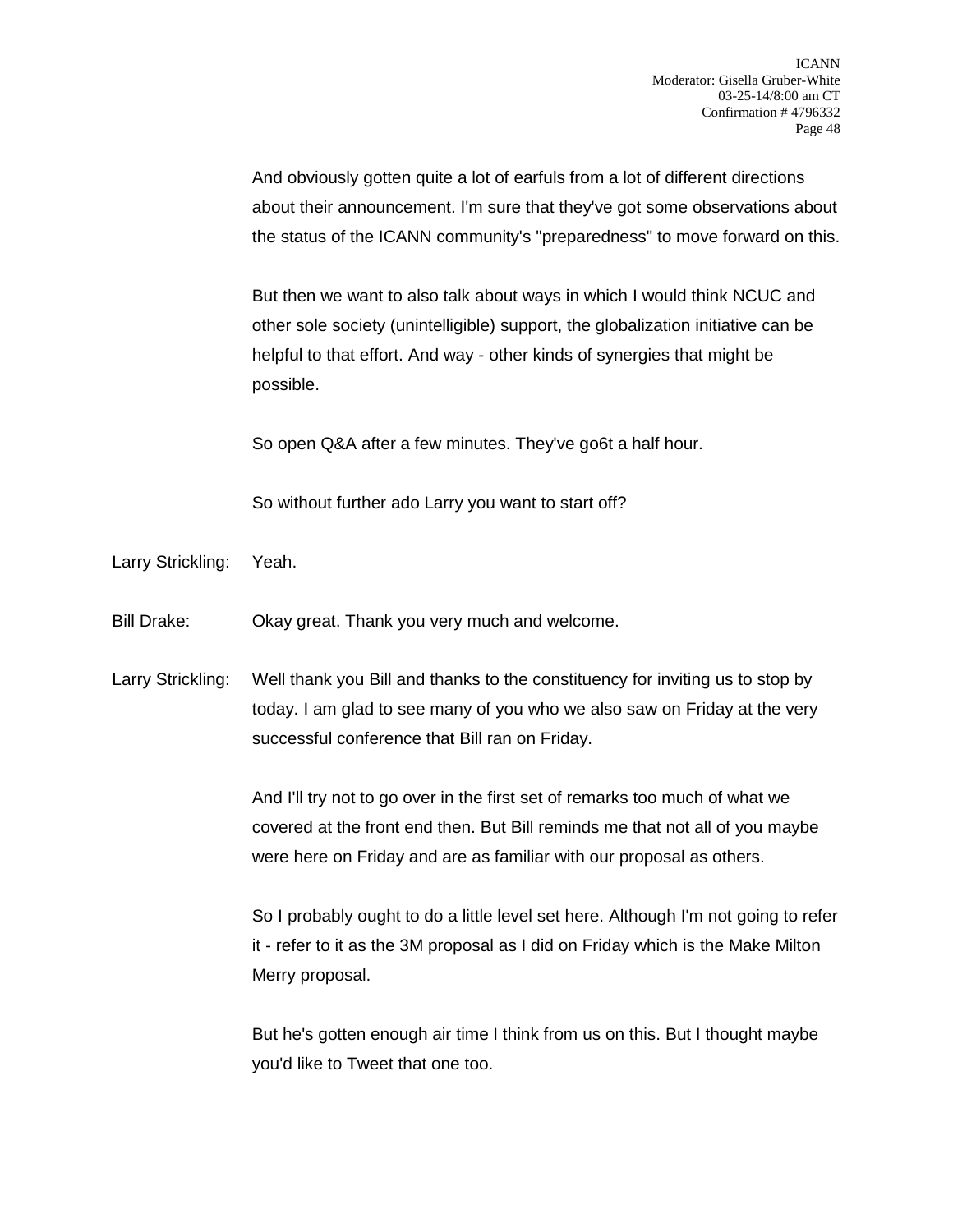In any event I will start maybe with some observations over the last couple days and then track back into the substance of the proposal. I think overall I'm quite impressed and pleased with the response we've seen from the community here in terms of the reaction to the proposal.

I think every group we've visited with has been supportive of what we've announced. In general we've seen good support fort the conditions that we laid out.

And that doesn't surprise me because frankly we thought what we were expressing were long held consensus views of this community. And I think that has been represented by the response we've seen.

I think the discussions yesterday were quite good as a way to start the process of getting the community to start discussing the proposal. But obviously there's a lot of details yet to be worked through both in terms of setting a process and then getting to the merits of it.

But just to review quickly what exactly we did. A week ago Friday we announced our intention to transition out of our role -- the U.S. government role in the IANA functions.

Our actual role is quite administrative or clerical in the sense that root zone change requests come through us, we look at them, verify them and pass them on to Verisign who actually implements and updates and maintains the root zone. So it's a task that is not that difficult to perform.

It's a task we think we can step out of without in any way undermining the IANA functions. But at the same time we recognize the symbolic nature of our role in all of this which has been both a source of comfort and confidence to a lot of people. But a great source of irritation to other people particularly foreign governments and some country code operators.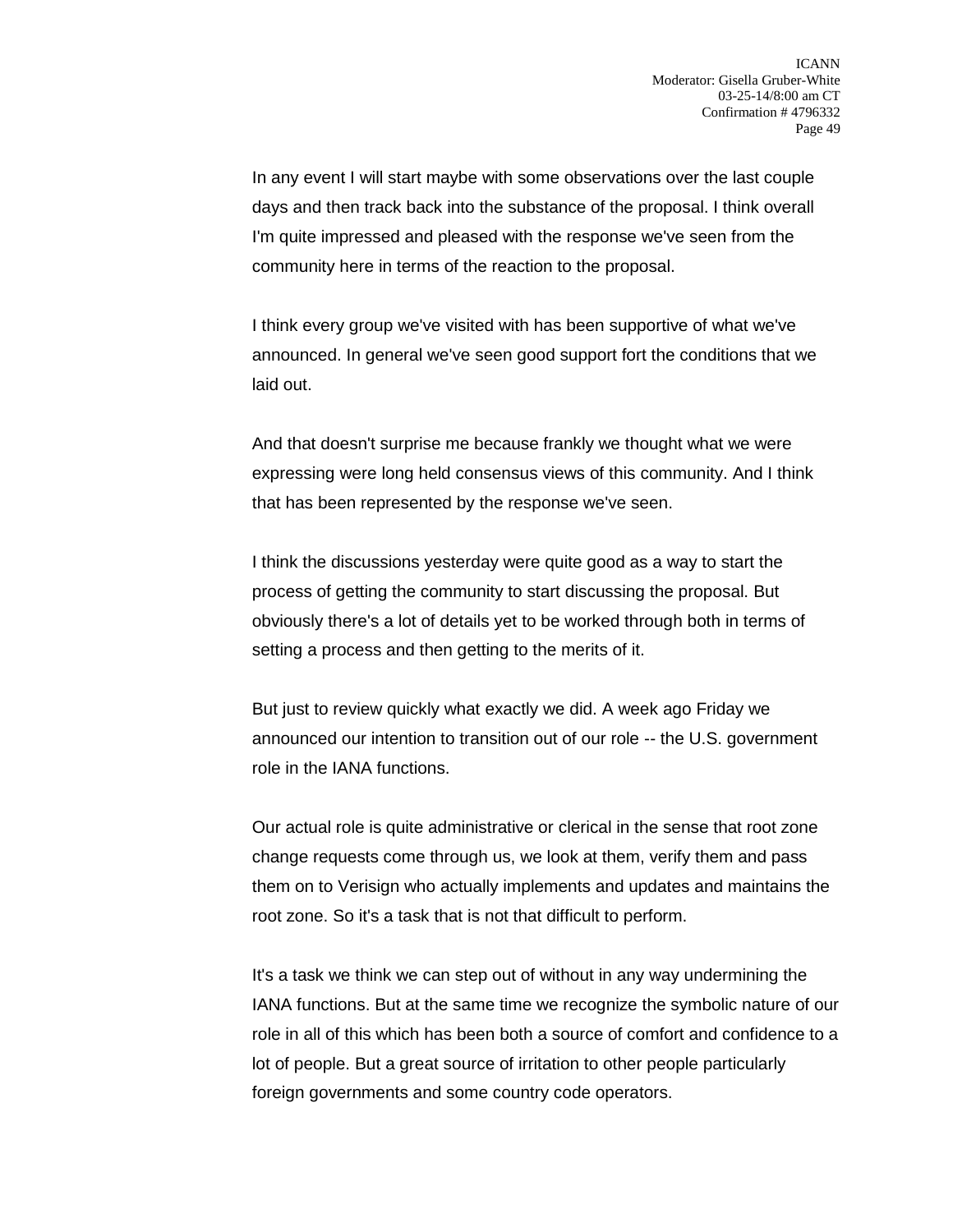So we felt the time was appropriate now to begin this final transition which has been envisioned ever since ICANN was formed. It was never intended that the U.S. government would play a permanent role in this space.

It was always envisioned that the U.S. would transition out of it. And so what we're doing now is this final evolution.

And I've made it clear in other remarks that this is not revolutionary, it's evolutionary. And I think that's an important thing to keep in mind.

We did as I mentioned earlier put four condition around the - our request. And let me back up by saying that what we specifically requested was that ICANN as the contracting party for the IANA functions convene the global internet community to develop through the multi stakeholder process the transition plan to replace our role.

And we've only put our role on the tale. We haven't suggested that there's anything about the work ICANN does at the front end of this or any of the work that Verisign does at the back end that has to be changed by virtue of what we're doing.

We're not teeing that up although, you know, already we hear people in the community saying they want to be looking at those aspects of that. But we haven't asked for that.

We've been trying to focus specifically on replacing the United States' role. The conditions we've put on the process are four in number.

We have said that the plan presented back to us has to support and enhance the multi stakeholder model. It has to maintain the security, stability and resiliency of the domain name system.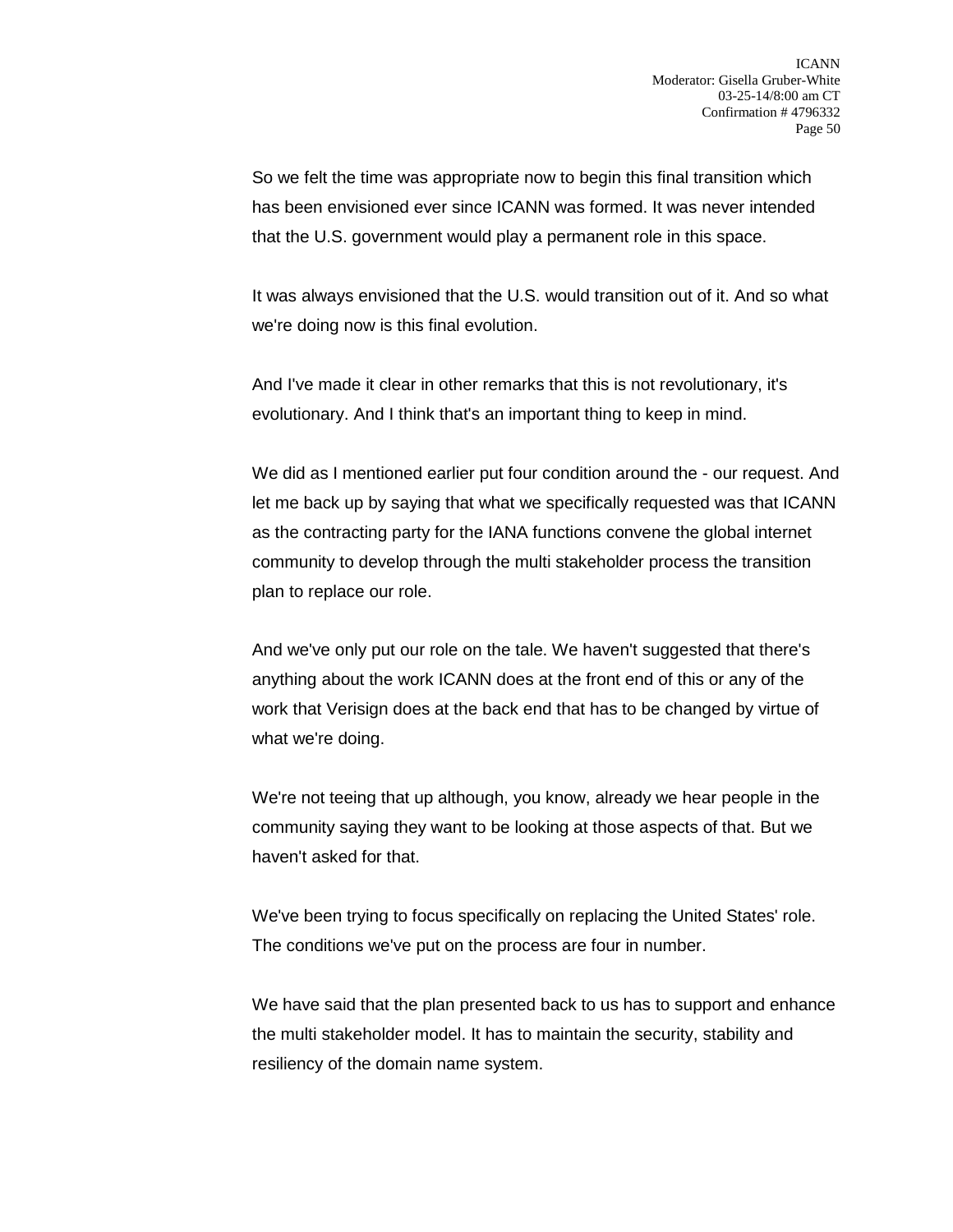It has to maintain the openness of the internet. And then it needs to meet the needs and expectations of the customers and partners of the IANA services.

And then we went one step further and was very specific in stating that we would not find acceptable a plan that basically turned this over to a government led organization or an inter-governmental organization to take this over. And that stems directly from I think a near unanimous resolutions of both houses of Congress back in 2012 that endorsed the multi stakeholder model of internet governance and made it very clear that it is the policy of the United States not to see the internet ruled by a inter-governmental organization.

Now that statement in and of itself led to questions about well do governments have any role. And we've made clear since that we were in no means saying governments couldn't participate in this process.

We've always believed that governments are stakeholders like any other group. And therefore there is a role for them to play in terms of participating.

But it has to be done as one of a group of stakeholders not as the group that's going to end up controlling this or in some way make the decisions on things. We've also made clear that while the contract expires on September 30, 2015 things will be status quo until then.

Nobody will see any changes in what we do unless and until we get that consensus plan delivered to us. And if for some reason the community can't get a plan put together that in time to meet the September 30 date there's no cliff.

There's no disaster, no train wreck facing us because the contract is - can be extended by us for up to four years through two two year options that we have to extend the contract. So rest assured that we will do nothing to impair all the stability and security of the internet through imposing unrealistic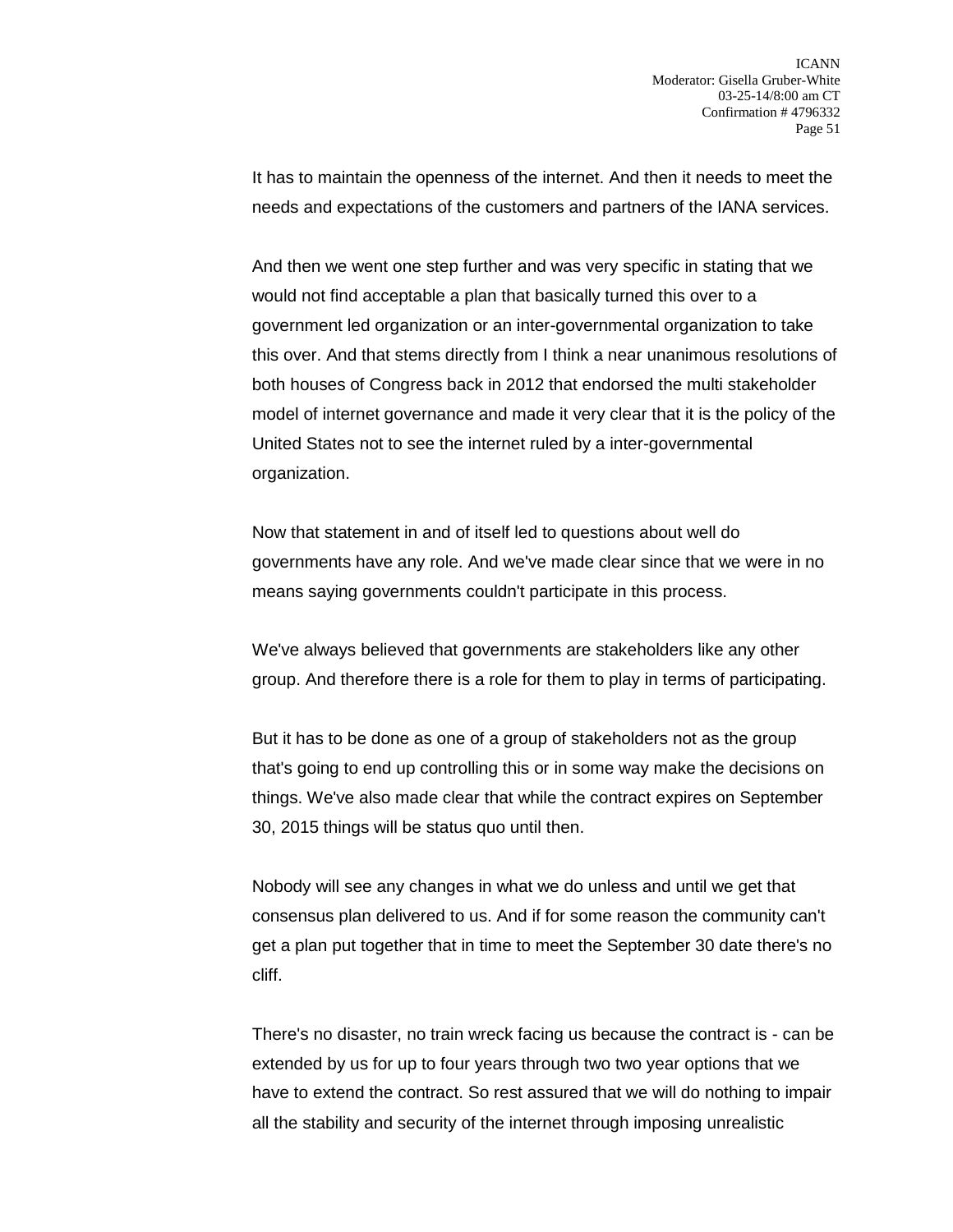deadlines on people or by basically saying we're going to walk away at any given point in time.

So again when we look at what's happened here on the ground we wanted to get the announcement out in tome for the community to have a chance to get together and talk about it. And that I think got off to a good start yesterday with two public sessions on first the technical issue of the IANA functions.

And then secondly an issue that we certainly thing is related to our announcement which is this idea that this role that we play in giving confidence to the system or in some people's minds a disservice -- something of a disciplining function on ICANN. We certainly understand the community wanting to talk about that.

And we were glad to see that that was the subject of a public session as well yesterday. I know there have been some questions raised about well is the issue - are those issues going to be dealt with together?

Can they be dealt with together? Do they need to be kept separate?

And I think our view on that is that we certainly expected that this issue would emerge as part of our announcement. We certainly don't want to discourage any discussion of it.

I think the only advice we would give would be let's do it efficiently. And so if there's a way to focus on the technical aspects of the IANA functions perhaps in one work stream and at the same time take on these broader questions of accountability and, you know, what does it mean for us to step out of the IANA functions contract we think it's fine for those to go on in parallel if that makes the most sense.

And that frankly is an issue for the community to decide about. So I think with that maybe I'll pause and get going with your questions and try to get at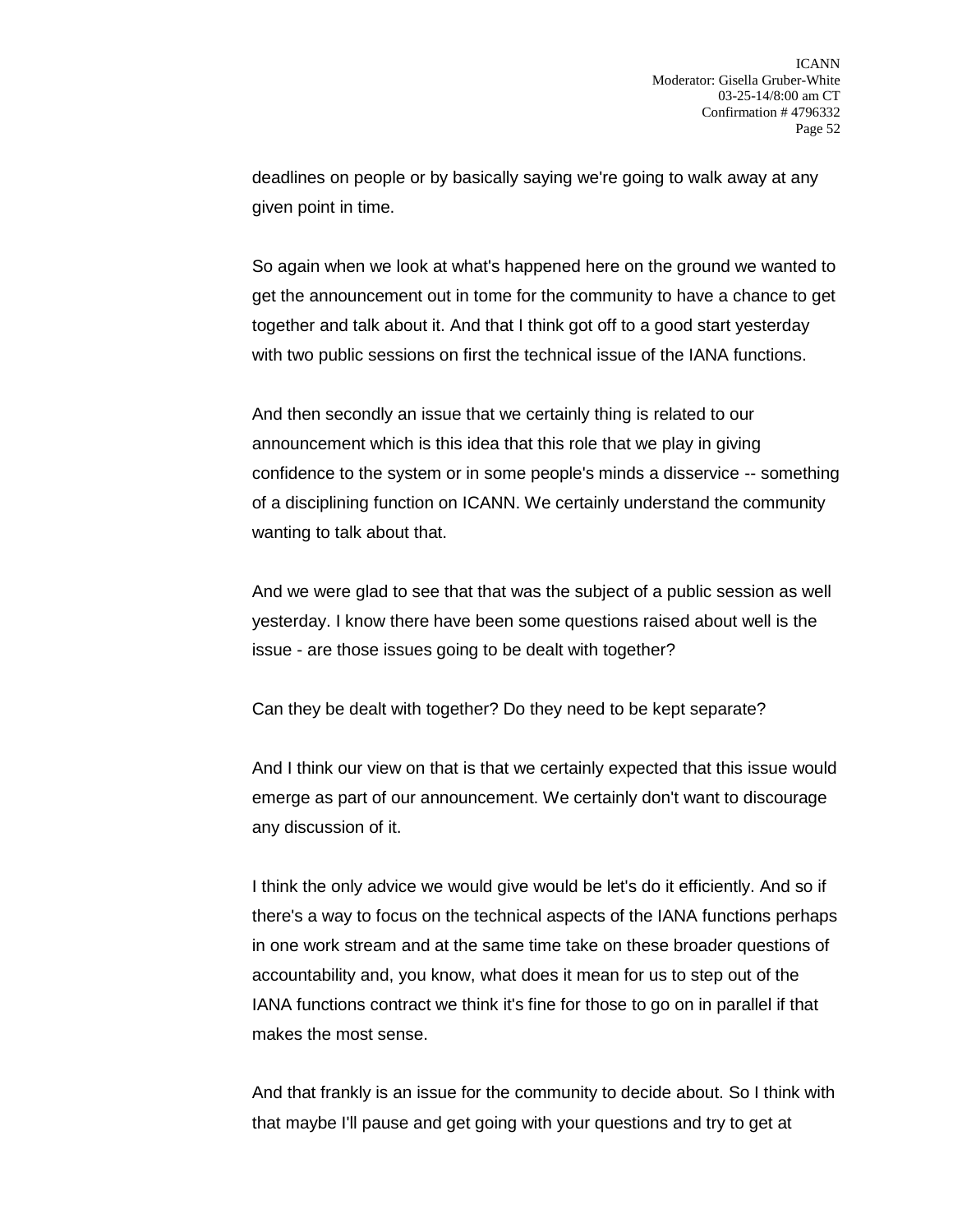whatever issues have emerged in your minds since you got here on the ground.

Bill Drake: Thank you very much Larry. I've got all kinds of questions.

But let me turn first to my colleagues and see if anybody would like to start us off with thoughts on the process or the substance as it's been announced so far. Anyone?

Yes (Grace). And please say who you are when you introduce yourself.

(Grace Givega): (Grace Givega) from (unintelligible) action network. I appreciate the fact that you've come to speak to us.

> And I will tell you one of the concerns that have had people talk is the level of commitment by the U.S. government. And whether the level of commitment or whether this is not to preempt Brazil.

- Larry Strickling: Preempt Brazil, how do you mean?
- (Grace Givega): Net mundial would of course have discussed some of these issues multi stakeholder and therefore the timing of this announcement and the level of commitment.

Larry Strickling: Well I think those are two separate questions. But I assure you we didn't undertake this process without intending to see it through.

> Now it's time for the community to do its part and get together and put together a consensus proposal through an open transparent, inclusive process -- I'm sorry transparent proposal developed through an open and inclusive process to deliver to us. But so there should be no doubt about our commitment to this.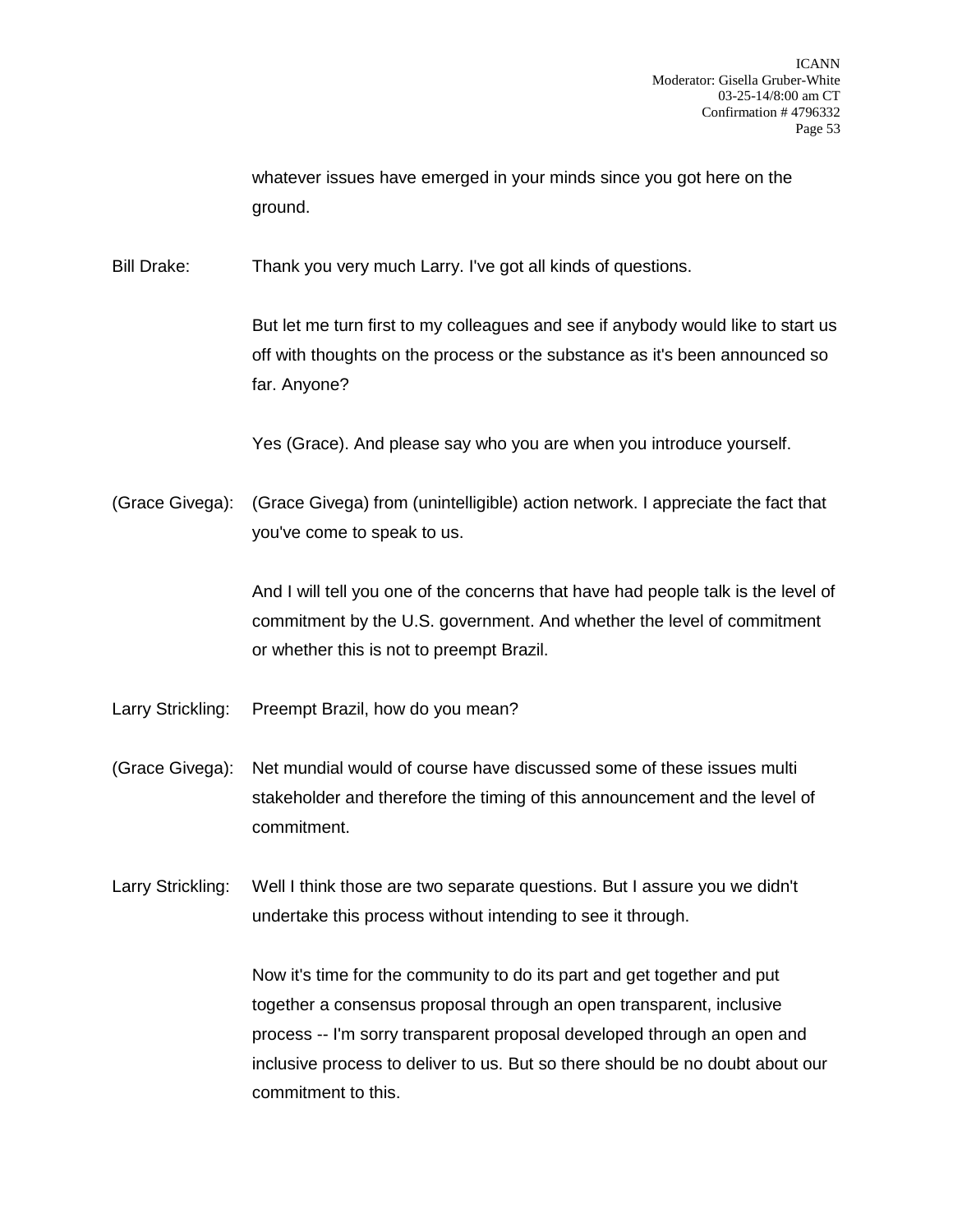In terms of the timing we felt it was important to make this announcement in time for there to be a discussion on it with the community that's most directly impacted from it which is the ICANN community. Because the IANA functions are performed here by ICANN.

So we felt this was the appropriate place to start the discussion. In no way does this preempt anything at Net Mundial.

And I'm frankly puzzled by how people would think that would be a question. I'm sure this will be discussed in some fashion.

But as I said on Friday and I've repeated it to other groups the Net Mundial conference is a very important conference this year. It's important because it needs to take up larger questions of internet governance such as in particular how do we deal with the needs and concerns of the developing world.

And attracting them into this process. Figuring out their issues, their problems, finding solutions for them in a way that they feel comfortable participating in - more in the global internet community.

And I'm hoping that the two days in Brazil we'll have a lot of attention focused on those issues. Because at the end of the day those are more important than the question of who's reading root zone change requests to determine whether they're accurate or not.

So I don't understand the idea that somehow this is preempting Net Mundial. If anything if this opens the field to having the broader discussion we need to have I think that's a good outcome for Brazil.

Bill Drake: Perhaps if I may just the thinking that perhaps she's referring to - because I've seen this in some discussion spaces as well. There are those who put forward more radical kinds of proposals for how the U.S. might be moved out of this role.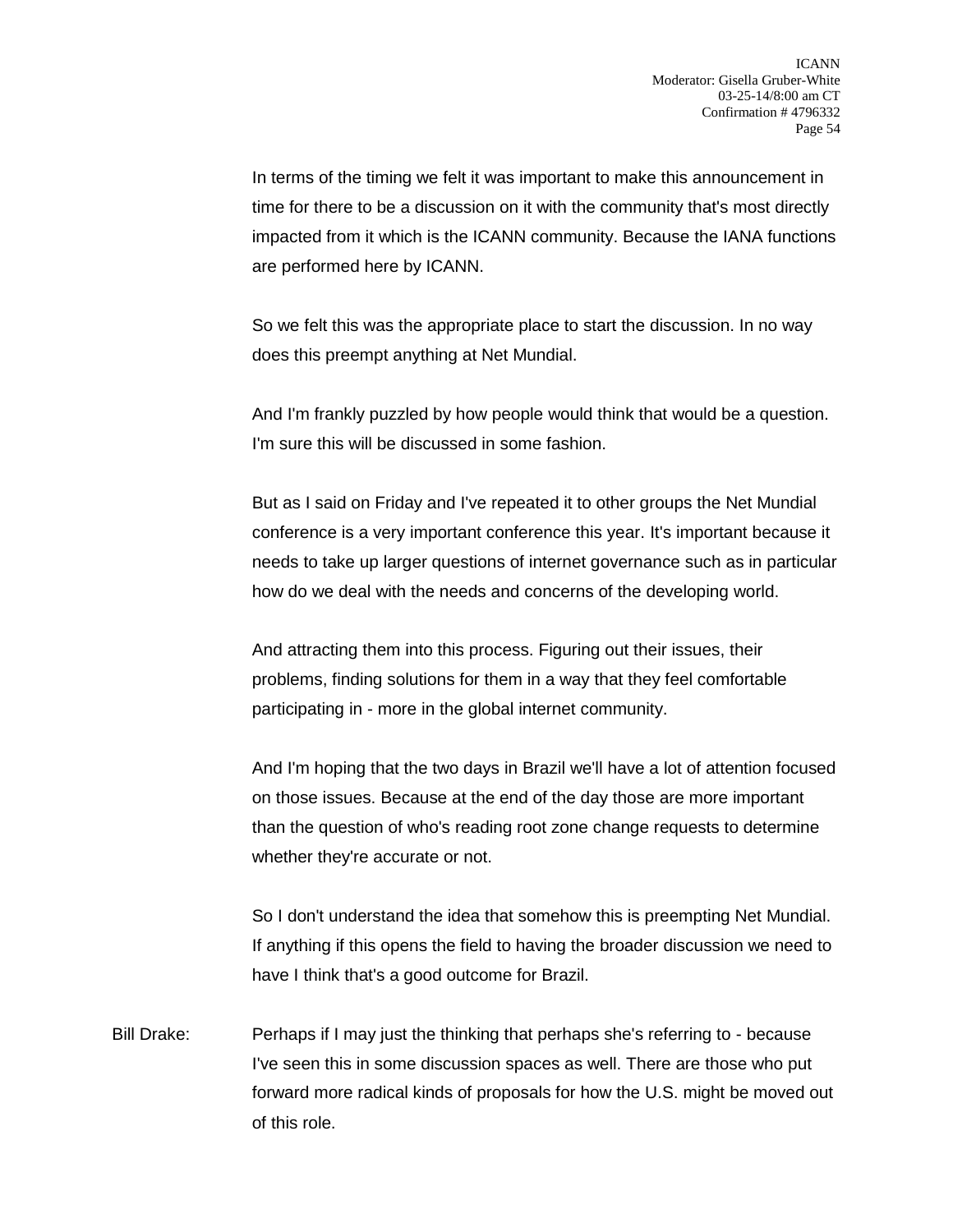And by taking the first step and saying okay we're doing it you have in a way taken some of that - some of the steam out of that discussion. So that - I think that's just a reasonable thing to draw.

I want to...

- Larry Strickling: Everybody should say thank you right?
- Bill Drake: Yes right. So that said have you looked at any of the submissions that have been sent -- because there's quite a lot that people have had to say on the IANA transition in their Net Mundial submissions.

And I'm just wondering have you looked at that and have you thought about how you would leverage the Net Mundial in support of what you're doing, how - what you would expect to come out of Net Mundial around this issue and so on?

- Larry Strickling: No. Honestly I haven't had time. Sorry. That's plane reading going back tomorrow.
- Bill Drake: Fair enough. Kathy and then Milton?
- Kathy Kleinman: Hi Kathy Kleinman. So my question to you of the functions that will be turned over once the multi stakeholder proposal...
- Man: Transition?
- Kathy Kleinman: Okay. Of the functions that would be transitioned...
- Bill Drake: Let me because words are important here. When you say turned over that some people say oh that means ICANN's going to take it over.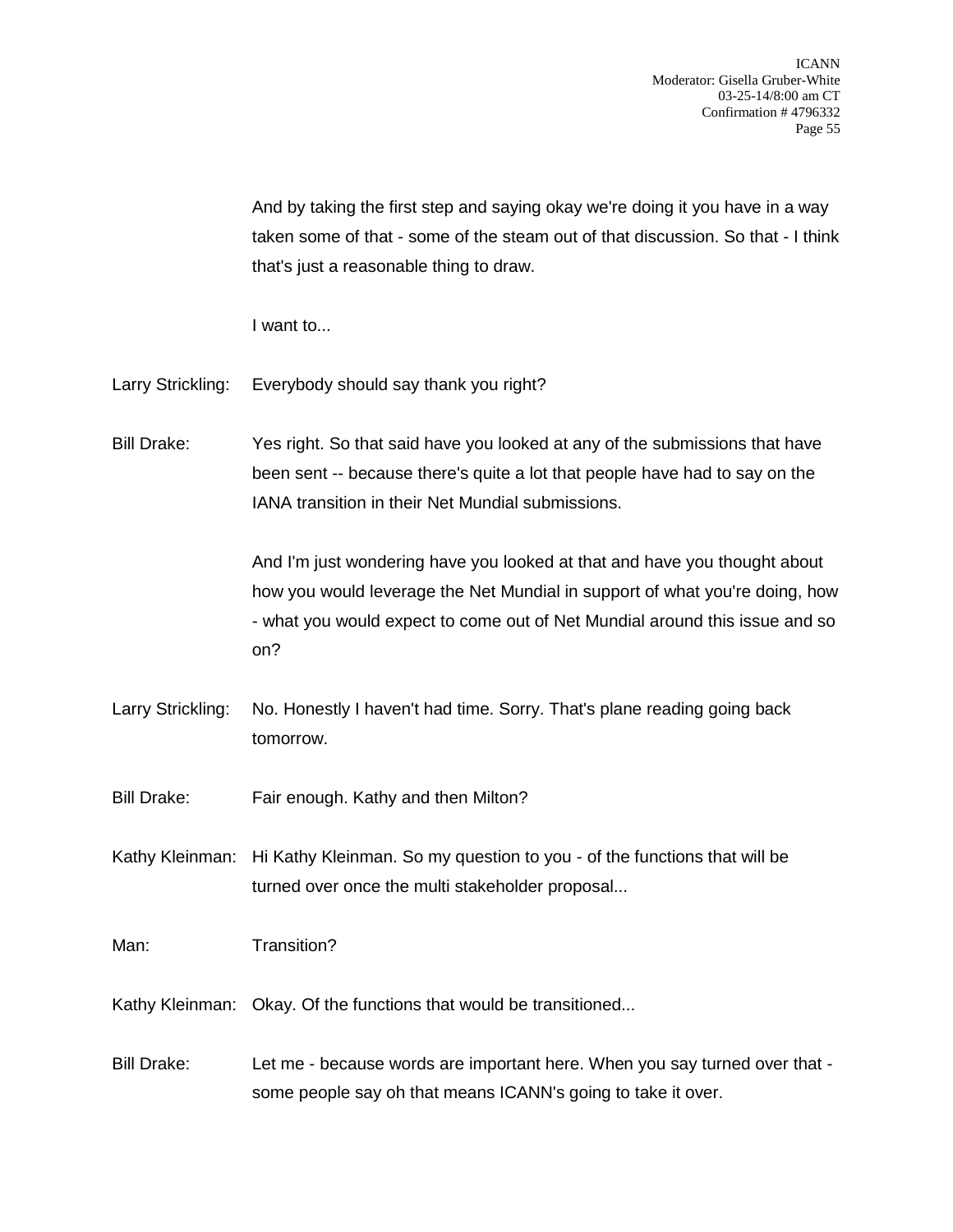Or it means that there's absolutely something that has to be created to replace what we're doing. And we're trying to be as non-judgmental as possible about the range of options that should be available for consideration by the community.

That's the only reason I reacted to your statement. So we use words like transition because we aren't dictating that there has to be an organization crated to do what we did.

We're not saying you don't need an organization. We're not saying anything.

We're basically saying community you decide this based on getting input from all affected parties.

Kathy Kleinman: Makes sense. Okay. Of the functions that will be transitioned -- thank you - what do you see as the most complicated or the most difficult or the most political of these functions?

> I think the oversight of the Department of Commerce is something, you know, it would help to understand better actually. And so what do you see the functions that might be again the most difficult or political?

Larry Strickling: Well I mean the basic operational function is the one I described which is the fact that we are interposed between ICANN and Verisign in terms of verifying the accuracy of root zone change requests. To me that's a pretty straightforward technical question.

> And it's a question that I again hope that the customers of IANA functions on the naming side are, you know, should have a lot of input into that in terms of what they would be comfortable with. Because maybe the community would conclude they're quite comfortable with it going machine to machine without some new person or organization, you know, taking on what we do.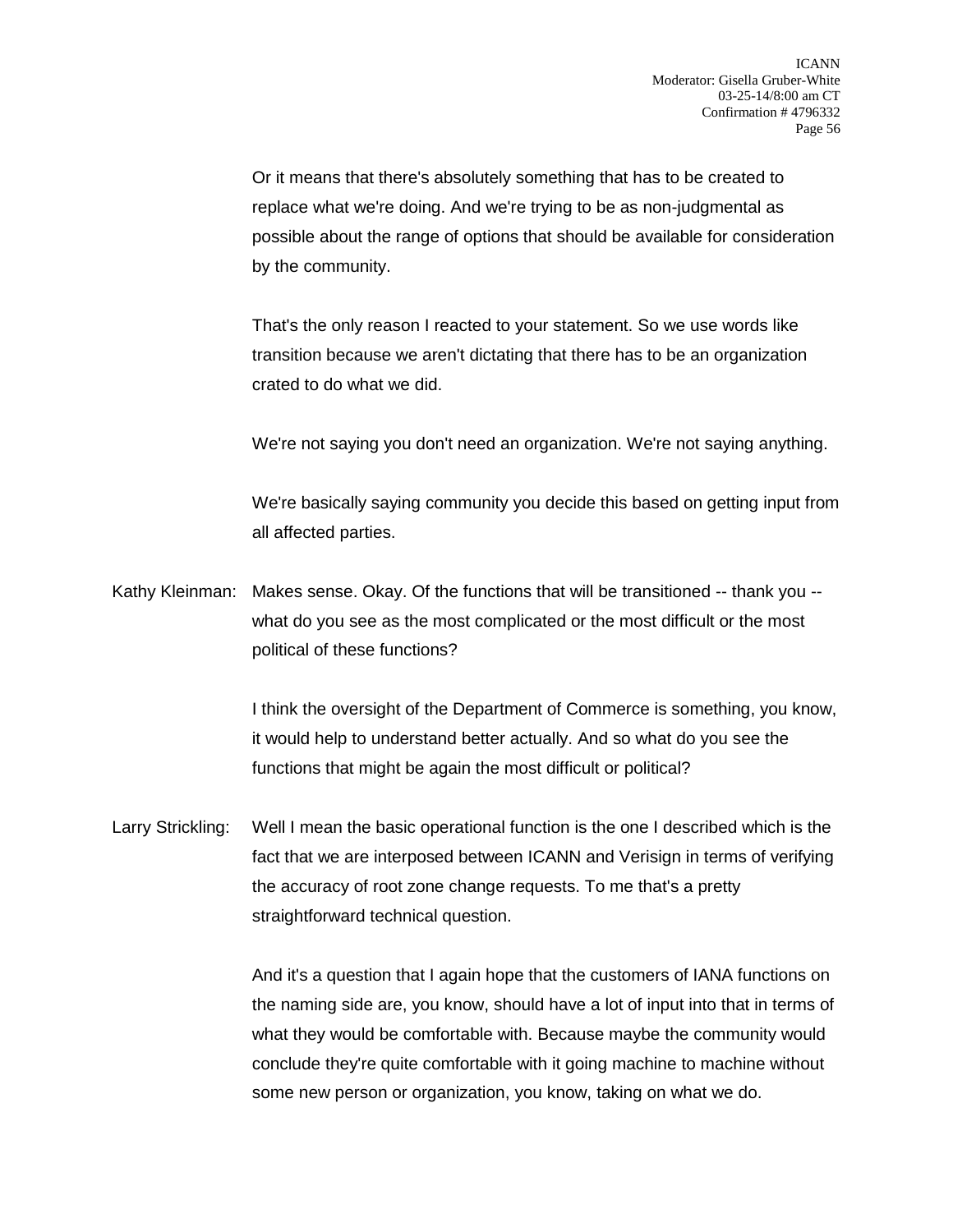Again we're not pre judging this. It's an opportunity for the community to look at the service they're getting and say we can get it just as well through this mechanism or no mechanism.

We don't pre judge that. I do think the larger question is this related question of the extent this kind of amorphous idea that we provide some level of confidence to the community or some amount of disciplining of ICANN.

I've heard people refer to that. And that's again that's almost symbolic as well.

And but I can certainly understand why the community would want to talk about that. And I'm glad that ICANN appears to be creating a process to allow that discussion to happen.

Bill Drake: Merry Milton?

- Milton Mueller: Just wanted to get your attention because I have two students here who want to ask questions, okay? So the simple one will go first and then the complicated one will come second.
- Woman: Okay it's a simple question. Why did Bill Clinton criticize us?
- Larry Strickling: Go read the full transcript. He didn't.

Woman: Okay thanks.

Man: Hello my name is (unintelligible) from KU University in Japan. My question is with the recent passing of (unintelligible) a little bit sort of separate from the IANA contract.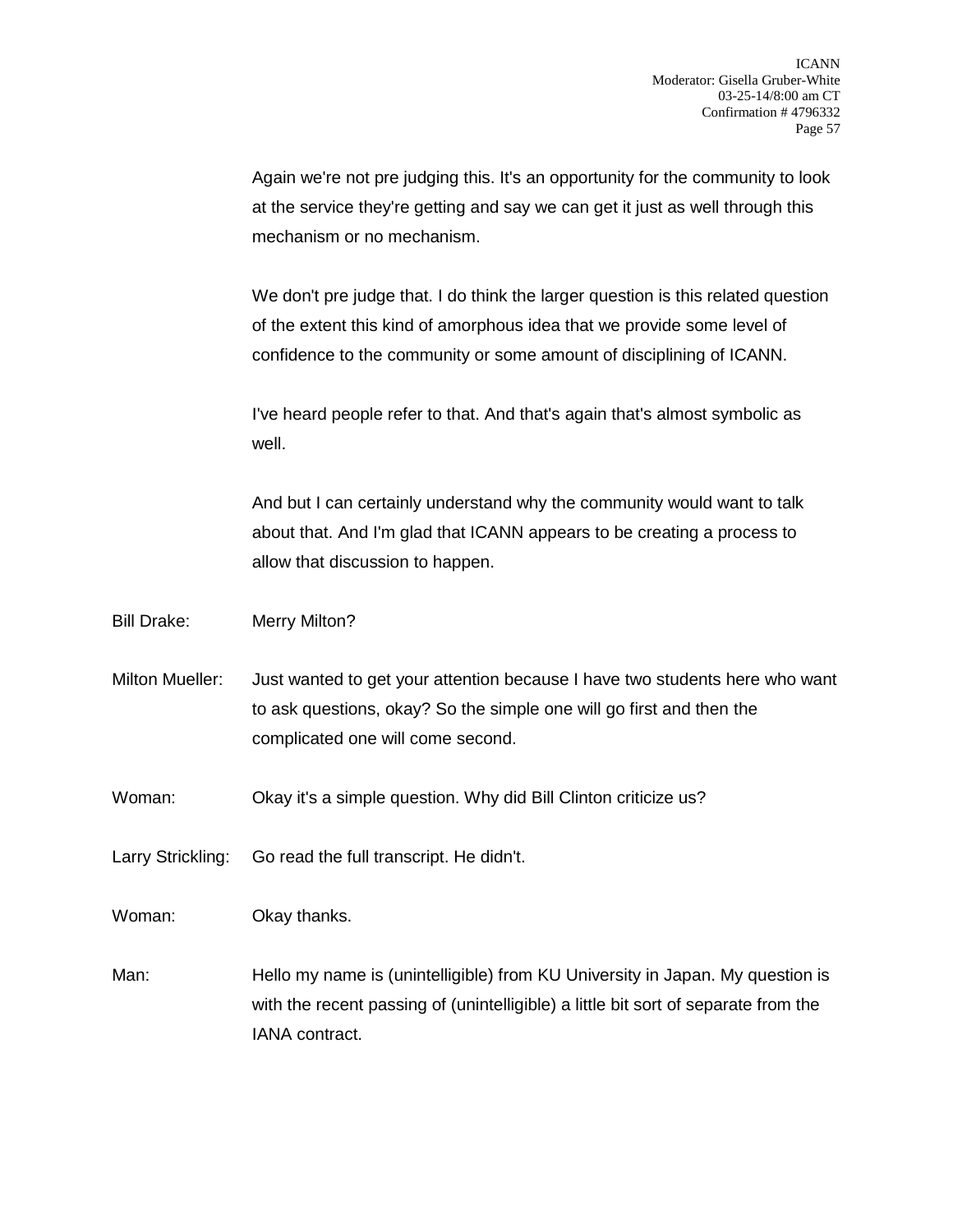But recently ICANN passed the universal acceptance of international domain names. And now the U.S. - I guess the U.S. government is sort of transitioning the IANA functions to ICANN.

So from my perspective it seems like ICANN is becoming more of an international organization. And my personal sort of fear is that by becoming an international organization actually internet is going to become nationalized.

So each country will have its own say. And sort of internet will become separate by borders.

What is your perspective or am I sort of I guess understanding the situation incorrectly?

Larry Strickling: I'm not sure I agree with your idea that there's a cause and effect there. Individual governments may do things within their own borders to meet their own national interests and I don't know whether ICANN totally, you know, as it was 10 years ago or ICANN as it might evolve to in five years is going to have any ability to change any of that.

> So I, you know, if that's your question I'm not sure that any of this really has a big impact on that particular aspect of it. I don't think there's any question though that our involvement in the IANA functions has been a source of irritation to other governments.

> And it's probably led to some of the calls that we've seen about well, we need to have an offset against the United States government. And the best way to provide that offset is to turn these duties over to another group of governments or to an intergovernmental organization.

Presumably our announcement takes some of the steam out of the concern some of those governments had for that. I think notwithstanding that there's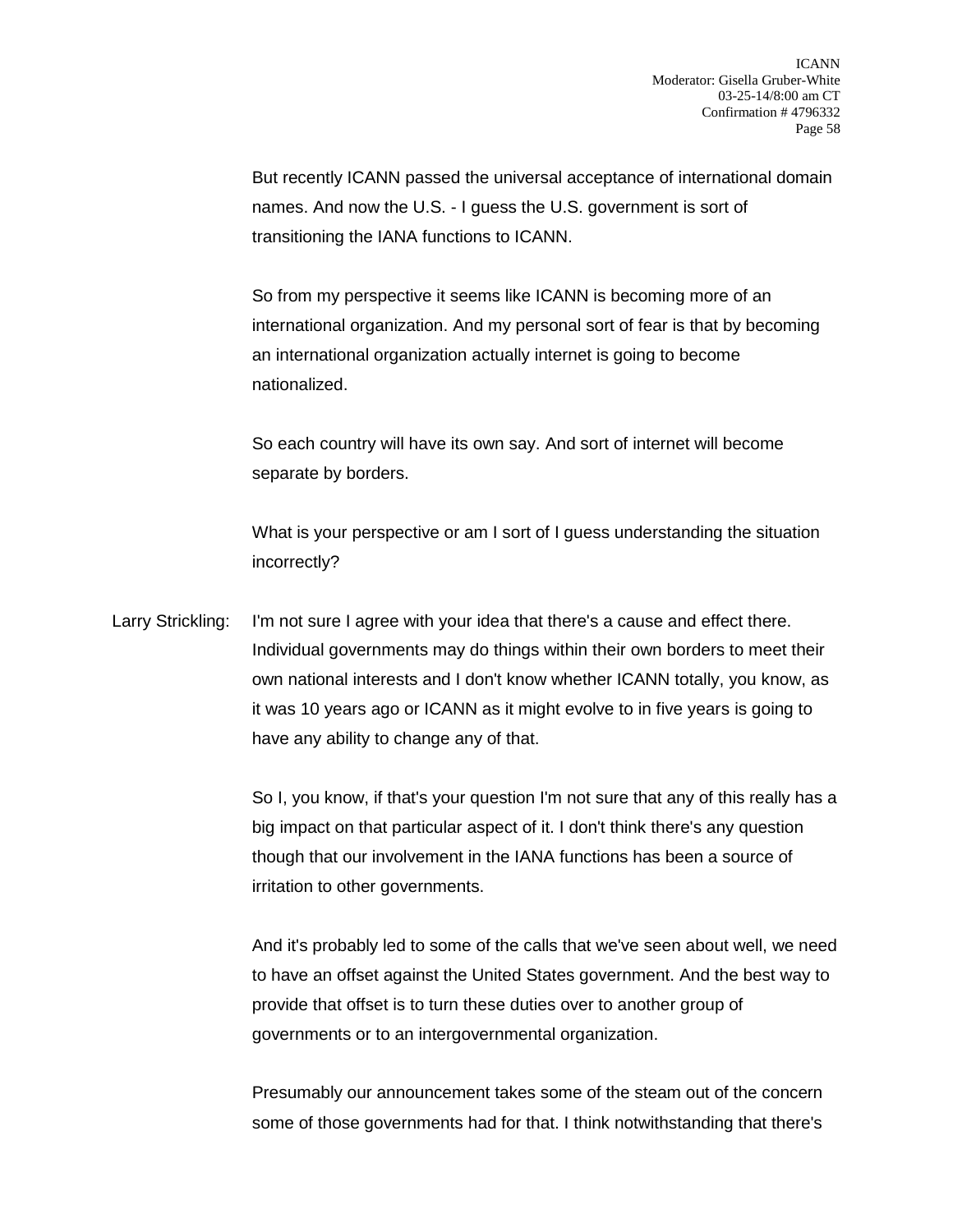an important task which again I hope we talk about in Brazil at Net Mundial which is how do you get the developing world comfortable with this multi stakeholder model of internet governance?

I think it's a multi-faceted problem. It's partly because they don't have a lot of experience with it.

It's partly because their civil society and business communities aren't as well organized to provide the other parts of the multi stakeholder process. So there are a lot of issues I think that have to be dealt with in that regard.

All of this stems from our belief that this form of governance to the internet has been a very strong contributing factor in the growth, innovation and wealth creation of the internet and our desire to see other nations - particularly those in the developing world -- find a way to share in that same growth and innovation. And our belief that the way to do that is to bring them into this global internet community as supporters of this model.

Bill Drake: I see three people waving at me - four. But I want to abuse my position to follow-up directly on what you're saying before I go to them.

> Because for those of us who have lived through the past decade with (unintelligible) and all that stuff, I mean we - I mean 10 years ago whenever the people in this room were sitting around governments saying, you know, America because of the IANA stuff America could press a button and you fall out of the root. You know, and America has got this - I mean they would talk about the IANA like it was - something was going on behind a fortress with machine gun turrets and bats flying around and a moat and dragons.

And, you know, which always made me laugh when I think of the person I know who works in your office and actually presses the button. But nevertheless...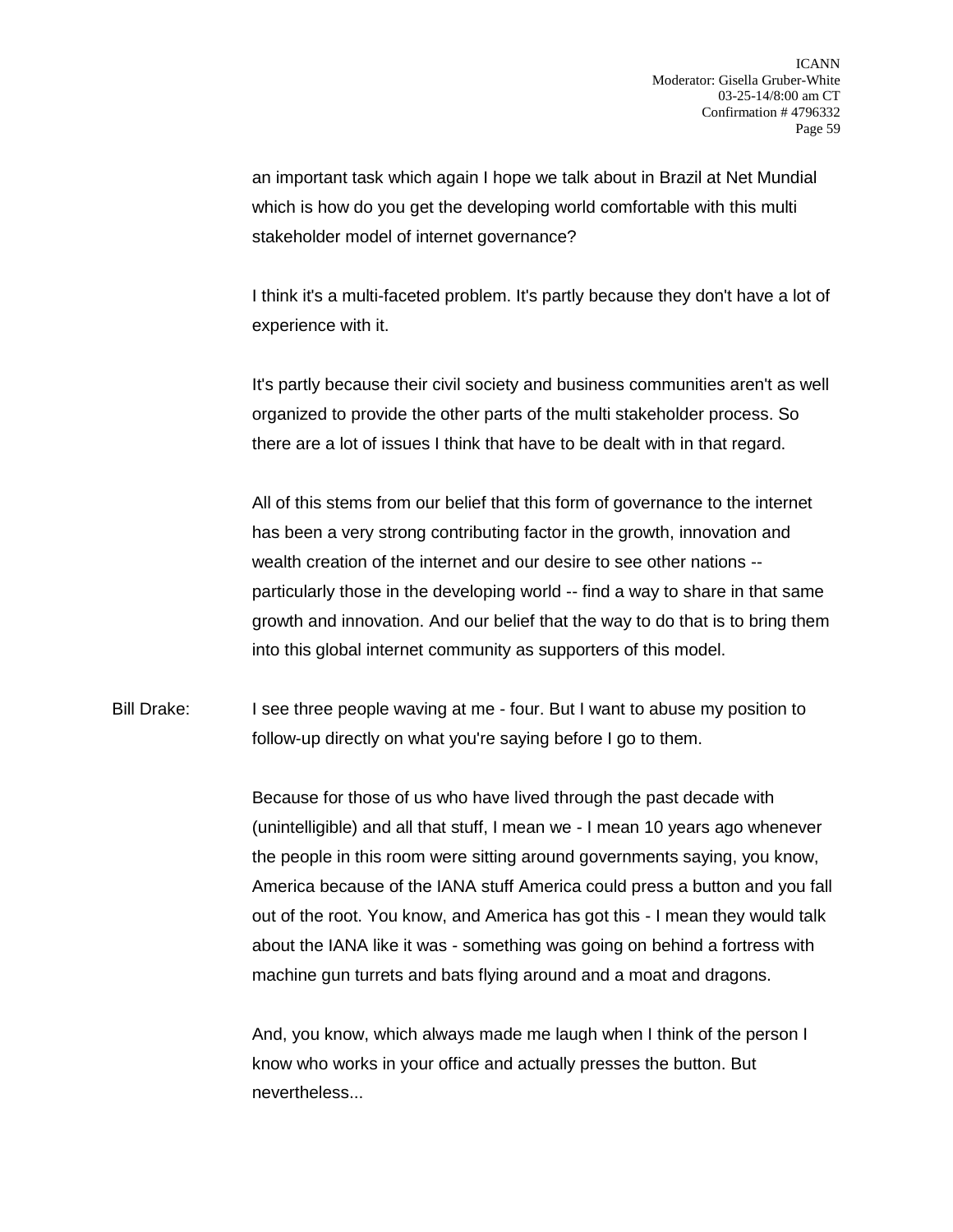Larry Strickling: Sent to Verisign. Let's be clear about what the button is.

Bill Drake: Yes exactly. So nevertheless my question is now I mean I know that you've got a lot of people lauding you in the GAC meeting the other day. I wasn't there.

> But in terms of responses you're getting from developing country governments your putting forward an approach that is saying we're keeping this out of the hands of government, we're putting this into some sort of multi stakeholder model. ICANN has got the lead in the dialog and so forth.

Are you getting - the consulting role. Are you getting pushback on that specifically from anyone?

I mean it's - are people like saying okay that's all right with us? Or are you getting people arguing back no, that's not the end of the story and we need to have a different kind of model and so forth.

- Larry Strickling: What kind of governments...
- Bill Drake: Yeah on the governmental side.

Larry Strickling: So the - we had a long discussion about this at the GAC meeting on Sunday. And in general the - those nations that spoke -- and it was a wide range from all continents -- that spoke were all very supportive of the announcement.

> Many directly expressed their support for the four conditions. And I would say there's a consensus on the conditions because no one raised a single concern about them.

> At least one government made specific reference of support to the statement about no government led or intern governmental organization. And again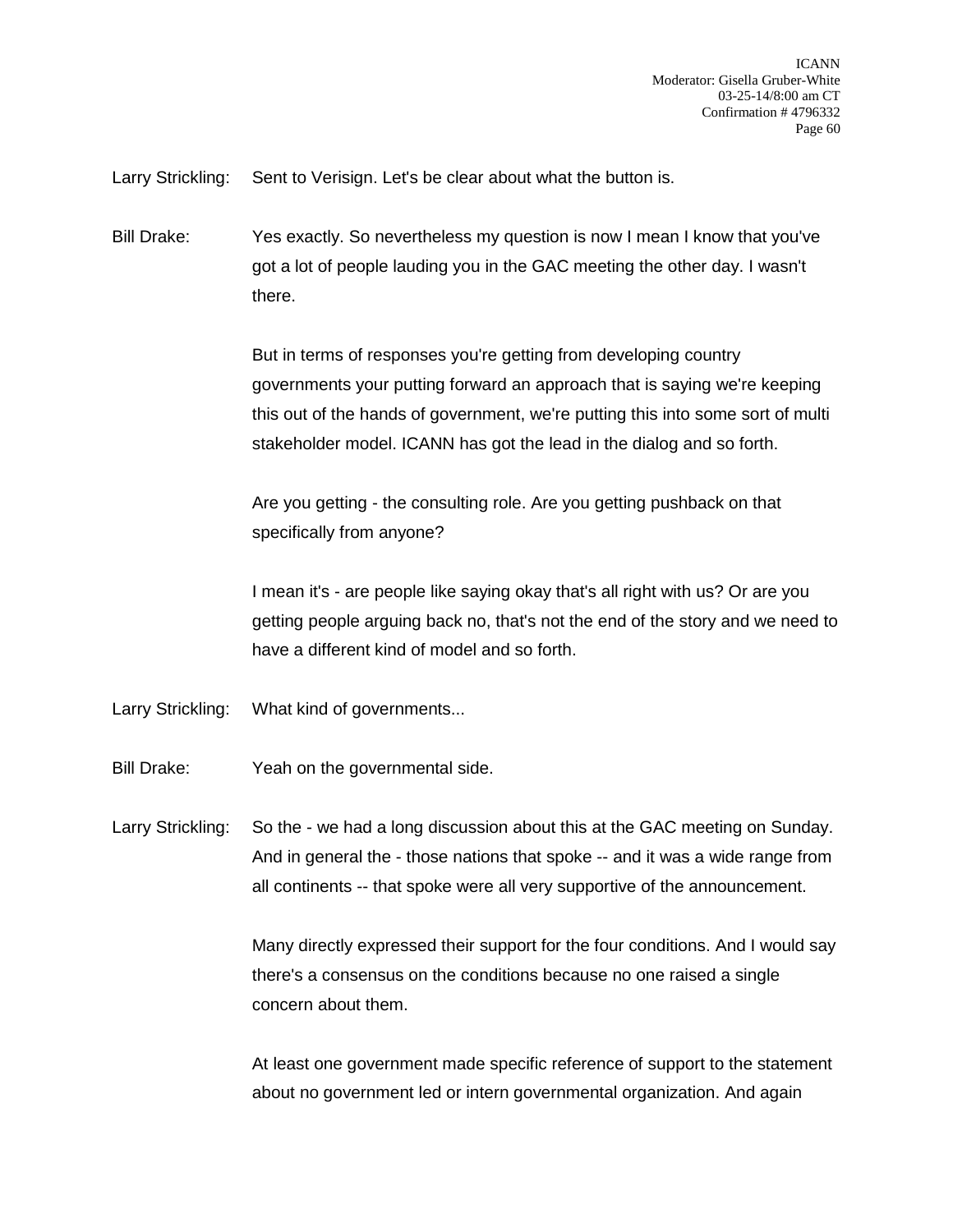there was no objection raised in the room by any other government to that particular condition.

So that I think combined with the statement of the Secretary General of the United Nations when this came out that they - that the Secretary General supported this and made again specific reference to the multi stakeholder model of internet governance I think gives us a fair amount of confidence that the governments want to participate in this process and will do so in a productive way.

Bill Drake: Yeah so this is off the agenda as the ITU. This is off the agenda for the (unintelligible) and so on you think?

- Larry Strickling: I'm sorry say what?
- Bill Drake: You think this is off the agenda for the (unintelligible) century meeting?

Larry Strickling: Well I mean we don't control that. That in large part will be determi8ned by individual governments and their contributions.

> So I - we're hopeful that enough countries will want to engage in the process as it's run as a multi stakeholder process that there won't be any need for it to come to (unintelligible). But I can't say for certainty that some nation won't attempt to bring it back.

- Bill Drake: Okay let's take a bunch of...
- Larry Strickling: But maybe one that's, you know, got some issues in Crimea right now and maybe people won't be too disposed to listen to them this time. I don't know.
- Bill Drake: Right okay. I know you have time constraints to let me take a bunch of questions in order. Then you can respond to them together.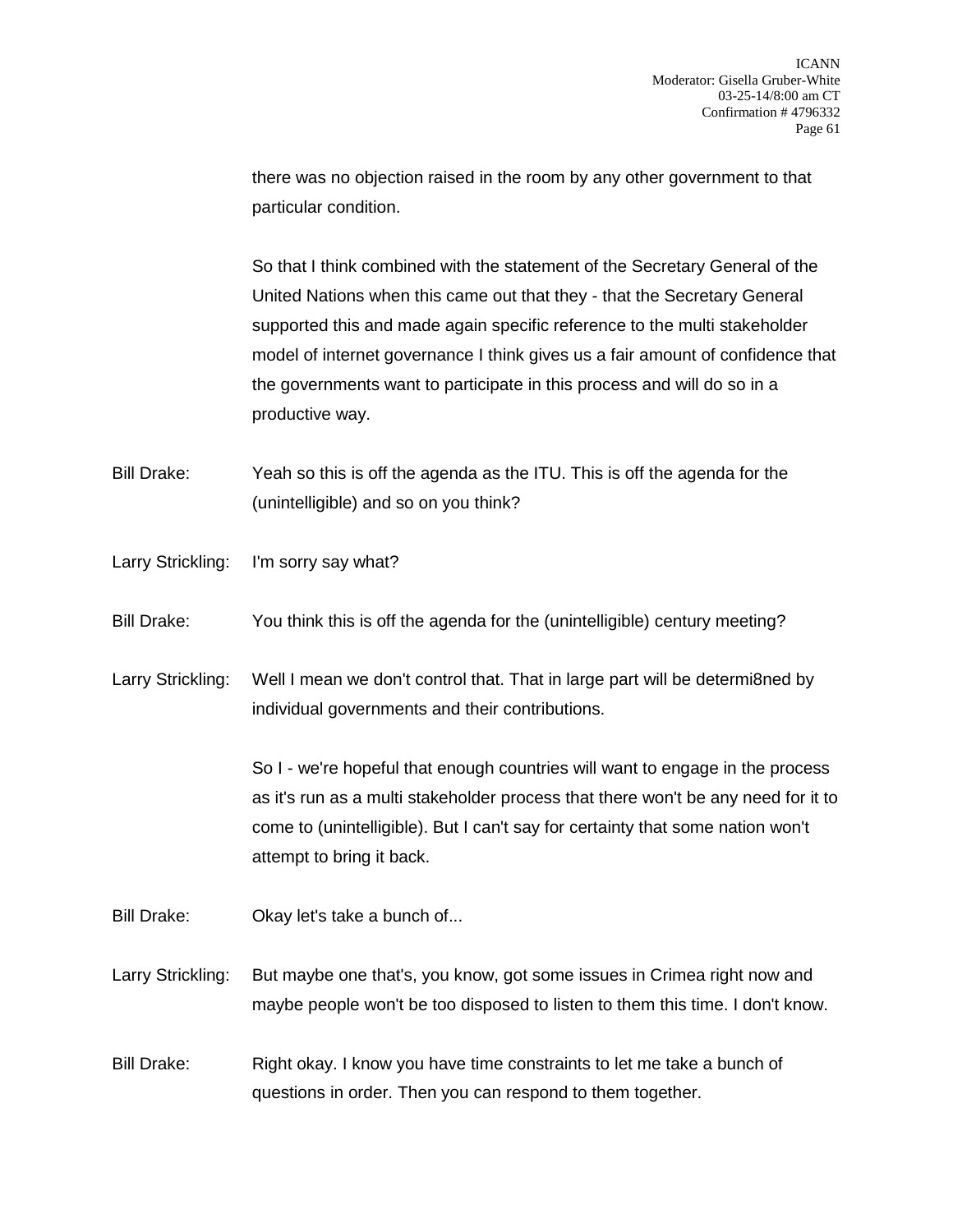So Brenden, Carlos, Avri, Rafik and Pranesh.

Larry Strickling: I think that's a (unintelligible). Sorry. It'll be easier this way.

Brenden Kuerbis: Great. Thank you for coming today to speak to NCUC. So the IANA functions are composed of three areas -- names, numbers and protocol parameters.

> And in two of the three the policy aspects are structurally separated from implementation, right. So for instance the IATF decides what the protocols are, they determine the assignments and then ICANN actually implements that.

With regard to names however policy and implementation are part of the same organization, ICANN. Although the DOC requires through its contract that the activities be functionally separated.

I'm curious if the department thinks that structural separation between policy and implementation would be considered a desirable feature of any new arrangement that might be proposed?

Bill Drake: Okay. You knew that was coming. Okay Rafik? Or no Carlos did you have one?

Carlos Alfonso: Not necessarily a question but a statement. I - well I am a Brazilian.

And in light of the recent revelations regarding surveillance, etcetera I was - I have an interesting position. Is that I am reading the U.S. government submission for Net Mundial.

I read phrase by phrase, word by word and I couldn't find any disagreement. I agree entirely with what you - with what the division says.

Just a statement.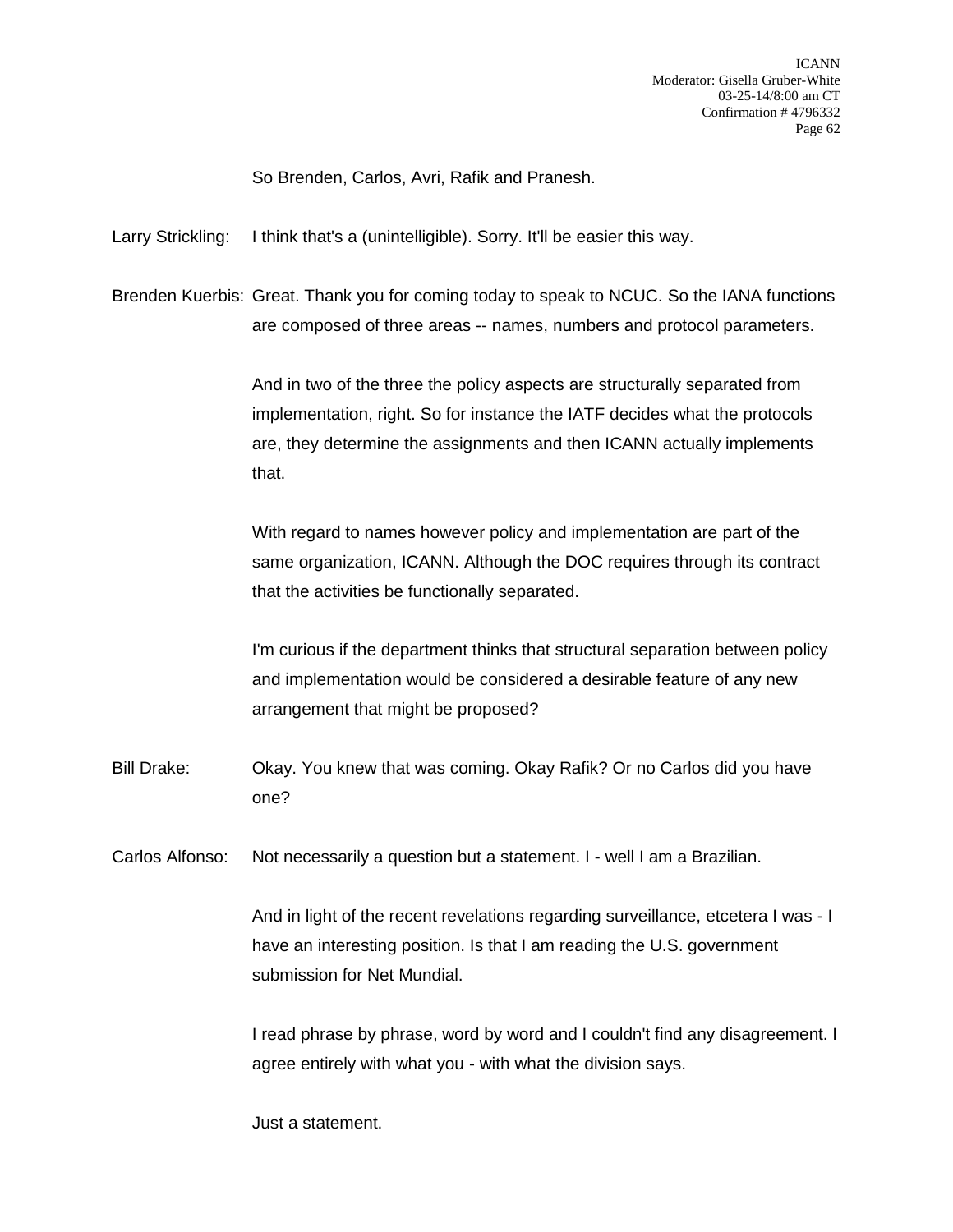Bill Drake: And this from a Brazilian (left). So well done. Okay Rafik?

Rafik Dammak: Okay thanks for the clarification that I mean the dialog will be just facilitated by ICANN. Because I think there was some confusion that it's - ICANN may have kind of controlled how things will go for this consultation.

> In particular when I saw the timeline it's really around ICANN meetings. We ask that that should not be just an ICANN meeting - it should be outside.

I'm not sure what are the plan. There was nothing suggested.

And let's also come to the question how - I mean the (unintelligible) have an oversight in this process how to be sure that it was really open, that all parties were consulted. Maybe some people say consultation looks more top down approach.

But how to ensure that the community and also outside the community are participating. What are the mechanism that you are meaning to put which for that?

Bill Drake: Third question. Avri?

Avri Doria: Yeah thank you. And this is Avri Doria asking.

I guess the question I'm asking is there seems to be - and it may only be my interpretation so perhaps you can tell me I'm wrong -- that there's a difference between what you're saying and how it's being interpreted by much of the ICANN leadership. And certainly to the extent that I've had conversations with root zone operators and the NRO folks that sort of feel that there's a sort of an ICANN appropriating authority to themselves in the words and phrase they're using and the approaches they're taking to it.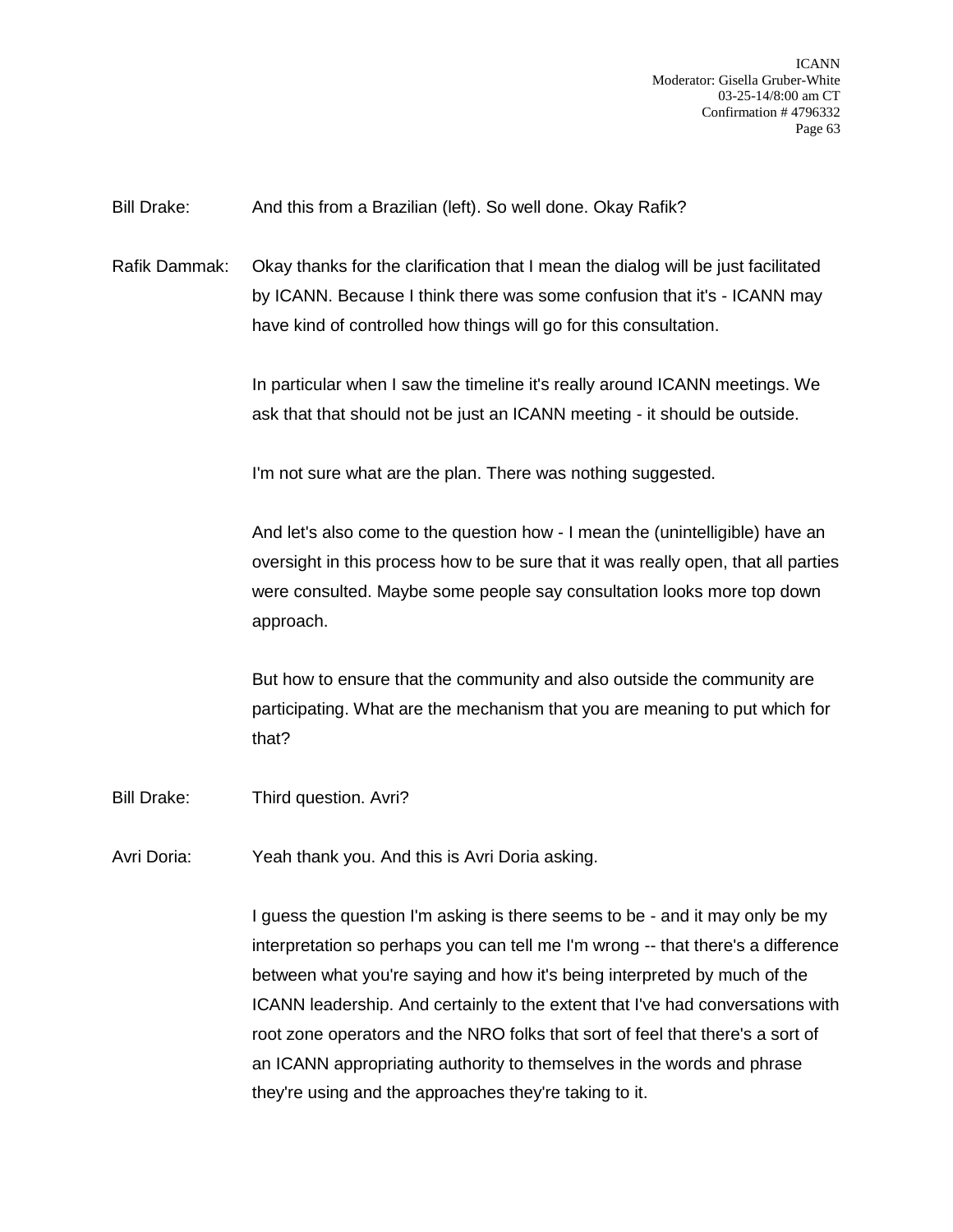So it seems that they're actually starting an approach down a different road than the one that you're suggesting. And I'm wondering whether that perception is indeed erroneous.

I'm sure you've heard from them much more than I have. But it does seem to be something that has a lot of people concerned. Thanks.

Bill Drake: Okay. And finally we have one more from Pranesh.

Pranesh Prakash: Thank you. Thank you very much for coming to speak to us. The NTIF statement is at the same time saying that you won't accept anything that is government led, not just governmental but government led and pushing the multi stakeholder approach or the multi stakeholder model.

> But you yourself admitted one of the shortcomings just a moment ago, right, that in developing countries civil society just isn't that very well developed. That even businesses from developing countries aren't doing that much better either.

There are 17 gTLD applications from Africa, 24 from all of Latin America and Caribbean put together. And even technical participation from the developing world is limited.

Very often we find American, European companies are contracted to do much of the technical work around DNS. So a, do you think this poses a problem to the multi stakeholder model?

And if not how do we work to overcome this?

Bill Drake: And then finally (David). Sorry.

(David): Okay...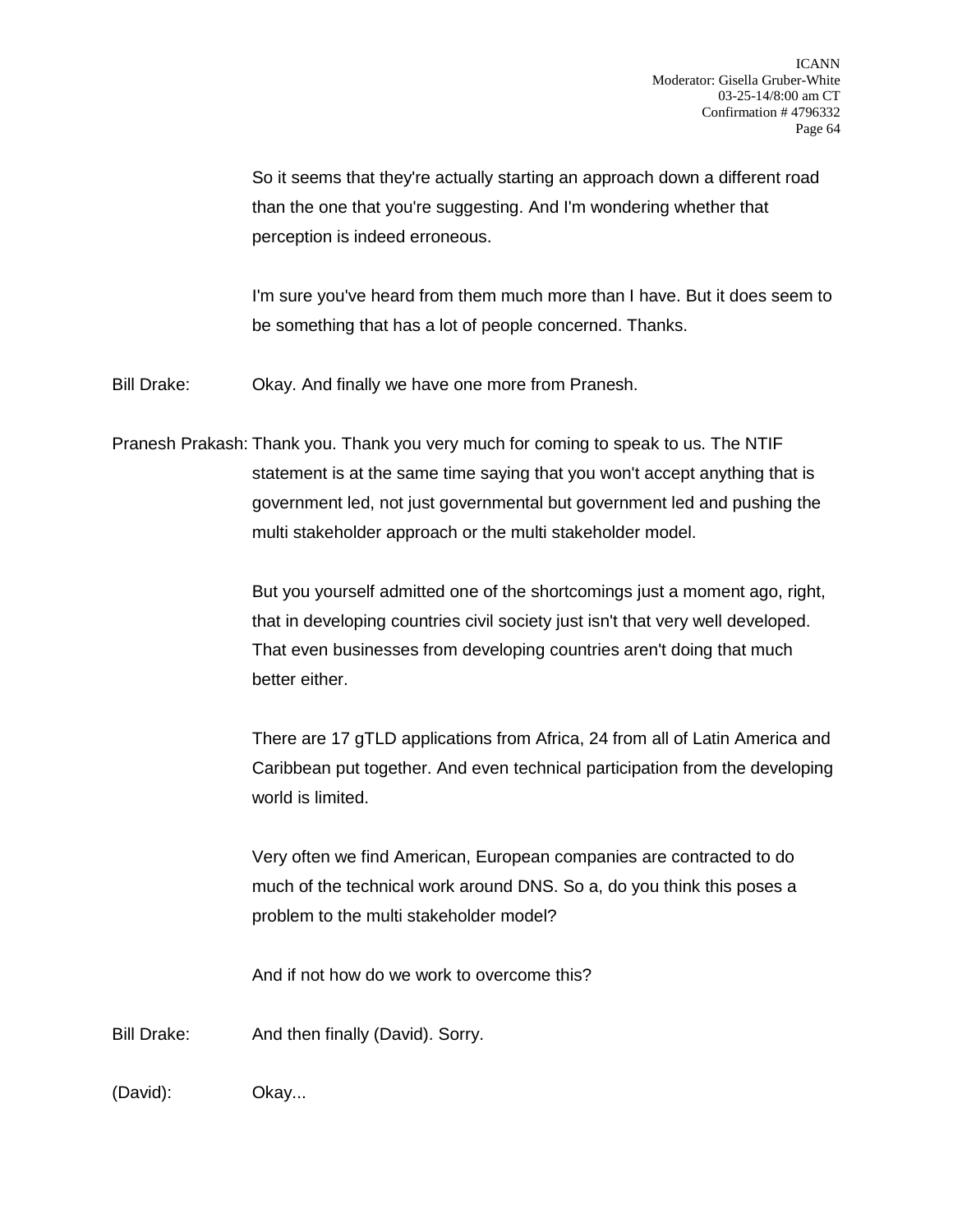Larry Strickling: (unintelligible) to process? Okay good.

(David): So my...

Man: (unintelligible) hard ones.

Larry Strickling: Okay.

(David): My question when discussing the - some of the proposals around the (unintelligible) there have been a lot of discussion about whether it is a, you know, what - how - to what degree is this policy function? To what degree is this a sort of accountability or a regulatory mechanism, that sort of thing?

> And my - and, you know, without well understanding the multi stakeholder process may come to its own understanding of this I'd really like to know what your understanding is? Like what is it that you think you are currently doing when you - what are your - and what criteria do you use to approve a change? (Unintelligible).

Larry Strickling: Yeah so we'll take that specific back question first. Fiona can answer that.

Bill Drake: Okay can you - before you do that just let me double check. (David) there's no questions from the remote participants?

(David): There are no questions from the remote.

Bill Drake: Okay fine. Rock and roll.

Fiona Alexander: So on the specific question about the root zone processing so under the current contract it's made very clear that the NI functions operator is implementing the policies and processes developed regardless of the venue, whether it's IATF, the RIRs or the CCTLD - CCs or GNSO space. So we have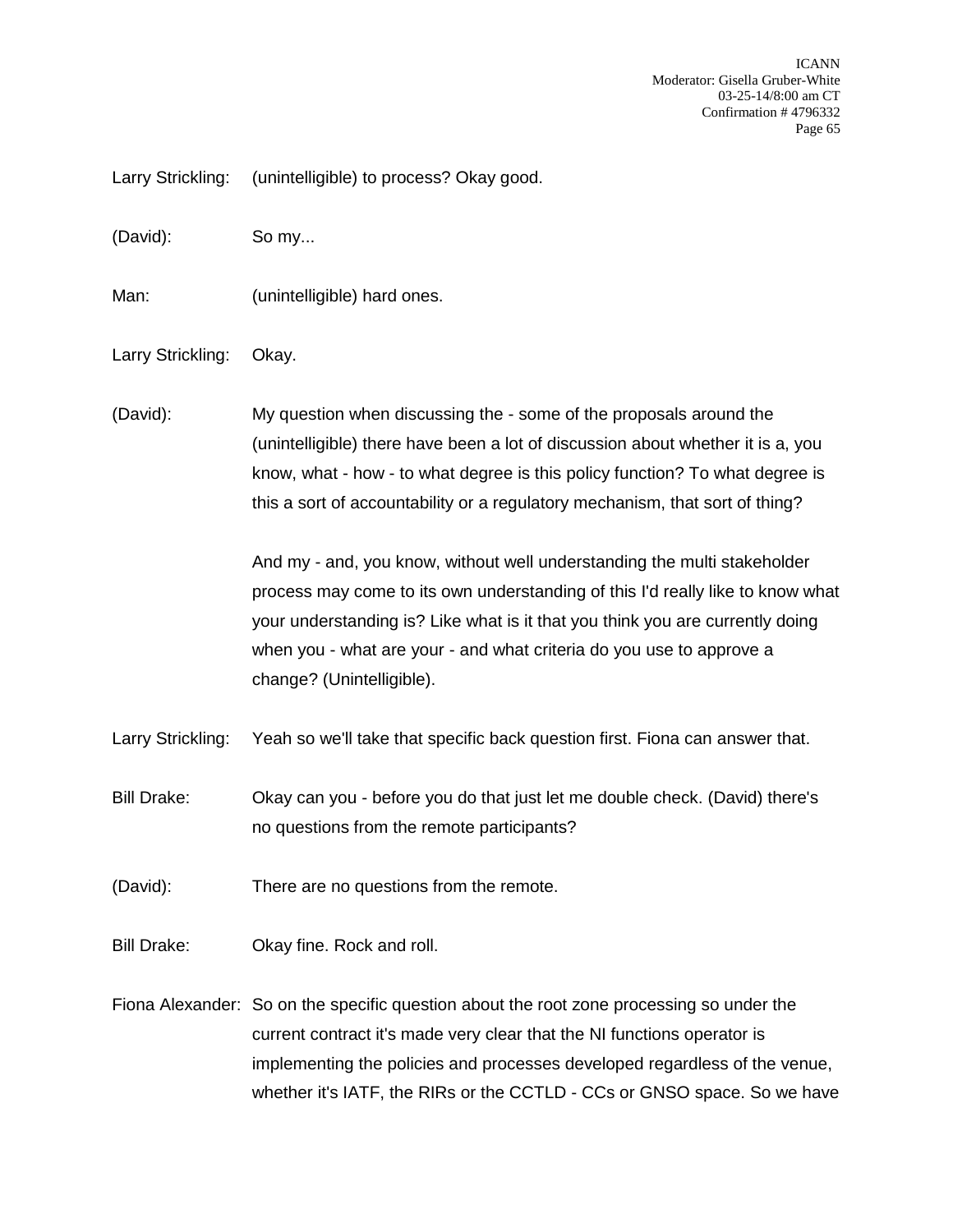a template and just a fact check to make sure that the technical checks are in place.

So there's no, you know, and that's worked out in the process. So in the current - when we did the NOI for the current contract we actually put out a question on the gTLD program as you all may remember and we had a lot of pushback from many people in the ICANN community that we were over stepping that.

So we made very clear that what the IANA contractor does is fully consistent and reflective of the process over here regardless of where that process is. And all we do is just make sure the process is being followed through a template.

Man: Essentially you just...

Fiona Alexander: Clerical.

Man: It's - well clerical but you - specifically looking at all the policy processes. It's you are verifying that the policies have even followed or...

Fiona Alexander: We actually have the contractor self-certify the processes. So it's a template check.

I think each change request probably takes a couple of minutes.

Man: Yeah.

Larry Strickling: So maybe I'll start with in light of this topic we - it segues right into your question about separation. As you correctly noted when we did the last contract with ICANN in response to input we got from the international community we did requi9re a functional separation of the policy making personnel from the IANA personnel in the contract.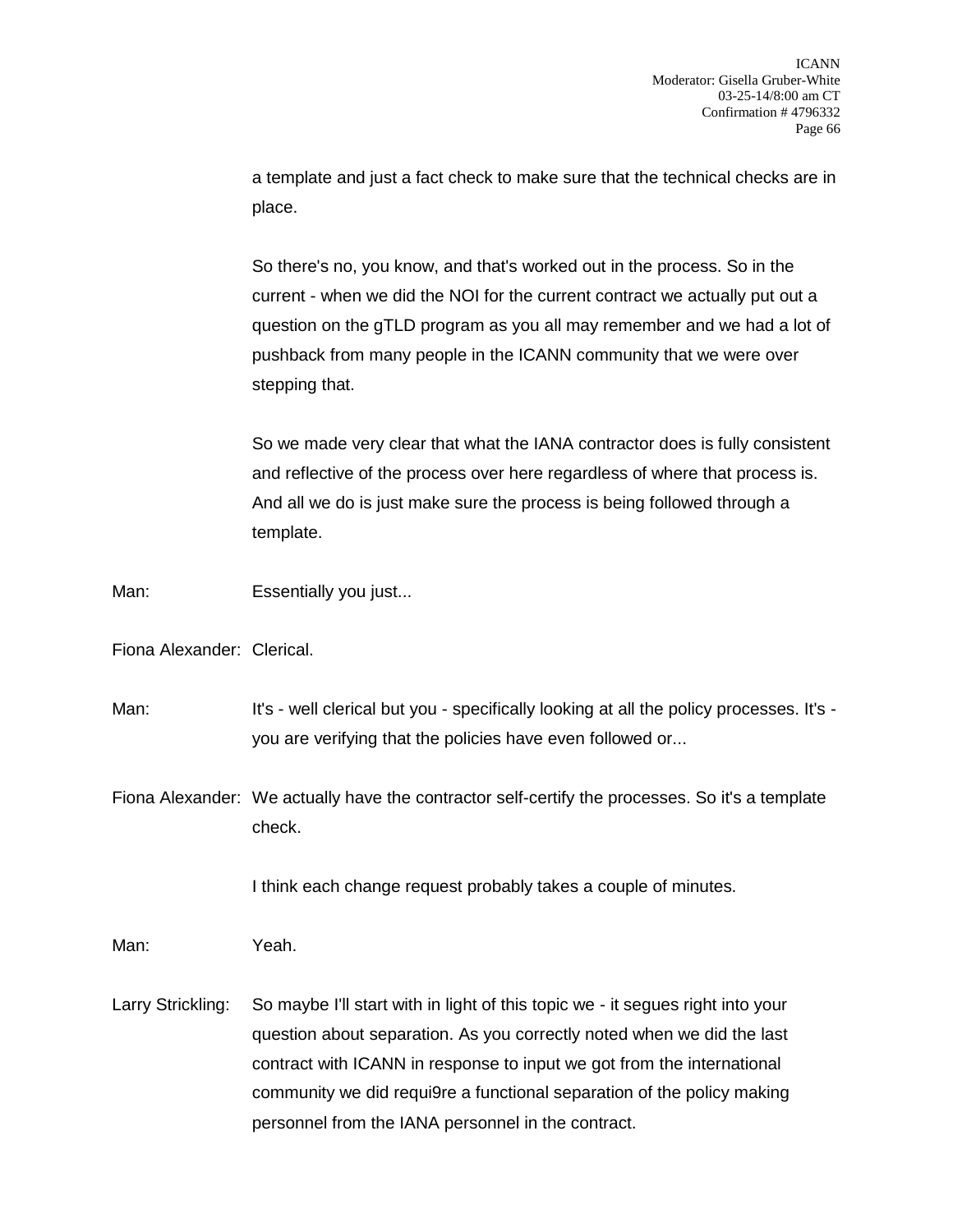So the notion of separation is one we embraced. We recognized the internal community, embraced it and we reflected it in the contract.

Whether that should then go to the next stage of a structural separation we don't - express no view. Partly because I don't think it's my part put my finger on the scale of any of this.

But I do think that that does then introduce economic inefficiencies potentially into a process which might well be justified by some benefits you get by the separation. But it seems to me that's an evaluation the community would want to undertake.

So I know Milton and I both in previous lives did a lot of work out of the breakup of AT&T and the question there of, you know, the idea, the control of the local exchange monopoly allowed one to extend their monopoly and their market power into other more competitive services. And it was viewed there that improving the inefficiency first of the vesting and then putting all these separation requirements within these companies was offset by the competition gains you would get by being able to nurture a competitive - more competitive market in the adjacent services.

So there, there was a very conscious economic tradeoff made based on an evaluation. I don't see those same kind of considerations here.

So even though separation is appropriate you'd really have to understand what additional benefit you get from a structural separation. And then is it really worth the inefficiency you create?

But that's the debate the group should have. The community should have.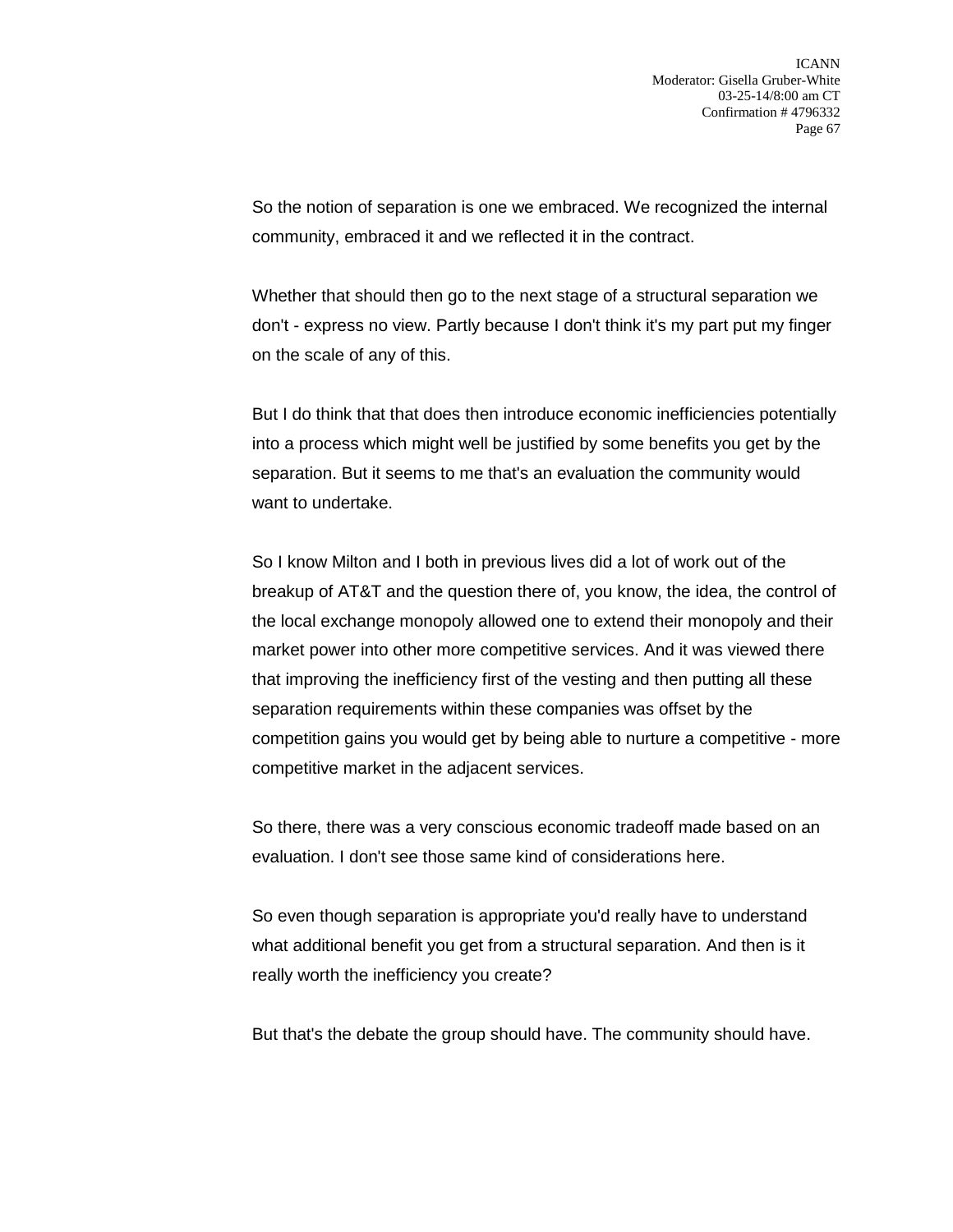In no way are we saying don't have that discussion. Then there was the question of how to ensure - well let me to go to Avri's question because I - my notes aren't very good on the second question.

So I may have to get you to repeat it for me. I think at the front end of this process there's always a question of how do you actually get to where you have something that then goes and conducts the process?

And I think there's a natural tendency for a lot of people to have ideas about that. Certainly we may have complicated it.

And if so, fine. It was good that we did so.

By insisting that this wasn't going to be just an ICANN process, that it was going to be a process that had to engage the IETF, the IAB, the RIRs and other parts of the community. And we were pleased to see that reflected in the lineup on stage yesterday where they were all there and in a position to, you know, respond and be representative of the idea that this was going to be more than an ICANN process.

Still how all this gets narrowed down into what the process is actually going to be is still I think a question for the community. I'm sure lots of people have ideas about the way to do that.

I think what we would be concerned about is making sure that there's nothing wrong with having ideas, but they need to be presented and accepted by the community. And so we expect that to occur and we keep repeating that at every opportunity in meetings like these in the hopes that that message is very, very clear.

But I do think that the way at least the structure of the discussion yesterday to me reflected a good recognition by ICANN management that this is bigger than just ICANN. And that they have to figure out a way to be more inclusive.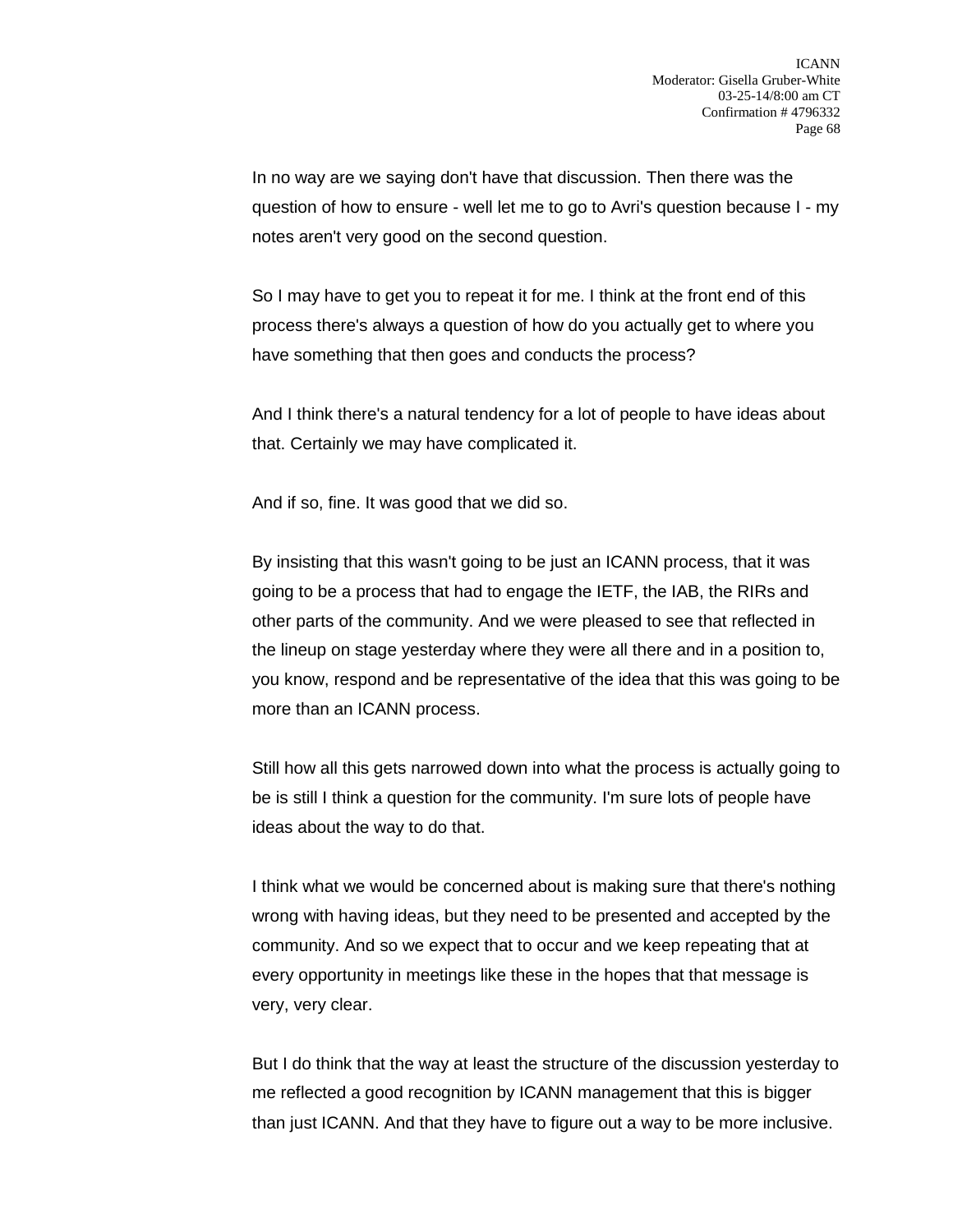But at the end of the day what we're asking the community to do I don't think has ever really been done before at the scale we're talking about. So it's not surprising to me that there are people who are trying to find a way to put some ideas about structure around it which is fine as long as it's all vetted and accepted by the community through the process.

But the idea that you're going to bring 500 people and put it in a room and actually design a process there, I mean you know and I know that's not going to happen that way. But there needs to be a way to pull in ideas and suggestions from people.

And then kind of reflect them back to the community with a little bit of structure around it. So we're sensitive to this issue and we'll continue to monitor it.

And certainly at the end of the day this will only work if we get a consensus proposal developed through an open inclusive and transparent process. Everybody has a stake in that from ICANN management down to every organization or person who is part of this ecosystem.

And so I think it behooves everyone to make sure that that's happening every step of the way. And we won't hesitate to give our view that we don't - if we don't see that happening.

Because that will mean - if it's not happening it means we won't get the consensus proposal at the end of the day. But in doing so we want to be very careful not to be signaling or putting our finger on the scale in terms of the substance of what that proposal has to be.

Because I think that undermines the multi stakeholder process as well. And we just don't want to do that. You will find just that everyone appreciates the domestic political situation we're in, you know, there have been a number of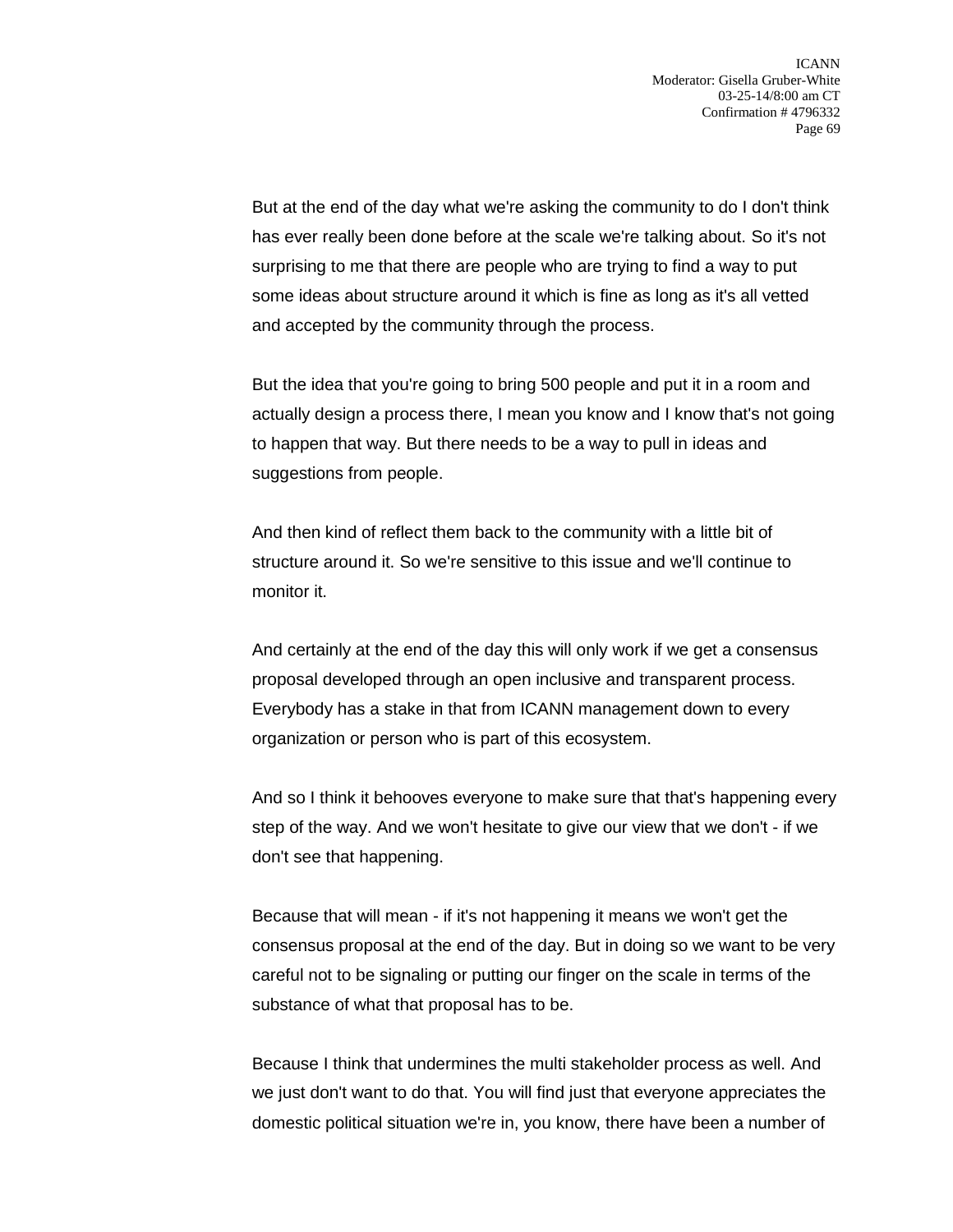articles written about how this announcement means we've given Vladimir Putin the internet.

And that free expression on the internet has been - will now be eliminated as a result of that. And I'd mention there are going to be two hearings in Congress next week where we can expect those kinds of arguments to be made.

And part of it is there's a certain discomfort that folks have that we didn't in effect say here's the outcome we insist on having. Now go agree to this.

Or that we didn't in effect conduct our own process and then present to ICANN the solution. But we felt that if we really want this organization, if we really want the ecosystem to evolve it's just as important to have the community create the outcome as well as administer it.

Because it's the capacity building that occurs by actually engaging in the process to come up with a solution that will then well serve everyone when you actually are transitioning to whatever comes after us. So we see those as very closely linked.

And we want to avoid doing something to interfere with the group really testing out different ideas and seeing the strengths and weaknesses of different approaches in again an open, transparent and inclusive way. Because we think that'll lead to the strongest proposal.

And I'm sorry I'm going to have to ask you repeat your question because my notes are unintelligible to me.

Man: So you just said that it will be an open, inclusive and transparent process. So how you will ensure that it will happen? What type of oversight mechanism that you will implement?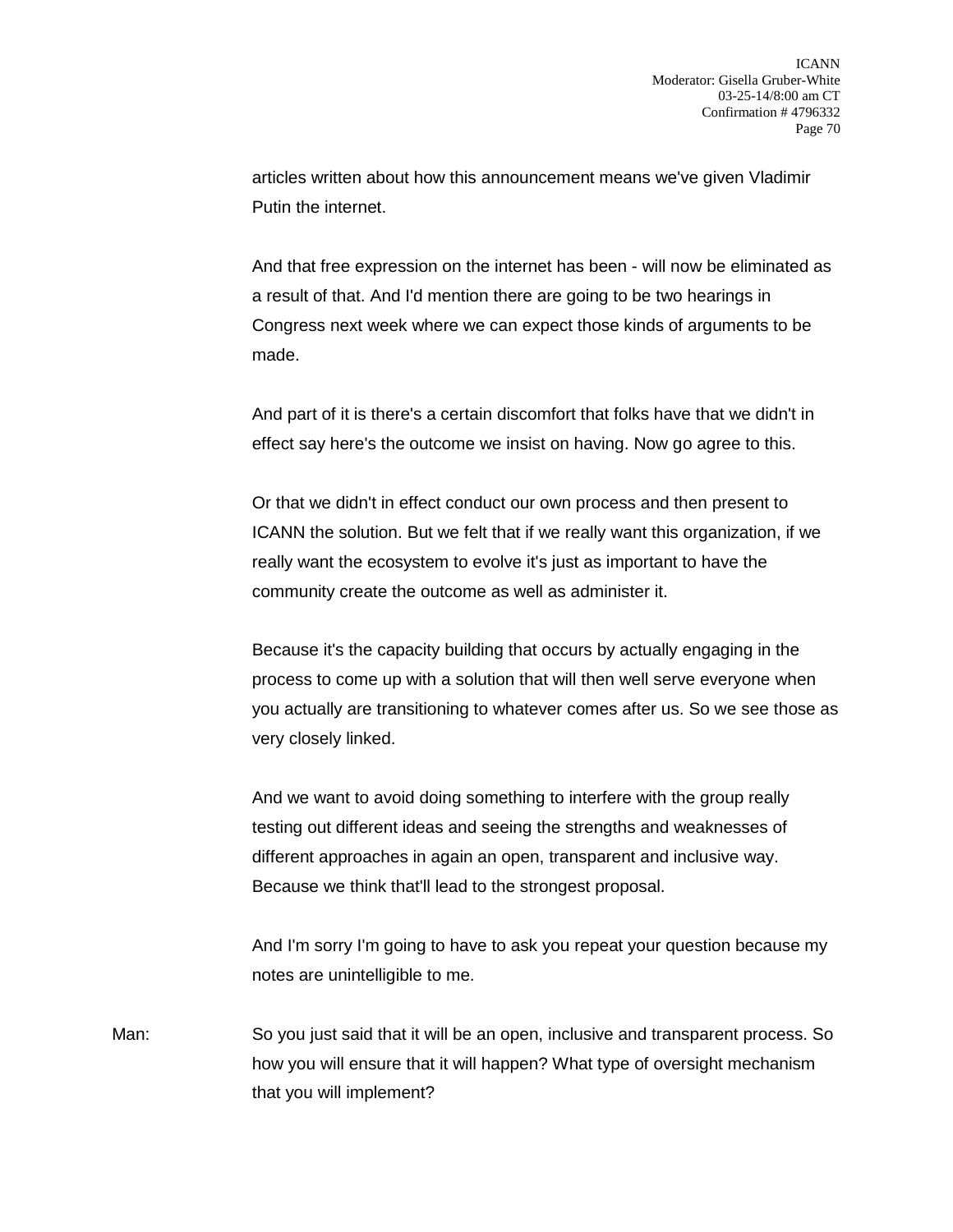Because like for example you mentioned about the timeline. The timeline is really around iStars meetings. There is nothing outside that there.

So how you will really ensure that it will be in the wider community within ICANN and outside?

Larry Strickling: I think what's important is for you and Pranesh and everyone in this room to insist on a, being included; b, making sure that input is taken from more than just ICANN meetings. And I know there - my understanding is they're already working on that.

> They're figuring out how to take in effect the discussion that was held yesterday and do it on a regional basis around different parts of the world. So I think there's an appreciation of that.

It's just that again we made this announcement a week ago. There hasn't been a lot of planning in terms of beyond getting the input from the community this week as to what comes next.

And so now is a perfect time for you all to make your voices heard to help shape what comes next. And I encourage you all to do it.

And I think that is also to your question Pranesh I understand it could be a problem. But to me it's an opportunity.

And it's an opportunity for people to step up and say we want to be part of this. We're willing to commit the effort and you need our views in order to reach a consensus view of this.

Because at the end of the day people ask me how will we measure the outcome. To me it starts with is it consensus and was it developed through an open, transparent and inclusive process?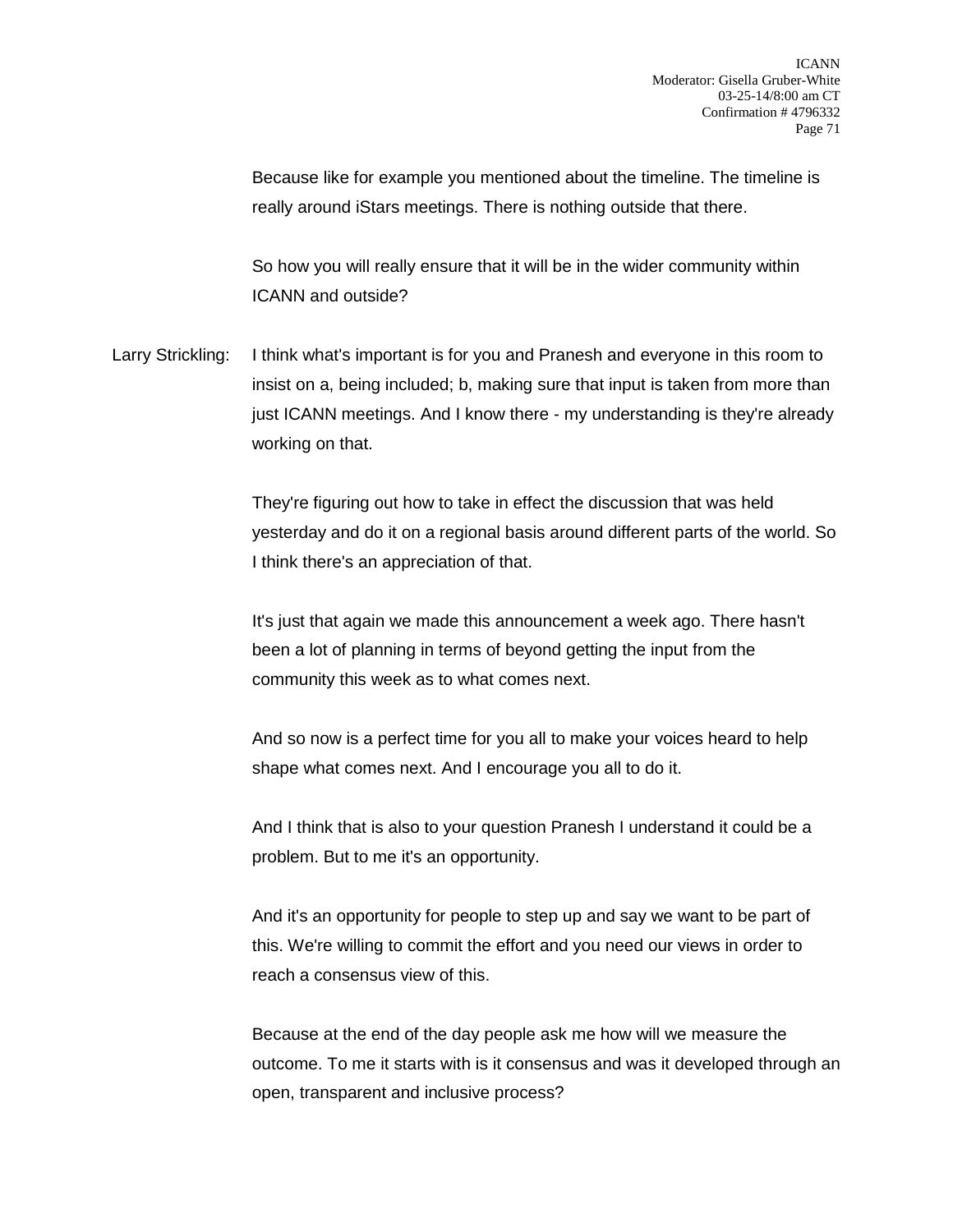And I, you know, said that I think three or four times in this room. And I've said it probably 20 times already this morning to the other groups we've been with.

And you all have to - if you don't think that's happening you need to speak up and say it's not happening, it needs to change. And say it loud and long.

Bill Drake: I know you guys both are busy and probably need to run. Can I just ask one last question.

How can - yeah. Well can I add to it?

How can we help? Civil society has been the most consistent and ardent supporter in the internet governance environment for doing this.

A decade ago we argued for this in the (unintelligible). We got very different responses back then from the Bush administration but okay.

Larry Strickling: They're not there anymore.

Bill Drake: They're not there anymore, yes. So people do matter.

But we've always been and we've told (Fadi) this as well. He's taken a lot of heat from different business constituencies.

But we've always been very much supportive of this. You're looking at a room in which Americans are in a very distinct minority.

We have members from all over the world. We would like to know what can we do that would help to advance the cause?

Make the political problems that you have in pushing this less of a problem for you?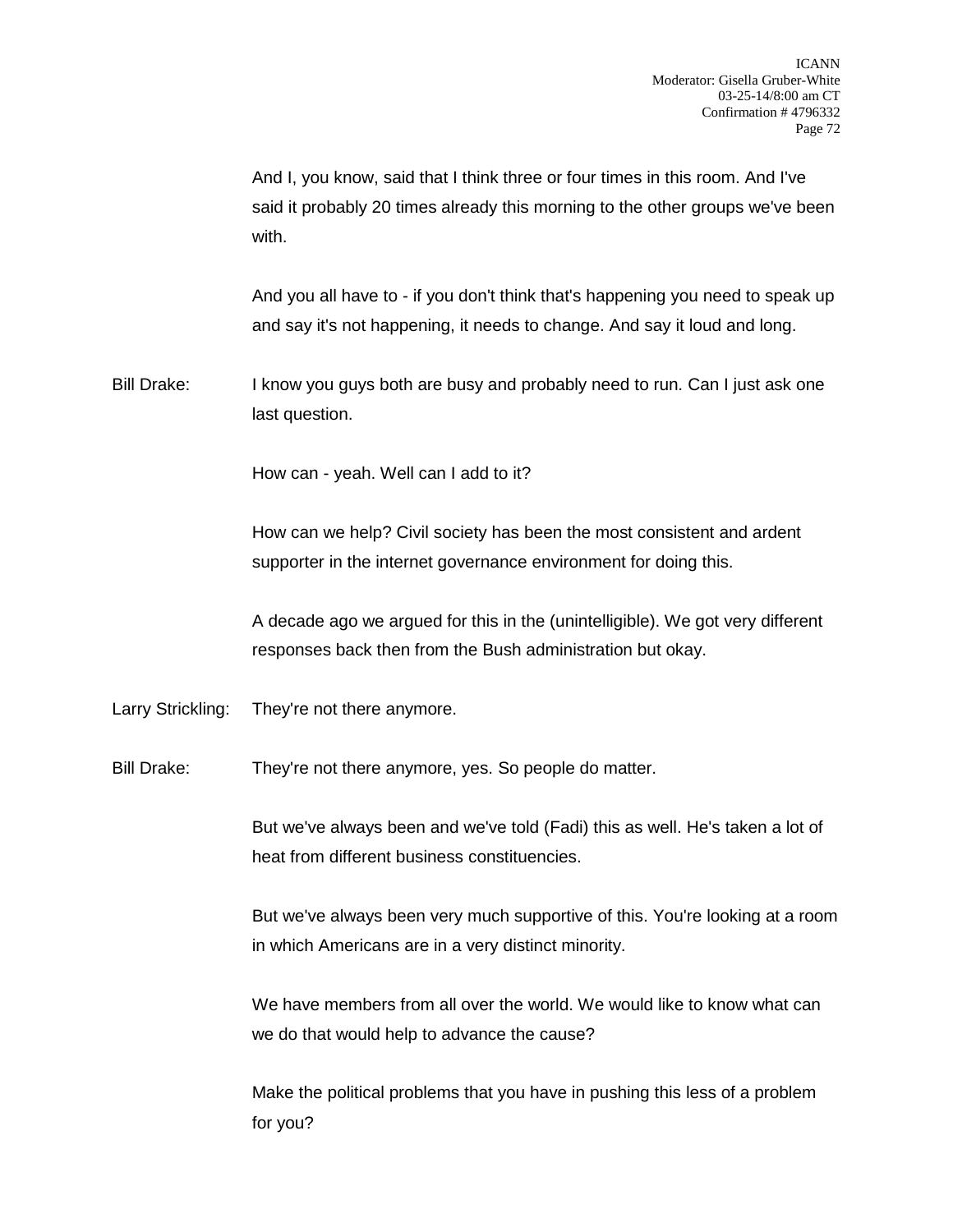Larry Strickling: So I'd say all those republican Congressmen that you send pack checks to, I'd call them up. Look but as a secondary issue I have to say I'm extremely puzzled and troubled by the idea that's emerged that somehow this evolution is going to threaten free expression on the internet.

> And I think that's where you all could help us. To be able to explain why you think this is important for protecting free expression.

That this community is so committed to a free and open internet that it would never allow an outcome to emerge out of this process that would in any way threaten free expression. Because I think that the people who are expressing these views in the United States are not well informed.

I think they are trying to score political points. But it's an issue that certainly resonates with people in the United States when they hear these statements being made.

They take it personally and they view that as a threat. And so it's something we need to nip in the bud because it's wrong and because it might threaten the - not seriously threaten but it'll be, you know, constant friction that we're going to have to deal with over whatever period of time that issue remains in people's minds.

So we could use your help on that in terms of explaining why civil society supports this and think it's important for strengthening a free and open internet and not becoming a threat to it. If there was any way you could help us on that we would be very grateful.

Bill Drake: That only an American problem with the tea party types? I mean are you getting any parallel pu8shbak elsewhere or no?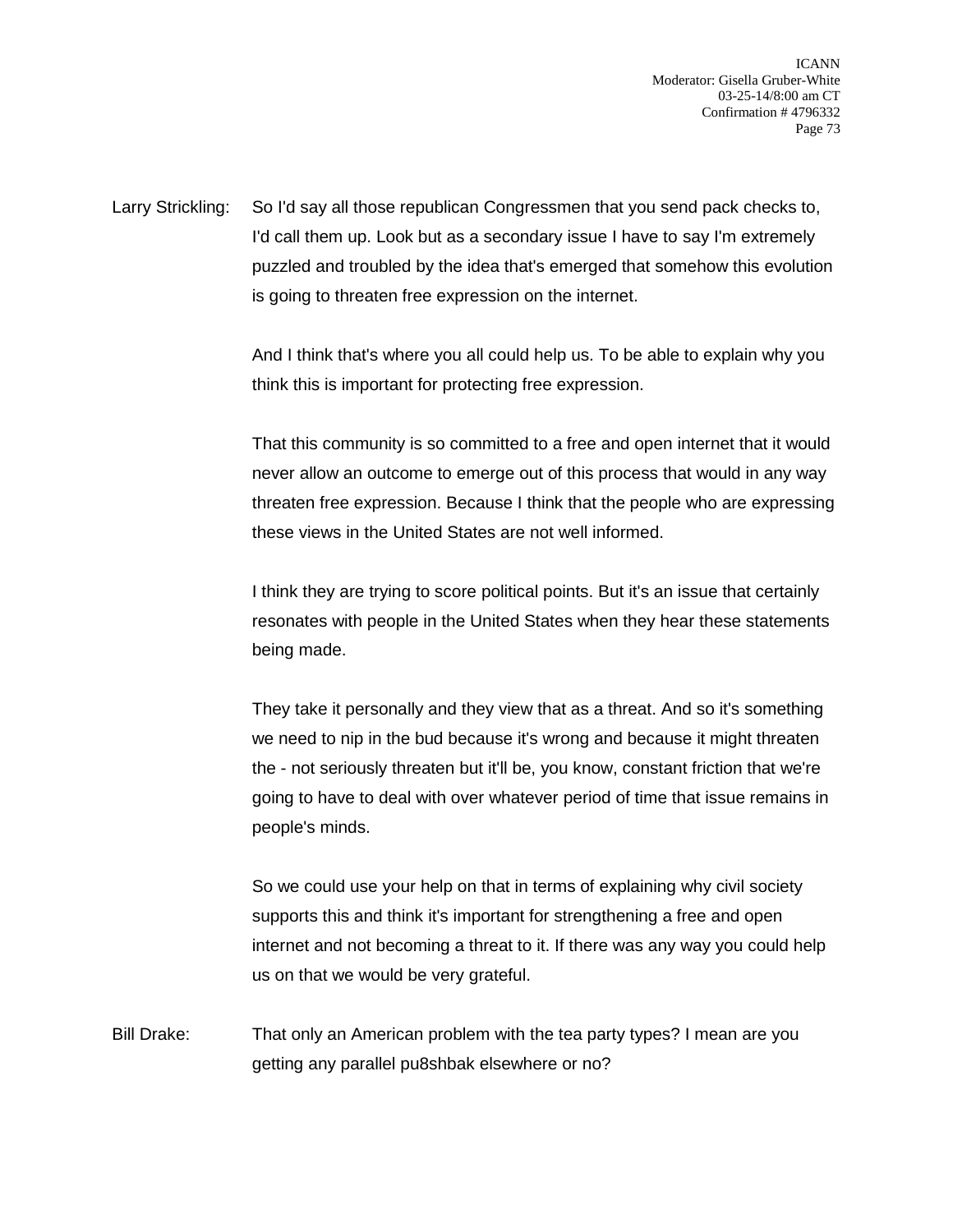Larry Strickling: I haven't seen any of that coming internationally yet. And I don't know that it would.

> But it's absolutely an emerging them in the political debate in Washington. I mean just go look - I mean Sarah Palin has made a Facebook post on this.

Now I'm sure Sarah Palin is very well acquainted with the IANA functions. And I'm sure that, you know, if she wants to show up at an ICANN meeting or at Net Mundial to participate I'm sure she would be welcomed.

But she's expressing a viewpoint that is very troubling in terms of what we're trying to accomplish here. And I think what the world is expecting out of the growth of the internet.

And it's all being done not because at the end of the day she cares one bit about the IANA functions or ICANN. I doubt that she could tell you what any of the letters in the acronym stand for.

But it's all being done for political gain in the domestic politics in the U.S. And we're all going to have to be working together to push back against this.

Again I don't see it as a fundamental threat to what we're trying to accomplish here. But it's something we just cannot allowed to get out of control.

Bill Drake: This could be done. Did you - anything else that you wanted to share or ask us or anyone else real quick?

> Or do we let these poor people go onto their next millionth mission - meting. All right well then Fiona did you have any closing comment? No?

> Nothing. Neil do you have - you got something to - small one? You're okay?

Good. Okay. Good. Okay. Neal go.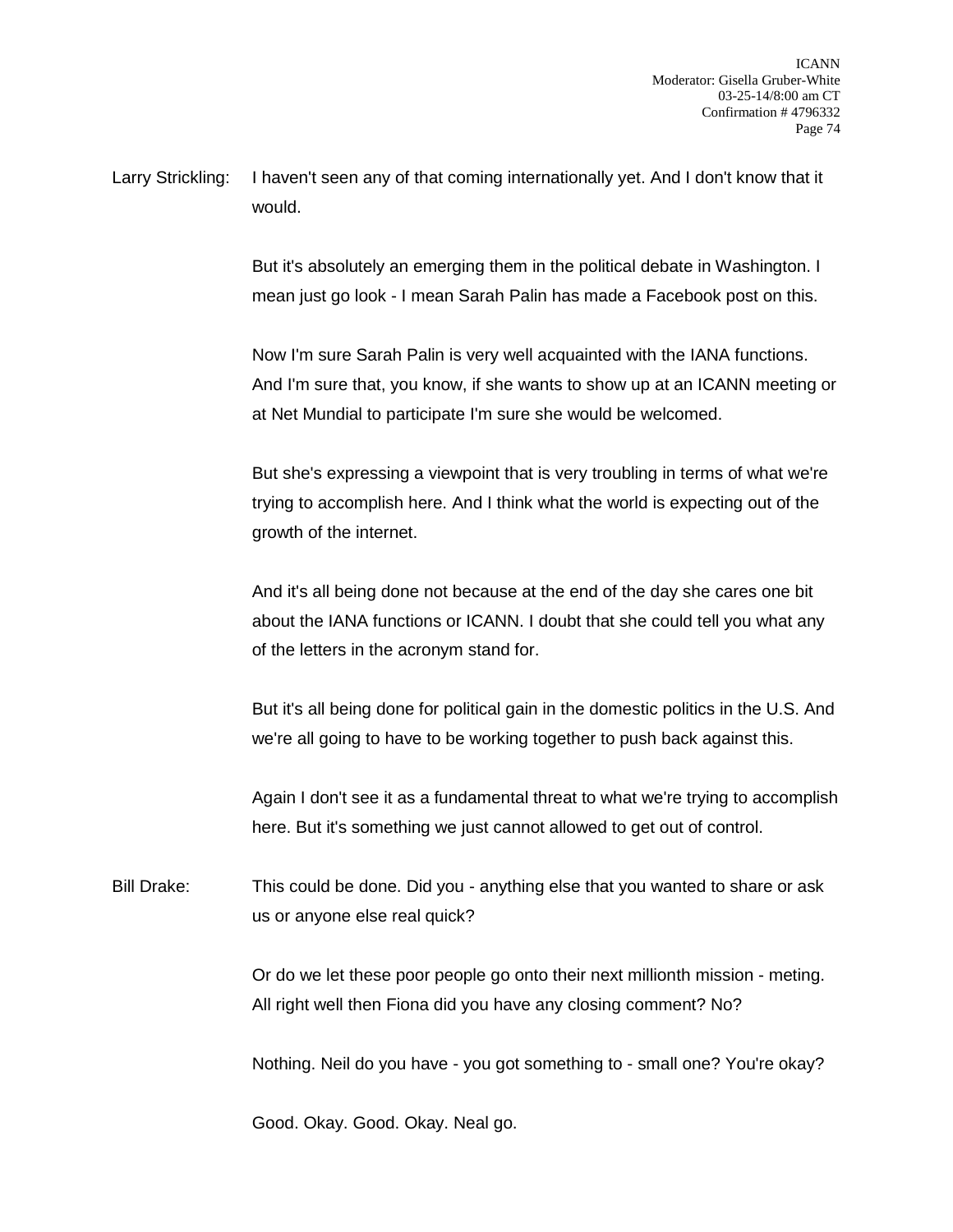- (Neil Sanuver): So could you maybe signify the importance of the implementation of the ATRT2 recommendations in relation to the transition? And could they be called as a sub precondition or...
- Larry Strickling: I we I've made it very clear that nothing about what we've done here should in any way distract attention from the need for the board to get on with implementing those recommendations. Part of our thinking in terms of the timing of this announcement were improvements in accountability and transparency that have occurred in ICANN over the last four years.

The ATRT2 report makes clear there's still more to be done, and frankly, there will always be more to be done. But having said that, I think this organization has made strong strides compared to any other organization that reports to be - operate like this, in the last four years. But there's always going to be more to be done and we've made it clear that we expect that the board will continue to move forward with vigor to adopt and implement those recommendations. And I have no reason to believe that they won't.

- Bill Graham: Larry, Fiona, there was a time when it was very, very frustrating for those of us who (unintelligible) and it was very hard to get people from the US government to really come and engage with civil society and we found ourselves talking a lot of times to Brazilians and the European Commission and so on. And I saw Fiona personally because we know each other but we didn't have organized dialogues much. And it's a notable change and it's really, really appreciated. We're really happy to be here.
- Woman: All you had to do was ask.
- Larry Strickling: Yes, I did ask (Dick Barett), I did (unintelligible).

Woman: (Unintelligible).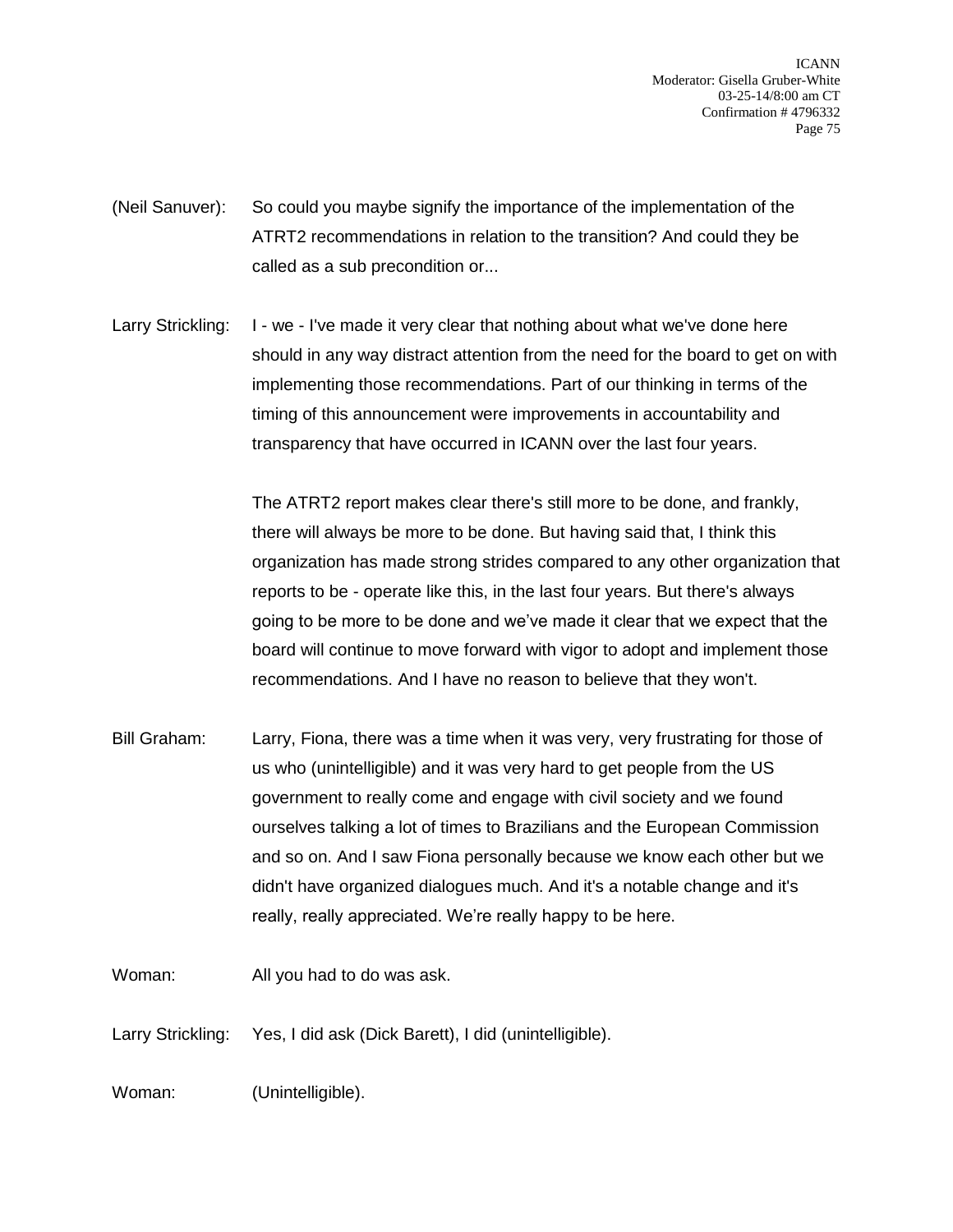Bill Graham: (Unintelligible), well. Anyway, so we're really happy to have had you here.

Larry Strickling: It's always a pleasure to come and talk to you. You guys are clearly the fun crowd here and so we welcome the opportunity to talk with you all. Thanks.

Bill Graham: Okay, well thanks much. Okay, so I'm going to step out for just one minute. Could you lead a discussion of the board seat election just briefly, to update people?

((Crosstalk))

Bill Graham: I mean we want to continue to go through the dialogue but I have to step out for one moment.

Woman: Okay, I suppose I can. Kind of a strange thing for me to do since I'm the candidate, but hey. Maybe it's time for me to do a campaign speech. No. No campaign, no, no campaign. So anyhow, having been asked to talk about the board seat - oh why should they?

> We have the - it's basically a three-year term. Bill Graham is in seat 14. Seat 14 is basically selected by the non-contracted party's house, which means that the CSG, the NCSG -- so the commercial stakeholder group, the noncommercial stakeholder group -- and then you'll have the NomCom appointee to council it to the non-contracted party's house -- NCPH -- are responsible for electing someone.

> Now the election is by laws determined to happen by mid-April. The reason for - even though the person does not take their seat until the annual mentioning at the end of the year. The reason for that is part of the NomCom's task is to balance the board. If you look at the bylaws on the board, there's certain rules about not more than this number for any particular country, I mean from any particular region. And then there's a sort of an unspoken requirement that, you know, you need to balance skills.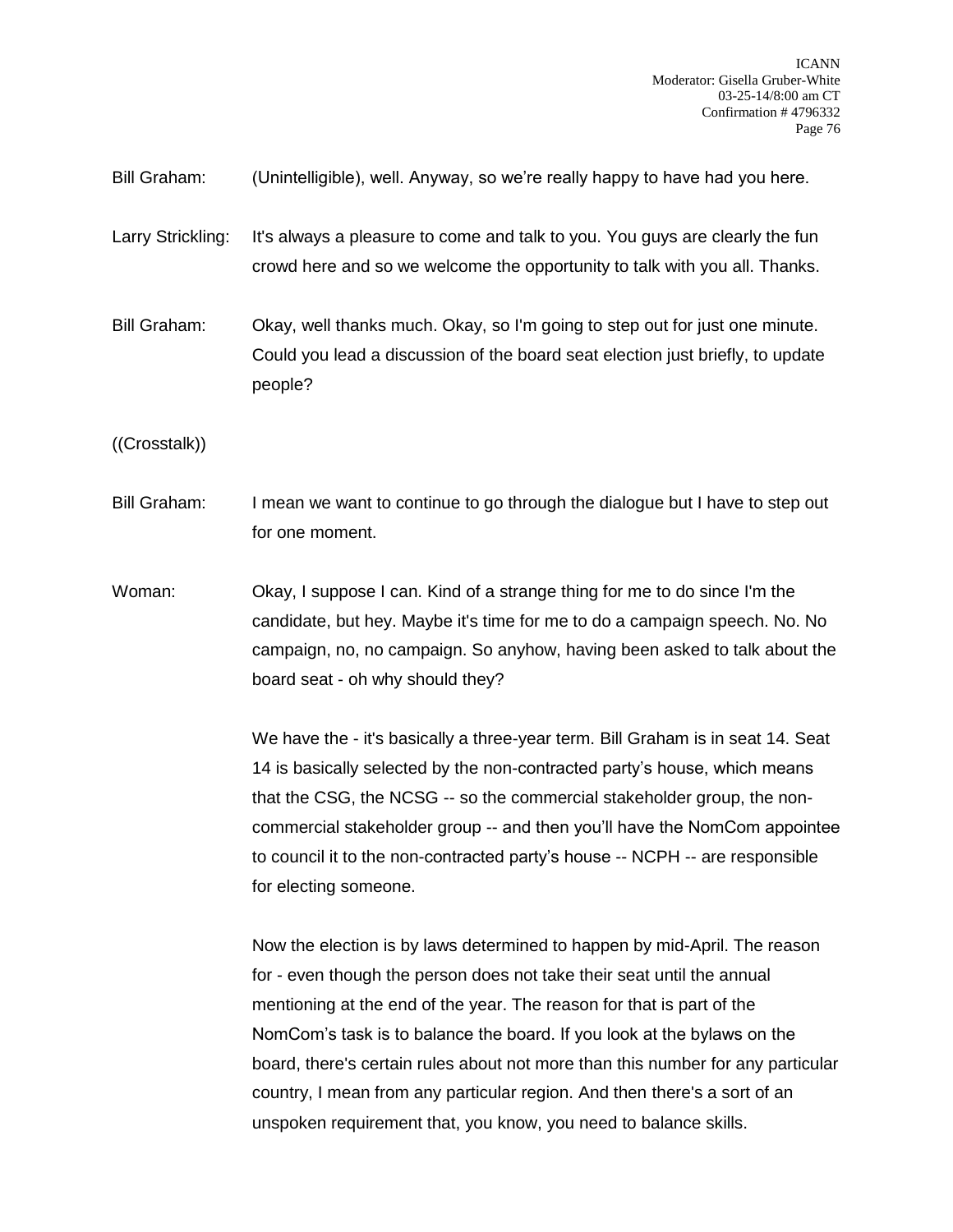So if seat 14 was filled by a person that's knowledgeable in this, but that leaves a void -- let's say Bill Graham was knowledgeable in Internet governance and we happen to elect a seat 14, someone who was totally not knowledgeable in Internet governance -- then that would mean that the NomCom would be faced with, "Okay, now we have a void in the board on this topic and that's something that we need to take into account."

So that's why the elections from all of the supporting organizations come midyear and then the person just basically waits a half year until they take it. So we're in the process of that now. The CSG -- the commercial stakeholder group -- nominated Bill Graham for second term. A board member can have up to three terms of three years and anybody that does that is particular. But anyhow, so that is possible. So he's standing.

And as is policy, in terms of the NCSG charter, the policy committee is the one that's responsible for making nominations for the various roles nominations, putting people on committees, fulfilling all that stuff. With the consent of the group and, you know, and there had been some discussion of candidates on the discuss list several weeks ago when I had put myself forward as available for nomination.

I got nominated in the PC meeting and there was another nominee, (Sam Lanfranko) from NPOC and the committee decided that I would be the nominee going forward and we'll see what happens in this vote. You know, there's all kinds of chances of deadlock, so it's going to be an interesting process.

We also did something rather remarkable in that the NCSG operating procedures by and large leave the councilors free to make their own determination in how they vote in meetings. And we specifically say, "And then if we don't like the way you vote, we'll yell at you, we'll vote you out, we'll get rid of you, but you make your own decisions."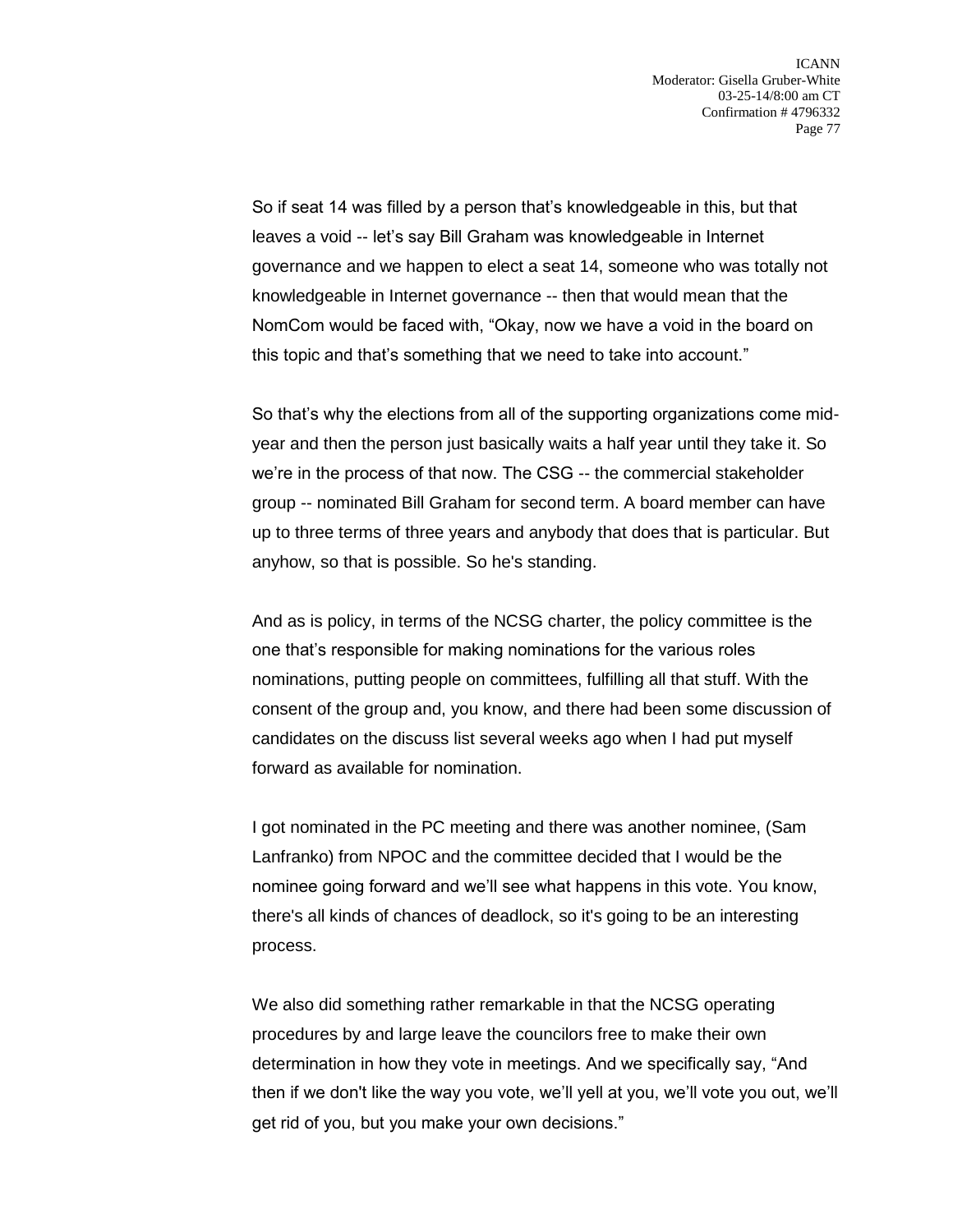In this case, there was a vote in the policy committee to constrain our vote to vote for our candidate with only one vote against that constraining. I voted against the notion of people being constrained to vote for me. And so I'm a candidate and I guess that's what I have to say.

Woman: The process moving forward?

Woman: Okay, the process going forward, I guess that would be Rafik, you'd have to fill that in because you talked to (Glen). (Glen) makes up ballots. There will be a vote. The vote is by the council members. So it's - there's 13 people voting. Oh, and just to explain, the rule that we've got on it is that -- this is a bylaws rule -- that there has to be at least - and with (Rob) in the back there I'm sure will correct me , there has to be at least a 60% vote to win, not a 50%.

> And that's because when the rules were being made, at less than 60, one stakeholder group plus the - basically what it did is it gave the NomCom appointee the deciding voted. So if you had two houses that stood against each other with a candidate, you had one person that got to make the decision -- the NomCom appointee. By requiring 60%, it forces any candidate to get at least one vote from the other stakeholder group.

(David): Yes, and just (unintelligible) for people who weren't there, we discovered the most - the best misprint in the bylaws ever, where instead of saying "...the vote's comprising the non-contracted parties house," it said, "...the votes compromising the non-contracted -." But the question really yes, what is the process going forward? I actually think we made a mistake in our motion we moved yesterday in that we didn't specify when we stop finding the councilors, so we'll now have to make another motion to unbind them if we want to do that.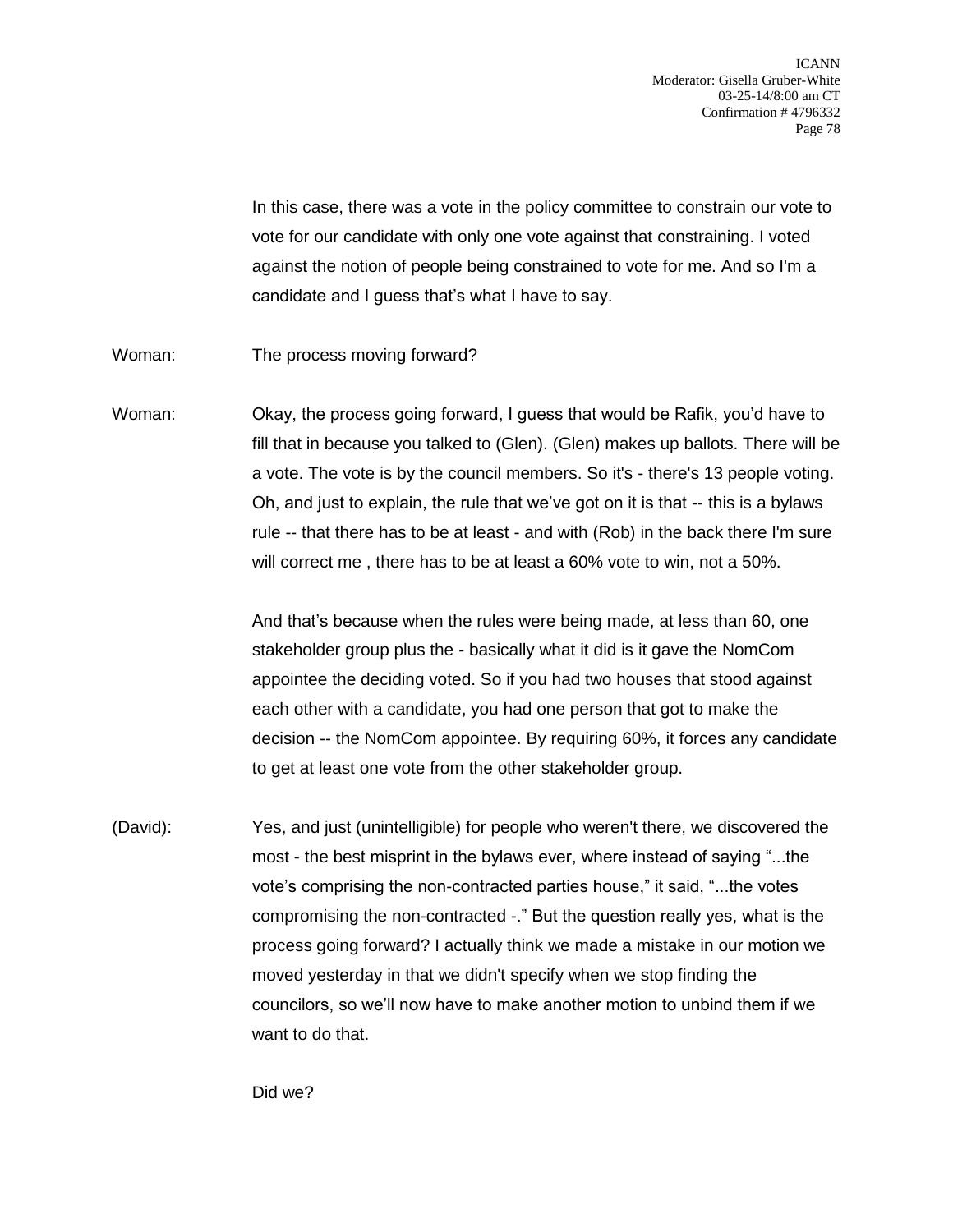Woman: I thought it was (unintelligible).

(David): Yes, I thought it was - well, no, I mean not for the - I mean, I - we should have - basically the problem is that we're not going to - we're going to bind our councilors if the CSG are going to bind theirs. If they change their mind and start to have a different process, then we will do the same.

Woman: Can I correct that? The CSG does not bind. It's each of the constituencies can bind, and that may be an important point.

(David): It absolutely well may be, yes. But - well anyway, which complicates it of course because then we will have to - if say two of the CSG constituencies remain binding their council, as well we continue binding ours and so on is a discussion we will have to have. And the intent clearly to - just to tell you, everyone, we bound our councilors only to make it very clear that we were this was a strategic thing that if they were going to make - if they were going to adopt a process that we couldn't win, then we were going to adopt a process that they couldn't win and let's go back and talk about process.

> And of course pretty much instantly, we've had calls from - we've had "Oh, we've got to talk about the process now," sort of approaches I think, so.

Man: I just wanted to make clear that there were events leading up to this where there was a discussion on a list -- an e-mail list -- for the non-contracted party house leadership on how to - an attempt to - for both the commercial stakeholder group and the non-commercial to agree on a process where we can have nominees and an election.

> We didn't hear from the commercial stakeholders, we got no feedback until they came to us with a unilateral decision to have all the councilors' support their candidate effectively, as (David) said, make it impossible for a candidate of our own to win. So that's why we took this position. We tried to talk to them, didn't work.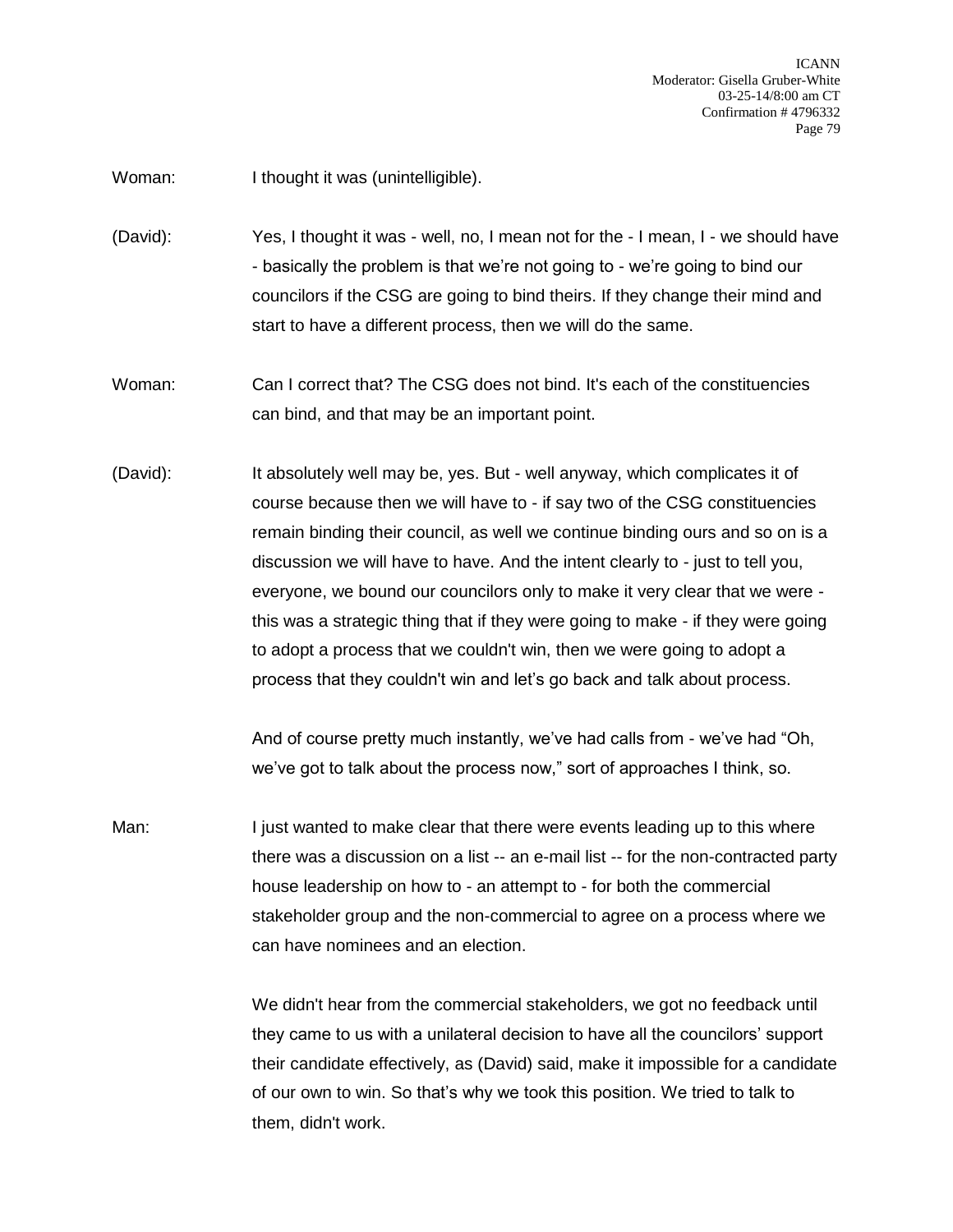Woman: If I can add more, I guess I'm following Bill's lead of taking Chair's prerogative to put in my own comments. One of the things about the processes is if you look at the - not only do we have the funny wording in the bylaws of compromises, but if you look at the GNSO working procedures, procedures guide, it basically states that in annex - that each of the party - each of the houses needs to define its own processes, and those processes will be documented in the GNSO procedures.

> So I went, you know, when we were having all this conversation, I went to look and at which point I remembered that we actually were never able to come up with a decision on how to do it, and therefore the annex that is pointed to by the operating procedures does not exist.

> And that's all stuff for (Rob). So anyhow, I don't know if anybody else has anything - am I sure about what?

Man: That the annex didn't exist?

Woman: Oh yes, I went and looked for it. Maybe - am I absolutely sure, no. You know me better than to ever be absolutely sure, but when I went and looked for it, I could not find it. So that ends - now Bill entrusted me to talk about board seat 14, which was kind of weird when I was a candidate, but hey, I hope I did okay. I don't know if anyone else has anything to say about it.

> The next thing we had was a proposed non-contracted party house meeting and I have no idea what that's all about. Other than we're meeting at the (unintelligible) party tonight to talk, but I don't think that's what he meant about, you know. Yes, Rafik, it's yours.

Rafik : I think we have straight to meet with our counterpart in the non-contracted party house and I think we have the cocktail at 7:00pm -- I'm not sure, I need to check. But at 7:00pm (unintelligible).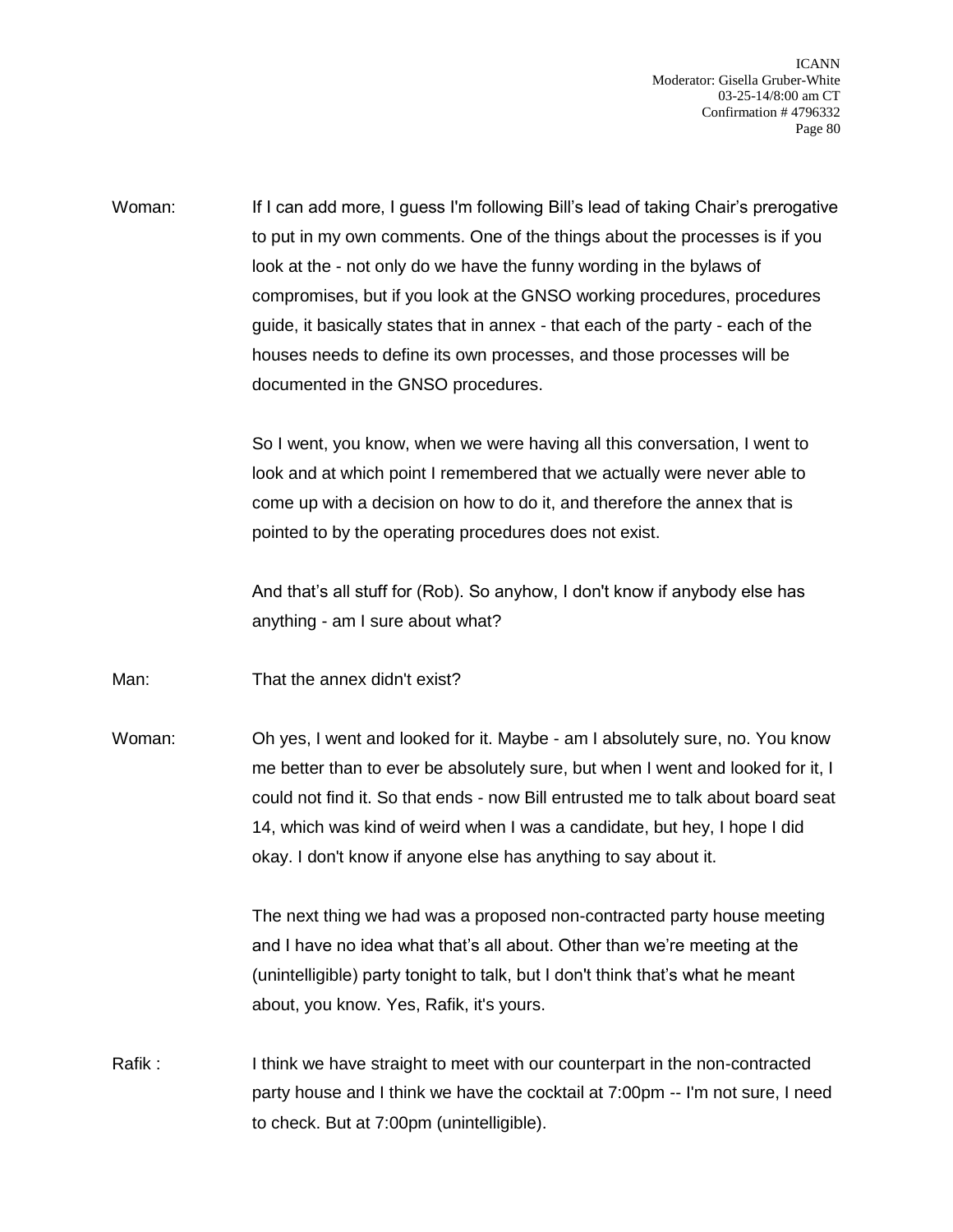Woman: Okay, so it is (unintelligible).

Rafik: Yes, there are drinks. But the (unintelligible) so -

Bill Graham: My apologies, I had to step out and take care of something and I was hoping to get to the restroom too, but that didn't happen. So -

Woman: (Unintelligible).

Woman: We finished board seat 14 and we didn't really know what to say about the proposed non-contracted party house other than there's drinks -

Bill Graham: (Unintelligible) people know that this may happen. So some people here will remember, but others will not, that in January of 2013, ICANN staff brought the non-contracted party house, all of the elected people -- I forget how many there were, like a dozen from each side -- from NCSG and CSG together for a couple days of brainstorming in Los Angeles. And they're proposing now, we submitted a budgetary application to do it again, probably in Istanbul or Singapore, we're not sure.

> And I wanted people to know that that will happen and if so, talk about how we might strategically leverage it. So I just wanted to put it really on your radars to know that it was a live issue because there was a proposal made informally to the staff and they had said, "No, you've got to come back with a formal proposal." And now that's been done. So it's entirely likely that this will happen somewhere in the next half year and it will be a good thing to try to use it to bring in input from people.

> Last time, we found ourselves being lectured to by the staff on a lot of points which made everybody really freaking annoying. And so we said if we're going to do this thing again, we want to have it driven by the community. So if we do this, we want to have, you know, (unintelligible) with community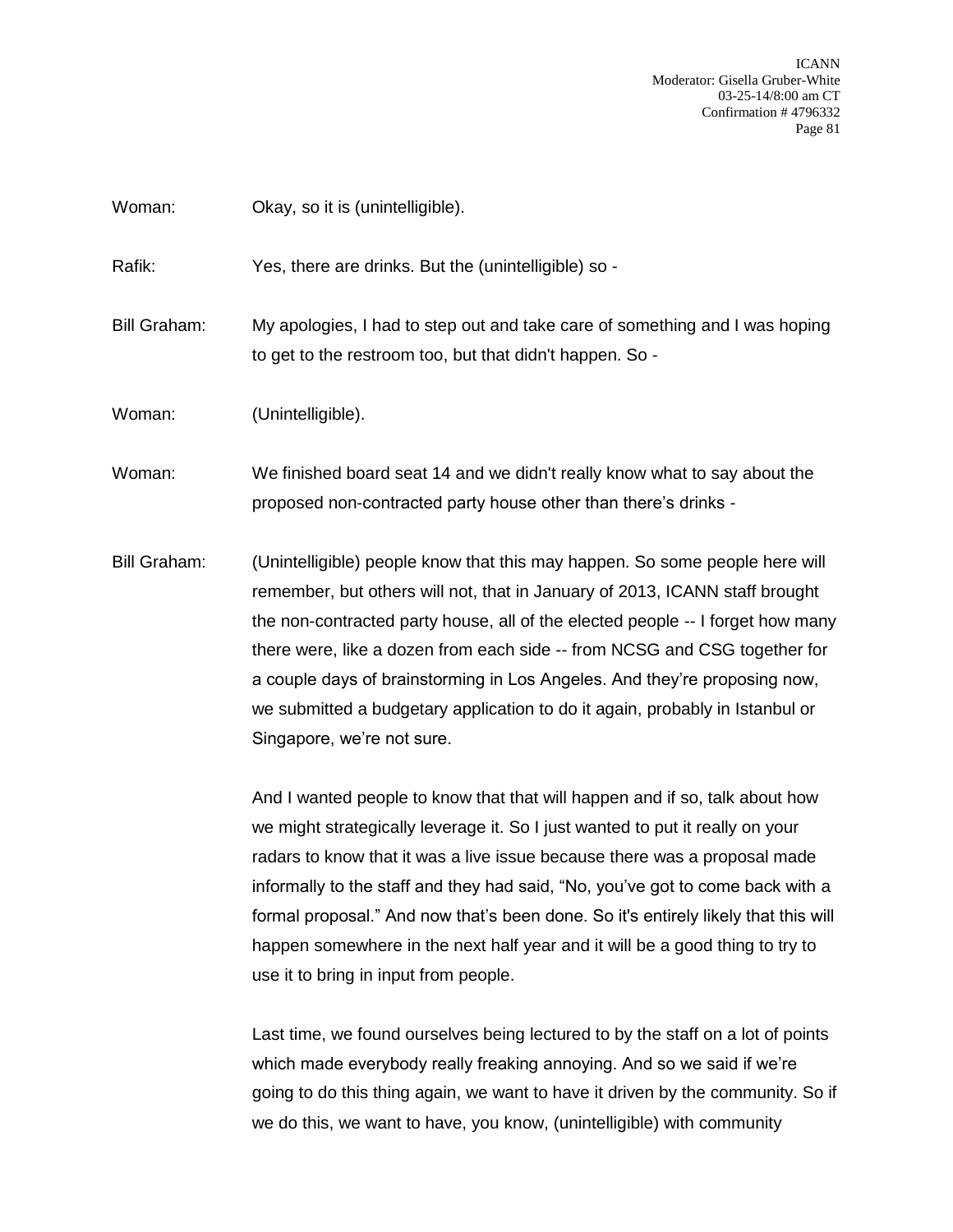agenda issues. We want people to start thinking then about what we want to talk about.

We've accumulated a whole range of issues with the CSG -- how the houses run and what our standing in ICANN is and so on -- and we would want to begin to evolve a dialogue about clarifying some things to bring to the table on that. Kathy?

- Kathy Kleinman: How many people (unintelligible) commercial and non-commercial together again?
- Bill Graham: Commercial and non-commercial together again.
- Kathy Kleinman: And how many people are being envisioned for coming in? Because just a note that ICANN pays travel expenses.
- Bill Graham: Yes.
- Kathy Kleinman: Okay.
- Bill Graham: I imagine it will probably be like 25 people.
- Kathy Kleinman: From us or altogether?
- Bill Graham: Altogether.
- Kathy Kleinman: So 12-1/2 from either side?
- Bill Graham: Okay, I should have said 24. You don't know exactly what the breakdown will be, but it will be a comparable effort to last time.
- Kathy Kleinman: So that's a lot of us. I mean that's a lot of people that can go.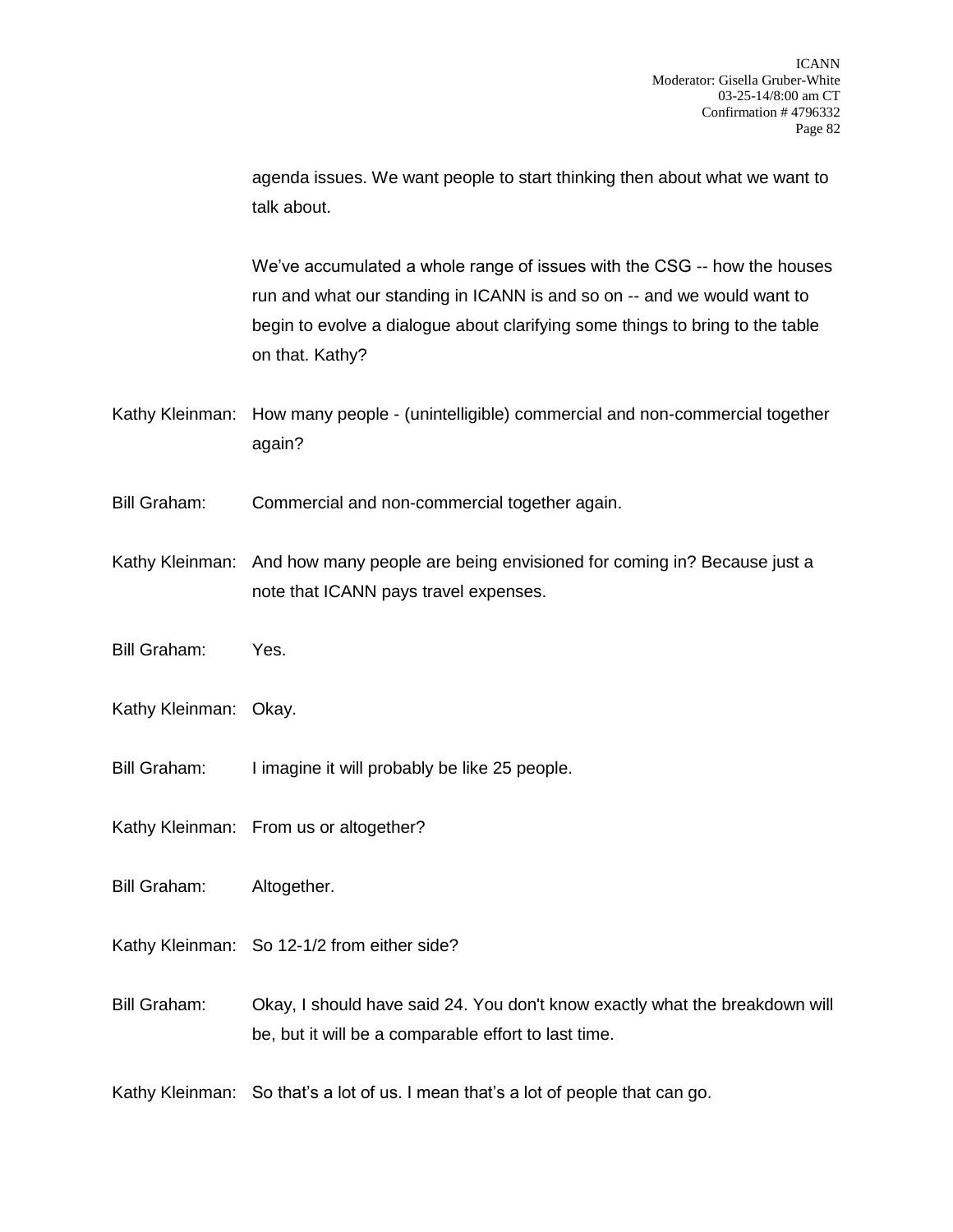Bill Graham: Hey, you were there.

Kathy Kleinman: I was there. Yes, I - but there had been talk about different changes of sizes at future meetings.

Bill Graham: Not in the most recent versions, no. But the main point is we went into that meeting - the reason I'm raising it other than to just share information, we went into that meeting kind of like going, "Well let's just go and see what goes on." And in part that was justified, because the staff had engineered the agenda in such a way that everything was very structured and we were responding.

> We made it very clear to him that if we do it this time, we want it to be very much community driven. That means the different perspectives of NCSG and the CSG will play a larger role in shaping the whole agenda and so on. So we need to start to think about how - why are you looking at me so perplexed?

Woman: (Unintelligible) moving my eyes (unintelligible).

- Bill Graham: Oh. So -
- Woman: But it was a lot of fun because in some ways we found overlaps with the CSG we hadn't expected. They're just as frustrated with some of the processes and procedures and timeframes as we are, so it was a very - I thought it was a very interesting experience.
- Bill Graham: It's almost always the case in my experience that you can build the lowhanging fruit in multi-stakeholderism is to work on the process stuff first, you know? Because everybody has the same frustrations to then move from there to substance agree/disagree.

But anyway, I just want to let people know that that was happening. We should start to think about how we might want to start to position to it. The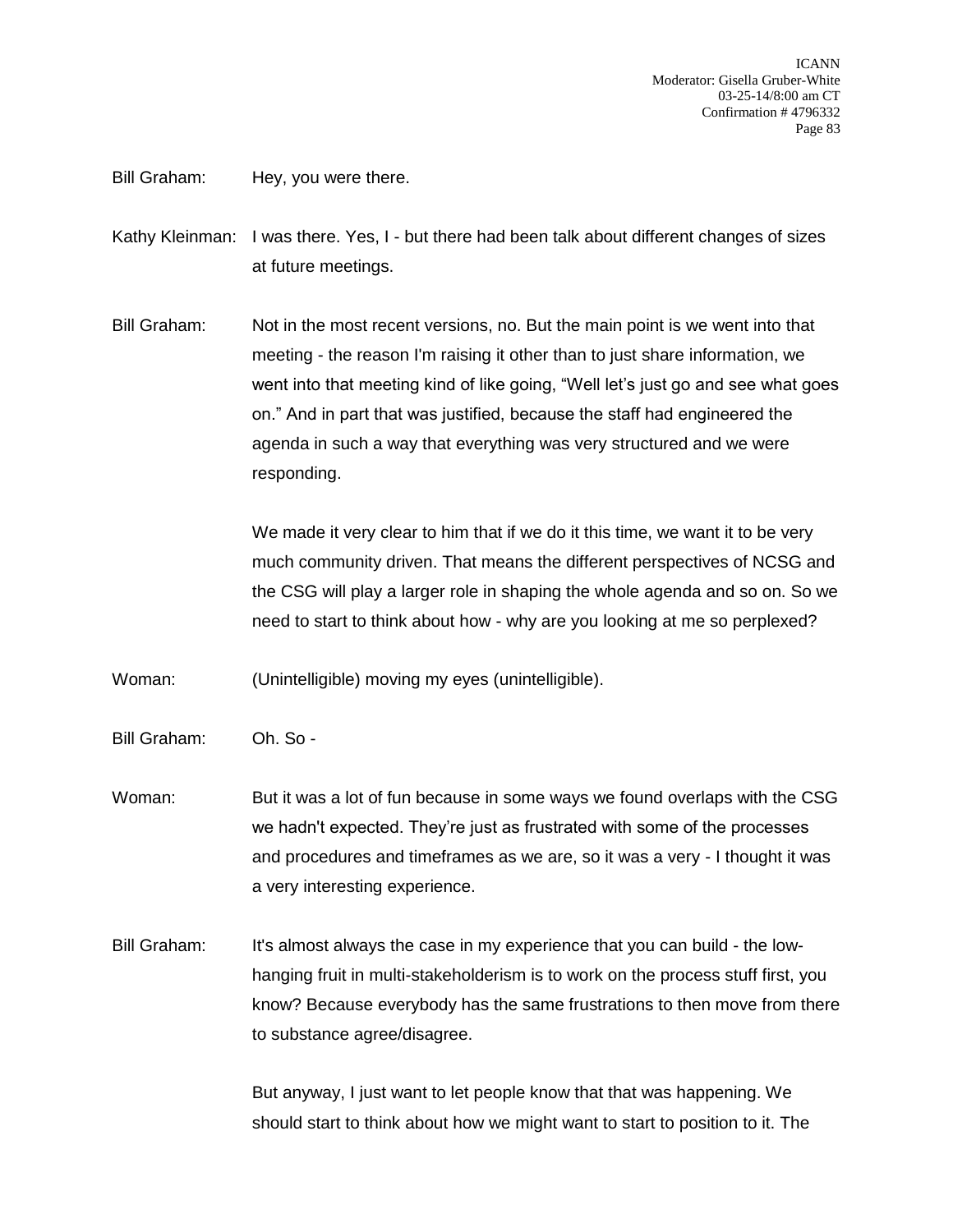second quarter priorities bit, we talked a bit about this on the last executive committee meeting call, which was open to everybody. And so I'll just briefly overview a few points to put them on your agenda.

In the second quarter, what we hope to do is to focus on A, budgetary manners. Apparently the budget submission deadline was accelerated from last year. We put in one proposal for sport for the IGF to get a few people from the IGF again, and it doesn't look like we can do more.

But there is a separate bid, which is that the staff is coming to us again and saying, "If you wanted tech support - if we could lend you some staff support to make your life easier because you're doing all this pro bono, administrative crap, how would you want it to do?" It would be helpful if we could get some people to sit down together and just isolate those items that we think would be worth asking staff to provide support for. That well could happen as a separate point.

A third point I wanted to flag to people, I made this point to the executive committee meeting, but it doesn't have to be just the executive committee people who know this either. There's this program called CROP -- community regional outreach pilot project -- which will provide funding for representatives of NCUC to go - up to five times to go to meetings in their region, where they will fly the flag and say that they are representing NCUC and da, da, da, da, da, okay?

I'm going to - we've never applied for one. People (unintelligible) have benefit taking quite a lot of advantage of this apparently. I'm going to apply for one to go to the (unintelligible) meeting, but there will be four other opportunities in this fiscal year. So next few months, we could submit others. So I would encourage people to think about whether there's a meeting in their region - particularly if it's not in North America -- that is pertaining to Internet issues where one could plausibly go to ICANN and say, "We want to go there with a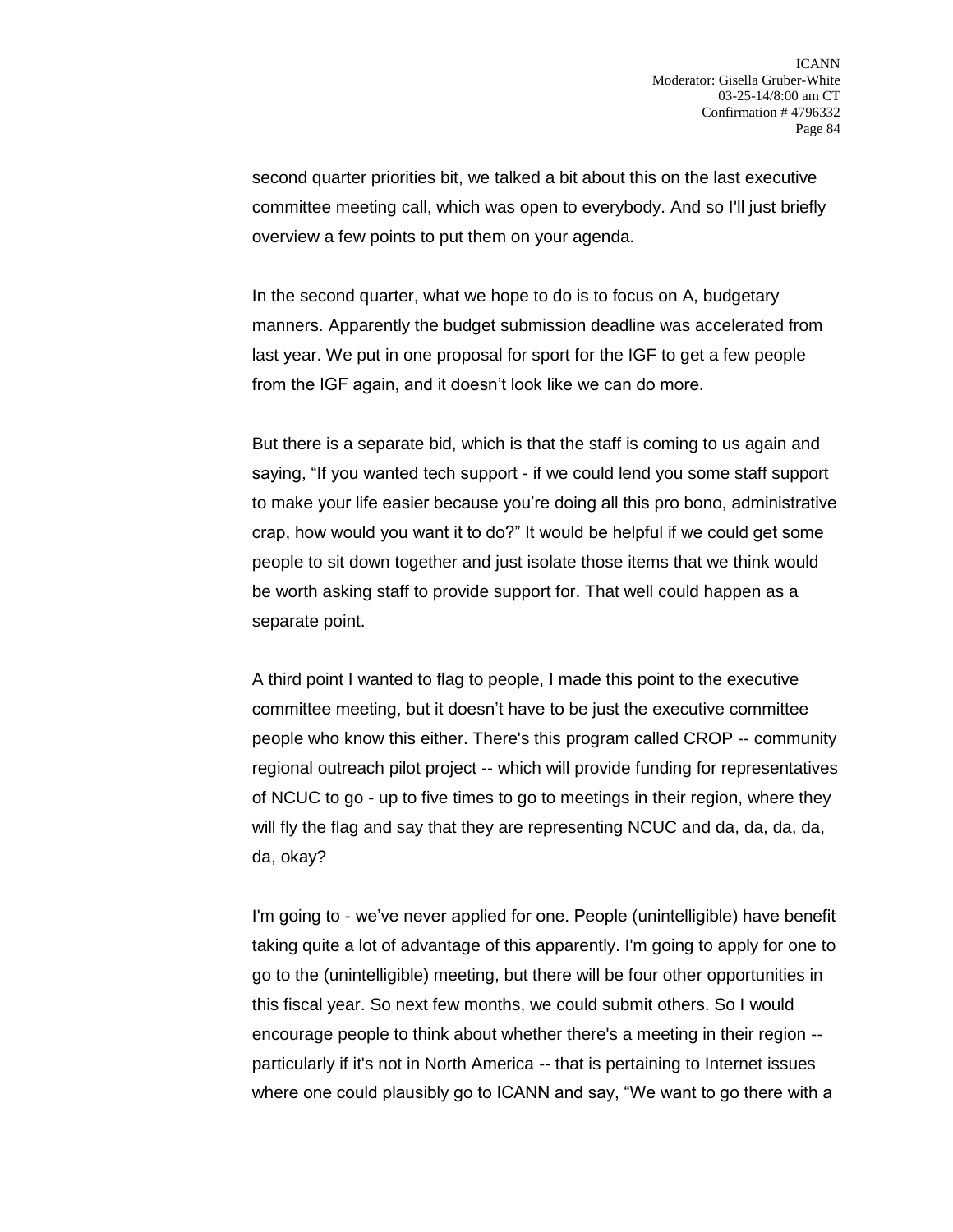bunch of NCUC brochures and talk up NCUC and blah, blah, blah, blah." If so, they might be able to fund you, okay?

And Pranesh is the point person for this, and (Ellen)'s raising her hand.

(Ellen): I just have a question about the program, this financial year. So the events that you would apply for would have to be in what window of time?

Bill Graham: Well, just in the current fiscal year. So this is up until the end of -

(Ellen): End of -

Bill Graham: ...June to do that.

(Ellen): ...June okay.

Bill Graham: Okay. Finances and fundraising, just to let you know where we are, we have about after this meeting probably we'll have about \$74,000 in the bank. We will be applying for funding support from PIR, which usually gives us 15, and CGI.BR and a couple of others, so we should be able to replenish ourselves back up into the 80s somewhere. So we'll have some funding to be able to do some things in the way of supporting hopefully more people coming to key meetings where they really need to be.

> And we will have to try - we have tried before to specify and publicize the criteria for providing travel support, we will have to get this done because I feel like it's an important thing. We should try to make a lot of resources we have available to more people, while at the same time ensuring that we preserve a reserve, so to speak.

By the way, if there are people who were availing themselves of the offer, we have a list and the executive committee approved funding for the people who asked for it. The people who were asking one extra night at a hotel to attend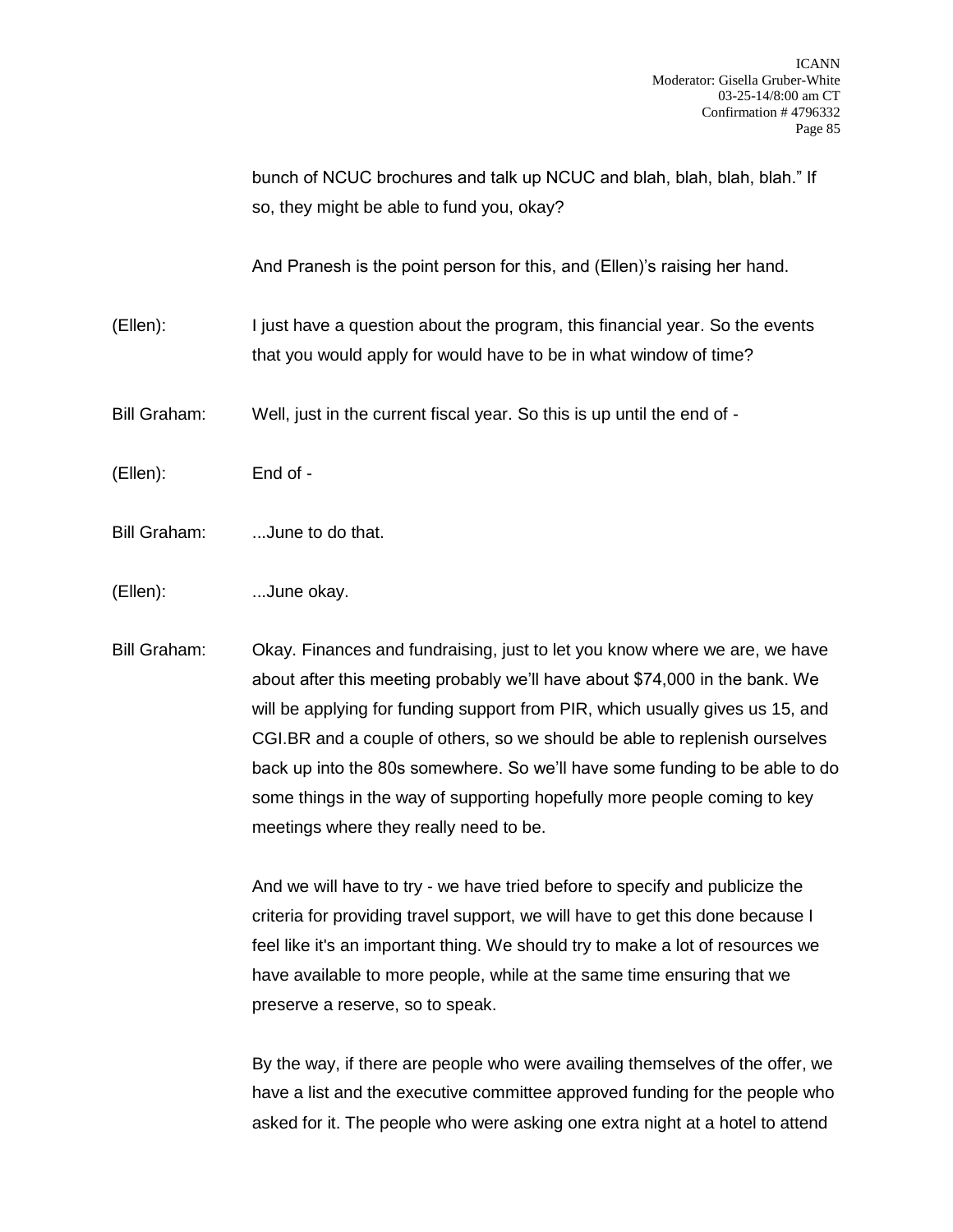the conference who were here on Thursday night need to supply to (Milton) - who's not here right now -- a bill, an invoice, with a confirmation of his hotel room - of the hotel room.

We will be working in the next quarter on the Web site, trying to spiff it up. It's got lots of holes. There's a lot of this is content stuff that's just missing. We need more people to volunteer to write things. We've got the basic structure in place. We've been saying this now for a year, stuff is just waiting to be done there.

We need to work together more effectively on NCSG, GNSO policy work. There's been a lot of concern expressed by people on the NCSG policy committee about the effectiveness of that activity and moreover our ability to funnel people into the working groups and other activities of the GNSO. I don't know if Rafik, would you like to speak to this at all?

Rafik : Thanks, Bill. About the policy committee, I think (unintelligible) - more louder. I think about the policy committee there is some progress, but still a lot of work to be done. And about working group, I think in the last six weeks, we have more people involved with it, but we need to support them because it's not easy. Most of them are new, really newcomers. So that's basic idea I guess, is to have the old timer of NCUC and NCSG to support them, to explain how it works on working groups.

> So I guess that that's maybe for next month and to fix some open public comment, I guess we can make for it. And so (unintelligible) on that, we can make more progress, so we (unintelligible) to have free comments in the same time I think it's what's challenging. So we can try mouth by mouth to do that and to improve our (unintelligible) to all public comment.

Bill Graham: If anybody had the juice just to raise - you don't have to raise your hand here, but just to read one of these things and provide a public comment on behalf of NCUC or NCSG as the case may be, or even as an individual, just to start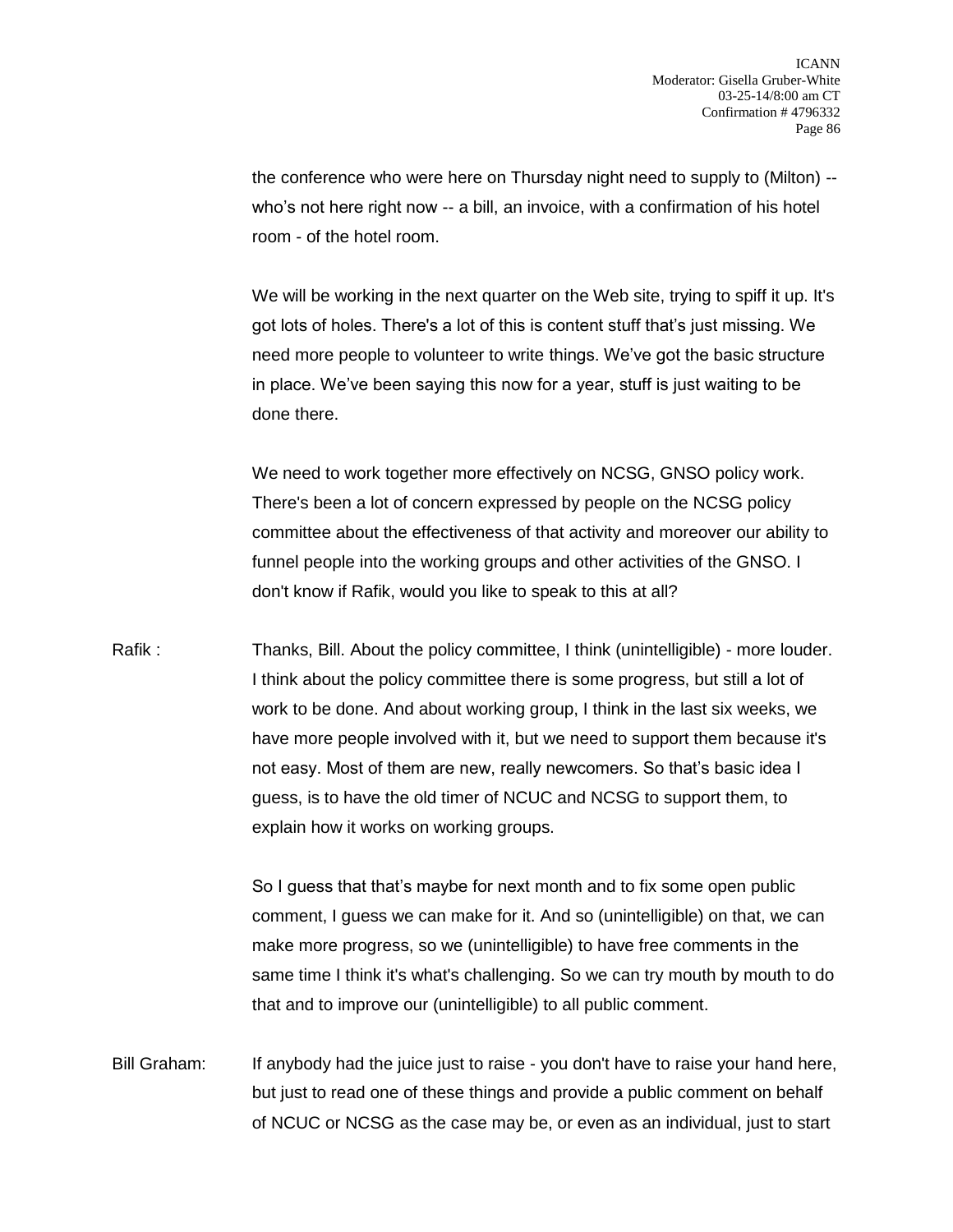to make us more visible in the space would be really, really good. And I think in particular responding to the strategy panels would be one thing, but there's a lot else going on.

Rafik Dammak: Just I mean if you want to be involved, I mean contact me and also Maria Farrell, which is - who is the Chair of (unintelligible), so we each have new formats and we'll help you to join the working group or also any - you want to read the report (unintelligible), so just feel free to contact (unintelligible).

Bill Graham: So in the second -

Woman: Hold on, hold on.

Bill Graham: Yes.

Woman: You guys, since I wrote two of the last three comments, it's really hard. This is stuff - this is a lot of work. These are very complicated proceedings in many cases. It helps to have 15 years of history on it. I don't know how someone can just pick up one of these reports and write comments, and then it still takes two weeks to get it through, the number of e-mails, procedure list. So there's a lot of time, effort, sweat, that goes into these so I don't want to make it sound easy, because it's not.

Bill Graham: Well it depends on the topic though. Somebody can respond to a policy -

Woman: (Unintelligible).

Bill Graham: ...a strategy panel report without having been 15 years in the trenches and who is -

Woman: Okay.

Bill Graham: Right? It depends on the issue.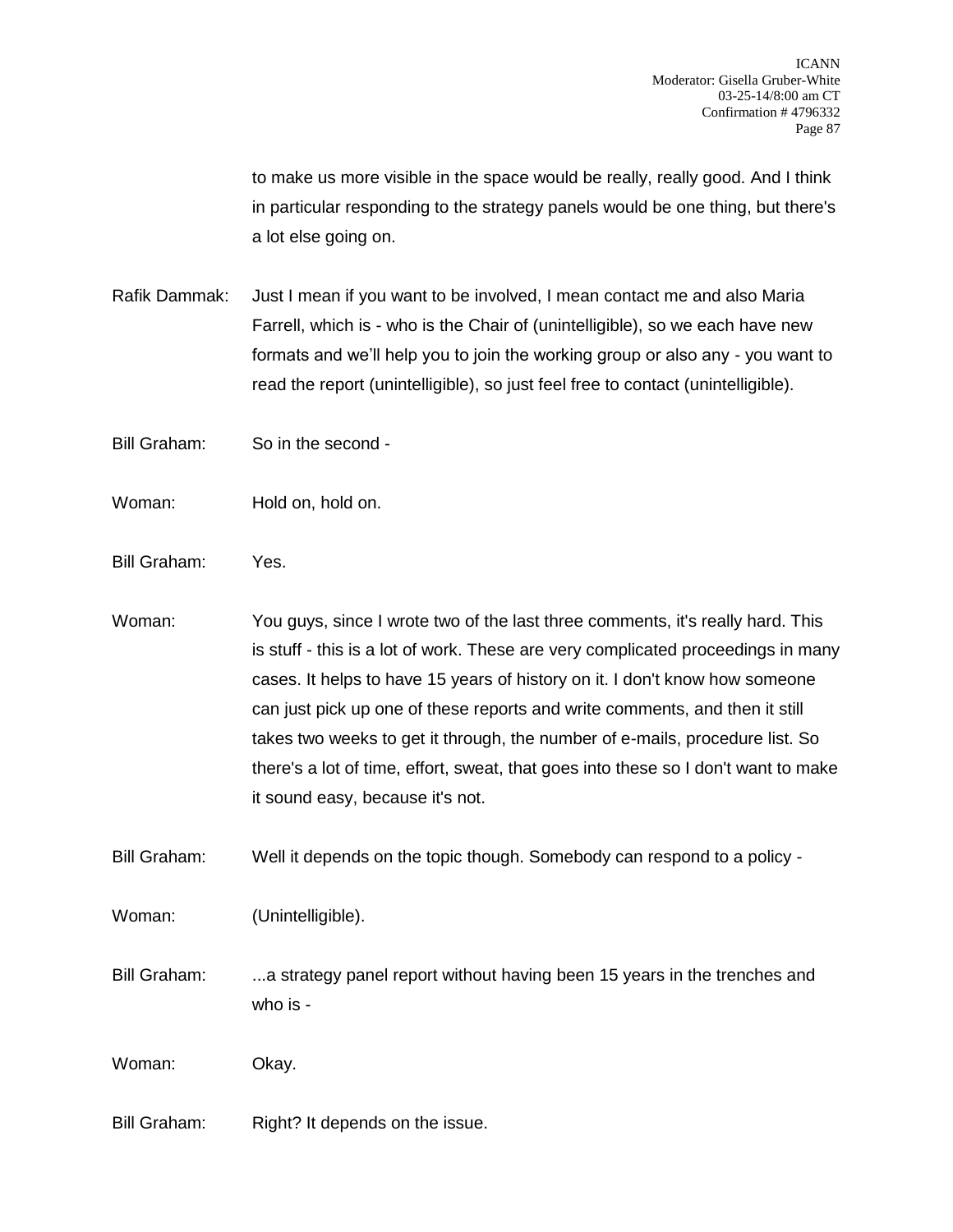Woman: One of the things I wanted to see if is we wanted to create a group of senior people who have been here that can help. So if something goes through on the intellectual property, there are a few of us that have worked - were working on that issue for many years. So if somebody wants to do a draft and we can say, "Well -", you know, and respond to it, it's one - because not everybody can follow all the list of all the points.

> So if something goes through on intellectual property, it should probably run by me and (Robin) and (Wendy) and others who've been kind of working on these issues for a long time. And we can say, "Well, you know, we agree with that, but we understand that there's kind of a dark side over here," and help (unintelligible) and some of the privacy issues. We have expertise in here, but not everybody - but not - the oldtimers can't write all the comments, as he said. So can we work with kind of a core of experts, checks and review.

Bill Graham: Can I call on Avri Doria because she's been waiting and then Rafik and Pranesh.

Avri Doria: Right. Okay, yes, I wanted to first of all recommend to people a method that has been used and I think works. And this goes to the timing. It's true. There is limited timing to get our thing written and then go through the two weeks of review to get the policy committee to approve it. But - and it's probably going to change again because part of the ATRT recommendations was that this current method of commenting doesn't work.

> But until it does change, if a person writes a comment that they feel comfortable with because it's their comment, they should just submit it. And they should also, at the same time, submit to the policy committee saying, "I just submitted a comment; I would like you to endorse it." And what that does is it actually doubles the amount of time we've got. We've got time for someone to write a comment that they put - that they believe in, which is in and of itself is adequate.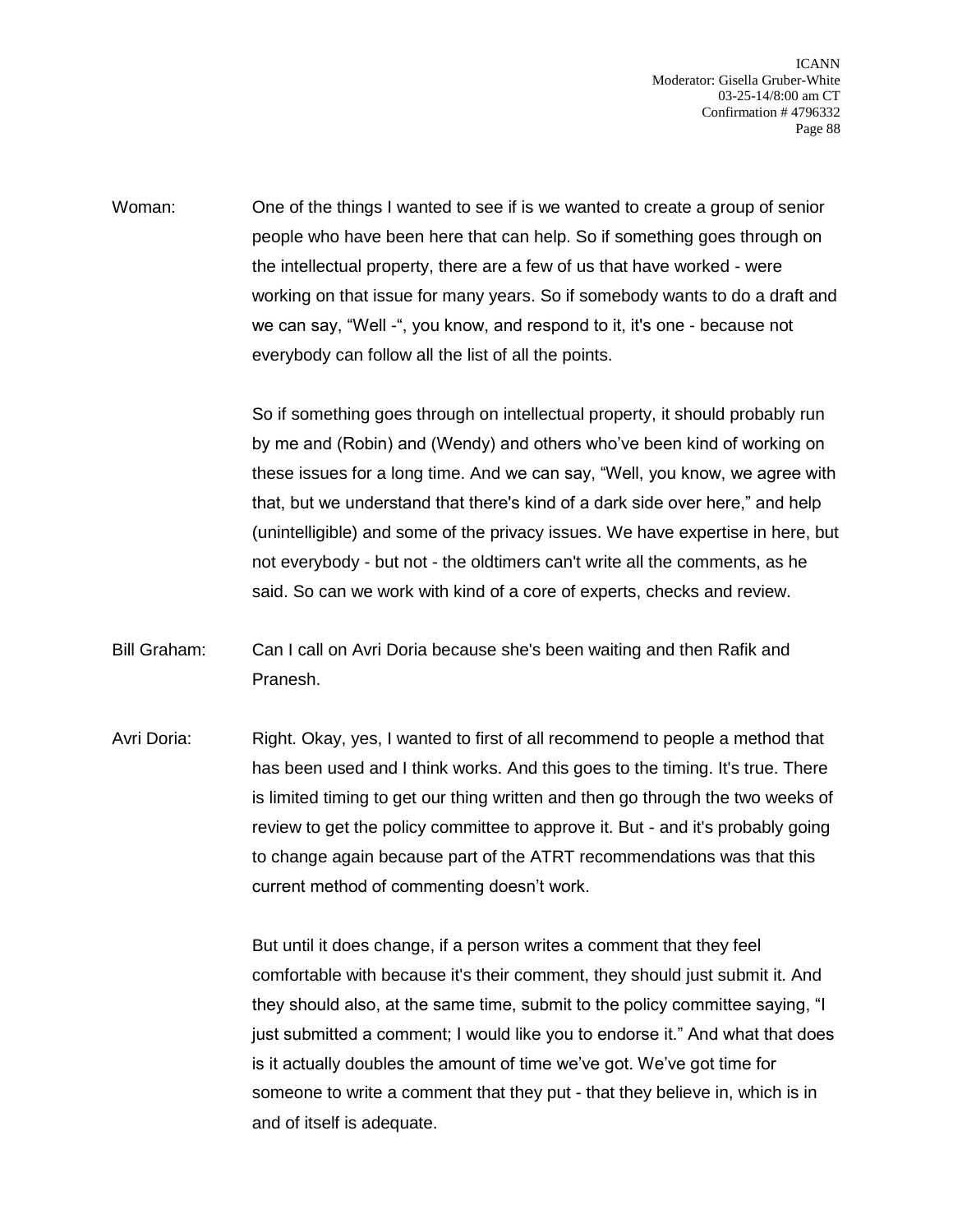In other words, that any of us have a comment to make about something, we read it, we comment, that's good enough. But then the PC can then add to it by either just saying, "We endorse it," or "We endorse it and we go further," or what have you. Now that's not to say we shouldn't try to have, you know, group things, and I think some of the ideas that Pranesh had and some of the ideas that (Brendan) had about working methods may, if we learn to use them, help us develop a statement within 30 days.

But - and we should try to do that, but please, if you've got a comment to make, read the things, make your comment. Don't be shy and ask people, you know, there's nothing that happens to you. I mean having put in stupid comments, you know, nothing that happens. You might get nominated for something, but other than that, you know, there's no penalty for doing it. So be brave, write a comment, and then, you know, we can look at (unintelligible).

Man: Yes, (unintelligible).

Man: As an expert in stupid comments -

Man: Oh, sorry -

Man: ...(unintelligible). So just a clarification question, it's a small one. So it's just there are the four strategic planners -- identifier technology innovation, ICANN multi-stakeholder innovation, public responsibility framework, and the ICANN role in the Internet governance system. You need to read them, then send an e-mail to these lists and that is the process that's going on for there, because it sounded a bit complicated but that's it.

Bill Graham: Okay. Rafik -

Woman: Quick question.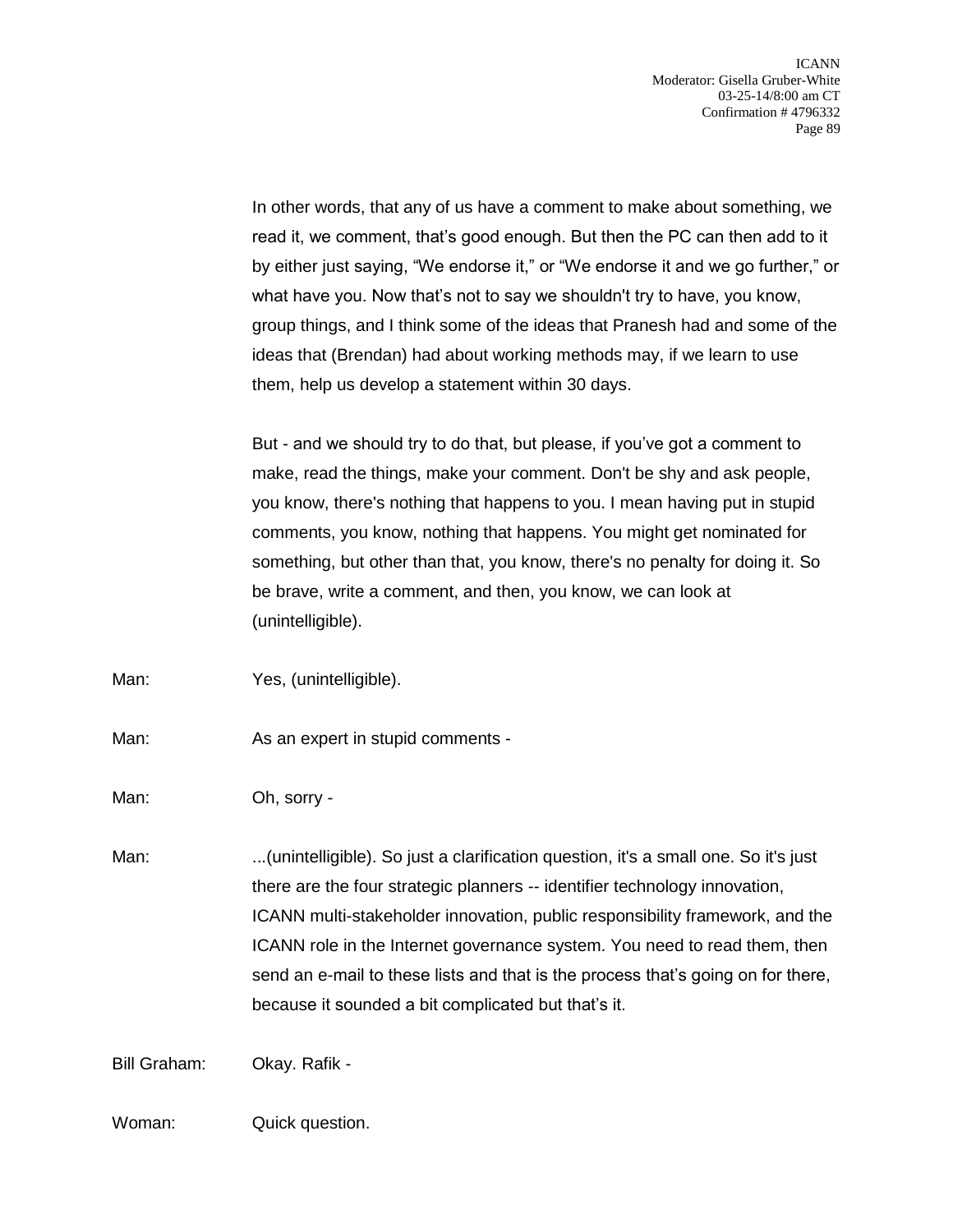Bill Graham: Sorry, (Stephie), Rafik, and then the person behind me.

(Stephie): Just a clarification because I'm new in this business. So make a comment with the NCUC label, it has to be approved by the policy committee? Or, I mean this individual committee you're talking about, is it like -

- Woman: Okay, yes. To be approved by the NCSG, it has to be approved by the NCSG policy committee. I assume the same true is - the same thing is true of NCUC, that the group in some way -- and I think it's the policy committee - has to approve the statement as that. And that's why I say to submit it on your own and then get that later.
- (Stephie): Yes, okay.
- Bill Graham: This goes back to the long-riding issue, NCUC does not have a formal process for adopting anything anymore. Because we used to do things in a very informal way between internal groups of people and we don't have a current policy committee. In the bylaws rewrite, I am hoping that we will do that, so but right now, any kind of policy statement that's made, either if it's going to be formally adopted, it's going to go through the NCSG PC where it is joint with NPOC and where we have only two people really there as well, (unintelligible).

And conversely, if there are things that NCUC wants to put out under its own label as kind of reflecting its own values and so on, then we have to devise an alternative mechanism for doing that. Now, I want to go stick with the order, so monsieur, then monsieur, then monsieur.

Man: Okay, just to respond. Yes, I understand the comment of Kathy that it's not easy, but we try really to improve the process at least within the NCSG to have more people involved to share the knowledge and that's why we count and maybe you say the senior people who were involved in the - in ICANN for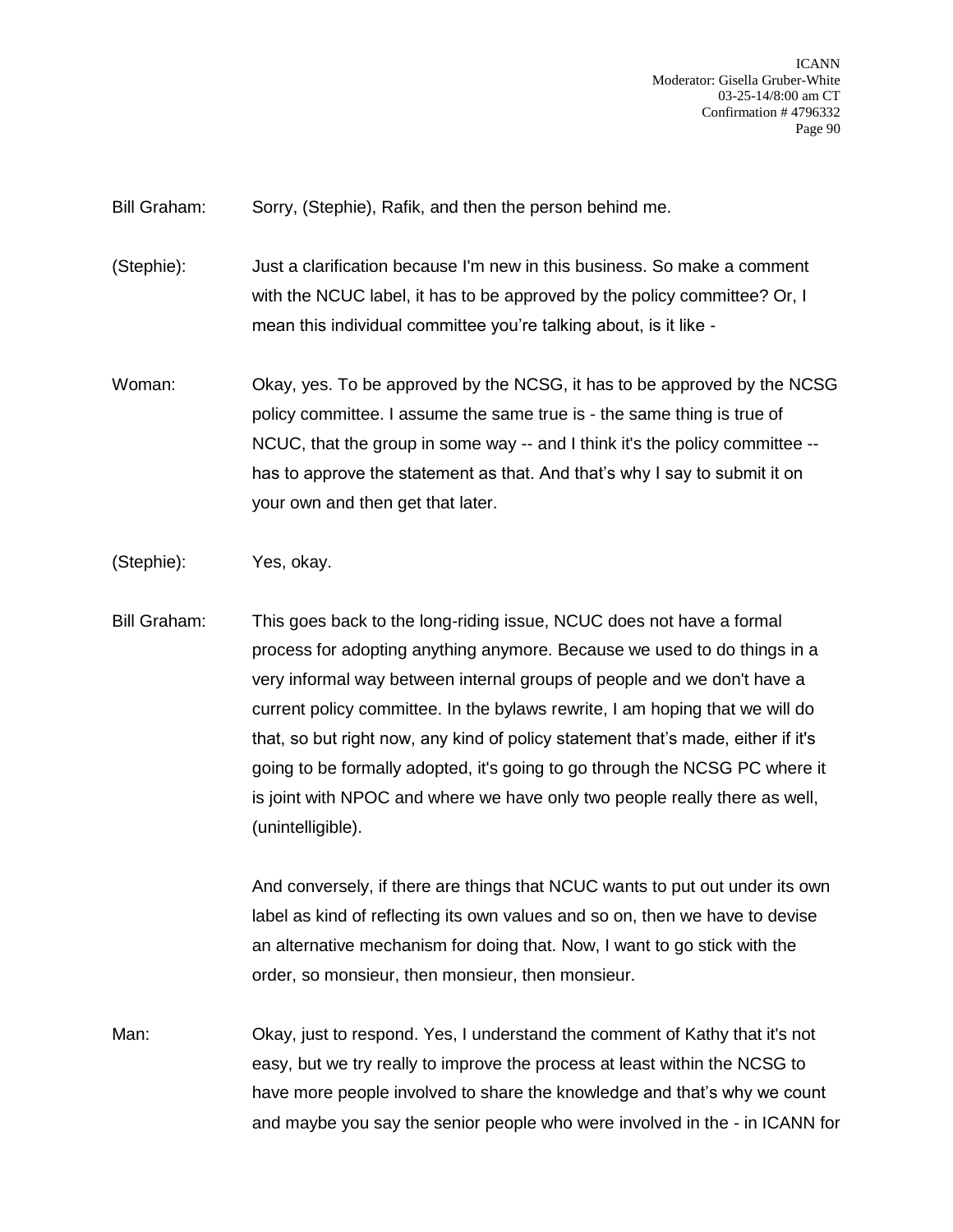a long time. So this idea of having different group (unintelligible) about privacy group, or people involved in similar working groups, so we can replicate that by - for the different topic that we need to handle.

So I don't want really to not encourage people. Let's people try. I mean myself, I joined working group and then how I learn it, that's how you will learn about policy. That's the only way I guess. So about of the public comment, it's quite easy, as it's just I mean you (unintelligible) to others, but if you want to have the endorsement just to send whether in the NCSG policy committee, there will be some discussions that (unintelligible) consensus and we endorse.

So that's why - we try to improve. It's not easy and we are really under a huge overload with many things going on, so we try to do maybe some privatization to send more people to working group. I understand that's not easy. Like I am living in Asia Pac and now most of the working group is in the middle of the night so I cannot end more of them. So let's try to (unintelligible).

Man: Yes, my name is (unintelligible) from Ghana -

Man: (Unintelligible).

Man: Come again?

Man: Is the mic on?

Man: Yes, it's on, the mic is on.

Man: From Ghana?

Man: From Ghana, (unintelligible) from Ghana. I'm a new fellow. I work with the (unintelligible) Ghana, advice (unintelligible) of (unintelligible) Ghana Chapter,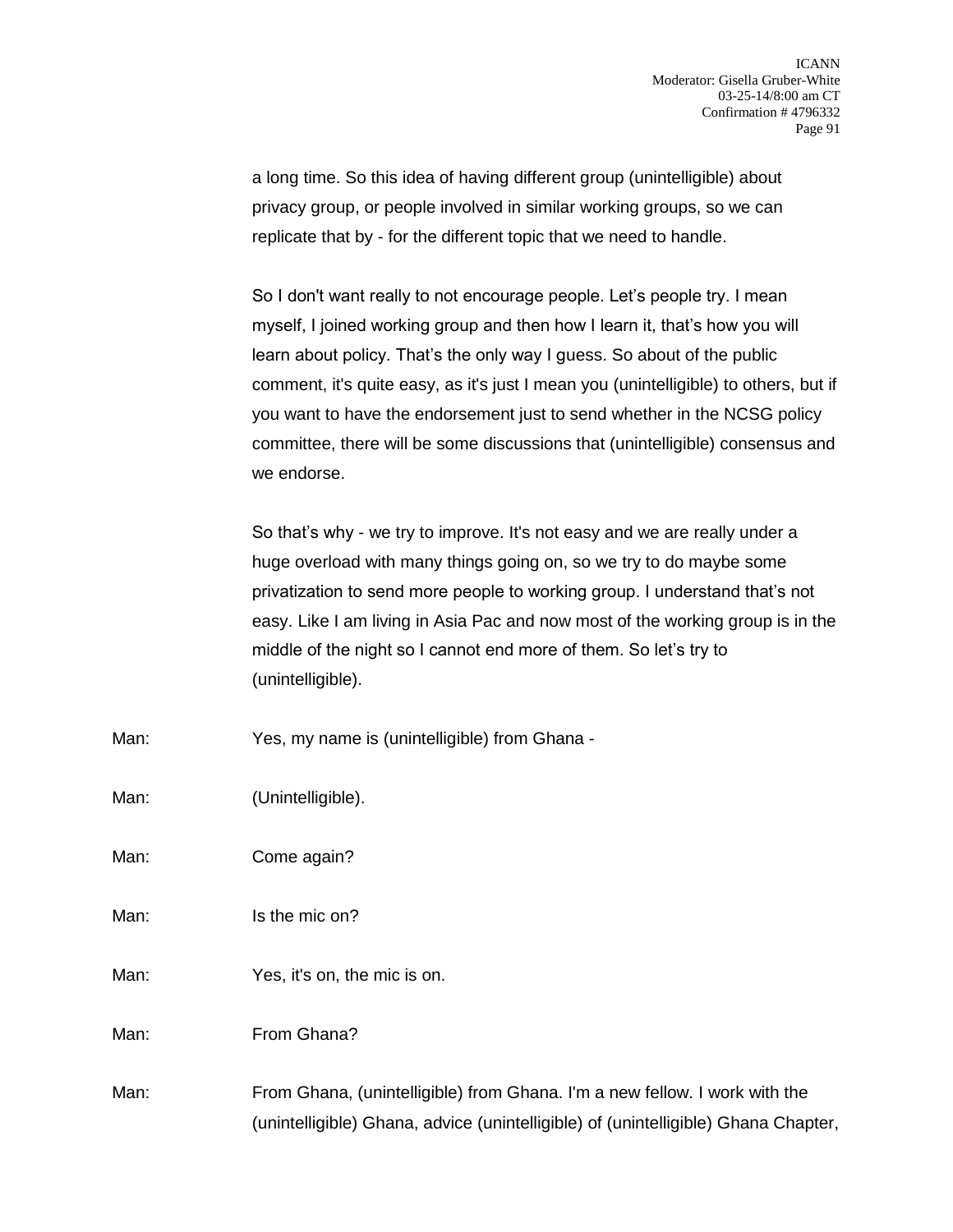executive member of (unintelligible) of Ghana. Then vice president of (unintelligible) User Group in Ghana. And then I'm kind of strange to come out with an (unintelligible) foundation Ghana, but I want to get all these people involved.

And but then I want to find out if there is any action plan, if they set a timeline, if they send a guideline or sort of a program that targets something so that we'll all look at it and then we'll work towards the target for the achievement of the whatever (unintelligible) question.

Bill Graham: You're a very rational person and that would be a rational way of proceeding and if only it could be done that way. But the constant problem of getting volunteers to commit to work programs with defined periods, defined deliverables around policy issues or anything else, is an ongoing one that we suffer with. And so it's up to, in a way, members who have a particularly keen interest in an area that they'd like to see move forward to try to take the initiative and do that.

> And we have the ability. I mean if we should view NCUC as a platform, right? It's a platform where you can hook up with other people who have similar interests. If you want to form a working group with some friends, we can put up a listserv for you, we can jabber, whatever you want to do, and you can begin to devise something. But in terms of the overall, there are so many things going on that it's hard for people to be able to be much more specific.

I've tried to lay out what - the executive committee has fairly limited role. We don't adopt policy positions. Under our existing bylaws, we don't have any role in doing that. So all we do is try and keep the trains running, keep the platform together. When it comes to putting out policy positions, there the work goes through under the existing system the NCSG stakeholder group level policy committee. But that's not to say that we couldn't improve and adopt statements and pursue work programs and issues of interest to members. For them, that's easy.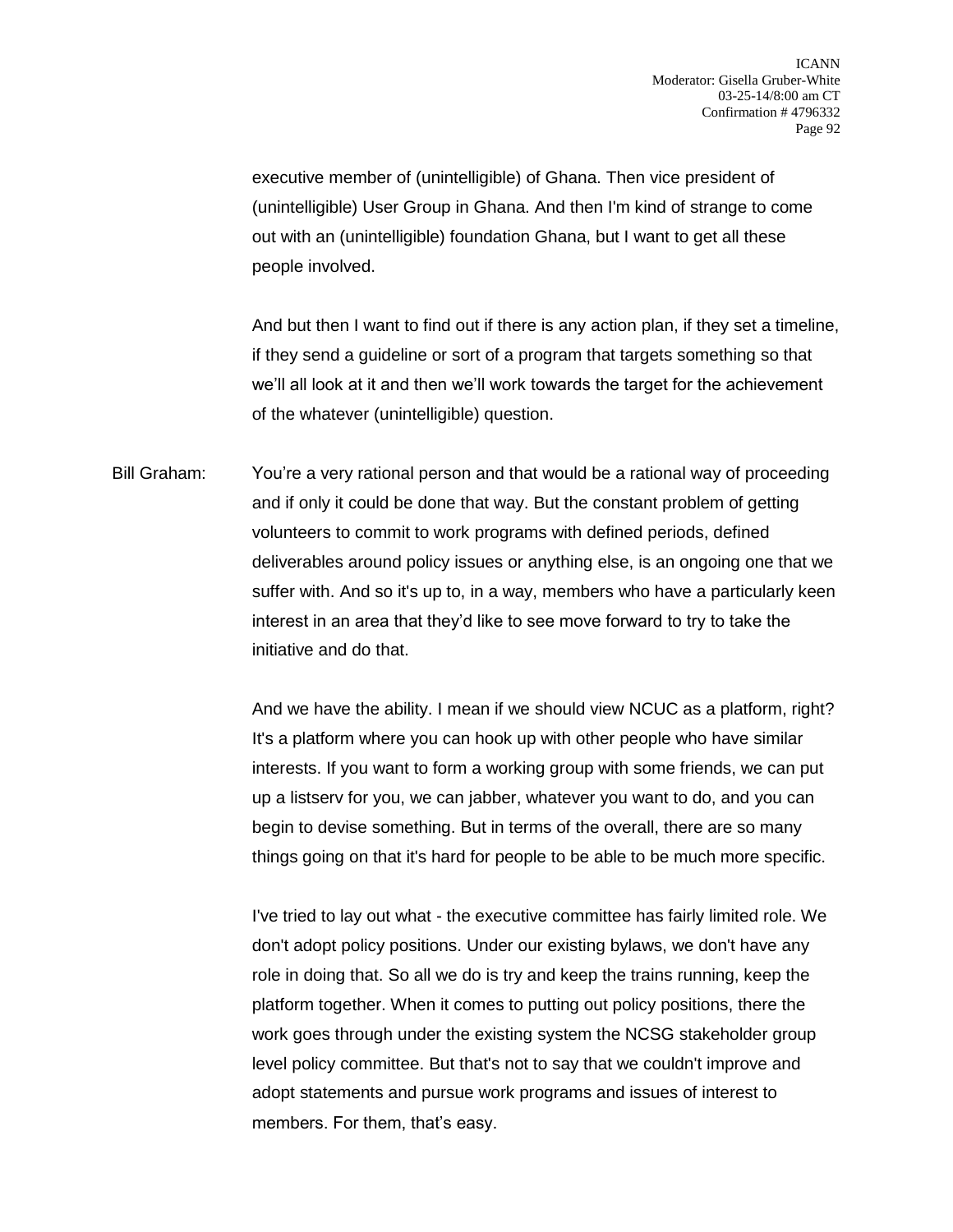But people have to take the initiative and do it. So if you have something you'd like to work with, you should send something to the listserv and say so, and probably there will be others who apply and then we can set up a listserv for you and get you guys connected and then you can go for it, okay? That's the best I can do at this point.

If we - if someday ICANN provides more support for all the technical crap that we have to do, so maybe that would free up some space. But right now I am working, you know, four days a week unpaid doing NCUC. And I really can't do a lot more. I teach. So, you know, it's just, people have to contribute together and we have to have a division of label. Pranesh, you were trying to say something?

Pranesh Prakash: My comments were I guess slightly along similar lines, which is that it would be useful not just to - not going as far as adopting work - tight work plans, et cetera, and trying to commit people to them, but just to have an overview of saying, "Here are the six issues that are going on at the GNSO level --" which are in PTP -- "... this is the due date for comments for each of those. Here is the next date for a call."

> So is there - so I'm not saying NCUC should do this, my - or NCSG, et cetera, my question is does -

Woman: (Unintelligible).

Bill Graham: (Unintelligible) NCSG PC thing.

Pranesh Prakash: Sure. So does ICANN actually provide this kind of - because many of the ICANN tools, given that I'm new to the EC, I'm new to NCUC, I don't know of what exists out there. Is there this kind of an overview of what all is happening at the GNSO level that ICANN provides?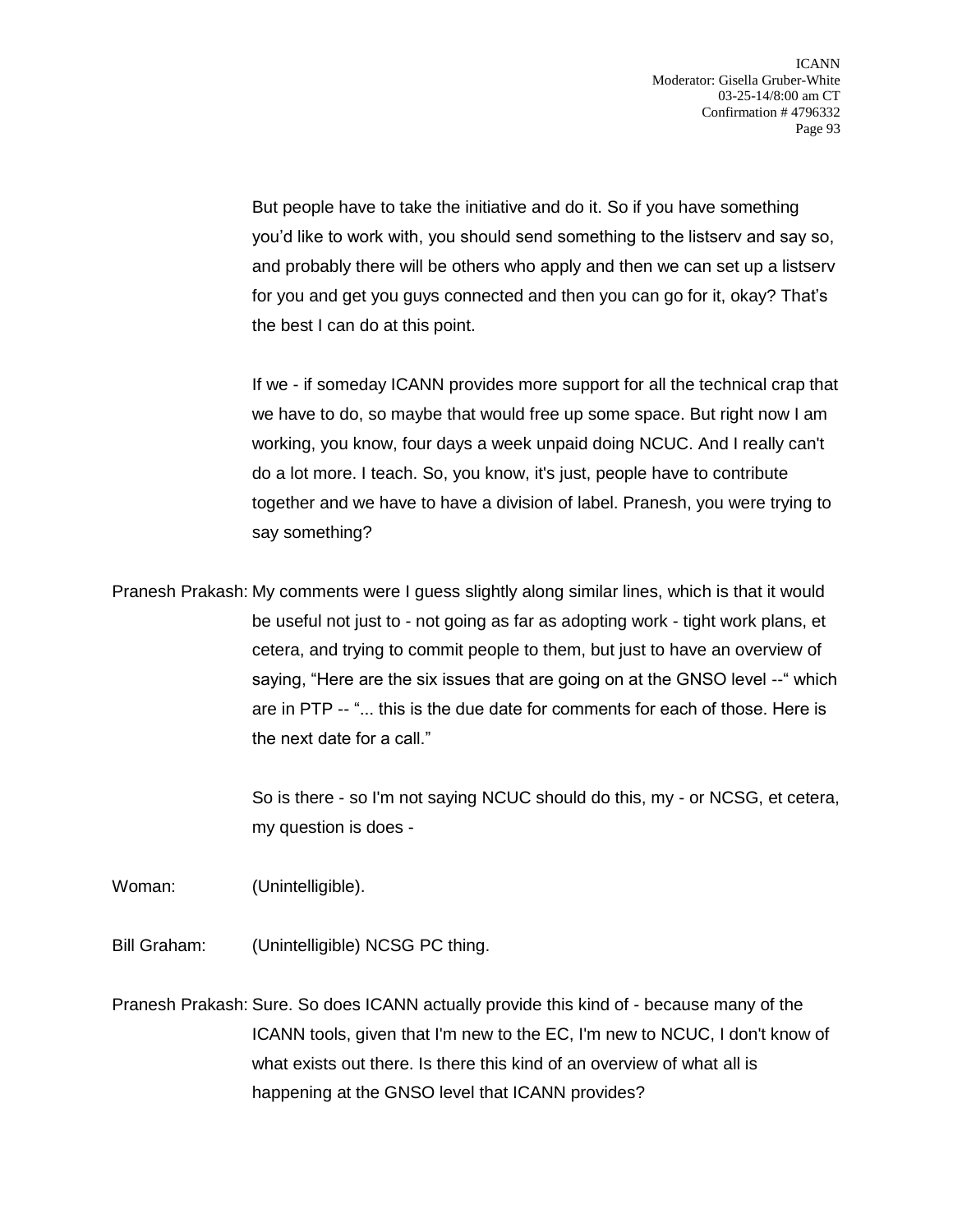Bill Graham: Yes, you ask Avri Doria.

Pranesh Prakash: Okay.

Avri Doria: I missed the question. What am I being asked?

Pranesh Prakash: Avri Doria, my question was, does ICANN provide an overview of what all is happening at the GNSO level in a very simplified table form saying, "Here are the six PTPs that are going on that this is the next date - this is the date of submission for each of those and here's the dates of the next call for each of those," in one place so that people within NCUC have one central place to look at when they are, you know, thinking of jumping on board?

Avri Doria: Almost. The GNSO council does keep, you know, action lists, and it does keep lists of what's going on and such. Is it a collated list that also has all the open comment periods and the dates of the next requirements, no. I think for a while when I was, you know, in the past, when I was chairing the PC, I tried to keep such a list there. And I did it for a while but then I fell apart and, you know, or rather the list fell apart. Well maybe it was because I fell apart, but anyway.

> So it wasn't kept up. But so no, there are several places one can look. So if you look in like, and I can point to the two or three places that you can look that show ongoing work, open comment period, end date, and such. So by looking at two different things, you can probably get your answer, and then of course it would have to be done in a way that was for any constituency member, not just for NCUC.

> But I always thought that it was a good idea for our policy committee to keep such a list up. But - and that's why I tried to do one, but it takes someone that's going to put, you know, administrative time into it on a weekly basis. And that's where we've had difficulty having someone that can - because it's purely a Wiki editing and moving, you know, cross pointers from place to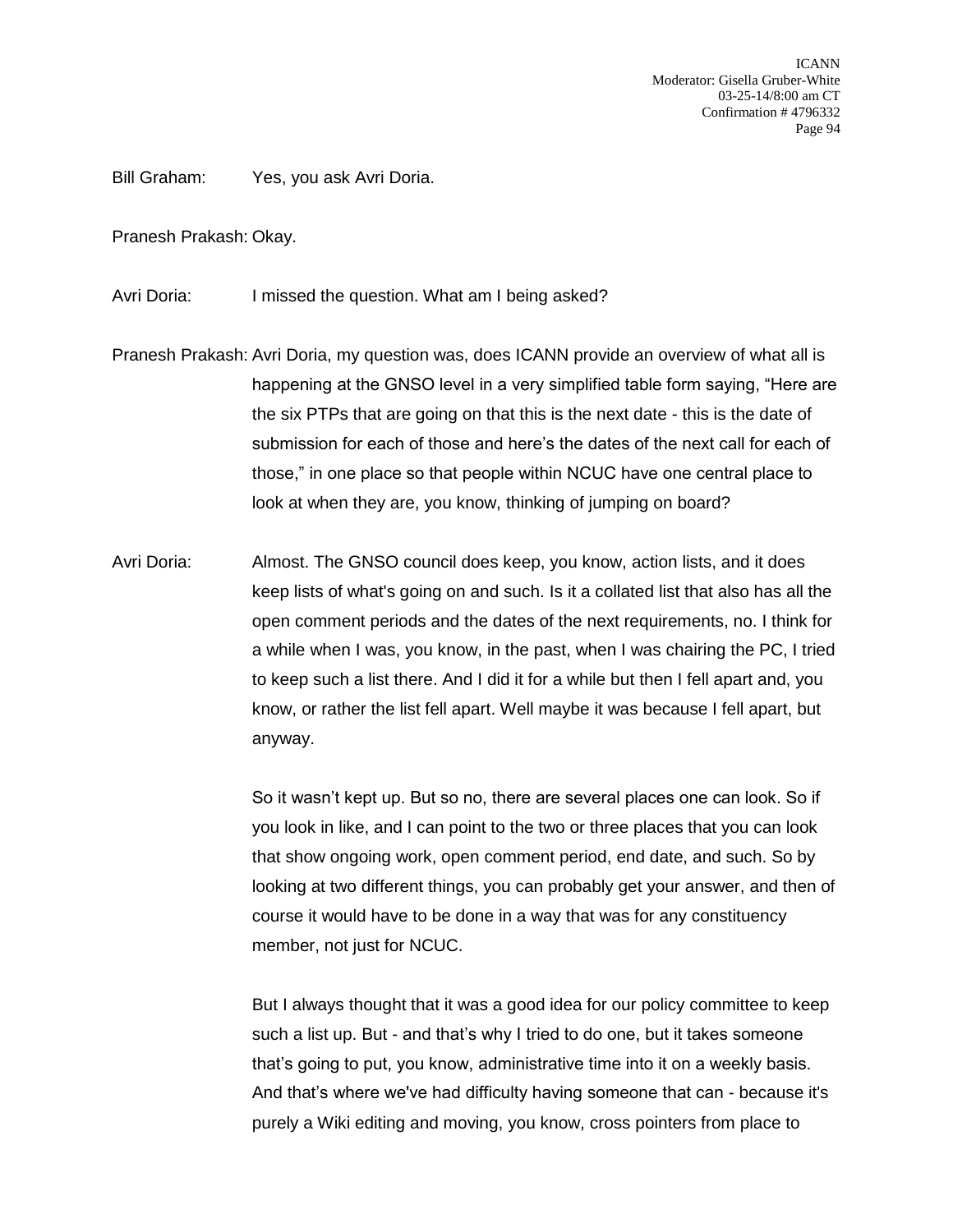place. And it's easy to do, but it takes a couple hours out of your week every week and you have to do it every week and you miss one week and all of a sudden it's no longer trustworthy, you know, and such.

So it really takes an administrator, which comes back sometimes to the other questions that people say, "Hey, can we get an administrator?" "Do we have budget," et cetera, but you're in EC so you know if we have budget for an administrator to do that. So I bring the question back to you, can you get an administrator who could do that for the NCUC?

Pranesh Prakash: This is Pranesh and I think perhaps in what we are asking of ICANN in terms of administrative support, perhaps this could be one of the things we ask for.

| Man: |  | Okay, I'm sorry (unintelligible). |
|------|--|-----------------------------------|
|      |  |                                   |

Woman: And following up on administrative questions, is there a list anywhere of the NCUC members that are participating in working groups right now? Is there a list anywhere of -

Man: No.

Woman: Okay. Because, for those of us, you know, everybody's working full-time here, so but when you have a little bit of time to look up and want to connect with somebody in another working group, that would be really useful.

Man: Right. And again, all -

Man: (Unintelligible).

Man: This was not my decision, nor my preference, but all GNSO related work is now through the NCSG.

Woman: I'm sorry, what does (unintelligible)?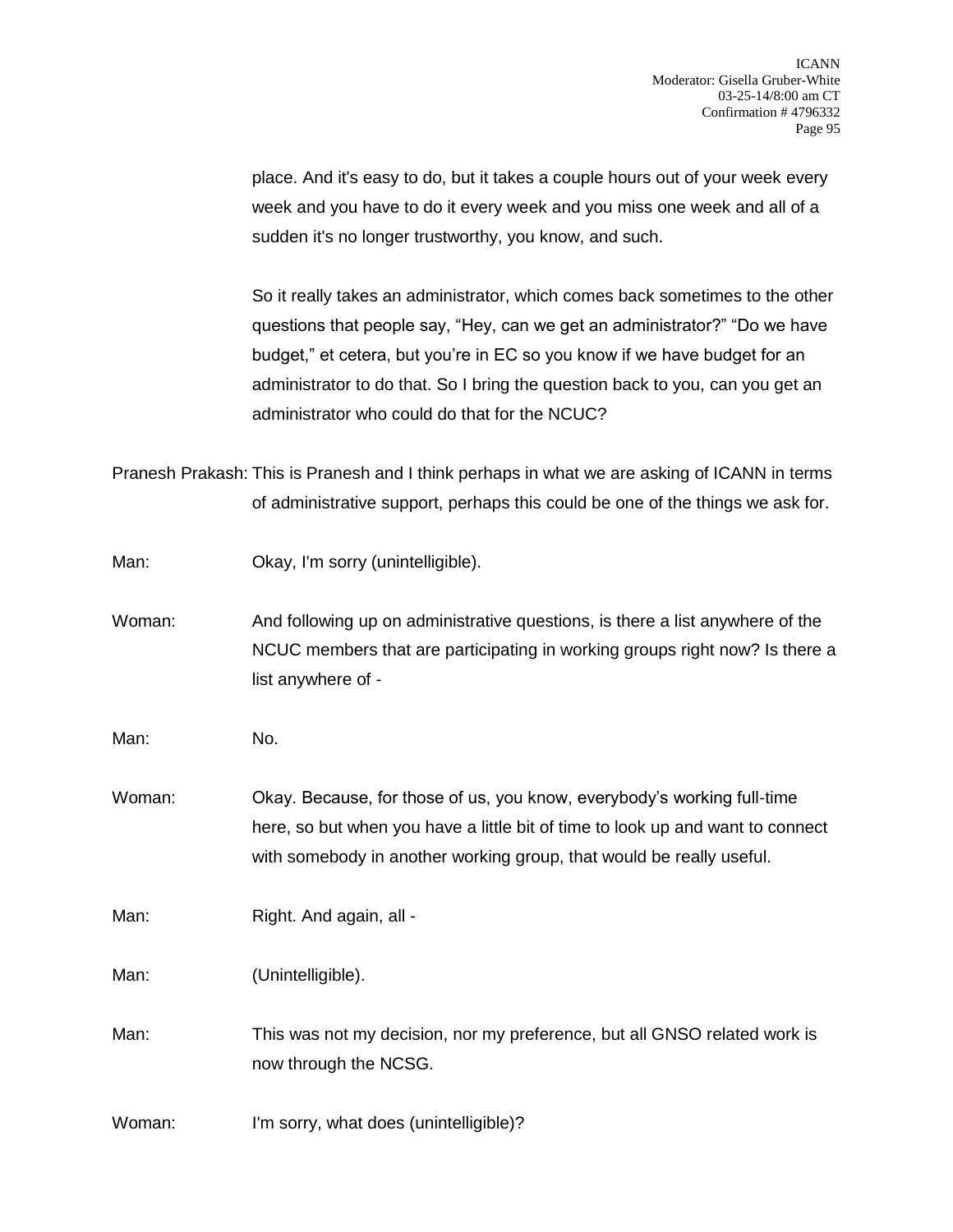Avri Doria: That - actually if I can speak to that, the NCSG did keep such a list. And it was the NCUC that proposed the NCSG and the model we've got and the group. So you may not have been - to your personal taste, but it wasn't, "Oh my word, NCUC was downtrodden by the coming of the NCSG," and et cetera. It was a decision we all made together to create the NCSG and now the NCUC wants to resurge and resurrect and be a phoenix and that's cool.

> But - and in the NCSG we did try to keep a list of everybody that was involved in all the working groups, but again it was me doing it and eventually I fell apart.

- Bill Graham: Correct. And I'm not contesting the first point and saying only that NCUC, because it does not have a direct policy rule anymore, it has not been doing that kind of activity.
- Woman: (Unintelligible).
- Woman: And I stand corrected, because Rafik says there is a list in NCSG of this type of thing, (unintelligible) on the working groups. So we will try to publicize it more. And by the way, this isn't really a fight, everybody, this is about encouraging more people to become involved because we're missing a lot of comment deadlines. There's a lot of places our voices need to be heard, so this is about leveraging and making it easier for people to do that.

And by the way, I'd be happy to mentor anyone who wants to go into a working group.

Man: I -

Bill Graham: You've had your hand up for a while, but the man back here has been waiting too. So I feel bad for both of you, I'm not sure. I think you've been waiting longer.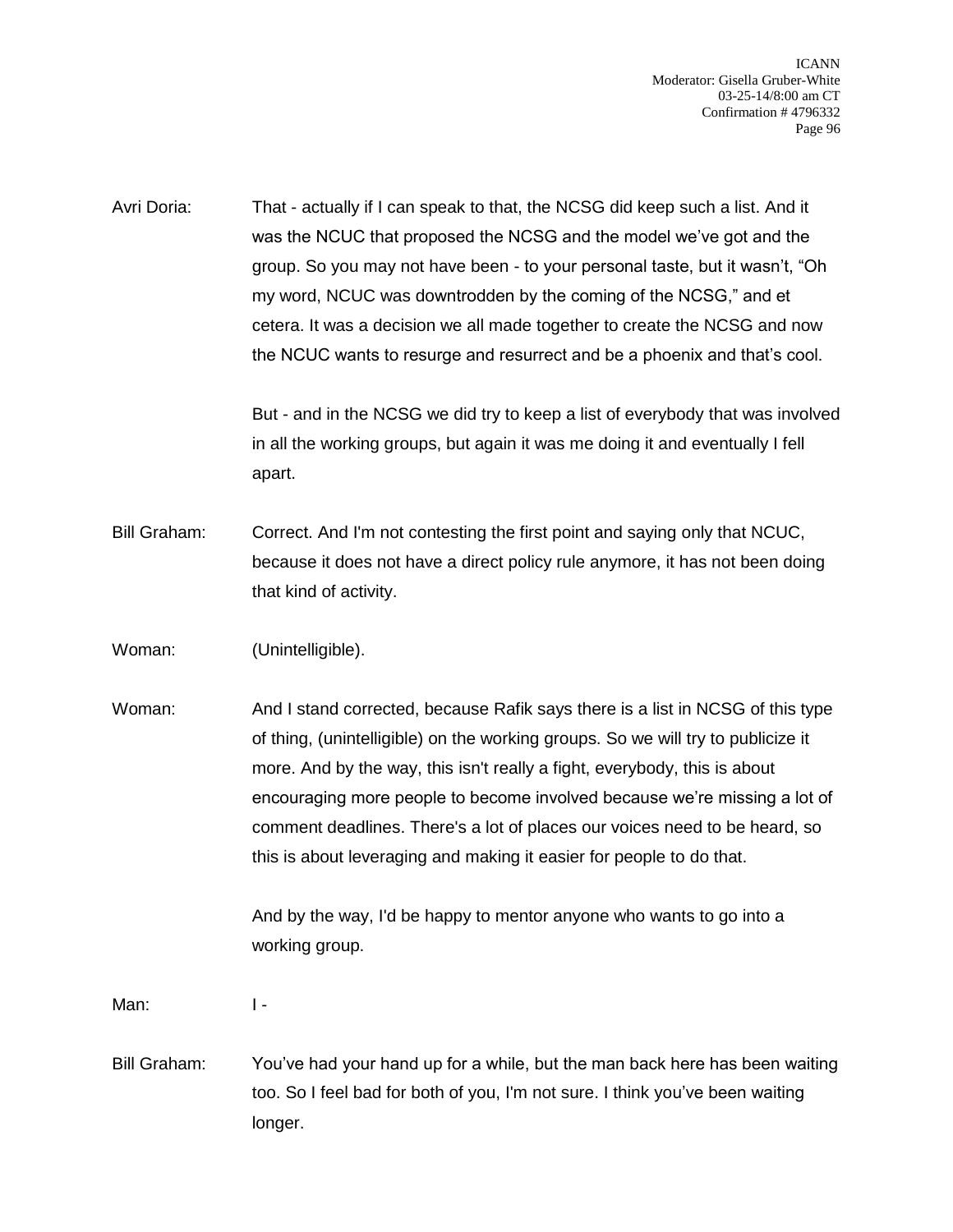Man: He's from my country, so no problem.

Bill Graham: Okay.

Man: Well she actually said what I wanted to say. Like I've been following the list and the conversation. What I would want to do to participate, I would like to adopt somebody's view. (Unintelligible) my mentor, I (unintelligible) view for a while. After following this person's view for probably six months, then I can start having my own, independent view, alright? Just to be able to get into the pool and understand what is happening, because now, you know, you get (unintelligible), you just (unintelligible).

> And that makes it even more difficult for you to make a comment, because (unintelligible) stand and you don't know who to follow or which one is credible, (unintelligible). So with that, getting back into thinking mode, more critical, self-critical. So that's (unintelligible) participating or put in our comments in -

- Bill Graham: Really it would be great if we had a mentoring program and that would be great if we had ICANN resources as part of it. We don't, but it's something we can pursue. I'll come to you in a sec, but the young man here has been waiting for a long time.
- (Shil): For the transcript record, my name is (Shil). I'm from Nigeria and just a brief of me, I also am the Chair - Co-Chair of (unintelligible) and I'm the executive of (unintelligible), which is involved in some (unintelligible) in Africa. I applied like I said earlier, I applied to NCUC a few weeks back and I haven't gotten a response yet, so I need to understand what is the process to application submitting or to get it admitted?

And where is the communication happening really, because it's all about communicating and when you say post-comment, we are (unintelligible)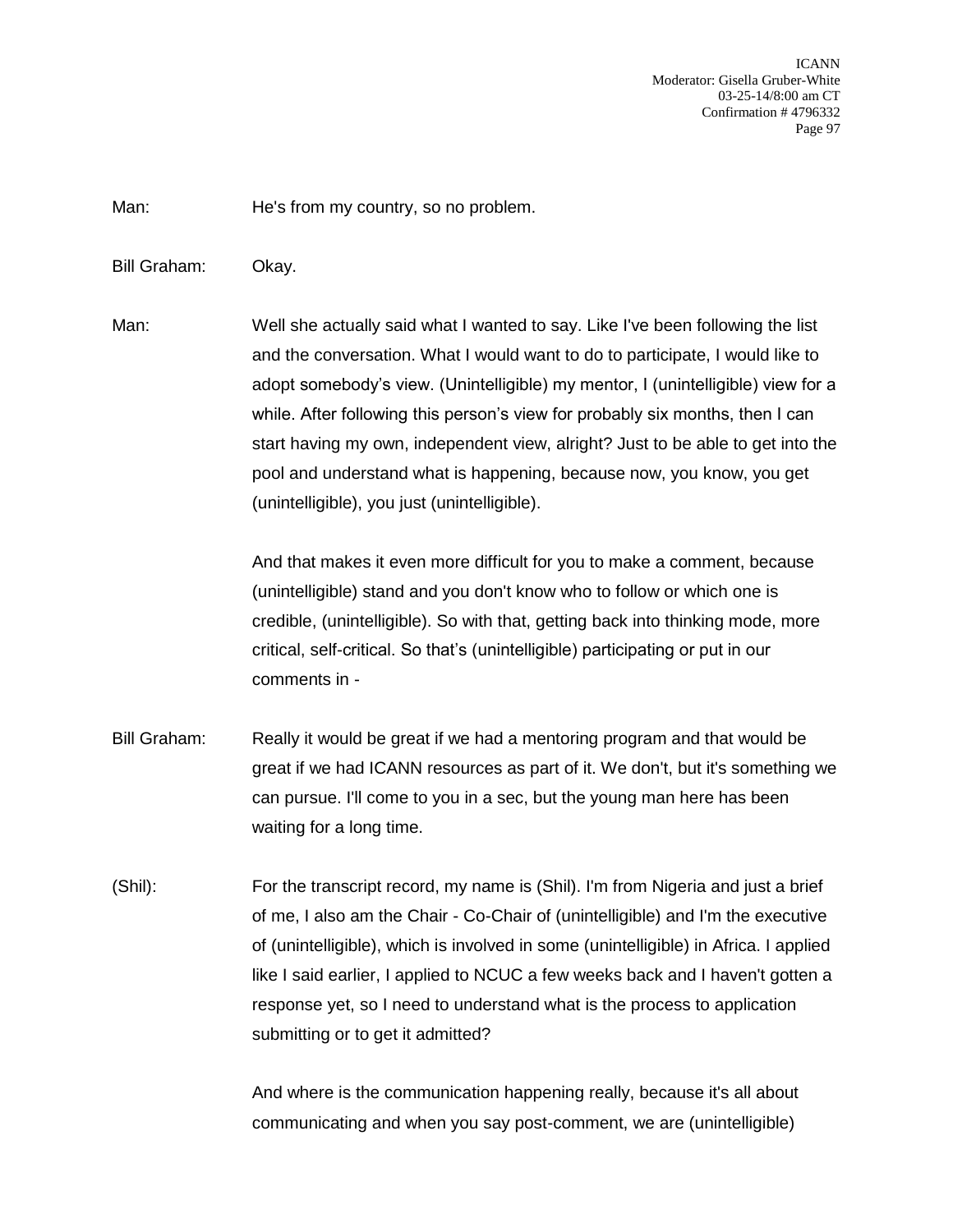comments and the comments, when it's posted, does it get distributed among all the members or it's just posted like someone receives it and decides which one it doesn't pick?

Because I think people's comment is to be queried - or not really queried, just to be critiqued, so when we get someone's comment, we need to critique it to know - to perhaps also bring (unintelligible) from the comments. So I need to understand the all. I've been used to contributing within the agencies just because I'm interested.

- Bill Graham: Okay, lots of good questions there. On the process of getting in, we have the Chair of the NCSG Executive Committee sitting here who has been dealing with this process for some time, and he can tell you once again - or lay out once again briefly what that process is.
- Man: So the process that people fill the application form online and then executive committee NCSG has (unintelligible) try monthly to review all the application. It takes some time because we need to review and to find more details about applicants. I'm not sure about your particular case, but (unintelligible) tell me, then I can follow up. So we try, we try really to speed up the process, but we receive like more than 20 or many applications means we have I'd say (unintelligible) review of that.

So sometimes, I mean we need to issue but they are non-commercial organization or individual who want to join us, but just, you know, we'll check your status. But I will try to follow up with all (unintelligible) applicants.

Bill Graham: Just to amplify briefly because we're coming - we're past our close time, the process is again you go to the NCSG Web site, you say you want to join NCSG, you indicate a constituency if you want to that you'd like to join. NPOC only accepts organizational members. NCUC accepts organizations and individuals, okay? Rafik and the group that are in the EC will review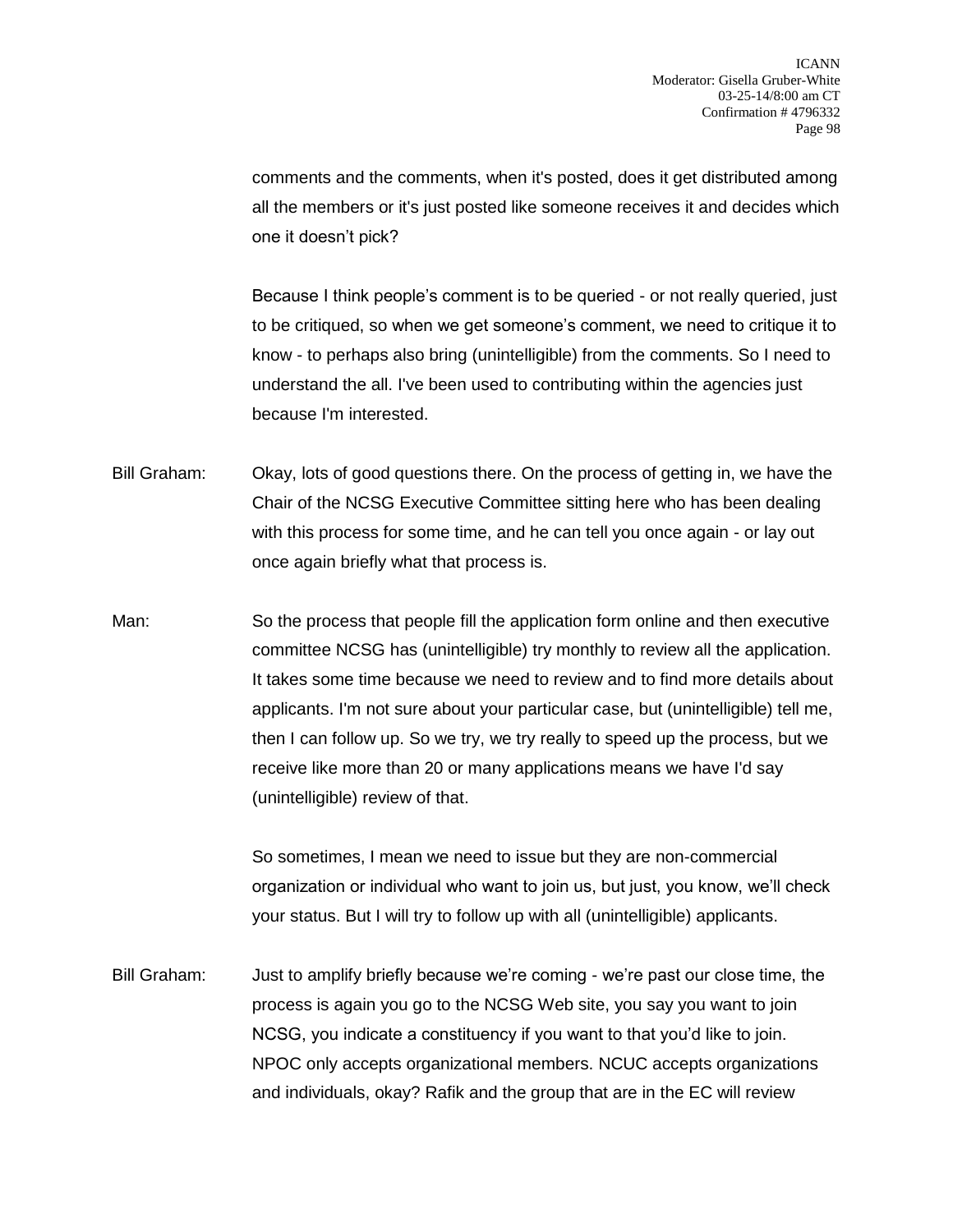these like once a month and they have to go through that with the representatives of NPOC, the other constituency that is in the NCSG.

Often in the past, it has been the case with NPOC has wanted to bring in new member organizations that were not non-commercial organizations, and so they spent a lot of time having fights over getting clarification about the accreditation and what kind of organization and so on and because we're holding up there's, then they hold up ours. And so it goes like that and it's - so sometimes it takes a couple of months for people to get cleared, but normally with an individual application, it should be faster.

The EC will be meeting. You can come and press your case directly. The EC will be meeting this week here in Singapore, where? When?

| Man:                | (Unintelligible).                                                   |
|---------------------|---------------------------------------------------------------------|
| <b>Bill Graham:</b> | Tomorrow?                                                           |
| Man:                | Yes, (unintelligible).                                              |
| Bill Graham:        | Tomorrow morning and it's open, right?                              |
| ((Crosstalk))       |                                                                     |
| Bill Graham:        | They're observers, right?                                           |
| Man:                | (Unintelligible).                                                   |
| Bill Graham:        | Observers, who can't speak. But you can come and watch the process. |
| Woman:              | Where and when?                                                     |
| ((Crosstalk))       |                                                                     |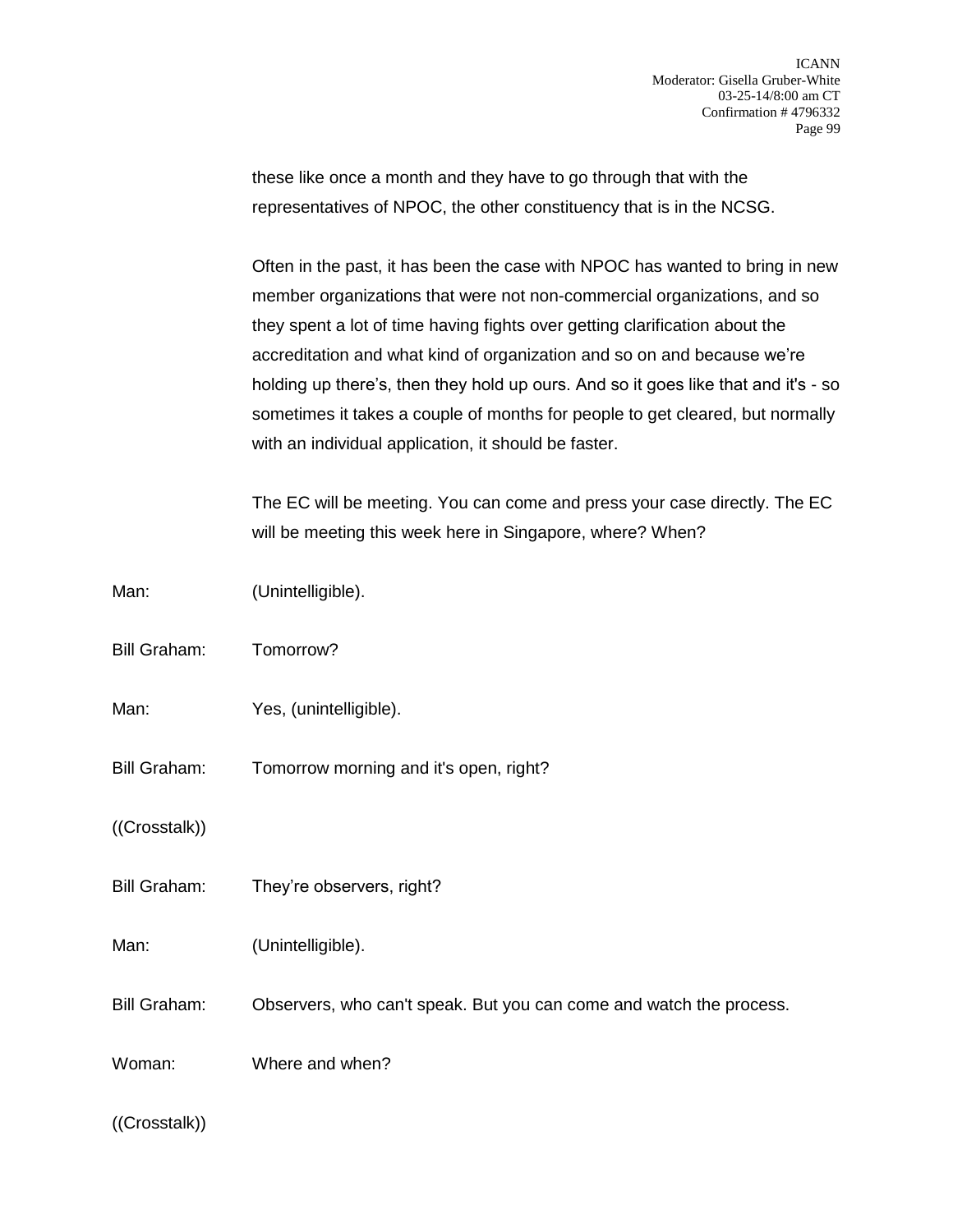| <b>Bill Graham:</b> | To EC.                                                                                                                                                                                                                                                                                                                                                                                                                                                           |
|---------------------|------------------------------------------------------------------------------------------------------------------------------------------------------------------------------------------------------------------------------------------------------------------------------------------------------------------------------------------------------------------------------------------------------------------------------------------------------------------|
| Man:                | (Unintelligible).                                                                                                                                                                                                                                                                                                                                                                                                                                                |
| Woman:              | (Unintelligible).                                                                                                                                                                                                                                                                                                                                                                                                                                                |
| Man:                | At 8:30, but I mean we'll start by reviewing application, but I'm not sure that's,<br>you know, discussing about cases of application that should be there.                                                                                                                                                                                                                                                                                                      |
| <b>Bill Graham:</b> | Okay, so maybe you don't want to sit through that, but they will be<br>presumably tackling your case fairly soon.                                                                                                                                                                                                                                                                                                                                                |
| Man:                | (Unintelligible).                                                                                                                                                                                                                                                                                                                                                                                                                                                |
| <b>Bill Graham:</b> | You give him your details and he'll look into it. Okay, Kathy?                                                                                                                                                                                                                                                                                                                                                                                                   |
| Kathy Kleinman:     | Back to comments for a second because you can see I live in the comment<br>world. An idea to make it a little easier for those - because I see interest in<br>comments and I'm very excited about this, an idea to make it easier, before<br>you draft the whole, full-blown comment, draft bullet points. And circulate<br>them and we can read them and see if there are additional bullet points we'd<br>recommend adding based on history or past or issues. |
|                     | And if someone can start a set of bullet points, we can increase it, we can<br>continue it. So someone looking at a comment period that you're interested<br>in, you know, just circulate, you know, an outline or bullet points and we'll add<br>before you circulate the full-blown comments. And it may be easier and faster<br>to draft the final comments from there.                                                                                       |
| <b>Bill Graham:</b> | Okay. So we should close this meeting because we're 10 minutes over and<br>the technical staff undoubtedly want to go. I only want to point out in closing,<br>one last item -- we can return to these other items later on -- just because we                                                                                                                                                                                                                   |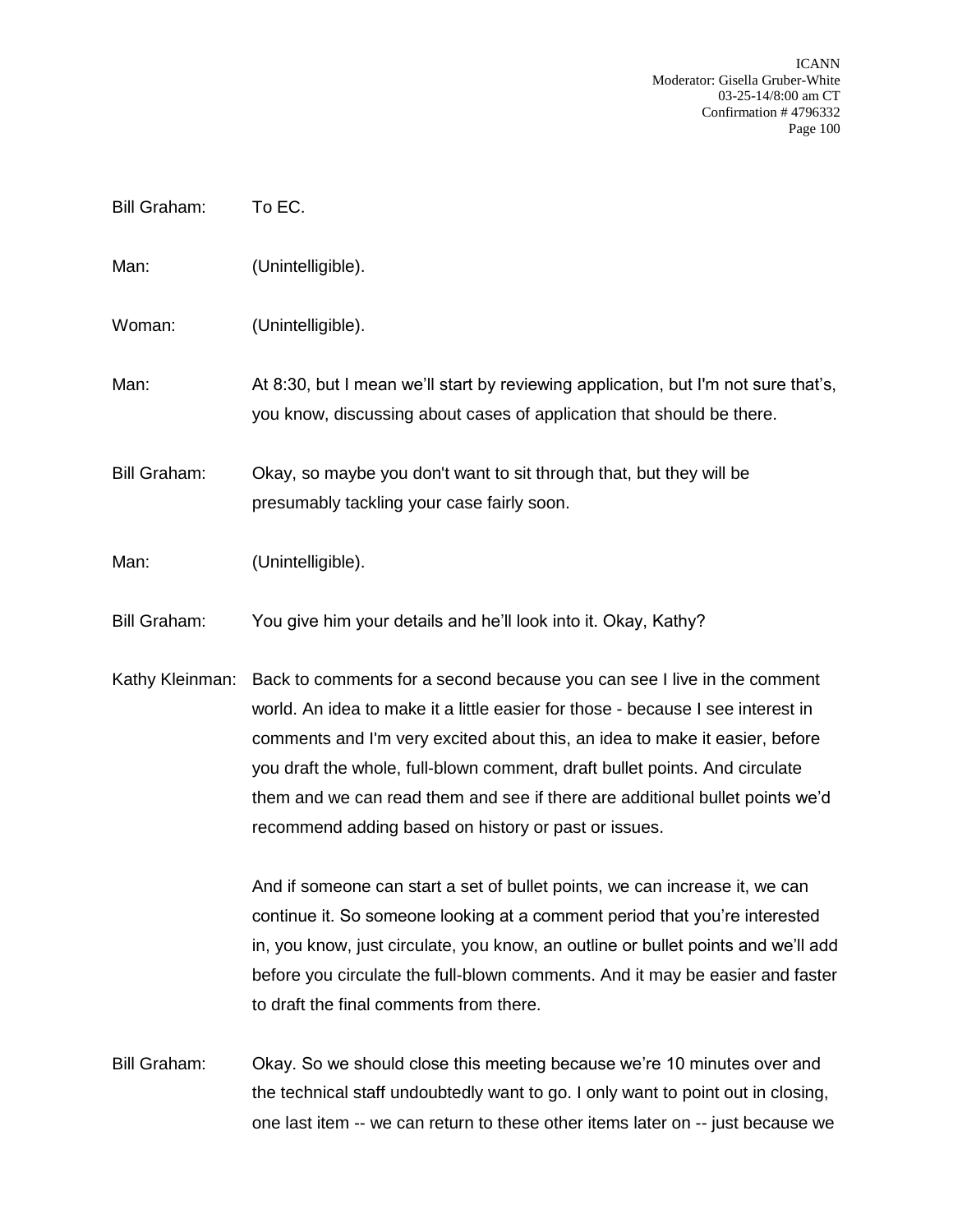won't see each other before then, to let you know that the next meeting of ICANN is in London in June.

During that meeting, the large community will be having a conference all week long called Atlas 2. It will be - they will be running parallel tracks alongside all the working sessions, they will be holding seminars and workshops and so on in the same sort of way that we did on a wide variety of different topics.

Many of us have feet in both the At-Large world and this one and I would encourage people to get engaged in that process to ensure there is a working group to map out the At-Large agenda, the Atlas agenda later this week. It's on the program and you might want to look into that and get involved. So one thing to bear in mind, that will be an important meeting. It will be a big, lively meeting, be a lot of stuff going on.

And certainly one that we in the quarter coming up to it, aside from all the other things we have to do, including the bylaws, should try to go into it a little bit prepared. Now, Rafik, we have 20 minutes to eat lunch and the NCSG will be meeting at 1:00 and what can you - do you want to just briefly overview the agenda so people know what they're going to be doing?

Rafik Dammak: I checked his application, he just applied three days ago. I mean since (unintelligible).

((Crosstalk))

- Bill Graham: We want to get you on board as quickly as possible, but you do have to wait until the next time the group can meet and review the application.
- Rafik Dammak: That's okay. So yes, basically just to set up quickly to get reports from other I mean from NCSG, NCUC (unintelligible) committee, and then we will have a meeting with the expert working group on the new directory service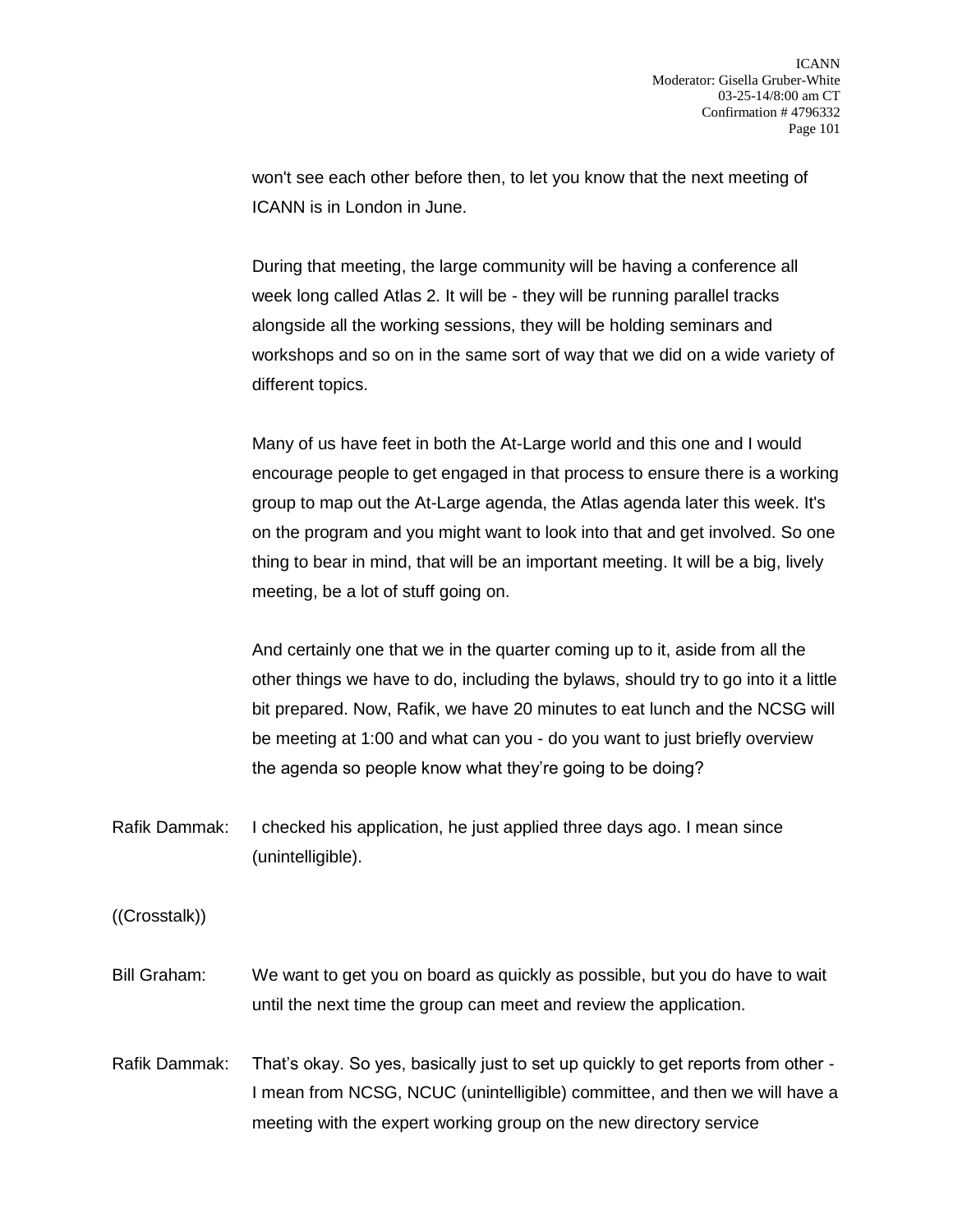(unintelligible), so for 30 minutes to 35 minutes. So maybe we can hear from the NCSG policy committee in particular just to prepare for the GNSO council Wednesday and then we need to focus really on the meeting with the ICANN Board. We have some proposal but we need to work on them and to know who will take the lead on each.

- Bill Graham: This is worth emphasizing if it's your fist meeting and you don't know this, at every meeting NCSG, that is both us and NPOC, meets with the ICANN Board of Directors for about an hour and a half in a big room and basically we grill - we have some agreed questions that we worked out in advance that we've proposed and then they have questions they proposed and we kind of grill each other back and forth. And that's a good show to watch so you should definitely want to make that and that's on the Web site.
- Rafik Dammak: And just to remind people, it's in Indiana at 1:00pm, Indiana.
- Woman: Not the (unintelligible).
- Rafik Dammak: (Unintelligible), oh sorry, (unintelligible).
- Woman: Okay, just to note, it's really hard to -
- Man: (Unintelligible).
- Woman: ...(unintelligible) all the way in the back all the way to the right. You have to look for it, so allow a minute or two to find it. Again, on this side, as far back as you can get all the way in the right.
- Bill Graham: Okay, everybody wants to go so thank you very much for staying over. Appreciate your help and we'll see you at the NCUC meeting - NCSG meeting.